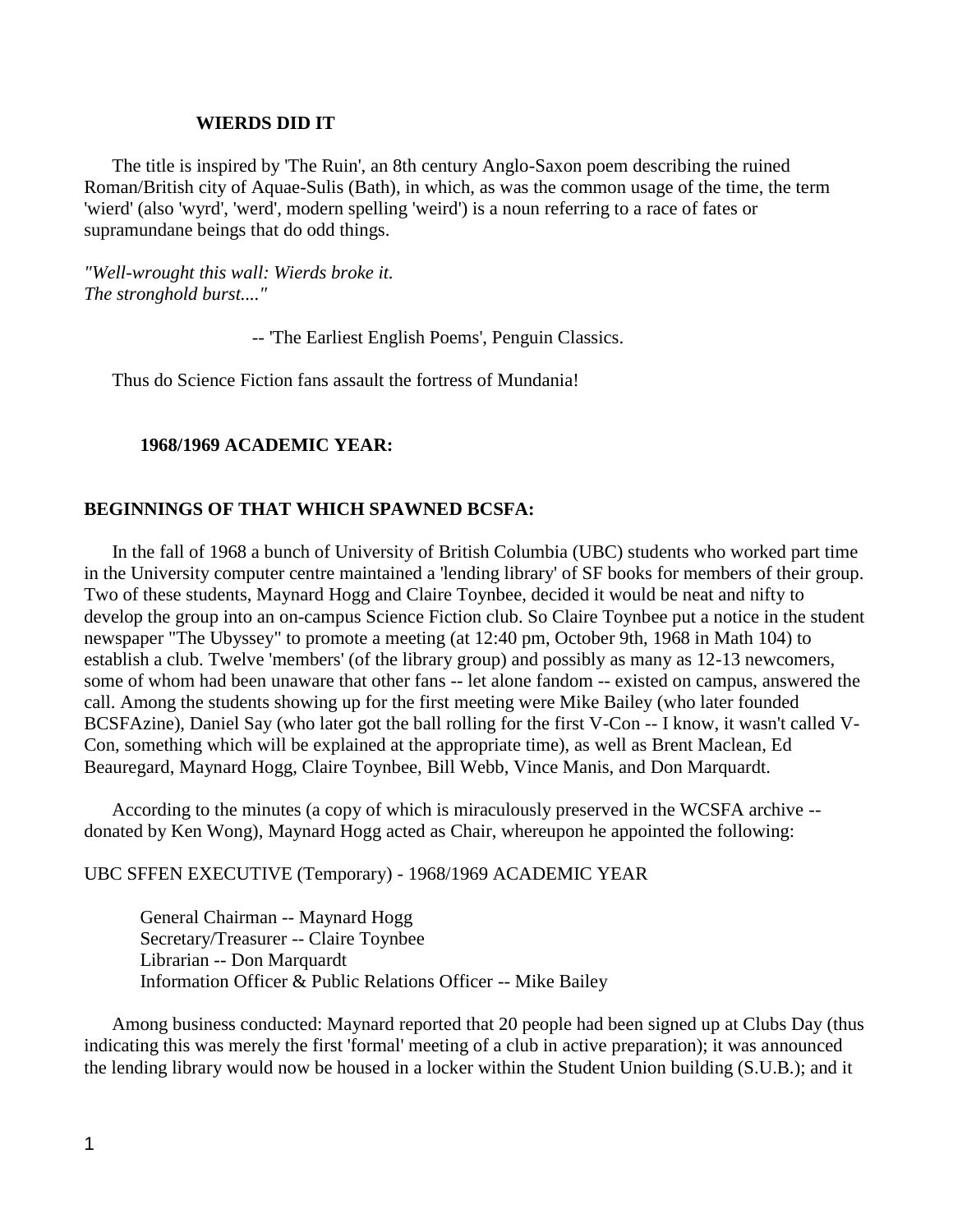was felt that it would be in the interests of the club to join the National Fan Fantasy Federation. After 40 minutes of discussion, the meeting was adjourned

 Ed Beauregard remembers the meeting as rather dull and that the only activity the new club offered was the lending library which was open just two afternoons a week. However, membership was but 2 dollars and 5 books. As Ed put it: *"At the next meeting I coughed up the \$2 plus the five worst books culled from my collection."*

The second meeting was held October 29th, 1968, in Buchanan 222. Formal elections resulted in:

UBC SFFEN EXECUTIVE - 1968/1969 ACADEMIC YEAR

Chairman -- Maynard Hogg Secretary/Treasurer -- Claire Toynbee Librarian -- Don Marquardt Public Relations Officer -- Vince Manis Information Officer -- Mike Bailey (because he actually knew something about fanzines)

 Among business conducted: it was reported that the lending library would be moved into locker 16 in the S.U.B.; carried that *"all notices of general interest to the club would be posted on the club's locker;*" suggested that 'discussion groups' be organized on an informal basis; and that next month's meeting outline a program for the club. In addition, there was a lengthy *"discussion about organization of library files. It was decided to keep the file on IBM cards. Vince volunteered to lend his report generator for the IBM 1130 for library lists..."* 

 The club, already known as the UBC SFFEN by the second meeting, was neither large nor especially active in the 1968/1969 academic year. As Mike Bailey put it: *"It neither received nor published any fanzines and had no contact with fandom at large. Most importantly, no personal bonds were welded among club members and consequently the club was weak."*

 However, before the end of the academic year, the club did produce a constitution (in April of 1969), no doubt with the intention of laying the groundwork for the club's function and activities in the 1969/1970 academic year to come.

 Article I stated: *"The name of the club shall be UBC Science Fiction Fan Club, abbreviated as SFFEN or UBC SFFEN."*

Other Articles of interest include:

 Article II: *"Purpose of club. 1) To provide reading material to science fiction fans on the UBC campus. 2) To provide information about the field of science fiction to science fiction fans on campus."*

 Article V: *"All banking and financing shall be done through the Alma Mater Society subject to rule and regulations of the A.M.S."*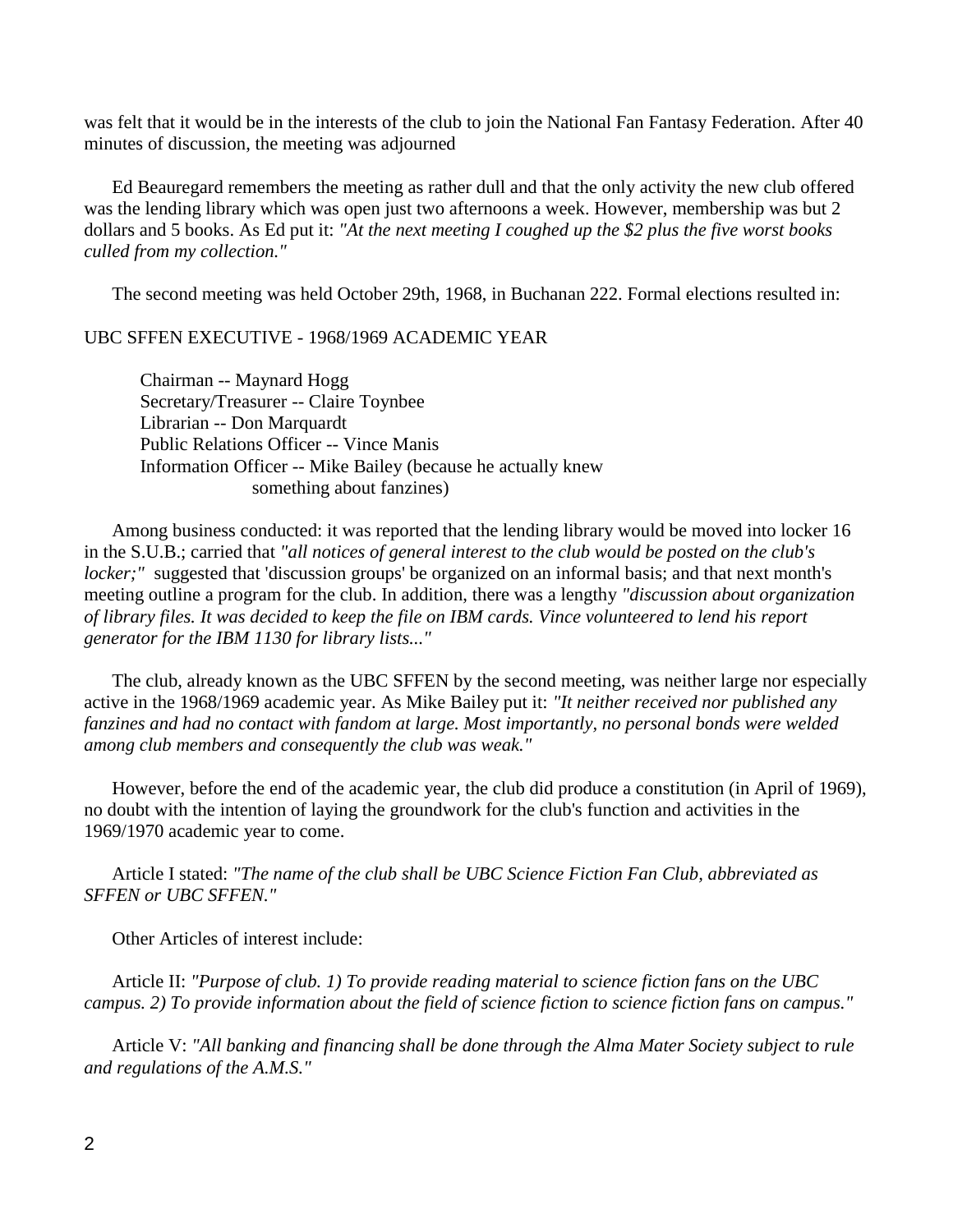And among the Bylaws, Bylaw IV (Duties of Officers) includes the following:

 That (among other duties) the Public Relations Officer *"shall represent the club in all dealings with the UBC Alma Mater Society and the University Clubs Committee,"*

 And that the Information Officer *"A) Shall be responsible for publication of a club newsletter at least bimonthly during the University year, B) Shall, through the newsletter, keep club informed of club activities and of current events in Science Fiction and fantasy fandom."* 

 In fact, No newsletter or fanzine was published (just the minutes and copies of the constitution) but the next academic year (1969/1970) would witness the birth of the UBC SFFEN Newsletter.

 To sum up the activities of the club in its first year, the group met infrequently (for one thing, they lacked an office on campus) but as they were a UBC club they could and did reserve on occasion rooms in the Student Union Building (SUB) for partying purposes, usually on Friday nights. Most parties were held in member's homes. Claire Toynbee, who was a member of MENSA (the organization of high IQ people) hosted several, sometimes combining UBC SFFEN meetings with MENSA meetings (which must have been interesting!). A small beginning, but a beginning.

## **1969/1970 ACADEMIC YEAR:**

 The first meeting in the new academic year was held 16th September, 1969. It was decided to man a booth at the UBC Clubs Day and recruit like mad. Thanks primarily to the energetic efforts of Daniel Say, about 40 to 50 people left their names and addresses at the booth, some of whom did eventually join the club, including Norma Hele, whom Ed Beauregard later married. The legendary Daniel Say was a phenomenon in his own right. Ed Beauregard describes Mr. Say in Garth Spencer's history of BCSFA "On The Bonny, Bonny Banks Of The Fraser" as follows:

 *"Dan Say was unquestionably the most energetic, the most vocal, and the most enthusiastic of our group. He seemed to have embraced the concept of fandom with almost religious fervour. His 'conversation' was essentially an ongoing monologue filled with humour, insult, sarcasm and just plain bullshit. His appearance today is unchanged from UBC days, and among callow students he was certainly a sight to behold. His perpetual air of superiority offered no offense, since it was coupled with the most incredible behavior, which could not fail to leave one laughing hysterically. I became one of his favourite targets, and the verbal jousting did much to sharpen my own skills."* 

 My own recollection of Daniel Say (based on my involvement with the club in 1971/1972) was that he would dominate a room as soon as he entered, bouncing up and down in one place, clapping his hands in glee as he fired off a torrent of ideas faster than the human mind could follow. Boredom was instantly vanquished. You couldn't help but be infected by his excitement. A most interesting character, and extremely useful to the club.

On either 7th or 17th of October 1969 the club's second executive was elected:

UBC SFFEN EXECUTIVE - 1969/1970 ACADEMIC YEAR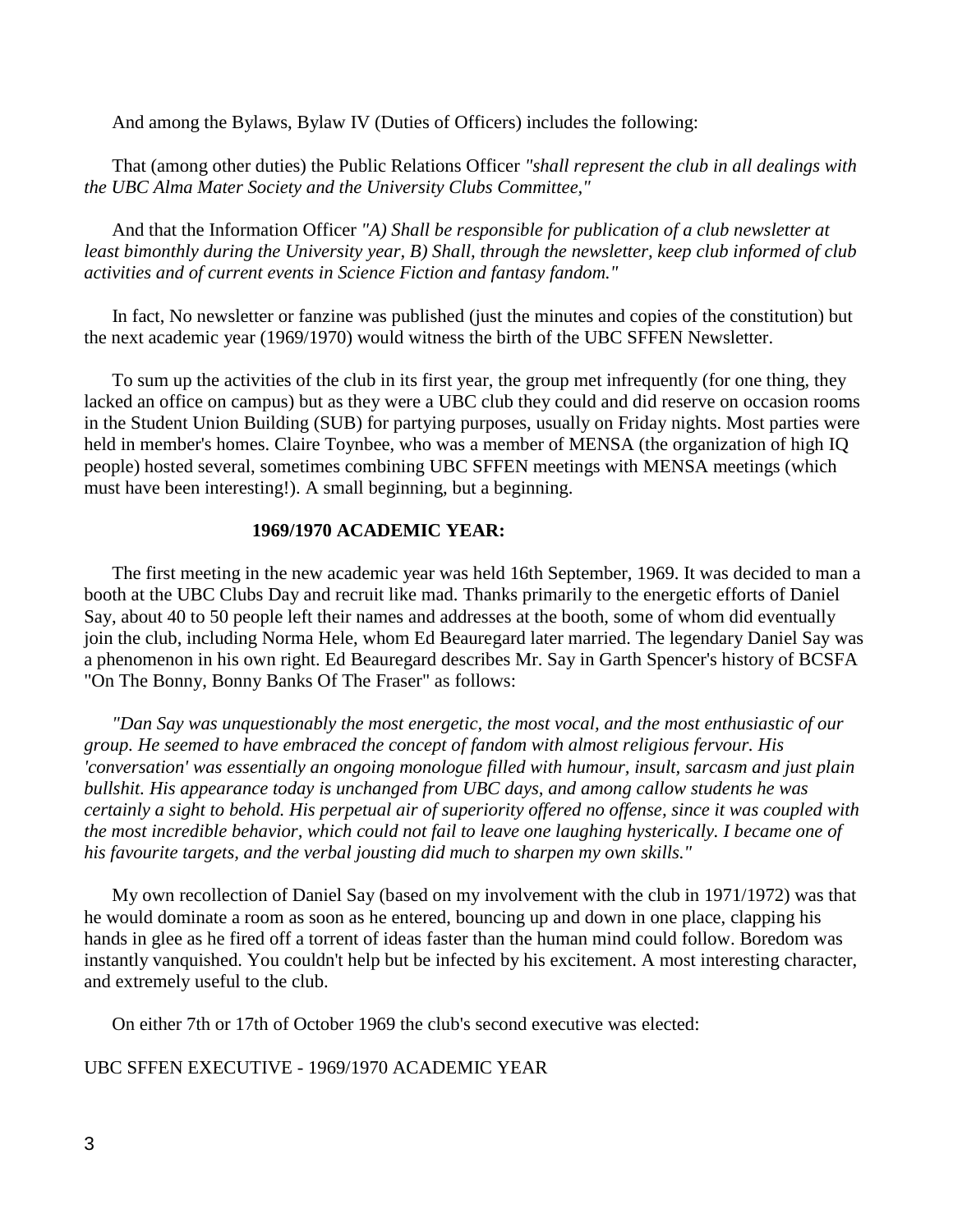General Chairman -- Maynard Hogg Secretary/Treasurer -- Norma Hele Librarian -- Christina Moore Public Relations Officer -- Nadir Mirhardy Publications Officer -- Ed Beauregard

 Because of the increased membership, the University AMS decided to grant the club use of room SUB 216F in the Student Union Building for an office. This inspired Ed to publish Vol. 1, #1 of the UBC SFFEN Newsletter, dated October 1969, with a banner headline reading: "GLORIOUS NEWS FROM THE BUREAUCRATIC FRONT!" In it he announced the acquisition of the office and encouraged members to bring their friends. The office served as a permanent meeting place (discussion groups every monday night, for instance), as a drop-in centre, and as a secure base for their rapidly growing lending library of SF magazines and books.

 During November 1969, the office now available, club activity picked up. For one thing, members began coming up with ambitious proposals, such as inviting Isaac Asimov to come and lecture. The club contacted the AMS Speakers Committee and they wrote to Asimov. He wrote back: *"I am the last person left in our jetset society who absolutely refuses to use airplanes. Consequently I don't travel long distances and will probably never see British Columbia."*

 Vol. 1 #2 of the newsletter was published in November. Again Ed pleaded for members to encourage friends to join. He also advocated showing a film to raise funds sufficient to produce a fanzine, but what with the spectre of impending Christmas exams, this was put off till January of 1970. Meanwhile the club did find enough energy to apply to Canada Council for a grant paying the expenses of four people to travel to Heicon, the 1970 Worldcon (in Heidelberg, Germany). In spite of, or perhaps because of, the many hilarious reasons put on the application form (though one, "inspiring Canadian Speculative Literature," sounds legit), the request was turned down.

 Vol. 2, No.1, #3 of the UBC SFFEN Newsletter was printed in January of 1970 as the "Glorious New Year Ish" by "Publisher, Editor & Chief Censor" Ed Beauregard. In it he announced a new office for the club, SUB 216B, which was smaller, but better located. It was hoped that this would help bring in more members (the club membership only 43 as yet). Ed also talked about the fanzine shaping up, noting that it yet lacked a name and still needed several thousand words of copy to fill the issue. As he put it: *"If the response doesn't improve, we're going to drop the idea altogether. DON'T YOU WANT A FANZINE?"*

 Ed also uttered the eternal lament: *"It's been suggested (with good cause) that we could use a much larger number of female members. (We only have about 4 or 5). Need I say more?"* And goes on to complain that only 19 members showed up for the last general meeting. Ed pleaded for members to make an effort to attend.

 In Garth Spencer's BBBF, Ed Beauregard, in reference to the January '70 issue of the newsletter, said: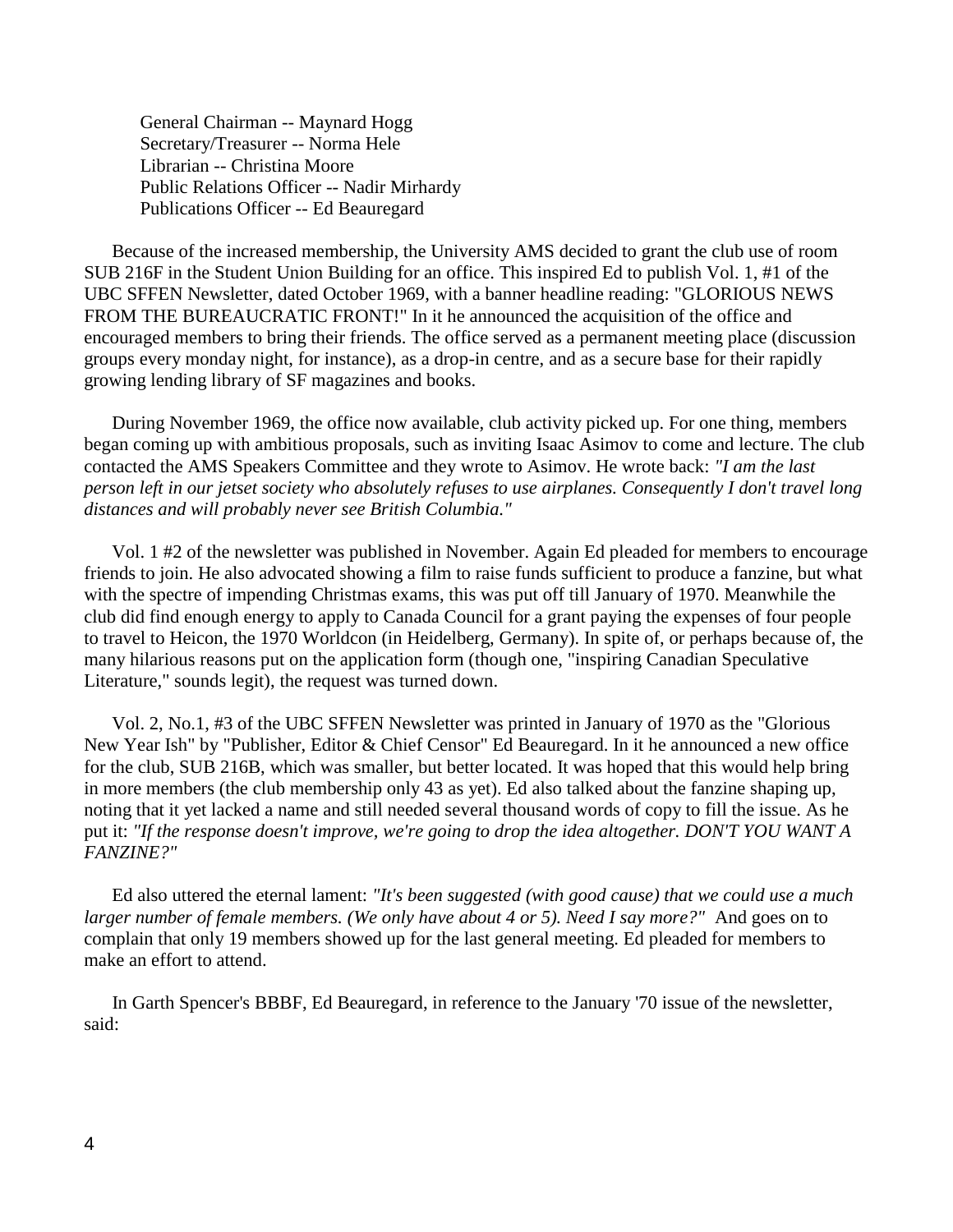*"Included.... was a list of members, a list which is worth spending a few minutes going over.... The core group, the dedicated fans who almost lived in the club office, included such people as Daniel Say, Bob Bells, Mike Bailey, Stan Talarczyk, Ken Stairs, Brent Maclean, Maynard Hogg, and Norma and I."*

 These were some of the people keen on producing a proper fanzine, as opposed to a one or two page newsletter. The club had received a small grant from the University Clubs Committee, but this was insufficient to cover the cost of the proposed fanzine. The solution, as announced by Beauregard, was to show the movie "One Million Years B.C." on Thursday, January 29th, beginning at 12:30 pm. In #3 of the newsletter he commented:

 *"We hope that Raquel Welch will prove sufficient attraction to bring in enough people to cover the cost of the movie and other expenses. (Otherwise we may become suddenly bankrupt).... We are considering letting members in free, providing we get enough help for all the publicity and sundry chores... If you want to get in free, come and help!!"*

 Years later, in BCSFAzine #80 (published in February, 1980), Ed Beauregard described the consequences of the showing as follows:

 *"We decided to show a film to raise money. This was quite common on campus, with various groups showing movies and charging 25 to 50 cents to attend. We risked a large portion of our cash reserves (about \$25) to rent 'ONE MILLION YEARS B.C.' It was the 'best' we could obtain and hope to attract a reasonably sized crowd. We spent two nights putting up posters and chalking adverts on blackboards. On 29th January, 1970, we presented 'ONE MILLION YEARS B.C.' (starring Raquel Welch) in Angus 104. To our immense surprise, the 50 cent admissions totaled to just over \$140. We were ecstatic, but quickly were confronted with a terrifying problem....."*

## **THE EMERGENCY BIRTH OF BCSFA:**

 The problem was this: The University of British Columbia's Alma Mater society funded special interest clubs on campus (through the University Clubs Committee) with small grants at the beginning of the academic year. However, by the end of the academic year, any monies remaining (including any profits earned) were automatically forfeited back to the AMS. Members realized there was no reasonable way they could use up the movie's profits before this happened. Furthermore, individual clubs did not possess their own bank accounts, their funds being held by the AMS; consequently it was impossible to 'hide' the money from the AMS. In short, the club would 'lose' their windfall! What to do?

 That very night an emergency meeting was held in the club office. Those attending included Mike Bailey, Ed Beauregard, Bob Bells, Maynard Hogg, Daniel Say, Claire Toynbee and several others. Mike Bailey is believed to be the originator of the solution. He conceived of a dummy/front off-campus organization to which every member of the UBC club would pay dues!

 As a result, the very next day (30th January, 1970) Ed Beauregard, Norma Hele and Maynard Hogg went to the 10th & Sasamat branch of the Canadian Imperial Bank of Commerce and became signing officers on behalf of the B.C. Science Fiction Society (later known as the B.C. Science Fiction Association), depositing \$100 into account number 90-63. They then bought an 'official' stamp for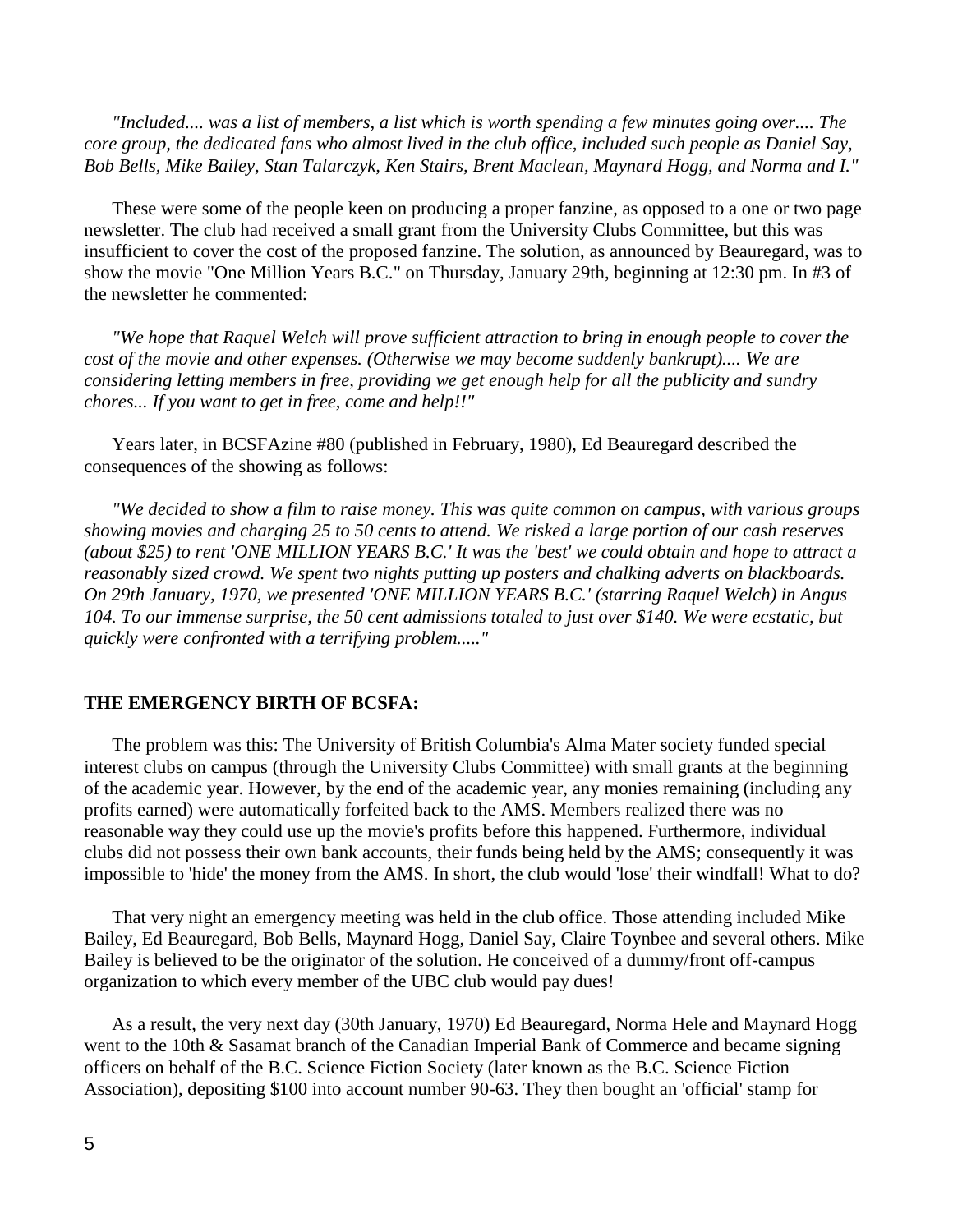letterhead purposes and a couple of account books. The remainder of the money was to be put towards the production of the UBC SFFEN fanzine 'STAGE ONE' scheduled for publication in late March 1970.

 But published first was UBC SFFEN Newsletter Vol 2, No. 2, #4 which came out in early March, produced by *"Chief Bull Shitter"* Daniel Say. In it he mentioned a possible election to be held at an upcoming meeting on March 12, which had to do with proposed constitutional revisions to allow fall/winter members:

 *"...to belong to the summer association of UBC SFFEN. Convert others to UBC SFFEN over the summer. Non-students to the B.C. Science Fiction Society, our off-campus group, and UBC students and grade 12's to the UBC SF Society. More girls, girls, GIRLS please."*

To which Ed Beauregard added:

 *"For the mere charge of 50 cents per member (\$30) all members of UBC SFFEN have been enrolled as members of the British Columbia Science Fiction Society. Watch the newspapers (when they return) for meeting notices. This new organization has been set up to encourage fandom in B.C. and act as a coordination agency for fan activities. Let's try for a worldcon in 81! (Vancouver's Centennial.)"*

In reference to the film showing and resulting fanzine, Daniel wrote:

 *"[The] film went very successfully. We had a good crowd, but not too many people came out to help. More volunteers next time and we may let you touch the money.... Fanzine is definately coming out. We need more typists and there is still time to submit some material. But not much more than a couple of thousand words. Become famous. How about a review, poem, etc? Haven't decided whether to ditto it or have the AMS print it..."*

Other items of interest in the newsletter:

 *"Have you seen the March GALAXY? Harlan Ellison has taken over. The new editor Ejler Jakobsson has gone New Wave or something. Maybe he is really HE in disguise.... Space War was cancelled by the Computer Club for Open House because some little old lady complained about war.... Say a prayer for John Beynon Harris (John Wyndham) who wrote 'Day of the Triffids', 'Midwich Cuckoos' and 'The Crysalids', etc. He died March 9, 1969... State of the Library: More space needed. We are very overcrowded. All magazines before 1969 are now in the locker to allow the novels on the shelves. Most of the books are on IBM cards now but we need a file box. Bob Bells says of the quality of library "Ha Ha! What Quality of library?'... Party at Maynard Hogg's, March 14th, free booze if general meeting approves.... if you think you can do better on this newsletter, go ahead and work on it...."*

# **THE PRODUCTION OF 'STAGE ONE':**

 'STAGE ONE', which came out in Late March, 1970, was edited by Robert Bells. At 50 pages, it can be considered quite an ambitious effort. The primary motivation behind its creation?: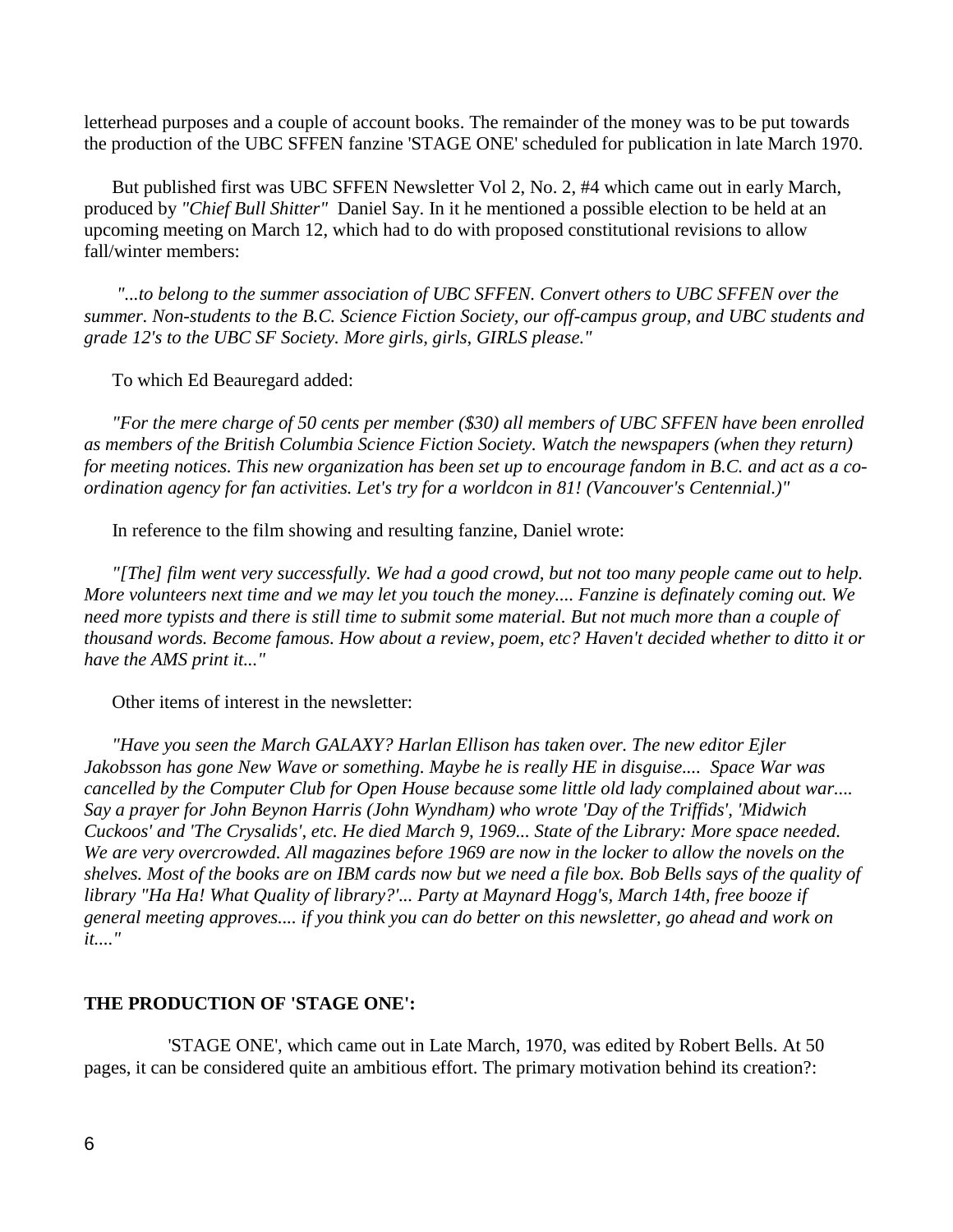*"This magazine has been published to prove to ourselves that we can produce just as professional a fanzine as the February 1970 GALAXY"*

 'GALAXY' was a digest-sized SF mag at that time edited by Ejler Jakobsson who had revamped the format and given it the subtitle "The Best in Pertinent Science Fiction" in an effort to make it more appealing to fans. He even ran 'SUNPOT' comics by Vaughn Bode! 'GALAXY' eventually folded in 1980. All the same, I suspect UBC SFFEN did not succeed in their goal.

 The fanzine's pages were printed by purple ditto, and were stapled between two stiff buff-coloured pieces of cardboard. The cover depicted a blocky yet somehow streamlined spaceship drawn by Ted McPherson.

 Some 12 poems were present, not all of them SF, with titles like "DIRECTIONS TO THE DEAD END," and "LET US PREY." The budding poets were Ted McPherson, Ken Stairs, Paul Green and John Patrick Hewson.

 Ken Stairs and Robert Bells contributed a couple of very short stories, but 17 pages are taken up by the "novel(ette)" 'ONE BRIGHT DAY IN THE MORNING', written by Mike Bailey and illustrated (4 illos) by Ted MacPherson. It is the tale of the youthful barbarian Graimon, who having robbed the wizard Haemon, and mercilously ravaged the fair Praeskilla, is pursued by the Glem, a jewel with the power of a Thral, and.... well, you get the idea. The story was intoduced with the comment: *"Mike Bailey is the club historian"* but not, as you can perhaps guess, world-renowned Fantasy writer. Still, a worthy effort (and possibly a spoof? Not sure.)

 Ed Beauregard contributed an essay titled 'HEINLEIN IS A HARSH MASTER' in which he argued there is no contrast between 'STARSHIP TROOPERS' and 'STRANGERS IN A STRANGE LAND', that in fact:

 *"All of Heinlein's novels (at least within the last 15 years) are the result of one political philosophy, and that he has not contradicted himself, or proposed opposite types of societies. Within the framework of 'What-if?', all his stories are consistent."* The article was prefaced, *"Note: The opinions expressed in this essay are those of the author only and quite possibly no one else in the world."* 

 Stan Talarczyk provided an article about a board game he'd invented and was planning to copyright, called 'SPATIAL WAR -- A GAME OF STRATEGY', essentially a space battle concept employing the use of travel through hyperspace to give it a kind of 3-D feel. Robert Bells and Ron MacFarlane contributed some art as well.

 But it is not for all of the above that 'STAGE ONE' has a notorious Fan reputation. It was the inclusion of the story 'GONAD THE CONQUEROR: THE GREATEST SWORDSMAN' (by 'Anonymous') that led to controversy and infamy. Ed Beauregard seized the entire print run and hid it in a locker, refusing to release it till the (possibly offensive) pages had been removed. A compromise was reached. Brown paper sheets were inserted to set the story apart, with the following warning written on the first sheet:

*"RESTRICTED. For mature eyes only. Strong stomachs only."*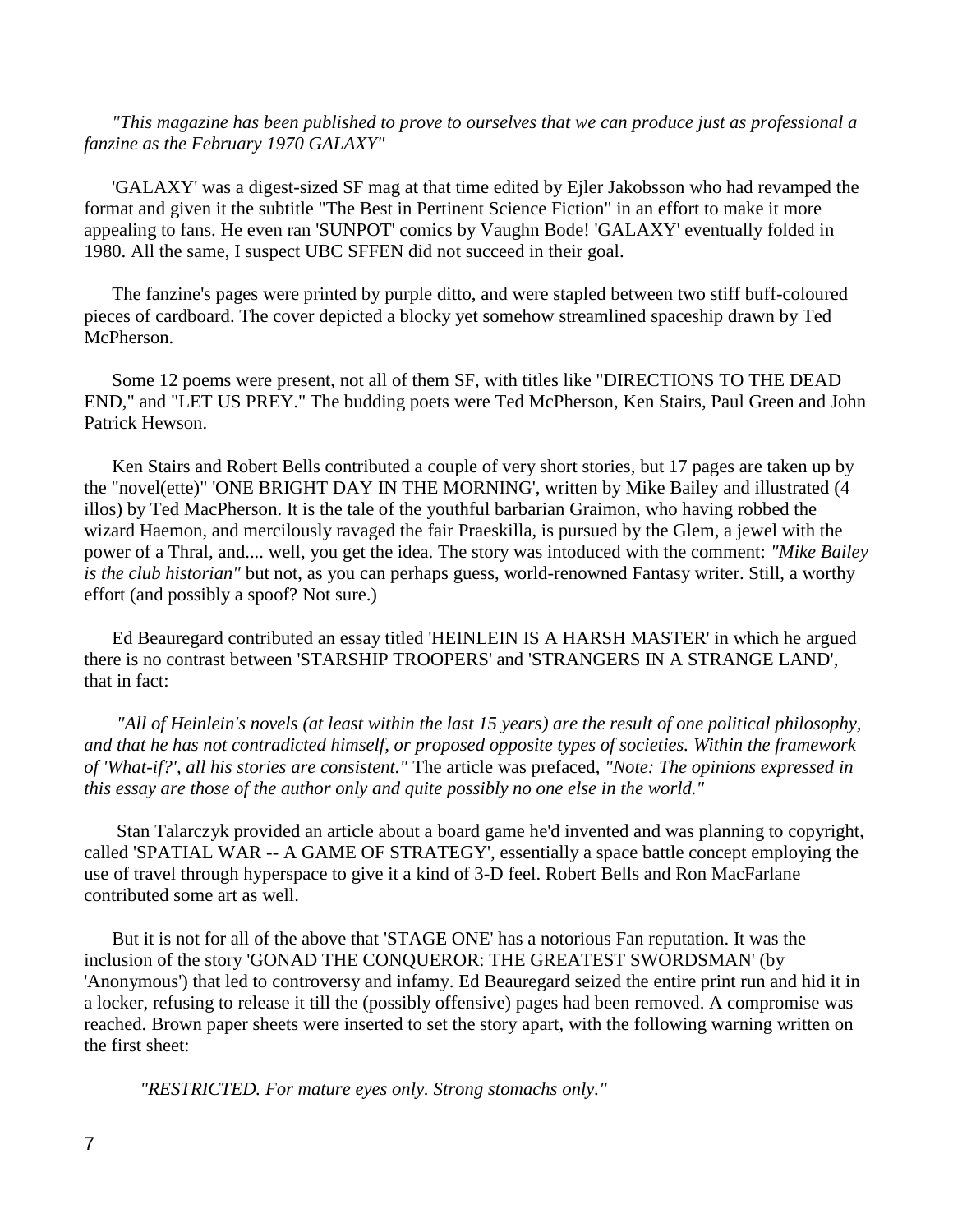Gonad was a most precocious lad. I quote the following excerpts for you edification, but ask you to bear in mind the above warning:

 *"To maintain the tremendous blood pressure required to expand his organ to its maximum length (14 feet) he has a second heart in his lower abdomen. The heart has 12 chambers so the pressure can undergo gradual increase, thus reducing the damage to his other (normal) circulatory system."*

 *"The majority of his head is an enormous blood sinus to supply blood for his erection. This explains why most of Gonad's movements are spastic, spasmodic, and instinctive. It also helps to explain why Gonad is not excessively bright."*

 *"Gonad's death we have determined from probability studies as being one of the following three. Gonad, as he always wished to, died in bed. But as he never wished to, he died in bed, alone."*

 *"1) Gonad laid on his face, had an erection, and fell from a great height, smashing his blood sinus."*

 *"2) Gonad laid on his face, had an erection, and drove himself through the concrete ceiling."*

 *"3) Gonad laid on his face, had a wet dream, and drowned."* 

**Hmmm, not great literature, but it does maintain reader interest.** 

 Ed Beauregard later described 'STAGE ONE' as *"a truly amateurish effort"* but it was probably, judging by the contents, a lot of fun to produce. As of January of 1992, the UBC Science Fiction Society (the successor to UBC SFFEN) still had about 20 copies of 'STAGE ONE' hidden in its SUB office.

 After the publication of 'STAGE ONE' the course of the club, in the words of Ed Beauregard, was *"all downhill as conflict and confrontation came to dominate UBC SFFEN."* (Which may hint that the 1970 summer session for the club did not work out). This may explain why Ed Beauregard and Norma Hele dropped out of both BCSFS and UBC SFFEN and did not rejoin till1973 when BCSFA was recreated as a truly independent entity totally separate from the UBC club. Still, enough members came back for the next Academic Year to ensure continuity and survival for both organizations.

 There was a very curious wrap-up to the 1969/1970 Academic year which is still preserved in the WCSFA Archives. A most remarkable document, one might say:

#### **1969--1970 YEAR END REPORT BY DANIEL SAY:**

 Unfortunately, it was indeed written by Daniel Say, which means that it is a unique and highly individual document. By this I mean that a straight-forward accounting of events is not what Say had in mind.

 For instance, in reference to actual events in the course of the year, Daniel has only this to say: *"As you were here most of last year, you know most of what happened."* Undoubtedly this was true for the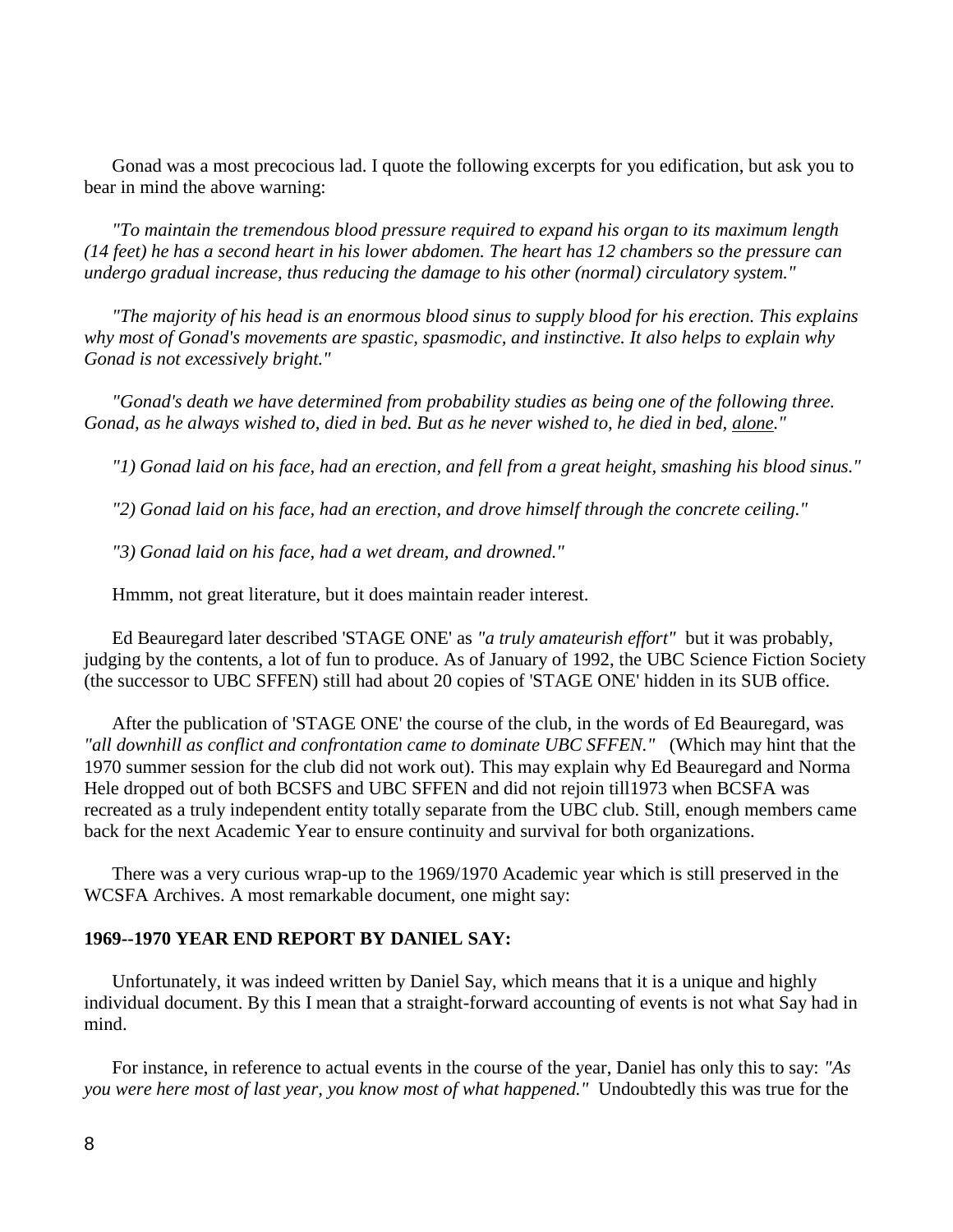readership at the time, but for a contemporary historian-wannabee like myself, this minimalist approach is extremely frustrating!

 The rest of the 12 page document consists entirely of Daniel Say's personal recommendations to the club executive. It is to be born in mind that Daniel was intensely energetic, both physically and mentally, and that sarcasm was but one of many rapier-like weapons his wit employed. Here are some of his suggestions:

 *"RECOMMENDATION: That the General Chairman keep a most secret and personal file on the members so that we can get the most of their power relationships and knowledge."*

 *"RECOMMENDATION: That we take over and/or change the Summer Session into the Summer Science Fiction Society."* (Beside this someone drew a clenched fist and the words "All power to SF Fen!")

 *"RECOMMENDATION: How about we sign up some honorary members? Say people of stature in the SF world, like Isaac Asimov, Raquel Welch, and others?"*

 *"RECOMMENDATION: That the Vice-Chairman be made responsible for the complete takeover of the UCC (University Clubs Committee) and assist in the takeover of the AMS (Alma Mater Society)."*

 *"RECOMMENDATION: That the Vice-Chairman try to get as many of our members as possible onto the University Speakers Committee, the Special Events Committee and academic activities as possible with the purpose of making UBC one of the major ports of call of the SF writer and for the purpose of holding a Worldcon (or a con with so many great stars of SF that it could be called the GREATESTCON)."*

 *"RECOMMENDATION: An Annual SF film festival, with lots of publicity among the psuedosophisticates and therefore movie-symbolist members of the press..."*

 *"RECOMMENDATION: That the Secretary act as archivist and keep a record of events and what happened, collect all accounts from the press and other fanzines and mentions on radio and TV about us and form an archives with lists of members and as many group photos as possible. These should be stored in yearly vaults and with a list of contents on the outside of the steel box..."*

 *"RECOMMENDATION: The President should be able to recognize on sight every member of UBC SFFEN."* (In ink beside this is the note: "I hereby resign, Pres.")

 *"RECOMMENDATION: The Secretary should write letters to the editors of such rags as 'The Ubssey' complaining about the lack of SF in the paper, complaining that they have very little SF, complaining that they don't have enough SF, complaining that they should devote a whole issue to SF, complaining that they should change their name to the 'SF FEN WEEKLY NEWSLETTER'."* (He also suggests sending the papers *"distorted pictures of small lizards crushing the life out of dolls...."* )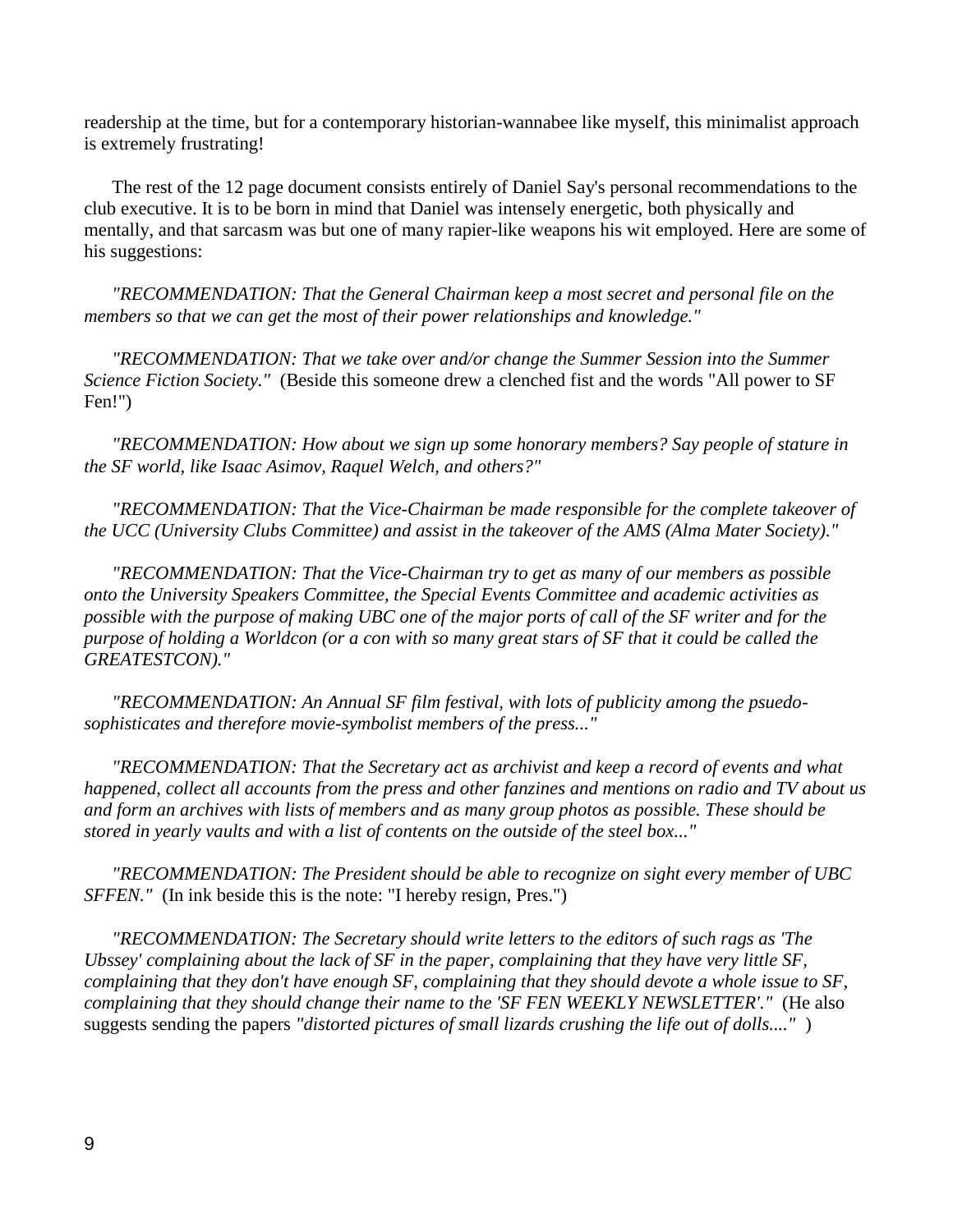*"RECOMMENDATION: That the Librarian and a team of musclemen go to the domiciles of delinquent borowers to get the books back and make sure the borrower regrets owing any books to the library and will never do it again."*

*"RECOMMENDATION: That as Vancouver will become the world centre of SF....."*

And concludes with: *"Good luck. You will need it."*

 To be fair, there are lots of practical suggestions, but the above are samples of Say's style of humour which I suspect he was employing to tweak fellow members over various grandiose plans being bandied about. That his humour was, if anything, understated is shown by the plans drawn up the following year....

# **1970/1971 ACADEMIC YEAR**

 (NOTE: No material exists in the WCSFA archives to indicate that UBC SFFEN or BCSFS was active during the Summer of 1970, despite plans laid in early 1970.)

# **OCTOBER 1970:**

 Not much information is available for the beginning of the 1970/1971 Academic Year, but at least we know both clubs were functioning, for as Pat Burrows and David George noted in BCSFAzine #100:

 *The UBC Science Fiction Newsletter dated 7th October, 1970 stated "There will be a meeting of the UBC SFFEN and the B.C. Club on Thursday, October 15th in Sub 297 at 12:30.... The meeting is to pass a general constitution for the B.C. Club, and to elect five offices of SFFEN."* 

UBC SFFEN EXECUTIVE -- 1970/1971 ACADEMIC YEAR

Chairman -- Robert Bells Vice Chairman -- Robert Scott (?) Treasurer -- (?) Secretary -- Joy Van Eikenharst Information Officer -- (?) Librarian -- Heather Loughery Publications Officer -- Brian Greiner

 That a constitution was prepared for BCSFA (or BCSFS, to be more accurate) back in 1970 is intriguing. To my knowledge the BCSFA constitution in use till the creation of WCSFA was based on one first created in 1974. This earlier document, if it still exists, would be MOST interesting to read for comparison's sake.....

Pat and David added that membership in UBC SFFEN stood at 90 at this time.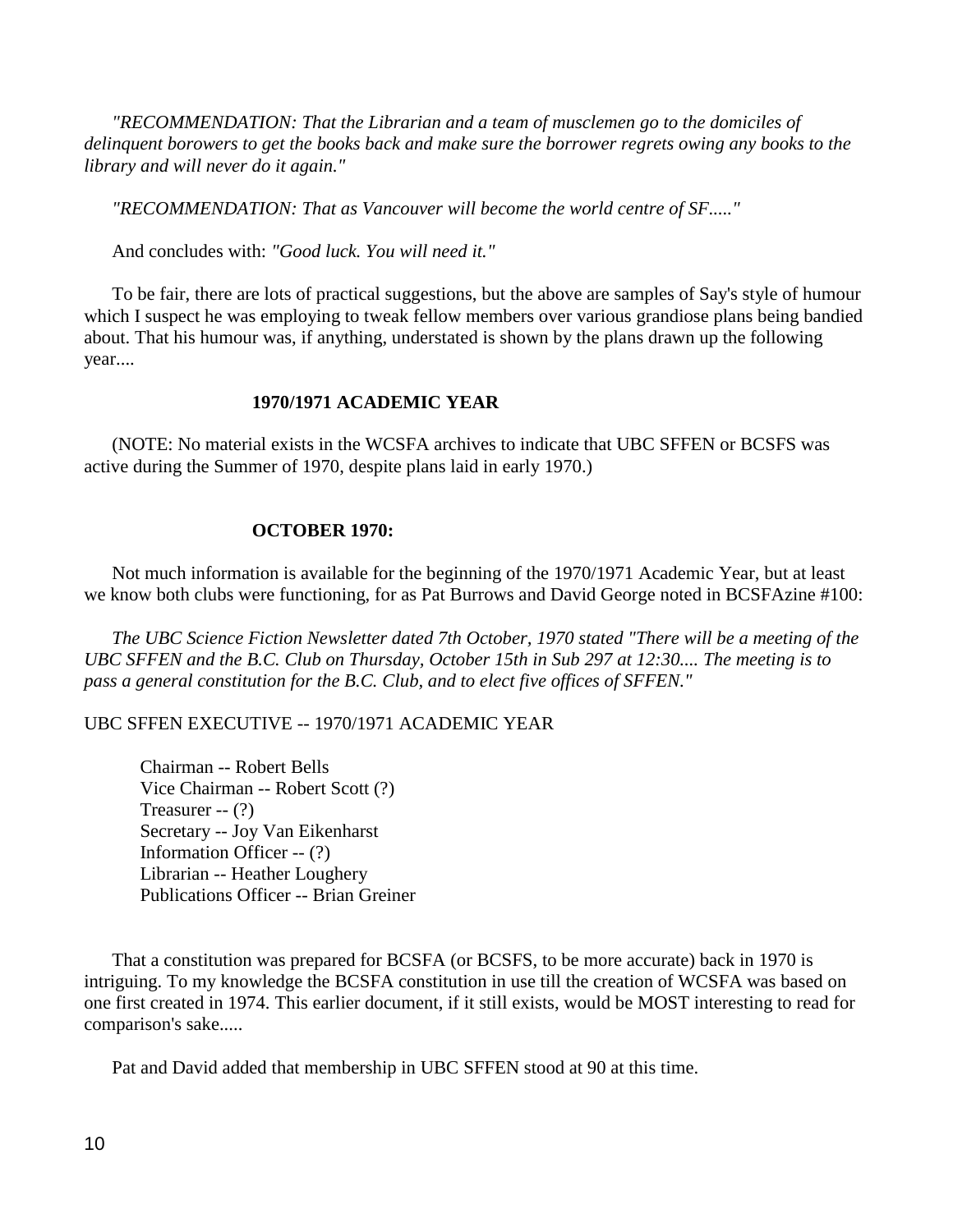In October 1970 one of the legendary BNFs (Big Name Fan) of fandom, John Mansfield (who later chaired Conadian, the Winnipeg Worldcon in 1994, for instance) sent word that he would be passing through Vancouver. Daniel Say and Vice-Chairman Robert Scott went to meet Mansfield at the Hotel Vancouver. There he treated them to a slide show depicting several SF conventions. Inspired by this, within two months, or before the end of 1970, Daniel Say announced the club would put on their own SF convention early in the coming year.

 Note: The above paragraph was in the first version of this history and appeared within the relevant chapter published in BCSFAzine #236, Jan 1993. I later met John Mansfield at PRIMEMEDIA in Toronto (I'd been sent there as the 1997 CUFF winner), and apparently the true story is that John, while staying with fellow fen in the student dormitory at UBC, proposed to help the UBC/BCSFA/SFU club put on a convention. Daniel Say, whose ego is easily as big as the planet, maybe bigger, refused his offer, saying they didn't need him. John predicted disaster, which did not come to pass. The convention was a success.

 It strikes me the above story implies John Mansfield 'invented' VCON (not the name, the convention). He had previously helped organise OROMOCTOCON (in Oromocto, New Brunswick) in 1970, So you might think the course of general discussion veered towards his BNF status (as far as organizing Canadian inventions went) and he surprised Vancouver fen by suggesting they do what other Canadian fen had already accomplished elsewhere.

 However, the UBC SFFEN had, in truth, already contacted certain authors as they tentatively planned their first convention in the coming year, plans which ballooned wildly into the stratosphere as you will soon read. So, presumably, John was merely generously offering to share his expertise, only to be rejected. Must have been quite the discussion!

 An interesting post script is the origin of the collection of slides depicting VCON I which I borrowed from Steve Forty who in turn had borrowed them from John. I had assumed this meant that John had attended VCON 1 and taken the slides. On the contrary, turns out this was a set of slides collected by Daniel Say and sent to John Mansfield to prove that Vancouver fen didn't need John's help in putting on a con. Ah, Fannish politics. Tis forever thus. But enough digression –

#### **NOVEMBER 1970:**

 Meanwhile, another try was made at getting Isaac Asimov to come out. His response, dated 2 November 1970, was written to Mr. John Thomson of the Science Undergraduate Society, UBC:

 *"Dear Mr. Thomson, I'm afraid it's worse than not taking planes. To go to B.C. and back by train would cost me ten days away from my typewriter which I cannot afford and would inflict on me a long boring train ride each way (I'm afraid I hate travelling) which I could not endure. I'm afraid I shall never see the Pacific Ocean. Please forgive me. Yours, Isaac Asimov."*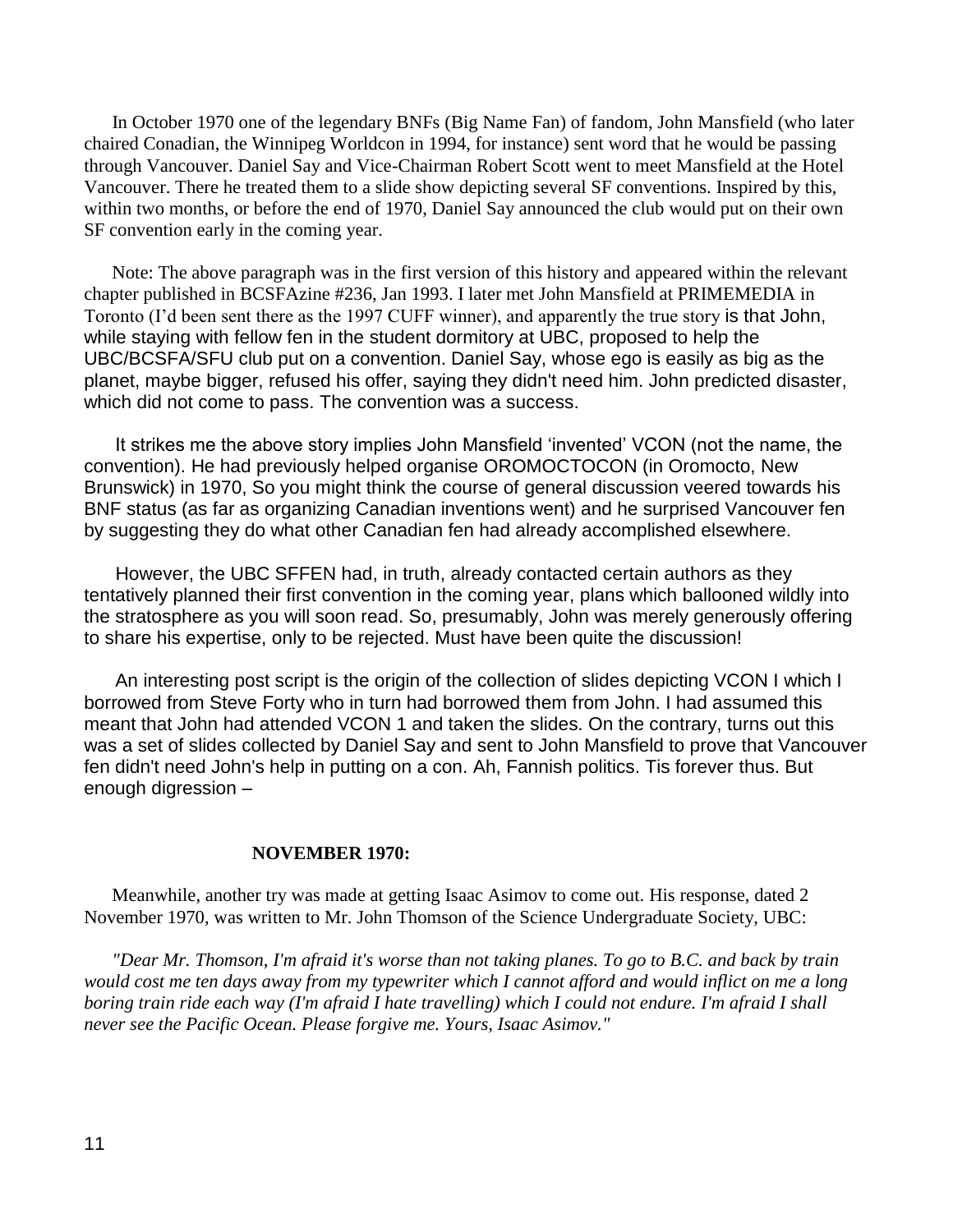Somewhat odd, in that, while in the army, he sailed to Hawaii by troop ship and, upon discharge, was flown back to the US mainland. So unless he kept his eyes closed, he must have already seen the Pacific!

## **JANUARY 1971:**

The following document was delivered to the UBC Special Events Committee on 5 January, 1971:

## **PLANS FOR A SCIENCE FICTION FESTIVAL:**

 (Read this proposal very carefully and see if it doesn't take your breath away. Ambitious doesn't even begin to describe it! And as far as I can tell, unlike Daniel Say's year-end report, this proposal was dead serious.)

 *"FILM FESTIVAL: Continuous films in the SUB auditorium with series and individual tickets being sold. The theatre would be cleared between showings. Because of problems with the distributors of these films they would rent for about \$100 each and to this must be added the cost of projectionist facilities. Experimental and short science fiction films will be shown also. These would be shown in the old auditorium. If Ed Emshwiller comes he will bring many of these including his own."*

*"TALKS BY AUTHORS:"*

 *"Topic: Science Fiction; what was it, what is it, and what will it be. Speakers to be experts in the history of SF as well as being authors. Suggested speakers are Judith Merril and Harlan Ellison."*

 *"Round table discussion on the present state of Science Fiction and what the trends in it are. Suggested participants; Robert Heinlein, Isaac Asimov, and Poul Anderson as well as any others willing to participate."*

 *"Fritz Leiber and Jack Vance talk on the Sword and Sorcery side of modern Fantasy. Poul Anderson stages one of his world famous jousts."*

*"Local Paul Green gives a talk on Cycles in SF with some readings of SF prose and poetry."*

*"John W. Campbell Jr. talks on the History of Astounding and its effect on the market."*

 *"Robert A. Heinlein and Harlan Ellison give illustrated talks on prediction and the future of SF."*

*"Keynote address by Ursula K. LeGuin and Frank Herbert on SF and todays society."*

 *"Dinner, (with recipes from the SCIENCE FICTION COOKBOOK edited by Ann McCaffrey) with short statements from all guests."*

*"OTHER FEATURES:"*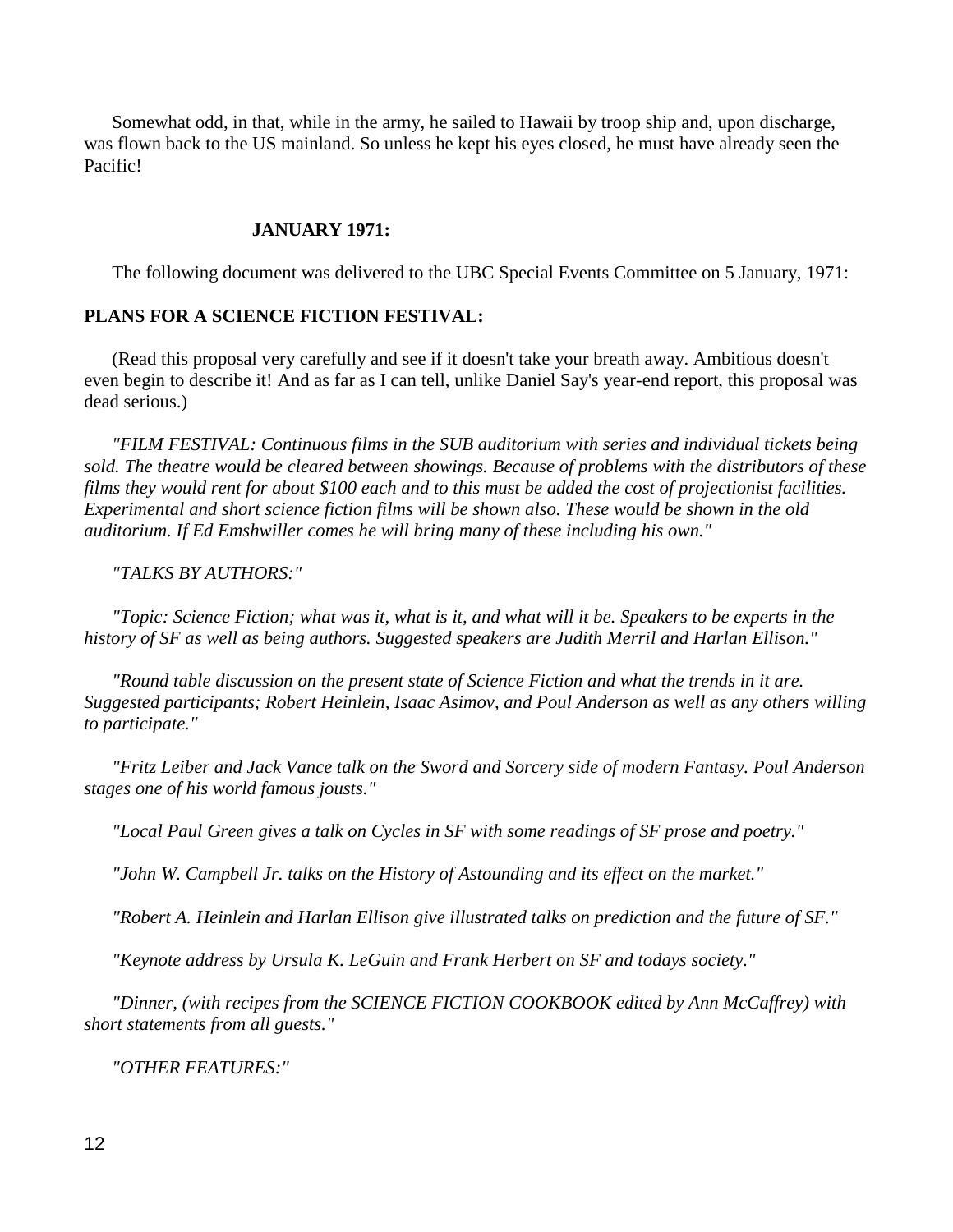*"Display of SF art. Artists will be present to answer questions and to sell their work."*

*"Special showing of 2001 with a discussion with Stanley Kubrick following."*

*"Auction Bloch. The fans bid for exclusive time with an author and the money going to charity."*

*"Displays from NASA on the main mall."*

*"The main library to display their extensive collection of SF magazines."*

Wow! What a lineup! If I interpret the above correctly, their projected Guest of Honour list included: Ed Emshwiller, Judith Merril, Harlan Ellison, Robert Heinlein, Isaac Asimov, Poul Anderson, Fritz Leiber, John W. Campbell Jr., Ursula K. LeGuin, Frank Herbert, Stanley Kubrick and Robert Bloch! And, as the following selection makes clear, Ted White, Frederik Pohl and Philip Jose Farmer! And who was to fund this gathering of giants? The University of course. In terms of fees and plane fares whoever drew up this document figured the above guests could be brought in for about \$3,400. In 1971 dollars. That's a lot of money. Somewhat understandably, the author of this proposal took the trouble to explain why the authors were worth it:

# *"SF AUTHORS:"*

 *"We have phoned many of these and they all seem to say the same thing: they need two months' notice and will come if all expenses are paid. They often want an amount of money as well as expenses and they definitely must get part in advance. They all belong to a union SFWA Science Fiction Writers of America which is cracking down on the authors who will come for next to nothing, in an attempt to upgrade the profession and stop groups getting a writer for exploitation purposes. These authors may have some arguments with each other or dislike a certain person. Care must be taken that they do not come into conflict."*

 *"ISAAC ASIMOV: Anybody's first choice. Fantastic personality in his own right. Prolific writer, over 100 books.... Devised a whole series of books around the three laws of robotics.... The classic trilogy of the Galactic Empires end and attempts to save it. Is a warm, humane man with a good sense of humour.... Get him at any price.... Get him here a week early and you will have a self-made publicity machine...."*

 *"JUDITH MERRIL: The den mother of SF. Burst on SF scene like a nova with a fantastic story. Never looked back.... Knows almost every good author in SF. Reads everything with the slightest bit of SF in it. Lived in Rochedale College for a time. New Canadian. Public library created a special SF branch to house her collection of 8,000 books which she donated...."*

 *"TED WHITE: Author, editor. Will talk at the drop of a hat. Fastest rising young magazine editor in the world. Is attracting writers to his magazine like flies to honey. Well respected by many authors. Will come for plane fare and a lot of flattery."*

 *"JOHN W. CAMPBELL JR: Editor. Was author. Started the modern branch of SF. Offensive or controversial in his philosophies. Many dislike him as a person...."*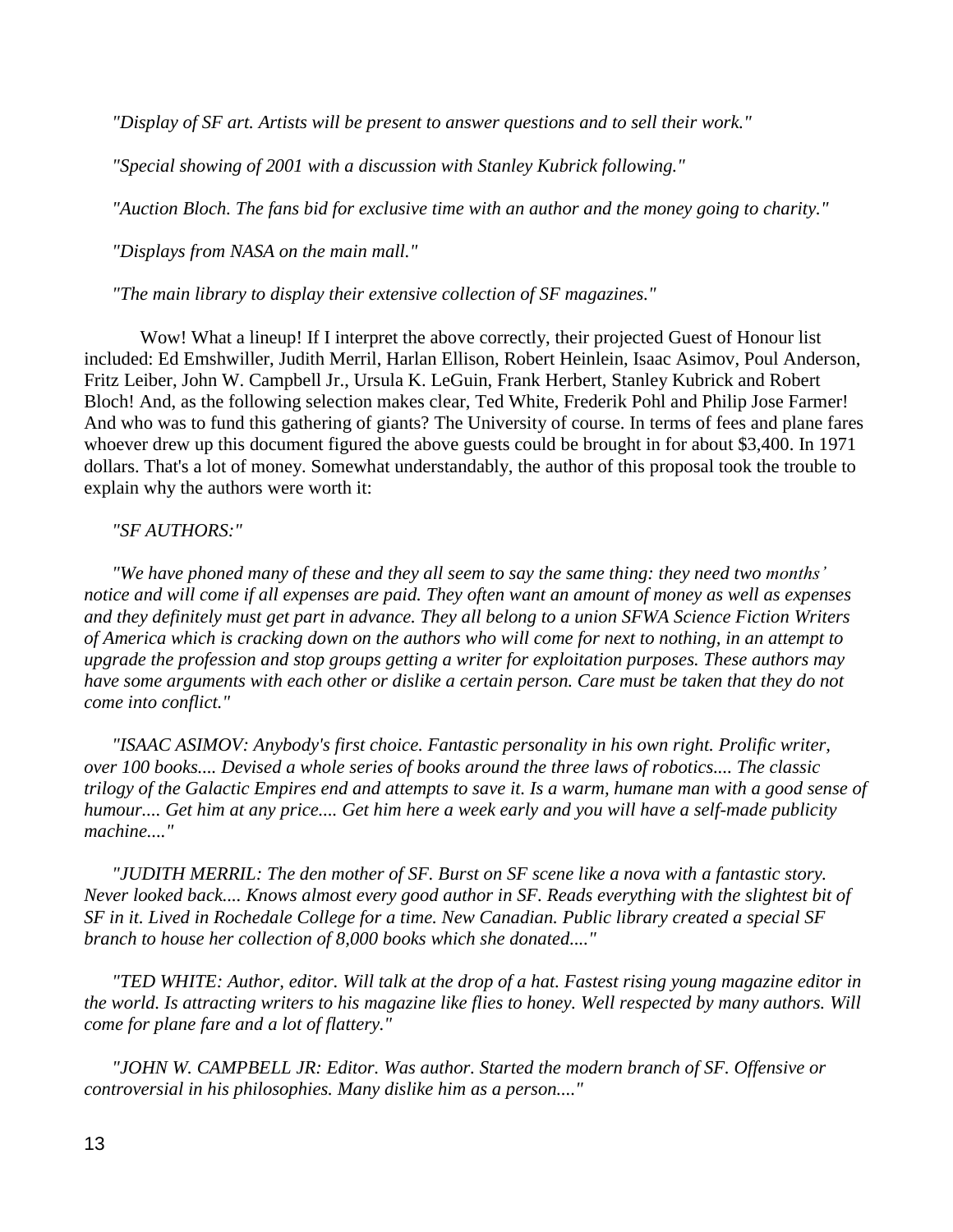*"FRANK HERBERT: Author of the award-winning and monumental DUNE. Proposed arctic submarine tanker in 1957. Strong mystical streak, ecologically minded, university affairs reporter...."*

 *"FRED POHL: Author editor. Part of a famous SF team. Is nowadays trying to introduce SF to nonreaders. Good editor and talker. Has done a lot of hotline shows...."*

 *"PHILIP JOSE FARMER: Brought sex into SF. Used to write porno. Very funny novelist but has a deep concern for the world and its problems, supporter of Triple Revolution...."*

 Since this magnificent convention never took place, I can only conclude that the University of B.C. Special Events Committee turned down the proposal. Pity.

 I particularly like the pithy capsule descriptions of the various authors; I find them quite charming in their naivete. Whovever wrote them evidently had no idea he (or she) was making them out to be a right lot of loonies that nobody in their right mind would ever fund to speak on campus. But full marks for trying. It was a grand vision.

 On January 19th, 1971, Maynard Hogg was awarded a certificate granting him permanent status as an Honorary Member of UBC SFFEN in recognition of his being a founding member of the UBC SFFEN in 1968, the club's first and second General Chairman, and also a founding member of the British Columbia Science Fiction Association in 1970. (This is the earliest surviving reference to BCSFA -- as opposed to BCSFS.)

#### **FEBRUARY 1971:**

 Meanwhile Mike Bailey and Daniel Say were pushing ahead with plans for a much more modest convention. On February 11th, 1971 Daniel say wrote the following to Usula K. LeGuin:

 *"We would very much like to have you as Guest of Honour at the Vancouver Science Fiction Convention held on April 9-11, 1971 at the Hotel Georgia 801 West Georgia Street."*

*"The first evening will be a socializing and getting together."*

 *"The convention will start in earnest on the Saturday with an introduction of the more prominent members and then a panel discussion which we hope you would take part in. I would hope that you would also give a short talk in the afternoon on one of these suggested topics: Fantasy; My life as a mother and SF writer; What it feels like to win a Hugo and a Nebula; Sex and gender in SF; or you may suggest one yourself, whatever you wish. There will be a fan panel and a proposed multi-media presentation at other times in the day."*

 *"A short film and slide show will be going on between major events. At the banquet that evening there will be several after-dinner speakers and perhaps you might want to add to their diverse ramblings. Parties will continue in the evening and this will be the end of the formal convention."*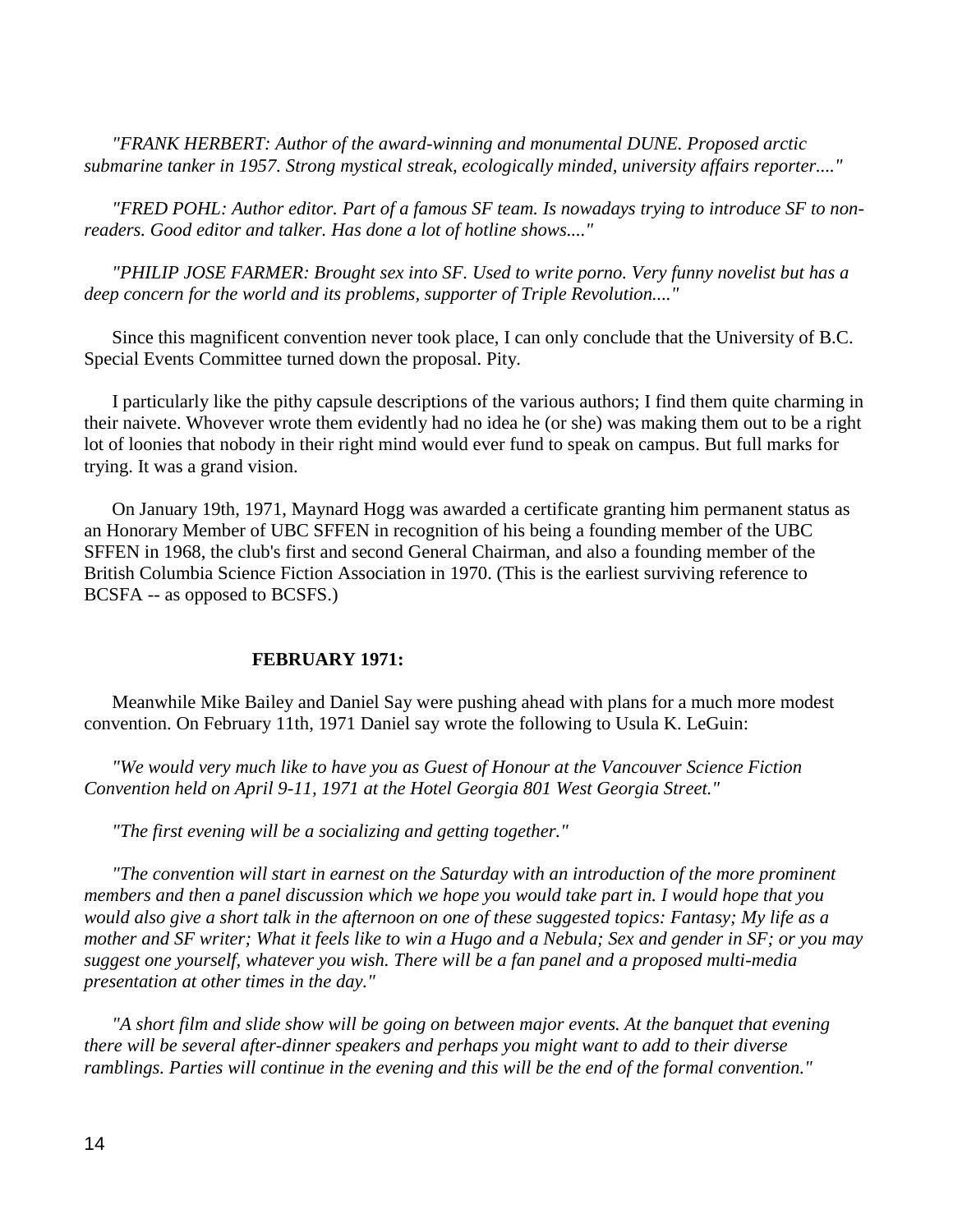*"We shall pay your expenses and if you want get you a babysitting for your children. The convention will be a relaxed affair and you may participate at any event you wish, but please come as our star."*

 *"Please come! We want you as our first Guest of Honour at the first Vancouver Convention. Ever since the interview in November, we have had literally hundreds of people want to meet you, and now everyone seizes on your stories."*

*"Please come! A splendid time is guaranteed for all!"*

 LeGuin wrote back quickly, on February 17th, 1971, confirming that she would come, along with her husband and children, providing that a prior commitment to a SFWA meeting whose date was not yet set did not stand in the way. (It didn't.) She also made it clear that her family would not attend the convention but would go sightseeing. She, on the other hand, would be willing to be on a panel, and would bring a short speech *"which if forced I will deliver. Call it Style and Fantasy, tentatively. Style in Fantasy? But not after dinner!!!"* This would become "THE CRAB NEBULA, THE PARAMECIUM, AND TOLSTOY." (See last issue for an account of this talk.)

 As for the "interview in November" Say referred to, this must have been one of many interviews with SF authors that he conducted for his SF3 Newsletter over the years. (For example, he conducted an interview with Frank Herbert at the LA Worldcon in 1972, and distributed it at V-Con 3 in 1974 when Herbert was Guest of Honour.) In other words, he and LeGuin had already met, and this contact, plus her desire to see Vancouver, not to mention the thrill of being Guest of Honour for the first time anywhere, induced her to accept.

 A poster was quickly drawn up for publicity purposes. The heading read: *"Where the mountains meet the sea in a kiss..... VANCOUVER, British Columbia, Canada."* A bit sappy, but why not? A drawing of North America with a dot to mark Vancouver's location may have been of some limited use (I'm sure most of the people around town who saw the poster already possessed some notion of where they lived....). Of particular interest to me is the notice at the bottom of the poster: *"Sponsored by UBC SFFEN, SF3, and BCSFA."* Confirming once again that we were the BC SF Association (and not the BC SF Society) well before the convention.

#### **MARCH 1971:**

#### **BCSFA MEETING - SUNDAY, MARCH 7TH, 1971:**

 The very first off-campus meeting of BCSFA was held on Sunday, March 7th, 1971 at 2:00 PM in the auditorium of the downtown branch of the Vancouver Public Library. The UBC SFFEN Newsletter postmarked 18th of March states: *"The meeting was held to organize a provincial club and to promote our convention. About 20-30 non-UBC people attended* (in addition to club members) *including Chuck Davis, the TV commentator....*

 *"*To "organize a provincial club"? I take it that BCSFA, having lain dormant, was reactivated at this meeting. I also assume that by this time the off-campus club was generally called BCSFA. Certainly it is referred to as such in the March/April newsletter commenting on subsequent meetings.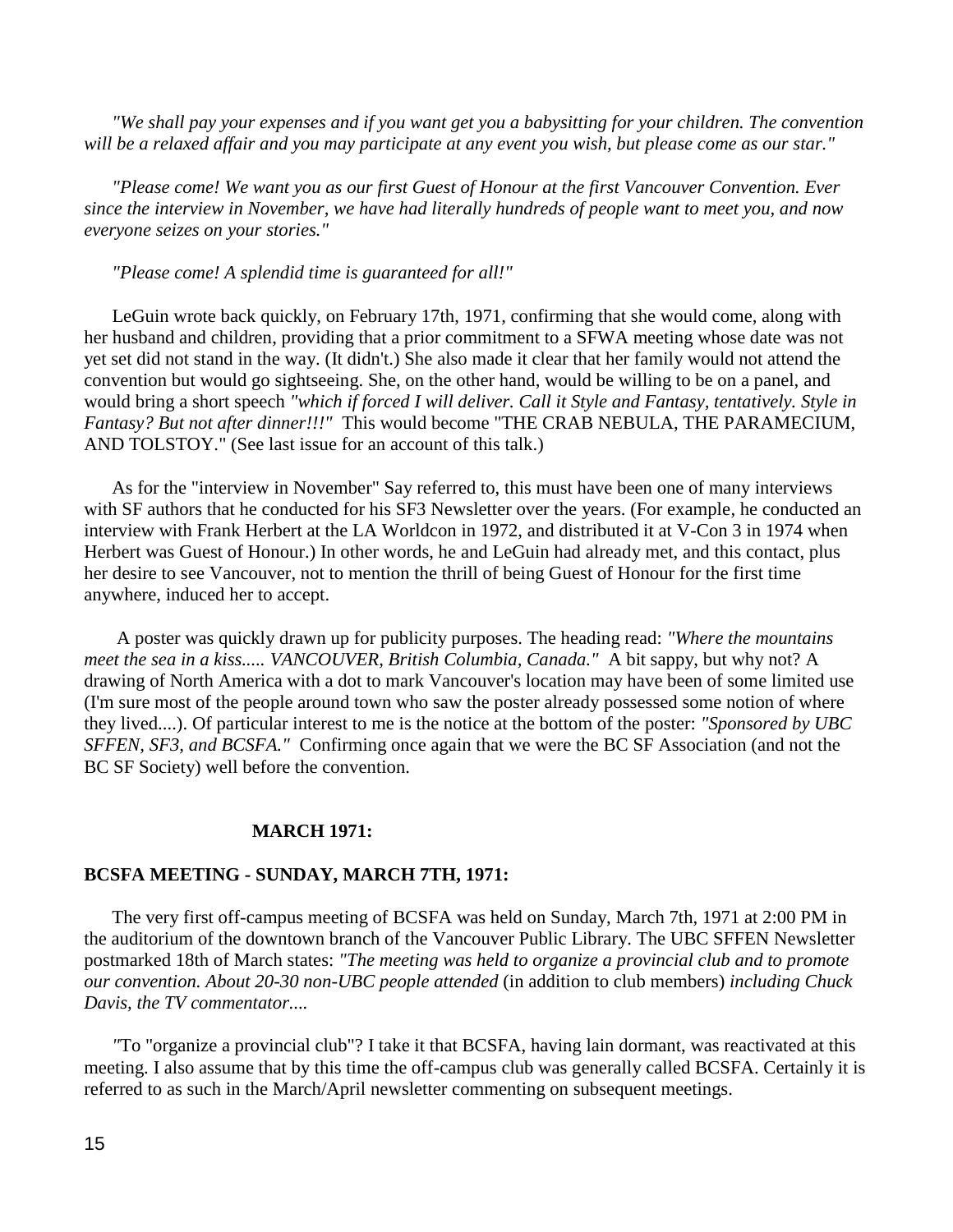## **FUTURE GOD-EDITOR MEETS BCSFA:**

 The next meeting took place in the same venue on 21st March, 1971. Having spotted a notice on the bulletin board in a bookstore previously, I showed up as the classic Neo, eager to be overwhelmed. I was very firmly informed that the name of the club was The BRITISH COLUMBIA SCIENCE FICTION ASSOCIATION, that it was the organization behind the upcoming convention in April, and that it generally functioned as the co-ordinator for all B.C. SF clubs. Whoever told me this evidently couldn't resist exaggerating a little. I promptly took out a membership (note that my receipt reads "BCSFA membership," not "BCSFS" or "UBC SFFEN"). Oh yes, and the cost to join? \$3.00 per year.

 About twenty people were present. Vice-Chairman Robert Scott (also referred to as President) gave a little talk and then held what I termed (in my diary notes of the time) an *'unusually undemocratic election'.* In other words, the following were elected by acclamation:

## FIRST BCSFA (?) EXECUTIVE -1971

President/Vice-Chairman -- Robert Scott Publications Officer -- John Park Librarian -- Bob Marshall Literary Advisor -- Lin Carter (?)

 Although this was a BCSFA meeting, I'm not entirely certain these were BCSFA executive positions, as they sound more like UBC SFFEN Exec positions. Yet the University Club Executive had already been chosen for the Academic Year. Perhaps Robert Scott's role as UBC SFFEN Vice-Chairman was to be President of BCSFA (as a kind of sub-committee of UBC SFFEN), and Park and Marshall were elected to assist the off-campus club in the coming summer session? Or maybe these were to be UBC SFFEN executives during the summer? Then again, maybe some people had stepped down from the UBC SFFEN Exec and these were replacements? On the other hand, this WAS supposed to be a BCSFA meeting. So the answer is.... -- only further research will tell.

 At the meeting the film 'STAR TREK BLOOPERS' was run, which I enjoyed immensely. This was followed by the National Filmboard production of 'UNIVERSE', from which, it was explained, Stanley Kubrick derived many of his ideas for '2001'.

 At this point a young woman reporter from the Sun newspaper dropped by, joined later by a Sun photographer, who found nothing worth photographing. We offered to form a human pyramid, but no dice, not good enough. They left, followed by about half the group who had only been interested in seeing the films. The rest of us stayed to enjoy a slide show of local fans at distant conventions. According to my diary notes, the slides depicted fans *"stoned out of their minds, or stretched out on a couch in a good imitation of a dead whale."* About par for most fans at conventions, I reckon.

 The meeting wound up with a rap session on SF in general. I was so excited about my first exposure to organized fandom that I offered my apartment for a writer's workshop the following Friday.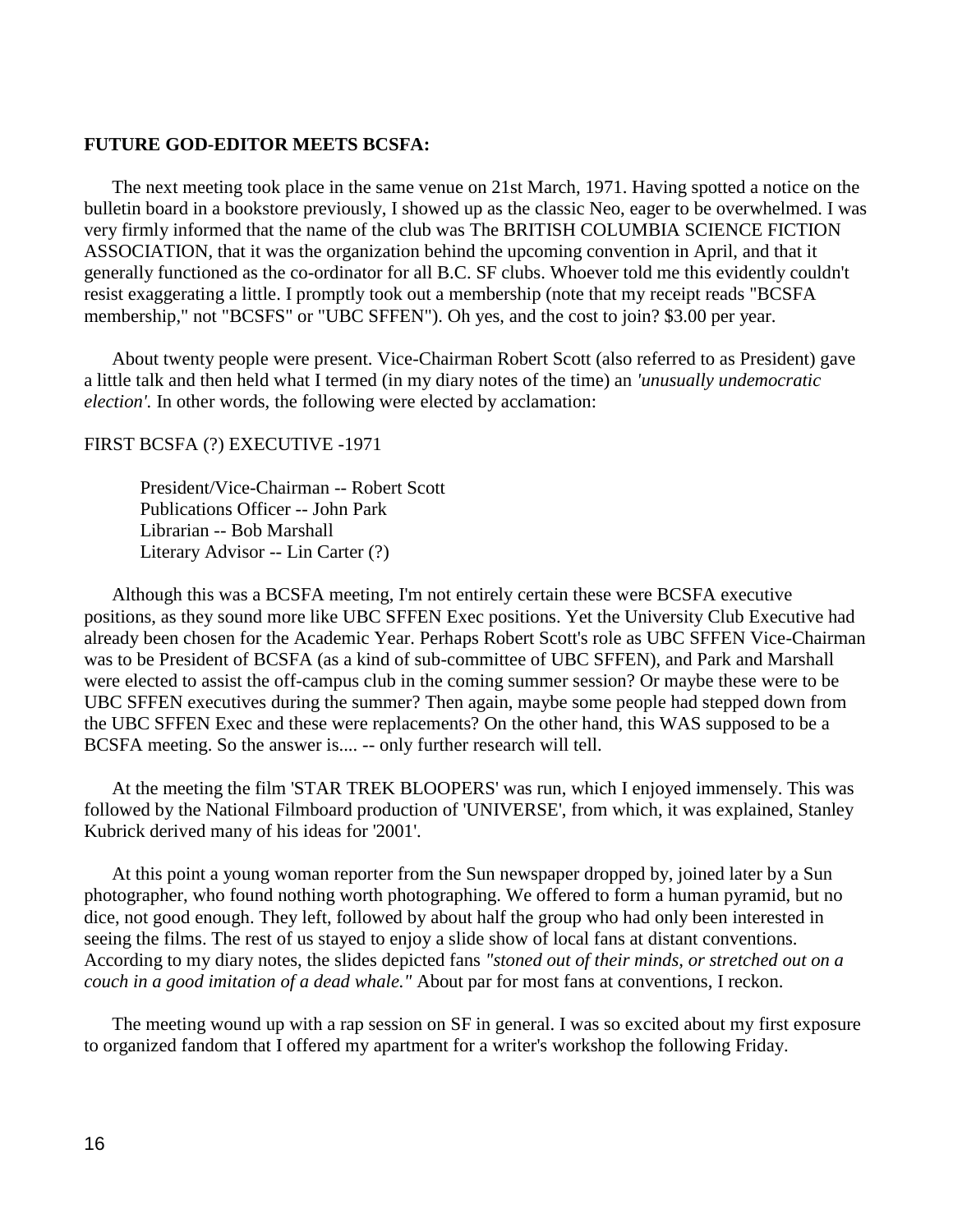The next day (Monday, March 22) the Sun reporter who had been present at the meeting phoned Rob Scott and asked for a press release. On Tuesday the Vancouver Sun carried the following notice: *"WRITERS' GROUP MEETS. A two-day science fiction convention will be held on April 9 and 10 in the Hotel Georgia. Panel discussions and a special mystery event will be featured at the meet, sponsored by the B.C. Science Fiction Association. Guest Speaker will be Ursula K. LeGuin, author of 'THE LEFT HAND OF DARKNESS'. Convention rates are \$3.50 before April 1st, and \$5.00 after that date or at the door..."* 

## **BCSFA WRITERS WORKSHOP - 26TH MARCH, 1971:**

 In the March/April newsletter it was reported: *"At Sunday's meeting we made arrangements to meet at the secret apartment of the world's greatest psuedo-intellectual, Ronald Graeme Cameron, obstensibly to criticize each other's works."*

 Arrgh! Double arrgh! My first mention in BCSFA literature and they get my name wrong! It's Richard, not Ronald! ARRGH!...

 About 15 people showed up at my apartment, many bringing manuscripts with them and most bringing beer. I though things were going well until Melaz Massey, who'd spent more than an hour perusing my SF novel 'AGAINST THE MALUII' (unpublished, and with a title like that, no wonder), looked me in the eye and pronounced it 'turgid'. John Park then asked if he could borrow the manuscript. At a later date he returned it, commenting that the monotony of my writing could put people to sleep. He described my style as placid, as deliberately or self-consciously vague, lacking in concrete description. Sigh....

 As we seemed about talked out re: each other's writings, I brought out my collection of 'FAMOUS MONSTERS OF FILMLAND' magazines and was surprised no one seemed interested. So then I hauled out my 8mm film projector and ran my amateur animation experiments, which included Godzilloids (G.I. Joes covered in green plasticine) stomping about H.O. scale train sets, and tentacled plasticine Martians writhing out of spaceships. I was asked if I wouldn't mind showing some of these at the convention. You betcha! The March/April newsletter commented:

 *"The highlight of the evening was the showing of some green movies. Some highly unusual positions and actions were shown. Free booze was also in attendance, although he denied it...."*

## **MARCH/APRIL 1971 BCSFA/SFFEN NEWSLETTER:**

 (Edited by Mike Bailey and John Park, assisted by Brian Greiner. A three page letter-sized zine described as *"the first newsletter to be done on Gestetner"* and none too well, black ink blots abound.)

 In addition to reporting on the two March meetings, the editors urged readers *"to join the BCSFA convention",* adding that preregistration included people from as far away as California. Members were promised:

 *"Events begin on Friday with a get-together party and a panel on some irreverent topic. Strange liquids of obscure origin will be available at this party . The next morning, various university*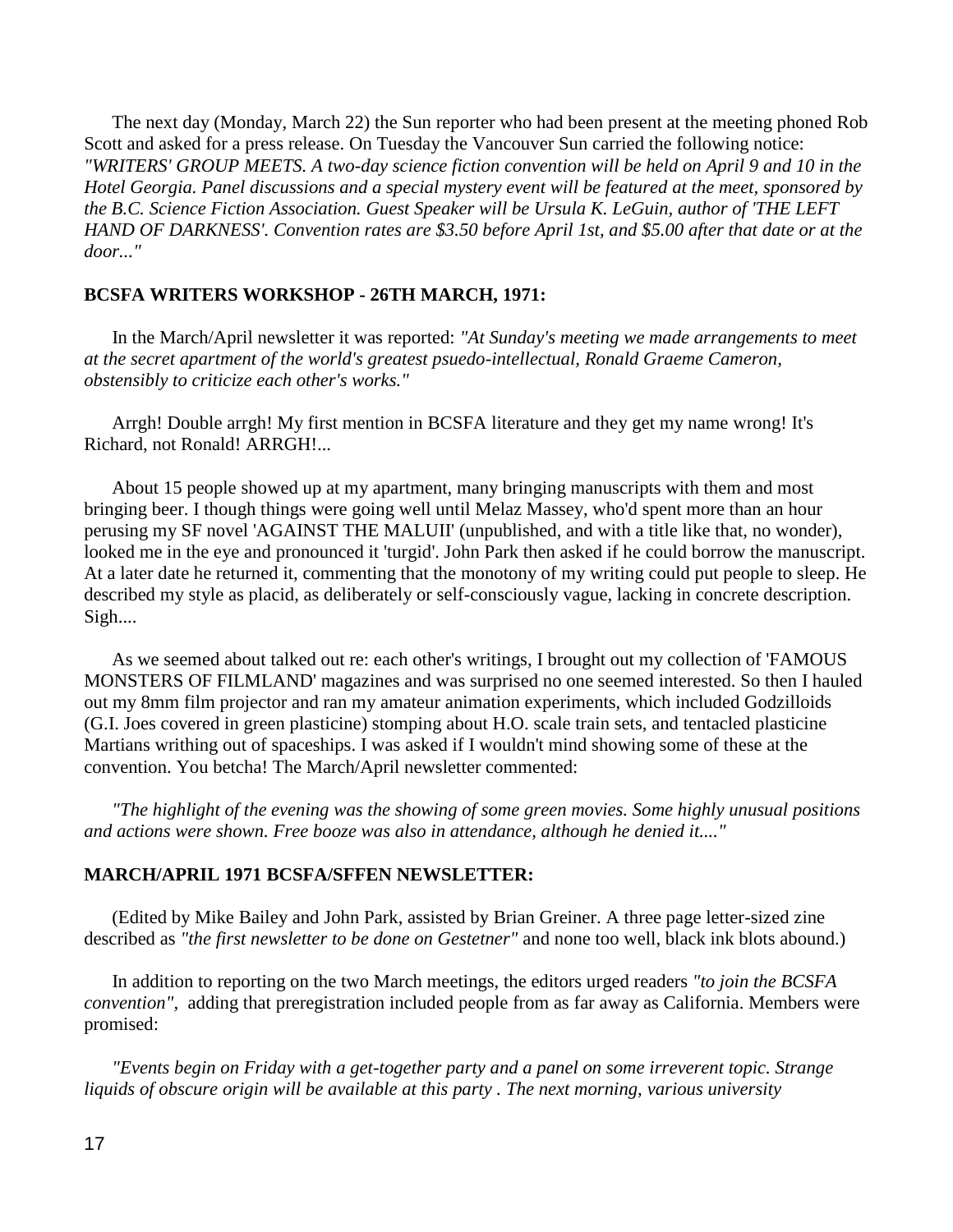*professors, fans and groupies will participate in panels and talks. Later in the day Mrs. LeGuin will give a talk on Style in Fantasy. Just before the Au Revoir party, there will be a special mystery event."* 

 Elsewhere club members are reminded: *"Remember, all you UBCers, you are also BCSFAers!"* I much prefer our current term 'BCSFAn'... Also, this intriguing comment is made: *"If you weren't one of those invited to Harlan Ellison's Special Soiree at The Cave on Thursday, show up at the office and you may be lucky next time..."* Hmmm, so Harlan was in town....

# **APRIL 1971:**

 A BCSFA meeting took place at the Vancouver Library on the fourth of April and was apparently a last minute planning session for the convention. For some reason I did not attend.

## **THE VANCOUVER SF CONVENTION - APRIL 9-10, 1971:**

## **FRIDAY, 9TH APRIL, 1971:**

 The convention (retroactively known as V-Con I) began at 1:00 PM in the convention suite (room 1208) on the 12th floor of the Hotel Georgia (room 1208 -- the convention was confined to this one suite until Saturday, when programming began in the York banquet hall). I arrived promptly and set up my 8mm projector in the bedroom, laying out a number of the infamous edited-down 12-minute-long versions of film classics like: 'BRIDE OF FRANKENSTEIN', 'DRACULA', 'IT CAME FROM OUTER SPACE' and '20 MILLION MILES TO EARTH' available via mail order from FAMOUS MONSTERS OF FILMLAND. Throughout the course of the two day convention, people wandered into the darkened bedroom and threaded the projector themselves if they wanted to see the films. The projector ran continuously, or as the Program Book put it: *"Selected short films will be shown throughout the day."*

 At first I was a little disappointed, as there were only about ten people present. Then some Seattle people arrived, including (I think) Frank Denton, and the conversation became more interesting. Too shy to participate, I sat on the edge of the couch and listened. All present agreed that Philip K. Dick was the best SF writer on Earth, for instance. Then Vancouver Sun reporter Jacques Khouri, accompanied by Sun photog Ray Allan, showed up, much to the displeasure of the con organizers present. (It seems that LeGuin had specified that no reporters interview her, and above all, no photos be taken.) Khouri questioned those present in an effort to understand modern SF but seemed hung up on BEMs (Bug-Eyed Monsters).

 Circa 5:00 PM Ursula K. LeGuin walked into the suite. She was momentarily nonplussed by the presence of the reporters, but quickly and graciously consented to an interview. The photo which accompanied the article in the paper the next day was flattering, even striking, so she was well served. Khouri's headline ran: *"SCIENCE FICTION FANS RAP ON AUTHORS. BEMS SCARCE AT HIBITED GET TOGETHER!"* (Must have been some old timers present. The 'Hibited Men' was the name of an SF club run by Norman G. Browne here in Vancouver back in the 1950's.) His article stated:

 *"Who should glide in but Ursula herself...direct from Portland, Ore. Minds were zapped instantly. Did she come by astral travel? Or was it molecular retranformation? A time-space pill? Magic carpet*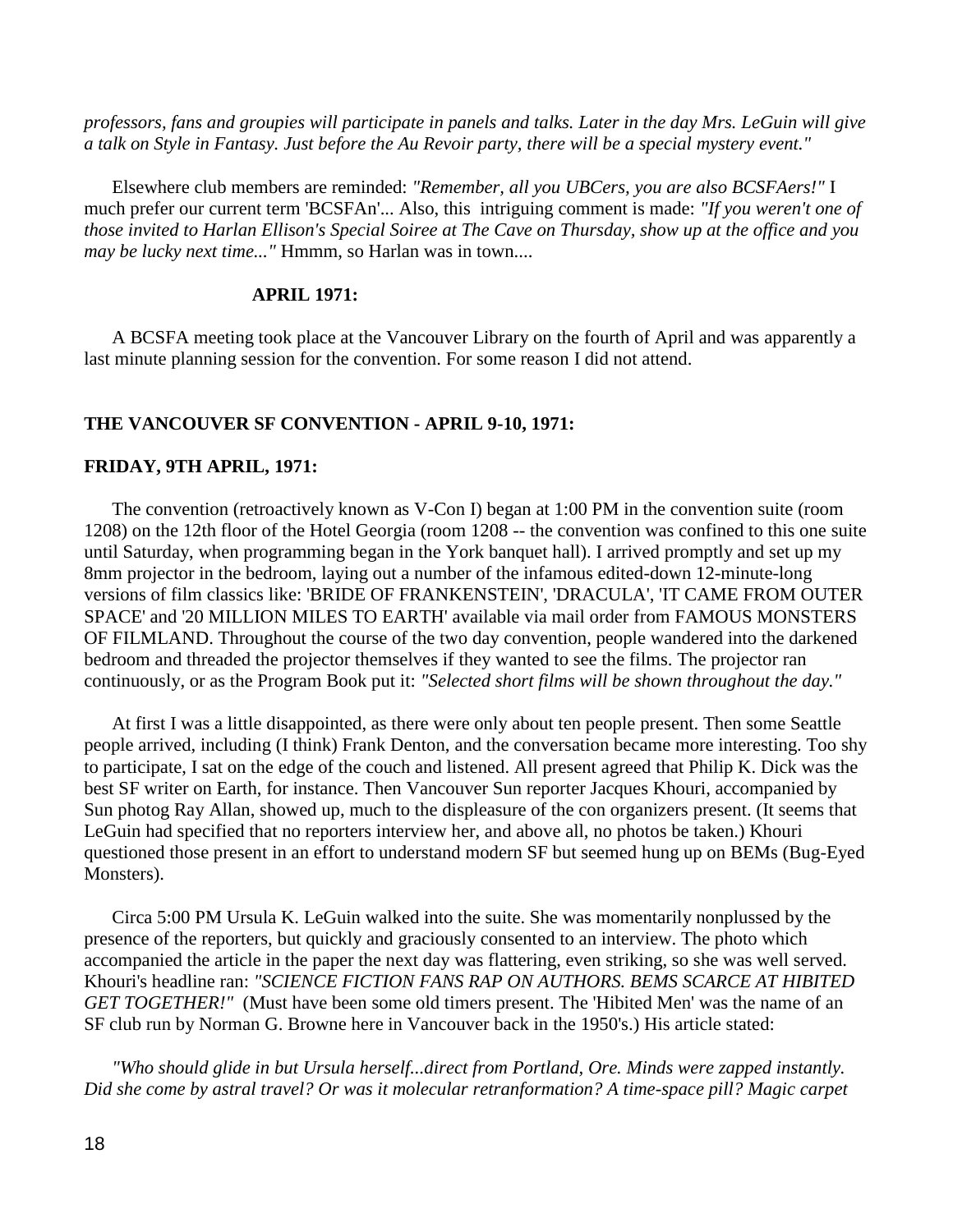*ride, even? 'She drove up here from Oregon," whispered one fan. He was quickly silenced... As soon as she sat down she was immediately drawn into the Sun interview... 'People still have an awful faith in science,' the 41-year old mother of three began. 'Almost like religious faith.' ... 'The years between now and the turn of the century will be critical ones for mankind,' Mrs. LeGuin said.... 'Part of the trouble is that we've felt we could control the future,' she went on.... 'Trying to run things is bad. There's no way anybody can understand all the effects any action can lead to.'"* 

Later in the article there appears the following:

 *"Said Robert Scott, president of the UBC Science Fiction Society, 'We're getting better sci-fi writers today than we ever had in the past. They are now dealing with deep philosophical themes rather than simple space exploration.'"*

 In my diary I recorded my own perception of LeGuin: *"Hugo award winner, sci-fi writer and a nice human being. Gentle sophisticate, beer drinker, obviously intelligent."* Yep, Ursula K. LeGuin encapsulated. Right.

When the interview was complete I ran to my apartment for a quick supper, then returned to the convention suite in time for the 7:30 pm panel 'SF LOVES AND HATES' featuring UBC's John Park and Brent Maclean, and SFU's Bill Dodds. This was great fun as they 'attacked' such prominent SF icons as Isaac Asimov and Robert Heinlein. The response from the assembled fans, more than 30 people swarming everywhere, on chairs, the couch, the floor, under the table, perched on windowsills, was terrific. Everyone joined in the dismemberment of 'serious' writers like Roger Zelazny, Kurt Vonnegut and Philip K. Dick. Some of the more prominent fans present were Lawrence Ehman from Calgary (a member of the Alberta SF Association), Regina's Leland Sapiro (editor of The Riverside Quarterly), and Seattle fan Frank Denton (one of five directors of The National Fantasy Fan Federation). It was hard to tear myself away from all the excitement, but it was getting late and I wanted to be fresh for the morning.

# **SATURDAY, 10TH APRIL, 1971:**

 Programming (a single track confined to the York room, the 12th floor suite now serving as a hospitality suite) began in the York banquet room at 10:00 AM with about 70 people present. A talk entitled "RUSSIAN FANTASY" by Murray Shoolbraid had originally been scheduled, but was cancelled as he suddenly developed a bad case of flu. SFU Professor Mason Harris was cornered in the party suite Friday night circa 11:00 PM and asked to fill in -- which he did this next morning without preparation, speaking off the cuff -- with a fascinating talk on H.P. LOVECRAFT, (according to my diary notes) *"explaining the weirdness of that peculiar man. Went out only at night. Kept the blinds drawn all day. Lived alone with his maiden aunt. Very peculiar."*

 Daniel Say took notes during Mason Harris's talk and printed it first in his perzine 'ENTROPY NEGATIVE' and then later in a limited edition of 150 copies (together with an interview of Frank Herbert) which were sold at V-Con 3 in 1974. Among other things, Mason Harris stated:

 *"The pulps are now a bygone era, and Lovecraft, having many things wrong with him from a literary point of view, might have been expected to disappear with the rest of them. Instead he has persisted to*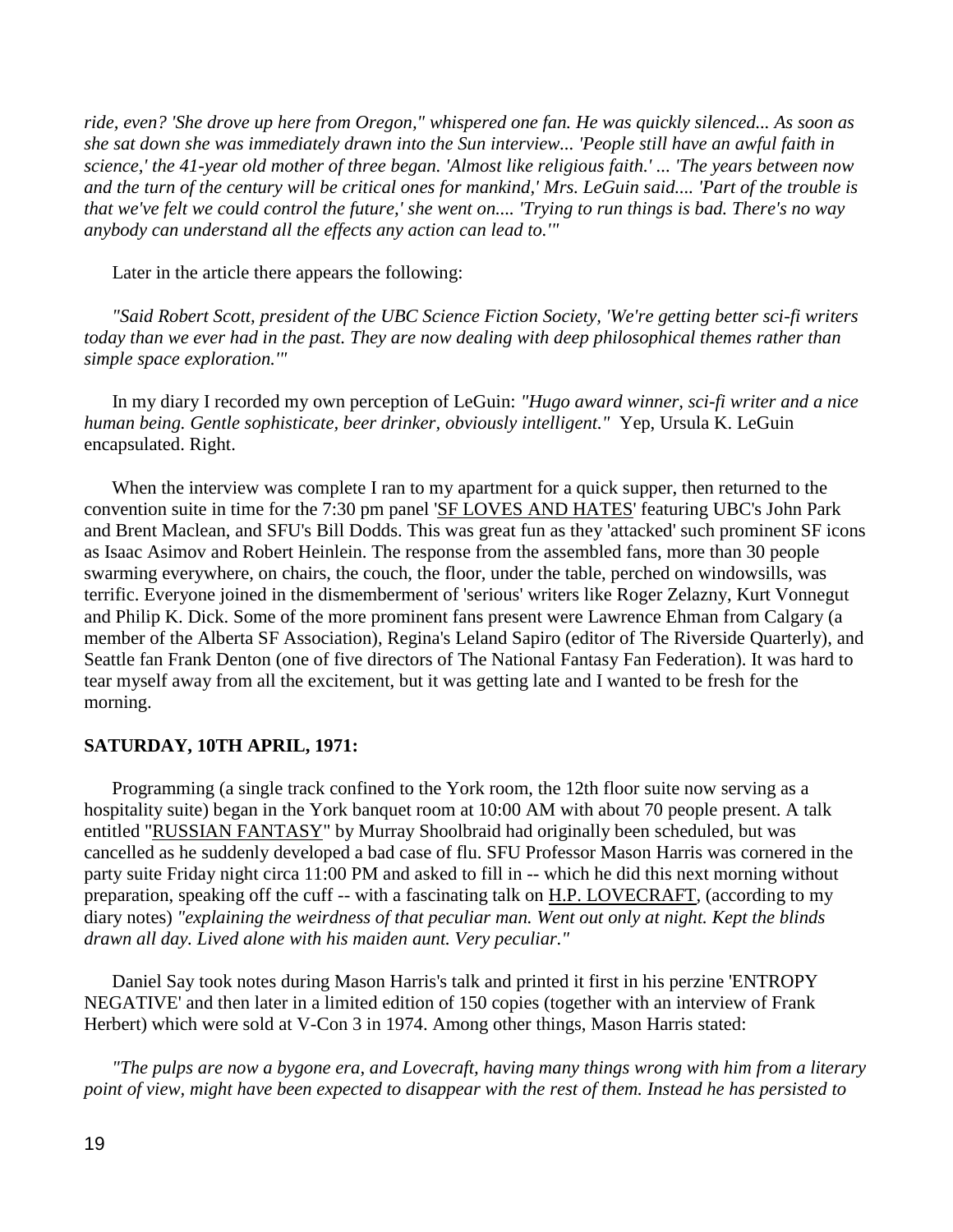*the present day, gaining a wider and wider readership and more and more critical attention. People are attracted to him and keep on reading him despite his obvious shortcomings. And it seems to me, finally, that he is probably going to be around for a long time. Maybe he's immortal, who knows? Perhaps people will still be reading Lovecraft stories a hundred years from now...."*

 *"...Bradbury, sophisticated, obviously an important modern author, knows about style, plot, technique; Lovecraft, naive, primitive, overusing adjectives in a horrifying manner, ramshackle plot, apparently no consistent idea of technique, or style or literary discipline... The odd thing is that he does succeed in creating a real sense of horror.... How he manages this I'm not quite sure. It's an interesting problem...."*

 *"....He had cancer and something else too, but I can't help somehow, but feel that his neuroses helped kill him. And his writing got better and better, but as he developed he wrote less and less. His writing seems to have been some kind of attempt to come to grips, unconsciously of course, with his hangups, and as he wrote less and less, I feel his hangups got the better of him and finally did him in..."*

 *"...His racism really redeemed himself in his writings because while he starts sniping at Italians, Poles and so on, he always winds up showing that the true degenerates are the white Anglo-Saxon Protestants...."*

 *"... and he works out a whole system for this called the Cthulhu cycle. I have no idea how to pronounce it. I don't know if anybody does. Mrs. Le Guin has suggested that if we did know and said it, he would appear if you pronounced his name right. I apparently haven't pronounced it right, so far. Not much has been made of the Cthulhu cycle. I don't think much of it myself..."*

 *"...avaracious New England traders..... had interbred with this undersea race who are horrible, froglike, smelly, slimy beasts, to produce a degenerate race in this seaside town with the characteristic Innsmouth look. Sort of low forehead, scally scabby, hair falling out, peculiar small, and frog-like eyes. It's interesting that whenever Lovecraft gets going, he always relates his horror of dark races back to the New England Puritan. I grew up in this area, and I think I have located Innsmouth as Gloucester, Massachussetts. It's a smelly town, lots of fish factories, rather degenerate and decaying because the fishing industry has been driven out of business by Canadian competition. And it's a Portuguese town in an otherwise WASP district.... Lovecraft probably didn't approve of the Portuguese and he seems to have made this the basis of his degenerate race fantasy..."*

 *"...'THE MOUNTAINS OF MADNESS'... here are eight foot high penguins in this city which as the things start coming at them run around squawking and gobbling at each other. The giant amoeba rushing up the tunnel is compared to mucous being blown through a nasal passage. One of the young men on the expedition, a Bostonian, goes mad and decides he is trapped on the Boston Subway, and starts shouting "Parks Street Under, Charles Street, Please let me out at Harvard Square." Any of you who have ever used the Boston Subway system will recognize these places immediately. As an old Bostonian, I just cracked up at that point, laughing...."*

 *"We find perhaps the most obvious of all Lovecraft's sexual imagery in Wilbur's abnormally early maturity, goatish odour, hairy lower parts with monstrous protrusions concealed under the clothing, and indecent bodily fluids.... Now it's been said of Lovecraft, and of this kind of thing in horror fantasy*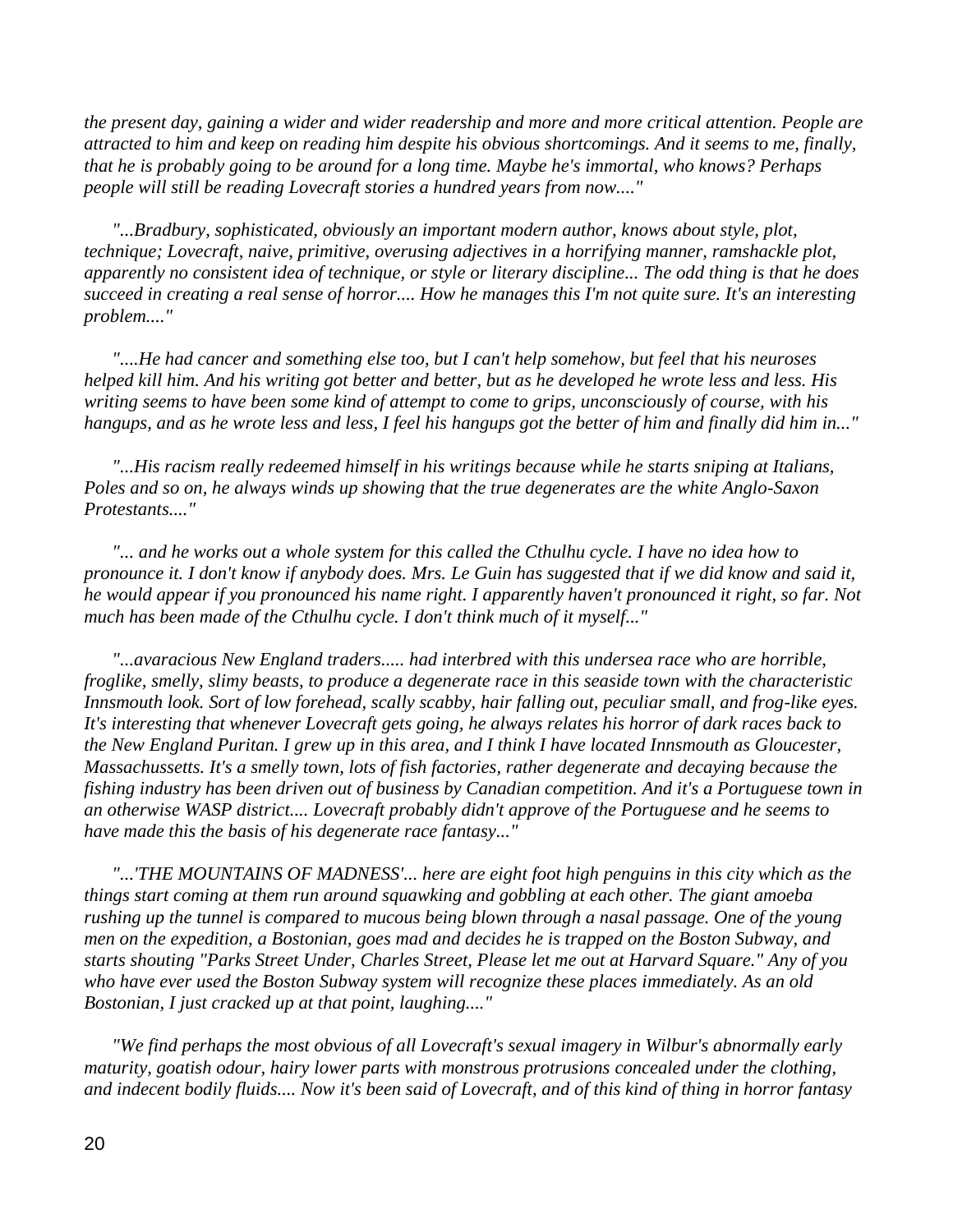*generally, that this is false, because the sexual is put outside yourself -- There is the Beast -- It has nothing to do with me. You know -- I don't have any responsibility for this, it's all from Outer Space -- I'd like to point out, however, that Lovecraft always relates this in the end to himself, because it is so obvious that he is a New England antiquary and identifies himself with the Puritan tradition; the Puritans are always practising witchcraft and miscegenation with the Beast from the Deep. And therefore he is really talking about himself and his own hangups...."*

 *"....Therefore I recommend Lovecraft to you as someone who has real pyschological interest. You can't take his monsters seriously but one must take the inner darkness of Lovecraft's psyche seriously and that's what I think fantasy is all about..."*

Wow! No wonder I found his talk fascinating! It was a revelation to be exposed to such a sercon approach. At last I had escaped the mundanes!

 Then it was Ursula K. LeGuin's turn to deliver her first speech at a convention (this being her first convention. Seems she accepted the invite primarily because her husband had always wanted to visit Vancouver). It was titled: 'THE CRAB NEBULA, THE PARAMECIUM, AND TOLSTOY.' In my diary I commented: *"She managed to tie it all in. I didn't quite agree with her idea of total order in all levels of the Universe, but it was very interesting."*

 Province critic Michael Walsh described her speech somewhat more accurately in his article *'CITY HOSTS INTERNATIONAL FAN FRATERNITY'* appearing in the Province on Monday, April 12th, 1971: *"Mrs. LeGuin argued that from the microscopic atom to the astronomical vastness of the Crab Nebula, nature shows a tendency to order. So too living organisms, from the simple single-celled paramecium to the complexity of man, show the same general order, a generally lawful way of operating.* 

 *'Art does what the universe does,' she said. Her definition of art: 'The rearrangement of experience in an orderly fashion.'* 

 *With Copernicus people learned that their tiny planet was not the centre of the universe. Today, Mrs LeGuin said, we are learning that humanity is not necessarily the centre of the intricate web of life.*

 *"The revolution that began in astrophysics ends in the human spirit," she said. Science Fiction takes its place in the scheme of things by asking the questions important to our times just as Tolstoy asked the questions important to his.*

 *Science Fiction, at its best, asks: Who are we? How are we to make our way in this greater universe?*

 *Afterwards Leland Sapiro asked if he might reprint the text of her talk in his RIVERSIDE QUARTERLY. Of course, Mrs. LeGuin said. But only if he threw in a subscription to his fanzine in the bargain. After all, everybody at the convention was a fan."*

 A panel on 'FANTASY AND LITERATURE' was the next scheduled event, but as the two lectures had run longer than anticipated, the panel was cancelled so that everyone could break for lunch.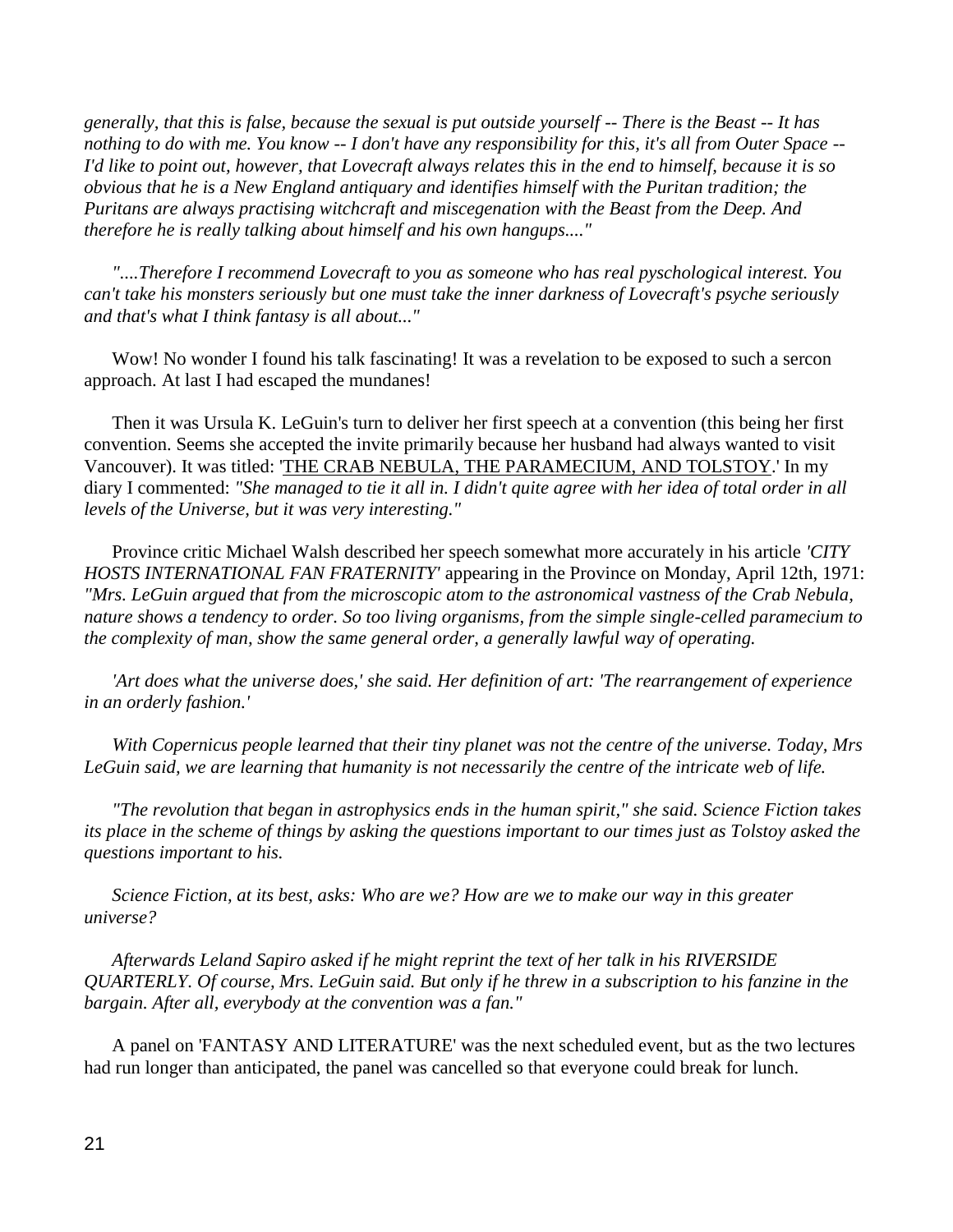After lunch "Films" were scheduled, according to the program book, but no times or titles were listed. If anything other than my 8mm shorts were projected, I have no recollection of it.

 At "about 2:30 pm" (to quote the program book), SFU Professor R. D. Callahan delivered a lecture titled 'SF, INSULATION OR ILLUMINATION?' I didn't like it. To quote from my diary: *"Prof. Callahan regards Sci-fi as worthless. His talk was long, at least two hours. Said basically -- though in an involved, obtuse way -- that literature is a mind-opener, an axe with which to crush the frozen sea within, and that Sci-fi merely enlarged the mindless sea due to the stultifying nature of its concepts. Somehow or another he even threw in quotations from an article about the methods employed by certain African tribes to teach girls the pleasures of orgasm and how to prepare for marriage. His entire speech was littered with such oddities, but the thread of the basic premise ran throughout, and I managed to understand almost all of it."*

 Following were two panels titled 'SF AND SOCIAL REALISM' and 'SF AND SERIOUS STUDIES' of which I saw only one (or possibly the two were combined due to time considerations?). At any rate my diary comment was:

 *"The panel was extremely well done. All in all, a very intellectual-type convention, as most American cons tend toward the mindless adulation type I'm told."*

 By whom? I may have been listening when Michael Walsh talked with Frank Denton, to judge by this quote from Michael's Province article:

 *"The Vancouver gathering tended towards the highly educated end of the spectrum, Denton said, and he agreed with Leland Sapiro that this convention was one of the better ones he'd been to. 'It's certainly a lot more scholarly than a lot of the American conventions,' he said."* And then Michael added: *"The tone of the convention, one of literate appreciation rather than fascinated adulation, was set from the beginning by the science fiction sophisticates from the sponsoring clubs."*

 Science fiction sophisticates!!! ....Gee, it sure helps when the media is one of us, eh? Lesson number one: infiltrate the media! Thanks, Michael.

 There followed a supper break, and 29 of us went down to the Ho Inn in Chinatown, including, I assume, Ursula and her husband Charles LeGuin, a Professor of history at Portland State.

 Back at the convention, beneath the crystal chandeliers of the York room, took place the muchtouted 'mystery event', nothing less than the momentous occasion of the first awarding of the ELRON AWARDS! (Fiendishly conceived by the fiendish minds of Mike Bailey and Brent MaClean.) This was reported in the Province Newspaper by Michael Walsh thusly:

 *"Following two days of panel discussions and carefully considered lectures, the convention established the Science Fiction Worst Awards, presenting trophies in four newly-created categories.*

 *Mike Bailey, member of the UBC SF Society and a computer programmer for the federal government, introduced the idea explaining that "99 percent of all science fiction is crud."*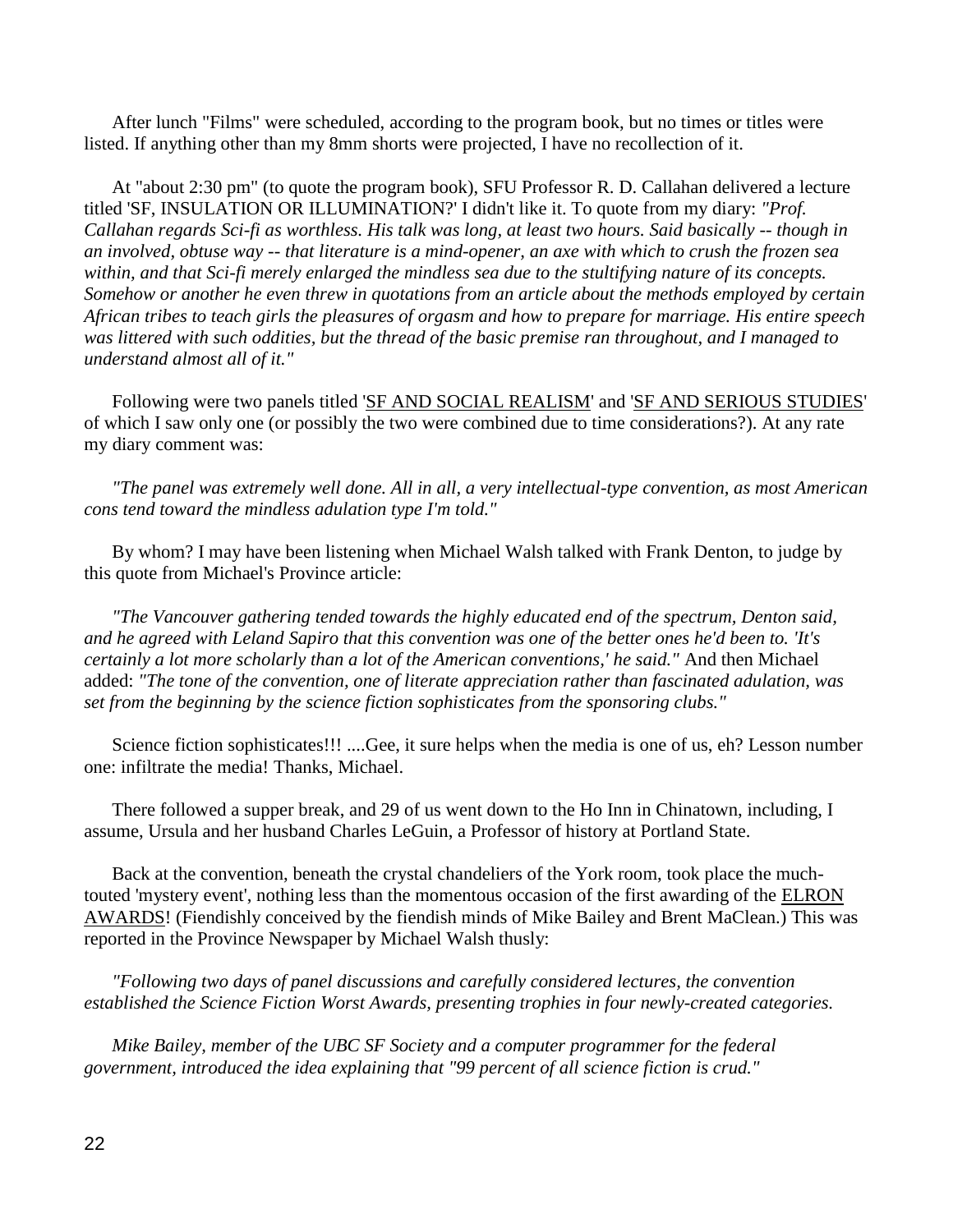*In order to recognize "the vast majority" the convention had decided to award an Elron, a bronzed lemon on a plywood base, to the year's least outstanding efforts in the science fiction field.*

 *(The name "Elron", Bailey said later, should really not be confused with L. Ron Hubbard [Founder of Scientology].... the Elron doesn't take its name from L. Ron, say its creators.)*

 *Voted LEAST PROMISING NEW WRITER was Robert Moore Williams, author of '21st Century Vigilante whose "unremembered Zanthar easily made the famed Lancer Easy Eye series."*

 *Williams beat out Canadian-born A.E. Van Vogt for the award although Van Vogt, an author who sometimes works on 30 books simultaneously, was described by Bailey as "the penultimate hack."*

 *WORST NOVEL OF THE YEAR award went to the former "dean of science fiction," Robert Heinlein, proving, said Bailey, that "an author who really tries can reach the pinnacle of failure." [Heinlein undoubtedly received the award because of his novel "I Will Fear No Evil" which was published in 1970.]*

 *Selected passages from the nominated novels were read, to hilarious advantage, by Paul Green, a UBC creative writing graduate and freelance broadcaster who recently completed a series of radio shows exploring cycles in science fiction for CBC-FM.*

 *The film, 'Beneath The Planet Of The Apes', scored as WORST MELODRAMATIC PRESENTATION and Lin Carter, writer of painfully derivative sword and sorcery novels, was voted the ELRON HALL OF FAME for his "consistent standard of poor writing."*

 I can add that a clip from one of my 8mm animation experiments was shown (somewhat unfairly) as an example of the quality of special effects to be found in the winning film. My clip depicted a Godzilloid creature stumbling across a tabletop. People laughed. Good. They were supposed to.

 After the awards the convention partied into the night, its members dispersing the following Sunday morning.

 Of late there has been some controversy as to who actually put on the convention. Michael Walsh, in his article, stated that the convention was jointly sponsored by the UBC and SFU Science Fiction Societies, which is true. At the same time, the UBC people (and some of the SFU people, Daniel Say, for instance) belonged to BCSFA. However BCSFA did not yet exist as an entity separate from UBC SFFEN. For the record, the sponsoring organizations are listed on the first page of the program book as follows:

- B.C. Science Fiction Association.

- Simon Fraser University Science Fiction Society (SF3).
- University of B.C. Science Fiction Society (UBC SFFEN).

 In reality, the lion's share of the credit goes to Daniel Say and Mike Bailey who functioned as Co-Chairmen. Writing in BCSFAzine #100, Mike Bailey comments: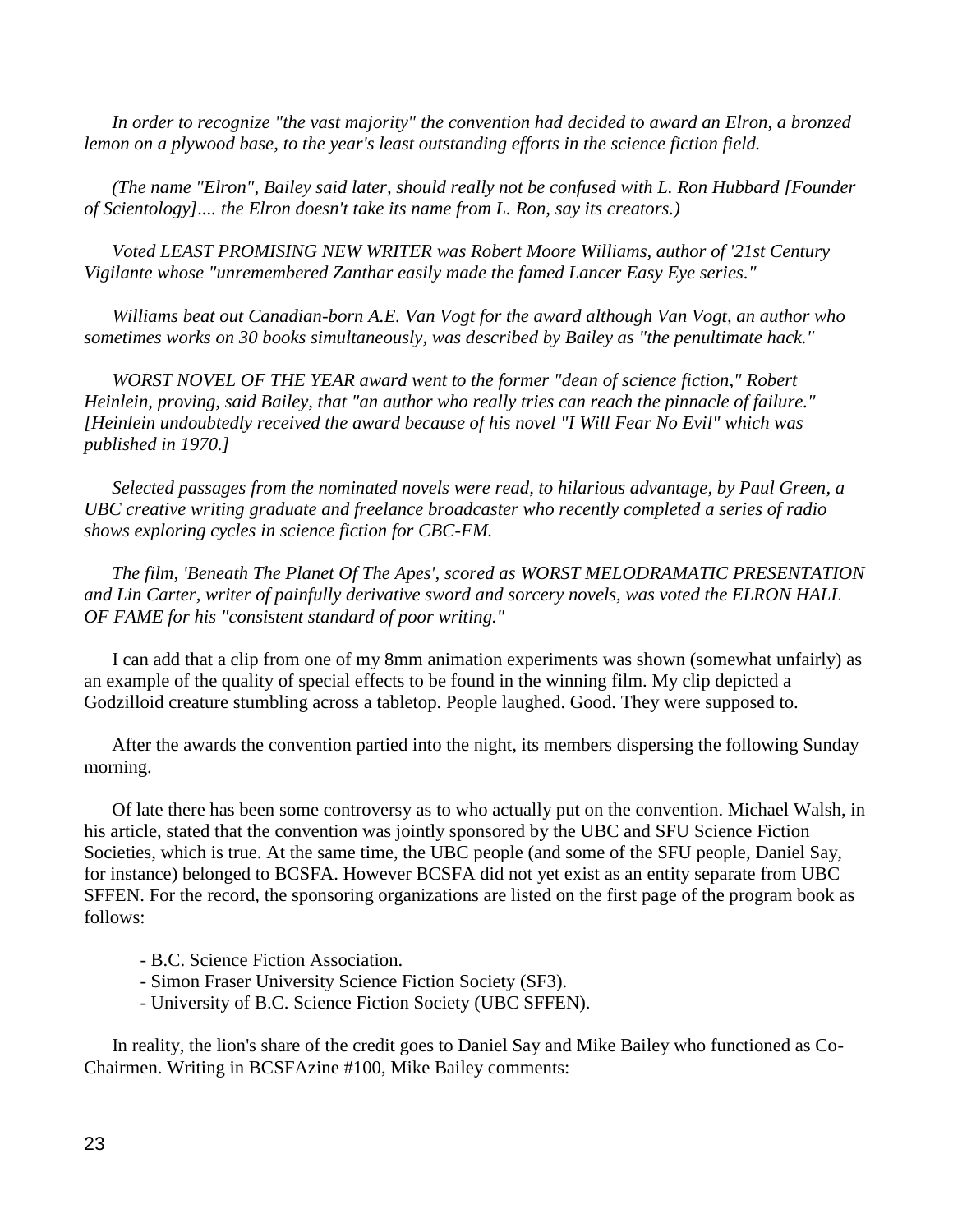*"I should point out we never had any official positions. In retrospect, based on the way we acted, Daniel Say and I were the two who did things. Dan ran around, got things done. I handled operations during the execution of the convention, moderated the talks, introduced the GoH, and I sort of controlled the money because I was signing officer for the BC club (later known as BCSFA)."*

 The last is an interesting memory slip on Mike's part, for the club was already known as BCSFA BEFORE THE CONVENTION! As per my membership receipt, for instance.

 The convention lacked certain amenities normally associated with SF cons. There was no banquet, no art show, and no dealers' room. Attempts had been made to bring these about, but not enough people were interested. But the convention did have a program book, a rather interesting first effort. Enclosed within a folded card-photo of the city (probably provided by the city or the Chamber of Commerce or some such) was a brief 3 page booklet outlining the convention events and some of the attractions the city had to offer. Gastown and Chinatown are mentioned as locations of interest, with the advice: *"Ask locals at the convention for their opinions on these and other places."* That certainly saves a lot of space from being wasted on descriptions of restaurants and such, doesn't it? A model of brevity.

In addition a number of suitably fannish ads were placed:

 - *"FOR SALE OR TRADE: One used scout-ship. Must sell or for what have you, due to death of owner. Slightly damaged but a bargain for the mechanically adept. Contact M. Walsh."*

 This a reference to a story written by Michael about an ant alien from ANTares who is unfortunately stepped on before he can accomplish his mission on Earth, leaving a teeny tiny spaceship bereft of owner.

 - *"WANTED: Skeleton of child less than one year old. It doesn't have to be wired together. Write to Brent Maclean."*

 - *"FOR SALE: Souls bought and sold. Good prices paid. One of this areas largest dealers. Also buy lifesblood for fan cocktails of Gestetner ink and blood. Ask for Devil Sayton."*

And lastly:

 - *"WANTED: Money. Additional donations are gratefully accepted by Rob Scott and Daniel Say. Help the Con break even."*

Well, it didn't, sad to say. The Con lost about \$100, a loss split evenly between the two university clubs. Despite this, the Vancouver Science Fiction Convention of 1971 was considered a roaring success. I know. I was there.

## **JUNE 1971:**

 Mike Bailey put out a newsletter (another Gestetner effort, 3 pages of faint lettering) in which he mused: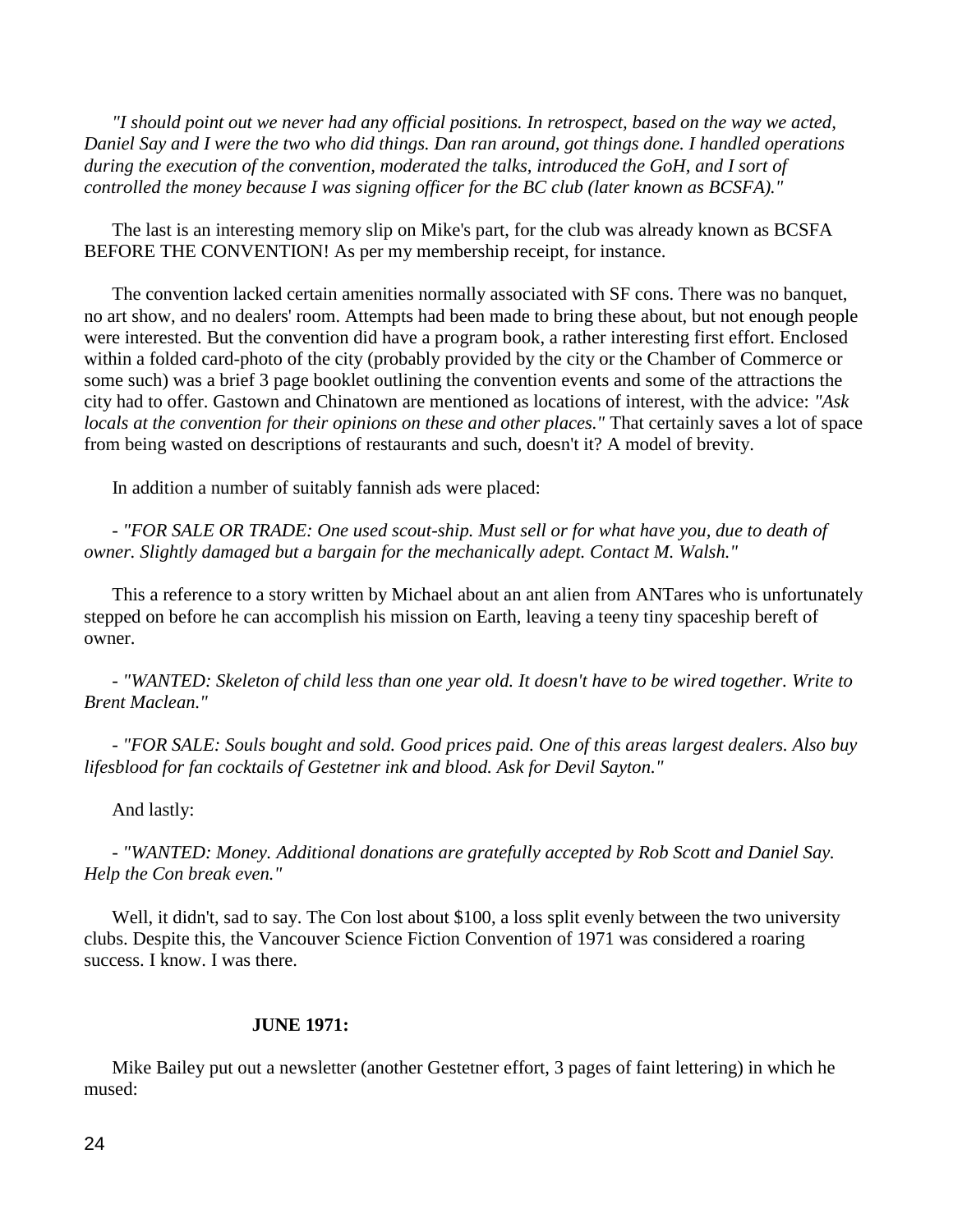*"We went to a Con, April 9 & 10. Do you remember it?... We were troubled by feelings of doubt. Did we have as good a con as we could have and on such short notice? Did we blow it?... I think we did okay, and best of all, the experience was priceless...."*

 He then went on to comment on the possibility of doing another convention sometime, and bemoaned the fact that at least 100 members of UBC SFFEN failed to show up for the first one (Gads! UBC SFFEN must have had a HUGE membership roll for 1970/1971!). He then suggested a possible guest for next year's convention: *"Does Philip K. Dick sound like a good Guest of Honour? Sigh...if only...."*

 Mike also asked: *"Did you read that review of our convention printed in LOCUS by Charles Brown? He had some not-too-nice things to say...Locus probably goes to about 1500 fans all over the world, so it's fame of sorts."* I assume this means Locus Editor Charles Brown actually attended our first convention?

 Amid book reviews and the fact that Mike Bailey, Brent Maclean, John Park and Daniel Say were planning to attend Westercon 24 in Frisco (GoH Avram Davidson), there was the stunning announcement by Ballantine books that they were planning to raise the price of their top-of-the-line titles to \$1.25 in July (Sigh. Those were the days.), and other info, Mike comments:

 *"Although there aren't many people around, our office [UBC SFFEN] is still open all the time. Noon is the best time to show up if you wish to gab."*

Being the end of the academic year, club activities were winding down.

 Still, the newsletter contained the following announcement: *"THE BRITISH COLUMBIA SCIENCE FICTION SOCIETY MEETS:* (Dang! Seems 'BCSFS' & 'BCSFA' were still interchangeable at this period.) *26 June, 1971 at the Main Library. We meet in the auditorium at 3:00 to discuss the convention, plan the club's future....bring your plans for what the club should do this summer, as this may be our last full meeting for a while."*

# **1971/1972 ACADEMIC YEAR:**

## **OCTOBER 1971:**

 The clubs were indeed dormant during the summer. The UBC SFFEN Newsletter #1 (for 1971/1972) came out October 24th, 1971, with the following handwritten note: *"Since the BCSFA was not active this summer we are extending your membership for another year."*

 But in this new academic year UBC SFFEN was certainly active. New members were reminded *"to bring in their five books in order to complete their membership fee... the office (open every weekday from 8:30 am to 5:30 pm) has over 1,000 books, so come in and borrow them."*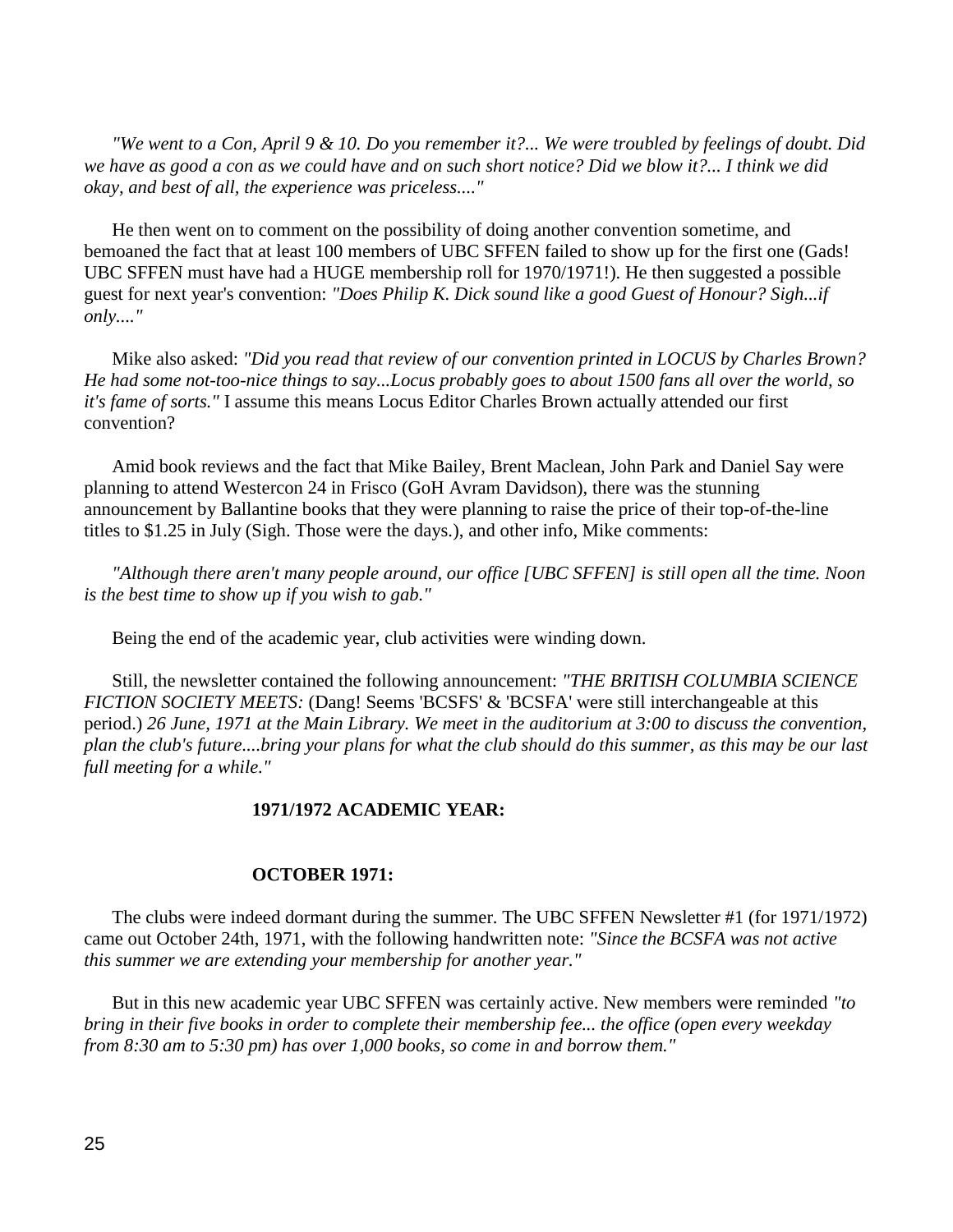This issue, a 2 page ditto, was edited by Robert Scott & Robert Leung. After mentioning the Hugos (Larry Niven won for RINGWORLD), they comment:

 *"All kinds of good things are planned for this year in SFFEN.... One such plan is the running of films... Another convention is in the planning stages.... BCSFA will be more active than ever in the months to follow so try to make it to the meetings. We hope to have a party in the near future...."*

## **NOVEMBER 1971:**

A general meeting was held 9th November, 1971. The following individuals were elected:

UBC SFFEN EXECUTIVE - 1971/1972 ACADEMIC YEAR

Chairman -- Robert Scott Vice-Chairman -- Brian Greiner Secretary -- Rebecca Bradley Treasurer -- Mike Bailey Publications Officer -- Robert Leung

In the UBC SFFEN Newsletter  $#2$ , produced by Rob Scott  $\&$  Rob Leung, the workings of the club library are explained. For example, recent mail order books by LoveCraft not available in Canada *"will not be placed on the shelves but in the club's locker.... A deposit of one dollar must be placed on each book you borrow.... All newsletters such as LOCUS or LUNA cannot be borrowed until one week after they have been received. They will be on the bulletin board.....Private orders may also be sent through the club at a 20% discount..."* Ah, the advantages of belonging to a club with an office!

 Other interesting tidbits of info to note: *"Harlan Ellison has a bit part in an orgy scene in Bill Rotsler's movie 'THE GODSON'. The scene was filmed in Harlan's house..... Phillip Wylie, author of 'WHEN WORLDS COLLIDE', died Oct 25 of a heart attack at his Florida home.... George Pal, producer of many grade B SF movies, has acquired the movie and TV rights to all 181 DOC SAVAGE novels. These will be played in order. He plans to start with movies and move into TV when interest in the films decline."* DOC SAVAGE, MAN OF BRONZE came out in 1974. It bombed.

Also in this issue it is announced that:

 *"On February 18th & 19th, 1972, the UBC and SFU Science Fiction Societies are hosting the 2nd annual Vancouver SF Convention. The Guest of Honour will be Philip K. Dick, author of MAN IN THE HIGH CASTLE, UBIK, A MAZE OF DEATH and about 25 other novels. The convention will be held at the Biltmore Hotel on 12th & Kingsway. There will be a banquet at which the Guest of Honour will speak, panels, a varied program of speakers, films, symposiums, parties, an art show and a fashion show. The rates are \$3.50 before Feb 4th, \$5.00 after. Banquet tickets are \$4.25... there is a choice of Salmon steak or veal cutlets...."*

 Not all of these promised items were to occur. It is of interest to note that no mention is made of BCSFA as a sponsor for the second convention. In fact, the flyers produced for the convention say: *"SF3*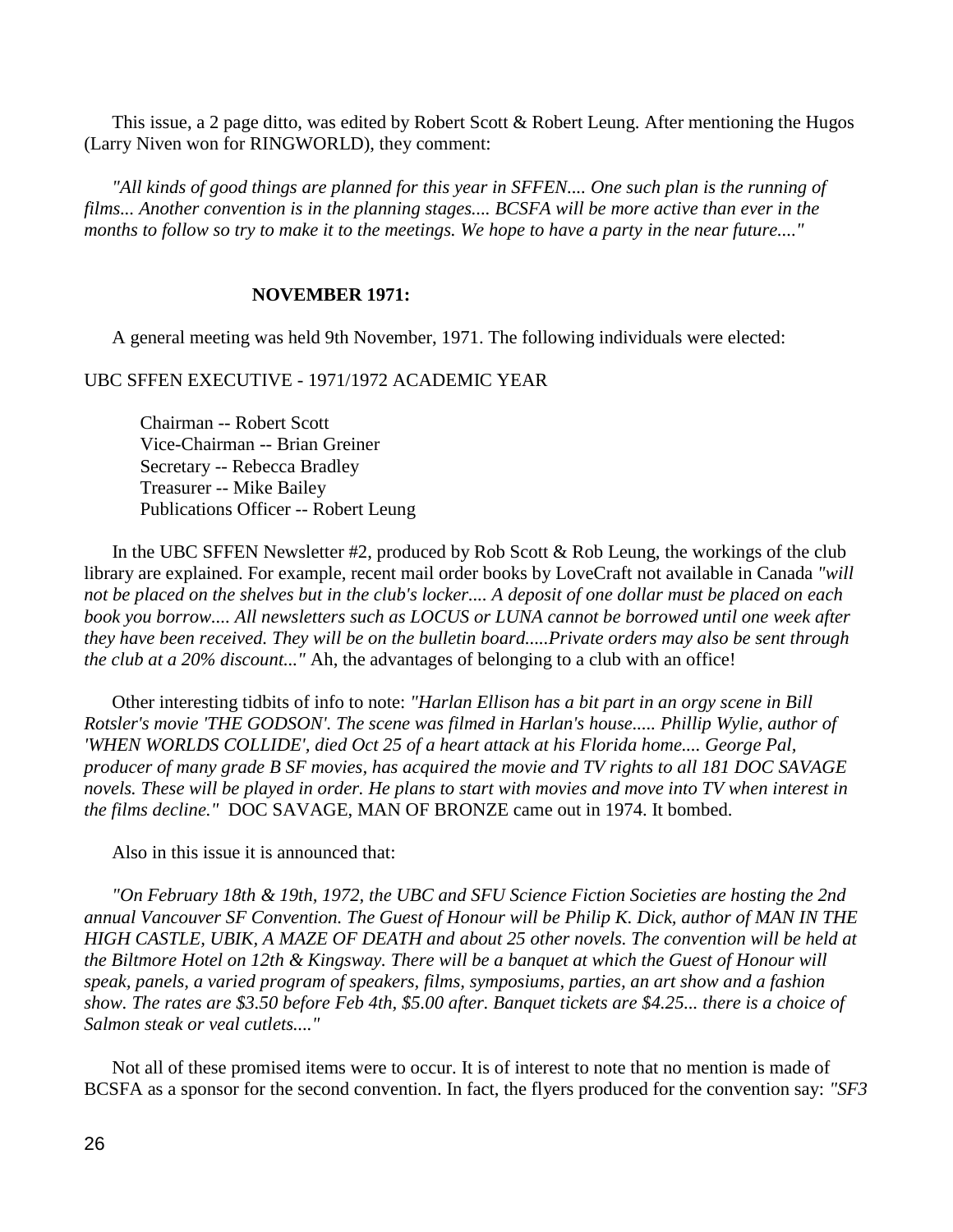*with the cooperation of ubc sf fen PRESENTS"* etc., so it looks as if the concept of BCSFA as a coordinating entity had been discarded.

# **DECEMBER 1971:**

 A party was held Friday, December 3rd in the Clubs Lounge of the Student Union Building at UBC, beginning 7:30 pm. A BYOB affair, slides of various conventions were shown. One of the highlights of the evening would appear to be the subject of an apology printed in #3 of the newsletter in January of 72:

*"Apologies to any of you who were injured at the party when Mike Bailey jumped off the top of the door. It seems Mike misunderstood when we asked him to be doorman."*

And then there was that obscure reference in #2:

 *"At the age of 4 years Mike Bailey started the SFFEN tradition of standing on the tops of doors and leaping onto anyone unfortunate enough to walk through."*

Hmmm, can't quite picture it.

 Meanwhile, on behalf of SF3, SFU student Daniel Say was producing a monthly newsletter. The December issue makes for an interesting comparison with the UBC SFFEN Newsletter. It has nothing on club activities, other than mentioning that the SF3 membership fee is \$1.00 and seven books (as opposed to SFFEN's \$3.00 & 5 book fee). In general SF3's newsletter is more literary, with comments like:

"EXTRAPOLATION is now in the SFU library. This is a Mod. Lang Assoc. fanzine. [Academic zine with articles like] *'Olaf Stapledon, Saint & Revolutionary', & 'Intelligence Testing in Utopia.'"* And *"You may be tempted to buy the 'Science Fiction Story Index 1950-1968' by Fred Siemon. DON'T!... He only indexes 200 anthologies and has left out at least 50 that were published in 1968.... doesn't even know the many pseudonyms of the various authors..."* and more in that vein. I found particularly interesting the announcement: *"New World will begin filming DUNE in Czechslovakia in summer. Producer: Roger Corman..."* Sigh, was not to be. Would have been a wonderful B movie....

# **JANUARY 1972:**

 Newsletter #3 came out on January 12th, 1972, written and printed by Robert Leung and Robert Scott.

In reference to the upcoming convention:

 *"All members are strongly urged to join soon. Note that the convention is budgeted for \$500 so we need about 150 attendees to break even.... Philip K. Dick's talk will be entitled "The Human and the Android: a contrast between the authentic person and reflex machine". His new novel is FLOW MY*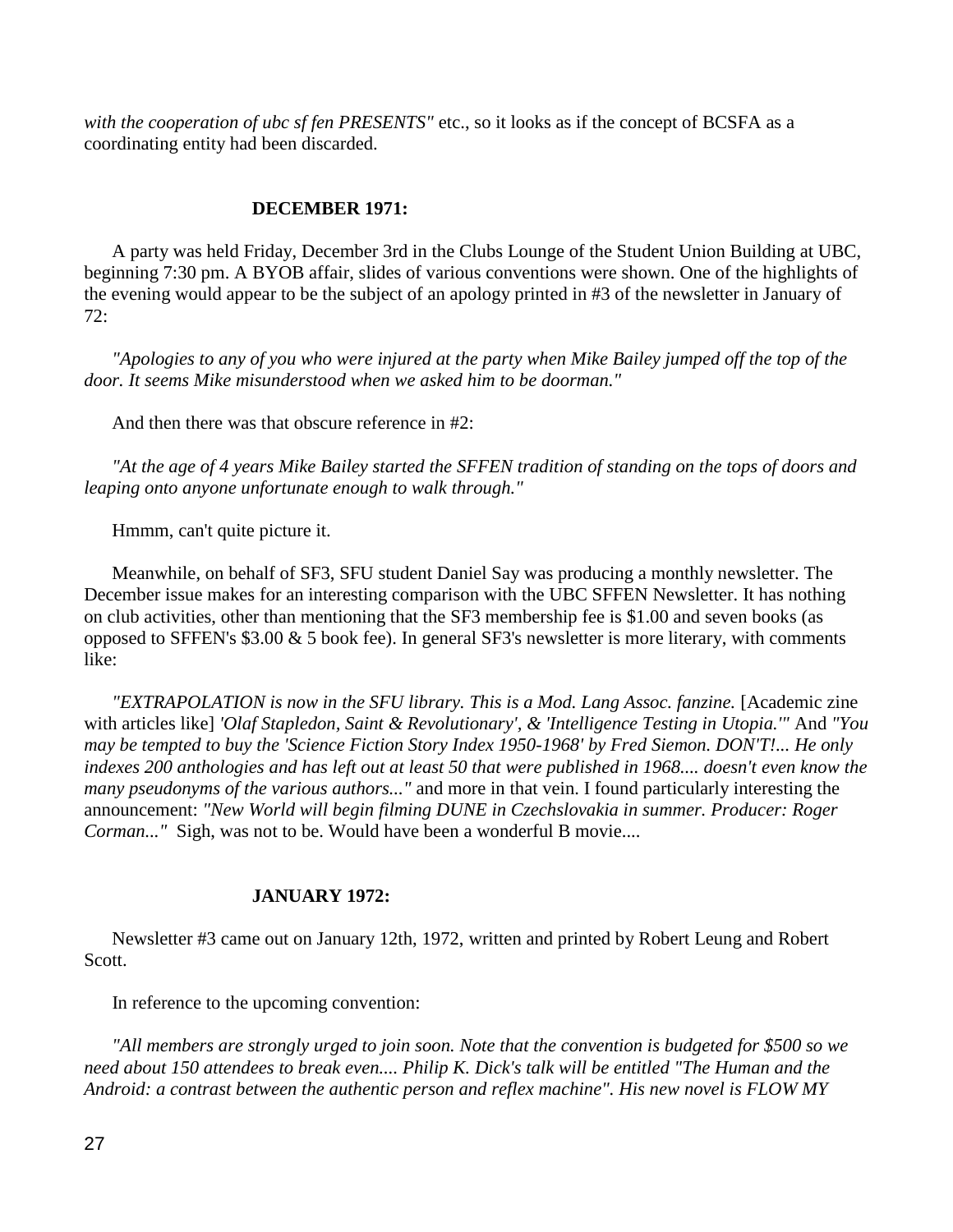*TEARS, THE POLICEMAN SAID and he describes it as being objective as opposed to all his recent novels. He is also collaborating with Roger Zelazny in what is sure to be a mindblower of a novel, DEUS IRAE."*

 In fact, Dick had been suffering from a writer's block due to his personal problems. The invite from Vancouver had inspired him to write the above mentioned speech, his first sustained writing for quite some time.....

 In addition, the newsletter noted that the 'fashion show' mentioned last issue was, in fact, to be a masquerade.

 A humorous note was the statement: "*There will be a special meeting of the UBC SFFEN on April 29th, 1986 to watch Halley's comet come to perihelion. The meeting place has not been decided upon but will probably be somewhere."* Alas, Vancouver was overcast throughout Halley's visit, which wasn't very spectacular anyway.

As for the club's library service:

 *"The club has decided not to subscribe to any magazines from now on. The reason being that very few of the members make use of the hundreds of magazines we already have..... The club is still operating a book buying service. You can buy virtually any pocketbook, hardcover or magazine (even back to the 1930's) and receive discounts up to 20%, and pay no sales tax."*

Wow! Apparently Robert Leung and Mike Bailey were the operators of this marvellous service....

 *"It is possible to order tapes of old radio plays through the club. Contact Fred Whitehead for this service..... The club will shortly join the SF Book Club..."* 

UBC SFFEN was obviously a book and magazine collectors paradise at this time.

 Other items of interest: *"Harlan Ellison chased some people who hit is car recently and was beaten up when he unfortunately caught them."* It seems Harlan-interest stories were a running feature... And the credentials of Steven Spielberg, director of the TV movie "SOMETHING EVIL", starring Sandy Dennis as a frightened woman discovering her home is Satan's playground, are listed simply as: *"Duel"*. All the rest was yet to come.

# **FEBRUARY 1972:**

# **2ND VANCOUVER SF CONVENTION - FEB 18TH & 19TH, 1972:**

 Philip K. Dick was Guest of Honour. Since I don't have much material on the actual convention, but am aware that Dick's experience in Vancouver during and after the convention transformed him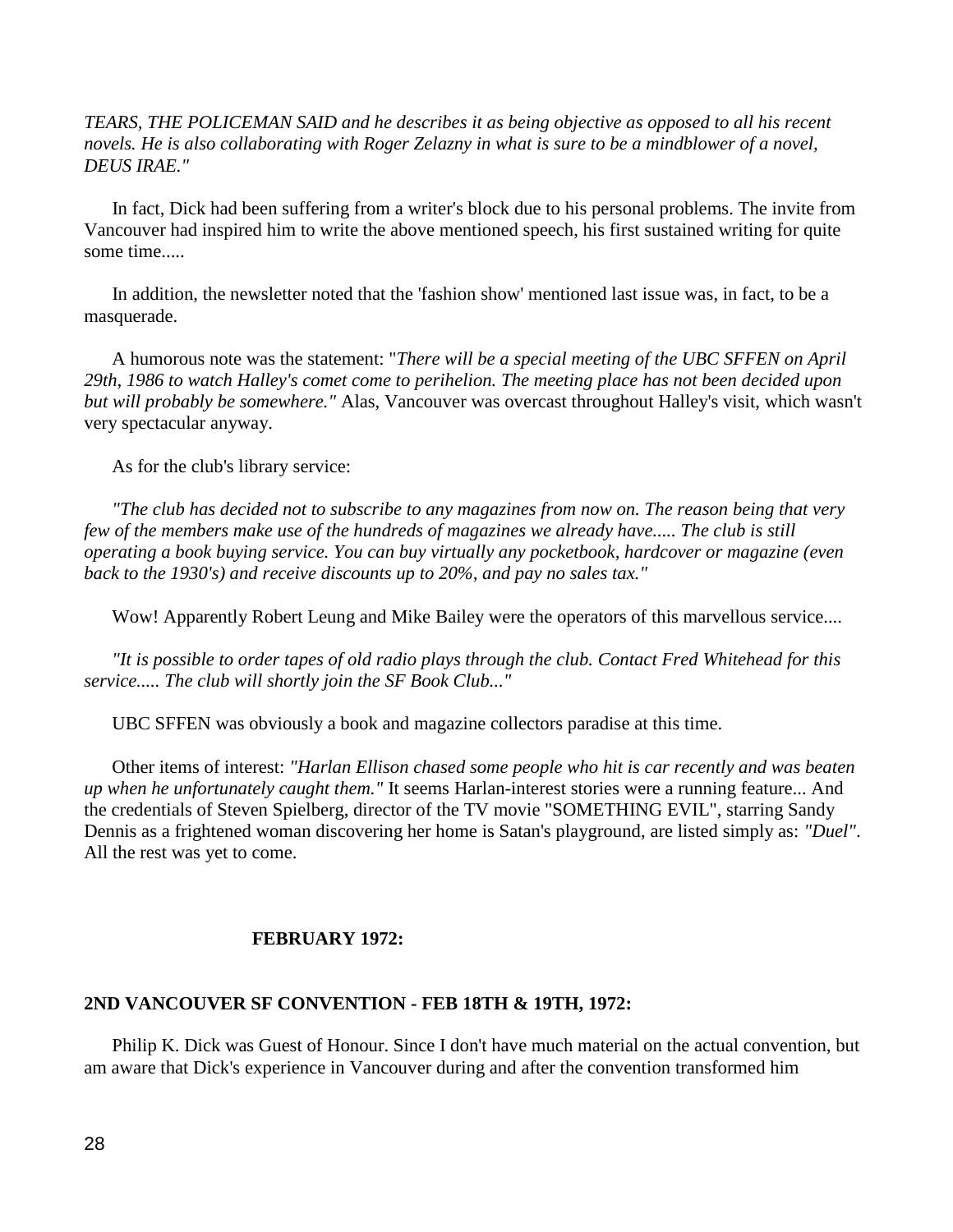radically, I've decided to devote the rest of this chapter to describing what happened to him as best I can with the material available to me. A bit of a digression, in other words.

My sources of information are:

 -- DIVINE INVASIONS: a life of Philip K. Dick' (an excellent biography) by Lawrence Sutin, Harmony Books, 1989.

 -- Dick's own articles in Mike Bailey's perzines 'THE LONG HELLO' & 'THE LONG GOODBYE', circa 1975, plus Bailey's comments in same.

 -- Dick's letter recounting his Vancouver experience in the December 1972 issue of SF COMMENTARY (#31) published by Bruce R. Gillespie.

 -- my own interview with local Journalist Michael Walsh (Province Newspaper Movie Critic) in May, 1994.

 How did Philip K. Dick come to be invited as GoH? Mike Bailey explains in his perzine 'THE LONG GOODBYE":

 *"It all started in April 1971 at the first Vancouver SF Convention.... on the first night in the party suite we had an informal discussion about "favourite authors". Phil Dick's name came up several times and the remark was made by Frank Denton of Seattle that Dick was an author who apparently shunned fandom. The seed was planted. We thought that because Dick was highly thought of by many fans,*  including myself, and because he shunned fandom, then his presence as guest of honour at our next *convention would help make the convention a success..."*

-- 'The Long Goodbye' #20.

 However, when Philip K. Dick was invited by the organizers to be Guest of Honour, no one knew he was on the verge of a complete mental breakdown. But initial correspondence began to raise doubts:

 *"Before he came to Vancouver he wrote some personal letters and we were a little apprehensive about what to expect when he arrived. We worried a little about drugs also..."* -- Mike Bailey: 'The Long Goodbye' #20.

 For one thing, his house had been ransacked three months earlier, as described by Dick in an article sent to Mike Bailey originally in December 1972:

 *"...the vast robbery and looting of my house a year ago in San Rafael, which caused me to move out of the United States entirely while I thought it over. I came home one evening and found rubble and ruin, my locked files blown open, papers of every sort gone, stereo gone, virtually everything gone, windows and doors smashed. To this day I don't know who did it. Robbery was not the motive; too many valueless items were taken, too much care to take correspondence and business records.... the police to a certain extant favored the theory that I'd done it myself. I didn't. I to a certain extant favored the theory that they had done it..."*

-- 'The Long Goodbye' #21.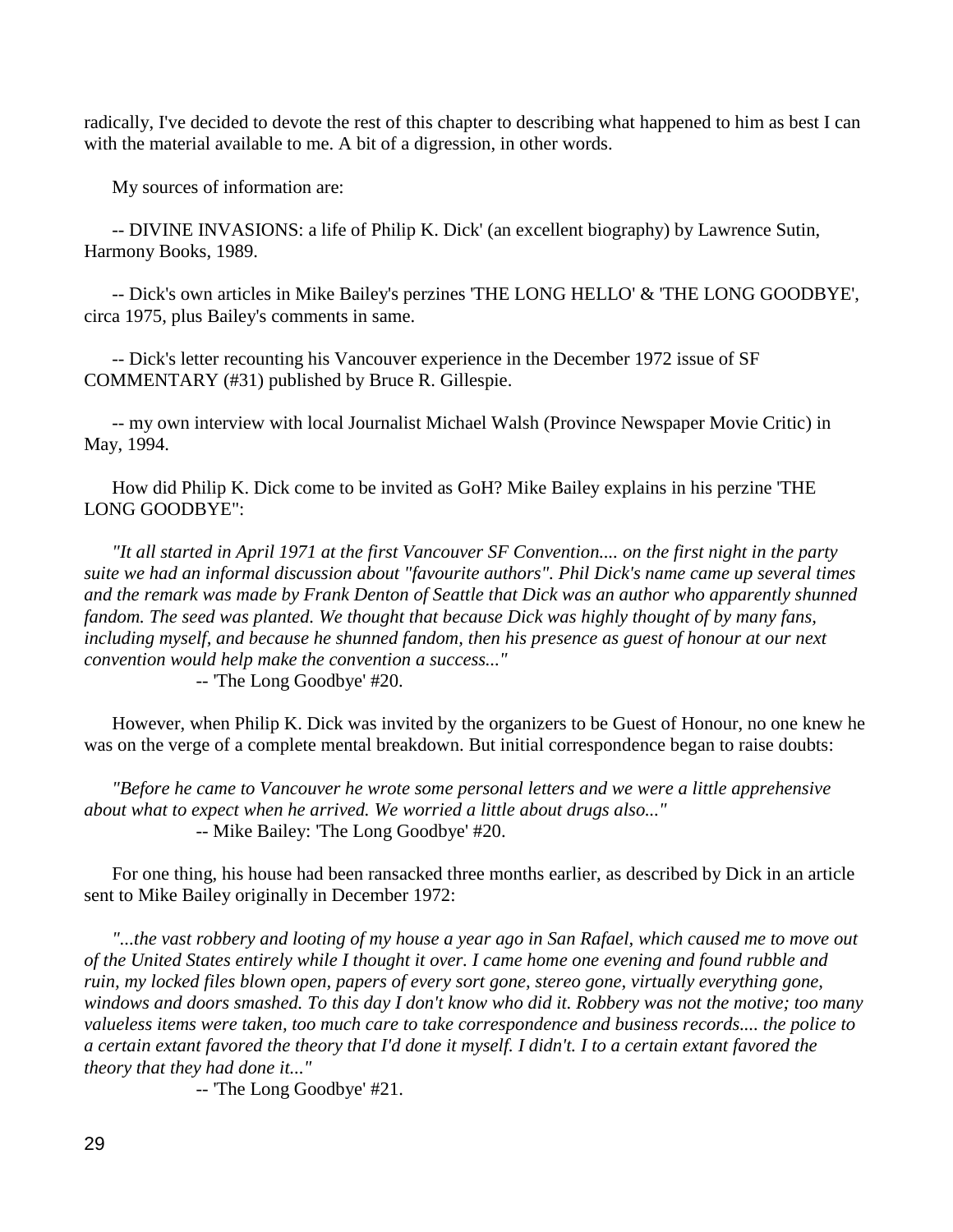And the bank was about to foreclose on his house (which happened while he was visiting Vancouver). No wonder the thought of an all-expenses paid trip appealed to him.

 *"When he arrived in Vancouver (Wednesday, February 16th), we were pleasantly surprised by his turned-on, humorous manner. He flew in at night and he was such a whirlwind that within a couple of hours we had checked into the hotel and visited a downtown cabaret..."* -- Mike Bailey, 'The Long Goodbye' #20.

 However, Mike was a bit surprised -- and worried -- to hear Dick declare during a quiet moment*"that he felt he didn't have long to live, and would never write another book."* This was not quite the sort of exciting guest the local fans had been looking forward to.

However, Dick perked up somewhat the next day (Thursday, February 17th), when:

 *"....the university English Department held a luncheon on his behalf in the University of B.C. Faculty Club (very high class), and afterwards he gave his convention speech in a large, filled lecture hall. It was very well received..."* 

-- Mike Bailey, 'The Long Goodbye' #20.

 Stan Hyde recalls that years later, while sitting in Susan Wood's office at UBC discussing SF, another Professor (who'd attended the faculty luncheon for Dick) walked in and asked:

*"Whatever happened to that wonderful man, Philip Dick? You know, he was his own worst enemy."* 

Yep, that's Dick in a nutshell.

Of the speech, Dick wrote in late 1972:

 *"I think I worked four months on it, trying to sum up an entire lifetime of developing thought. At the time my personal difficulties were so great (in November 1971 my house was torn apart and looted, evidently by political extremists) that I felt I wouldn't live much longer; I sensed, incorrectly I'm glad to say, that the speech would be the last thing I wrote. Therefore I poured into it all the remaining ideas in my head, in particular my germinal notions for future books. However, I did live on."*

 *"I flew to Canada in February 1972, but bad luck still plagued me: the girl with whom I had been in love since my wife left me in 1970 did not as planned accompany me; at the last moment she tore up her plane ticket.... Kathy is her name; she is the girl mentioned at the end of the speech who stole the cases of Coke and then turned in the empties for the deposits. I had expected her to be seated beside me in Vancouver when I delivered the speech, and at UBC when I gave it there. She hadn't known I'd be telling about her prank in the speech and I had planned to turn to her as I ended and kiss her..."* -- 'SF Commentary' #31.

 *"It almost killed me, though, to be in a strange country without friends, without her specifically..."* -- 'The Long Goodbye' #20.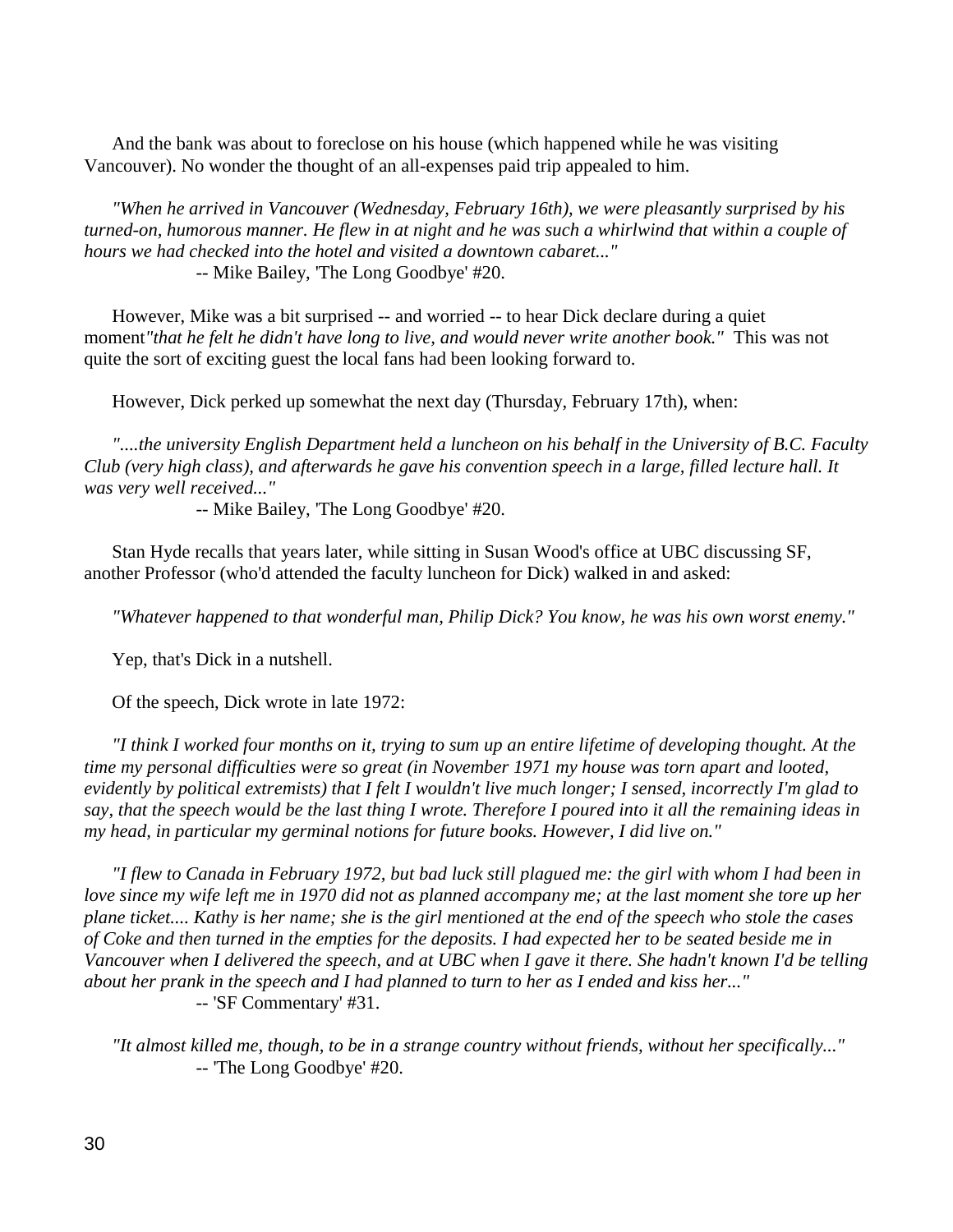Kathy had been so important to him and his proposed speech that before arriving in Vancouver he had sent a press release to the Vancouver Province which read in part:

 *"...He is currently working day and night on his new novel simply called KATHY, named after the girl he is bringing with him to the Vancouver Science Fiction Convention on February 16.... The novel really does not exist as yet, except in his head, but Kathy does, and he hopes the people at the convention will welcome her and like her...."* -- 'The Long Goodbye' #21.

 Dick was extremely disappointed and depressed that Kathy had decided not to come and be with him when he gave his speech:

 *"...My determination to make Kathy.... remembered had to content itself with this piece in the Province. Kathy was immortal, but only in Vancouver. I felt, though, that I had done something important to me in getting this into print, but I couldn't stand to realize that she hadn't heard me give the speech about her, since it was in the speech that I developed my concept of the authentic person that so clearly described her..."*

-- 'The Long Goodbye' #21.

After giving his "THE ANDROID AND THE HUMAN" speech at UBC:

 *"We went to the Graduate Student Centre and had a round-table discussion which was supposed to be a radio interview. But Phil completely befuddled the interviewer. (For example, just as a tape ran off the machine, Phil held up his hand and exclaimed that he had just figured out how to express all his philosophy in one sentence. The announcer scrambled to get a new tape onto his machine, and didn't realize he had been taken until we all started laughing.)..."*

-- Mike Bailey, 'The Long Goodbye' #20.

 At the convention itself, the following day (Friday, February 18th), Dick astonished Mike Bailey, and damn near everybody else, with his energy. He apparently mingled madly, with particular emphasis on the women. Local fans were delighted, and responded accordingly. Said Michael Walsh:

 *"There was a certain dynamism. A bear-like presence with a beard -- in a ratty trenchcoat. Walk in some place where you are greeted jovially as Dick was at this convention and you'll respond to the general level of good will in a room. It never occurred to me that he wasn't doing anything other than reflecting back the good will he was getting from people who were really happy to get somebody with his reputation right here in Vancouver saying things that were, in their way, extremely his ideas, highly unconventional, in what at the time I regarded as a sort of Marshal McLuhan manner."*

 Before the first day of the convention was over (according to Michael Walsh), Dick announced he was going to live in Vancouver from now on. This made for the following headline in the Vancouver Province: "CANADA GAINS A NOTED SCIENCE FICTION WRITER." One possible explanation for the sudden outburst of energy could be the methanol nose drops (it is alleged) he was constantly inhaling. They supposedly contained Speed. However, this is somewhat contradicted by the reasons he later gave for his decision to live in Vancouver: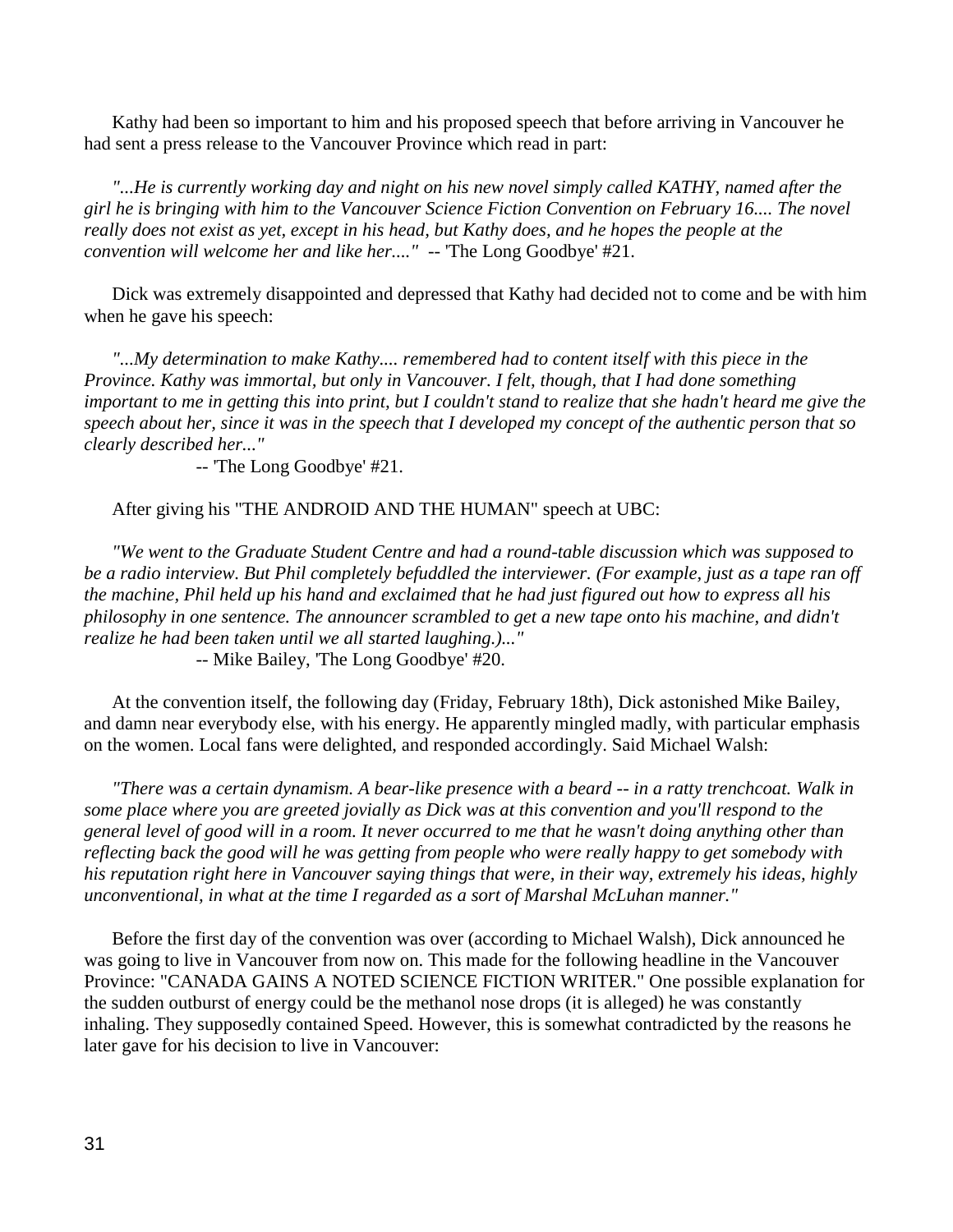*"After the convention I decided to stay in Canada, feeling I had nothing to go back to in California; I had lost Kathy, most of my friends had become drug addicts (I had gotten deep into the drug subculture, but seeing the fast deterioration of young addicts, especially the girls, I had changed my whole basic view towards drugs and become strongly anti-dope), my house was gone, and bitter memories of my wife and child leaving me would be revived if I returned."* -- 'SF Commentary' #31.

And then there's Michael Walsh on the subject of Dick's drug-taking:

 *"...He was constantly snorting what he purported to be snuff. To this day I've got no reason to believe otherwise...."*

 Mike Horvat introduced Philip K. Dick for his keynote speech (not delivered at a banquet, for the banquet was cancelled, not enough interest). The basic idea in Dick's talk was, instead of studying machines to gain insight into human behaviour as scientists currently do, why not study humans to gain insight into machine behaviour? This in order to understand the difference between human and nonhuman in human behaviour. He argued that much human behaviour was truly non-human, that government already possessed the science of *"inauthentic human activity"*, and that if totalitarianism is to be avoided:

 *"The ethics most important for the survival of the true, human individual would be: cheat, lie, evade, fake it, be elsewhere, forge documents, build improved electronic gadgets in your garage that'll outwit the gadgets used by the authorities."*

 In other words, typical Dickian thinking. One gathers that, were he alive (he died March 2, 1982), he would be entranced by today's computer hackers.

 Unfortunately for myself, I didn't attend this convention. I had not yet read Dick and did not know he would become my favourite SF author. I do remember walking past the hotel while the convention was still on. I've been kicking myself in the butt ever since.

 Other events at the convention included a showing of the film 'THE SHAPE OF THINGS TO COME.' I would have liked to have heard what Dick's comments were on that film, but Dick didn't see it -- according to Michael -- because when not actually lecturing, Dick was too busy charming the women at the con to bother with scheduled events....

 There was also a masquerade in which Bill and Bubbles Broxon (prominent American fans) won an award for a mad doctor and victim/patient skit. Again there was no art show, no hucksters room. Again Daniel Say and Mike Bailey functioned as Co-Chairman, and yet again, attendance fell below the budgeted break-even point. Fewer than 100 fans came, the convention losing \$50 which Mike Bailey covered with his personal funds.

 Oddly enough, no Elron Awards were presented this time. Though garnering many laughs at the first convention, some big name fans out east reacted negatively on hearing about them, and the concept was dropped to avoid hostile pre-con publicity.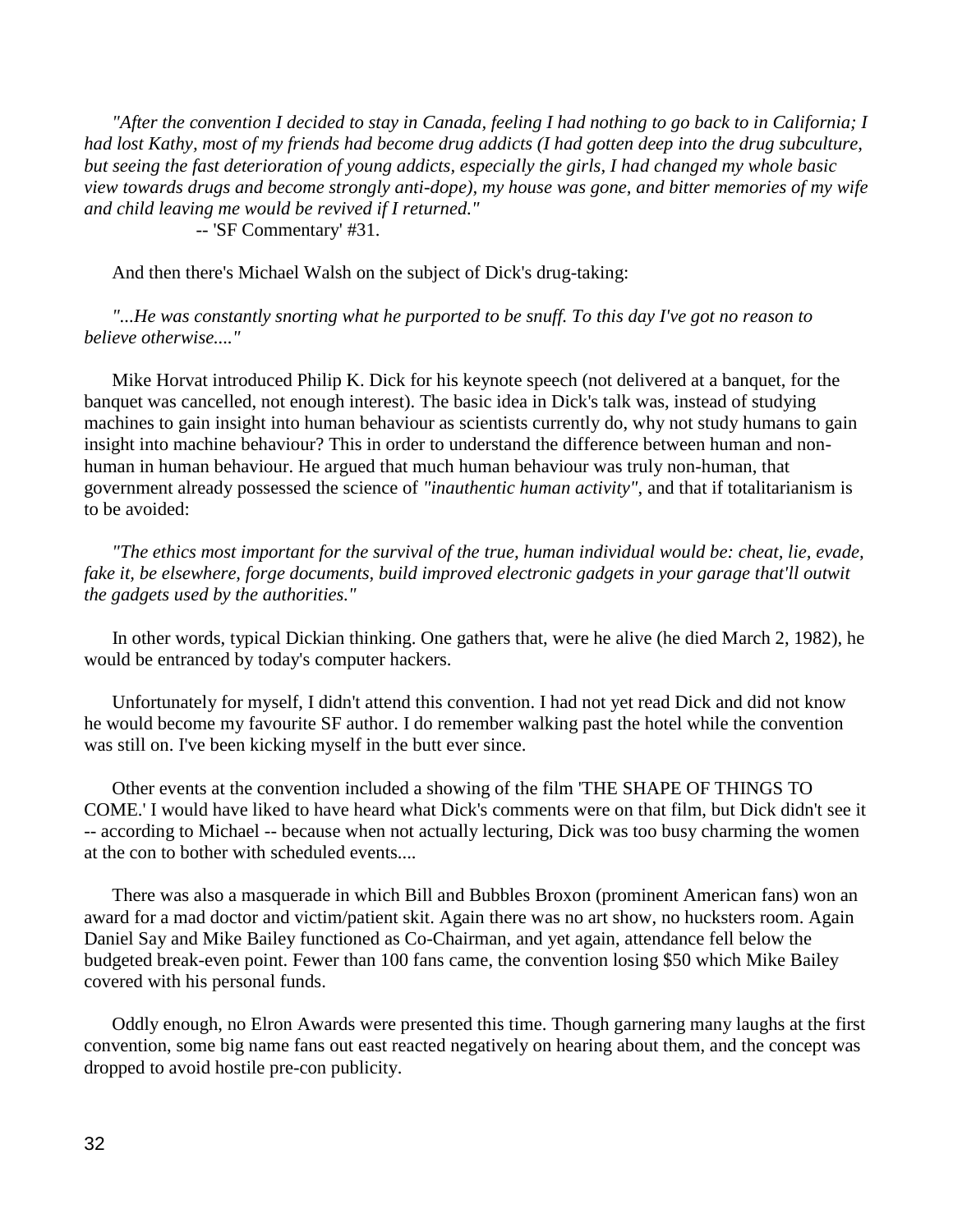*"One last thing needs mention,"* to quote David George and Pat Burrows from BCSFAzine #100: *"The first four Vancouver SF cons were held at times when it would be easy for UBC students to attend. The first was over an Easter weekend, and the next three were in February during UBC's midterm break, since a majority of the con members seemed to be students, and during the semester they would be in town."*

 After the convention was over Dick stayed with Province critic Michael Walsh and his wife Susan Walsh, sleeping on their living room couch till he could find an apartment of his own. He turned out to be an exhausting guest, as Michael Walsh explained when I interviewed him in 1994:

 *"Following that particular V-Con I rashly invited the Guest of Honour, Philip K. Dick, to put up in my own home until such time as he could find himself his own digs. Frankly I thought, hey, this is a genuine story and perhaps, having been the guy to break the story there might be a useful follow-up. And besides, it seemed like the hospitable thing to do for someone so obviously keen on our country and our city, and that was the beginning of an interesting encounter of the third kind...."*

 *"...I can't pretend to have any profound insight into what made him tick. Dick lived in an alternate reality. He was in touch with voices all his own, and it was hard to know at any given time exactly which of his many realities he was connected to. There was no sense of being in touch with the person so much as the personality. More and more you had to wonder whether or not it was a personality that you wanted to spend a whole lot of time with..."*

 *"...Here's an example. I have a phonograph record on which Marshal McLuhan put together music, bits and pieces of dialogue and assorted sound effects jumbled together that was supposed to give you some sense of McLuhan's thoughts on how the media work, and worked us over, as he would say. Well, we started playing this for Dick because we thought it would be the sort of thing he'd enjoy, and all of a sudden he started yelling, "Turn it off! Turn it off! It sounds like the inside of my head!...."*

 *"....There was something scary about his detachment from what we think of as the real world. It's a detachment that I thoroughly enjoy, briefly, in a controlled situation like the movies. I find it very difficult living in a world where everyone was like Philip K. Dick, which is the kind of world he created in his fiction. It would appear that what he was writing was very much his take on the world around him...."*

 *"...He could give speeches, exciting stuff, heady stuff, give you a little bit of an intellectual high, and that I appreciated. At close quarters on the other hand, it was too impersonal tracking ideas with him. He could put across with enthusiasm, but as soon as you tried to engage him in conversation about those ideas, he took that as a challenge, and rather than respond in a dialogue his tendency was to wig off into what I suppose was a kind of defensive manoeuvre; he put on a performance that precluded any kind of debate or discussion. I didn't like that. I really didn't. I wanted to talk to the guy. I couldn't. He couldn't. I don't know if anyone could...."*

 *"....There was a superficiality and a degree of maliciousness that was not endearing. I was happy as hell when he did move out. Because it was getting a little tense....."*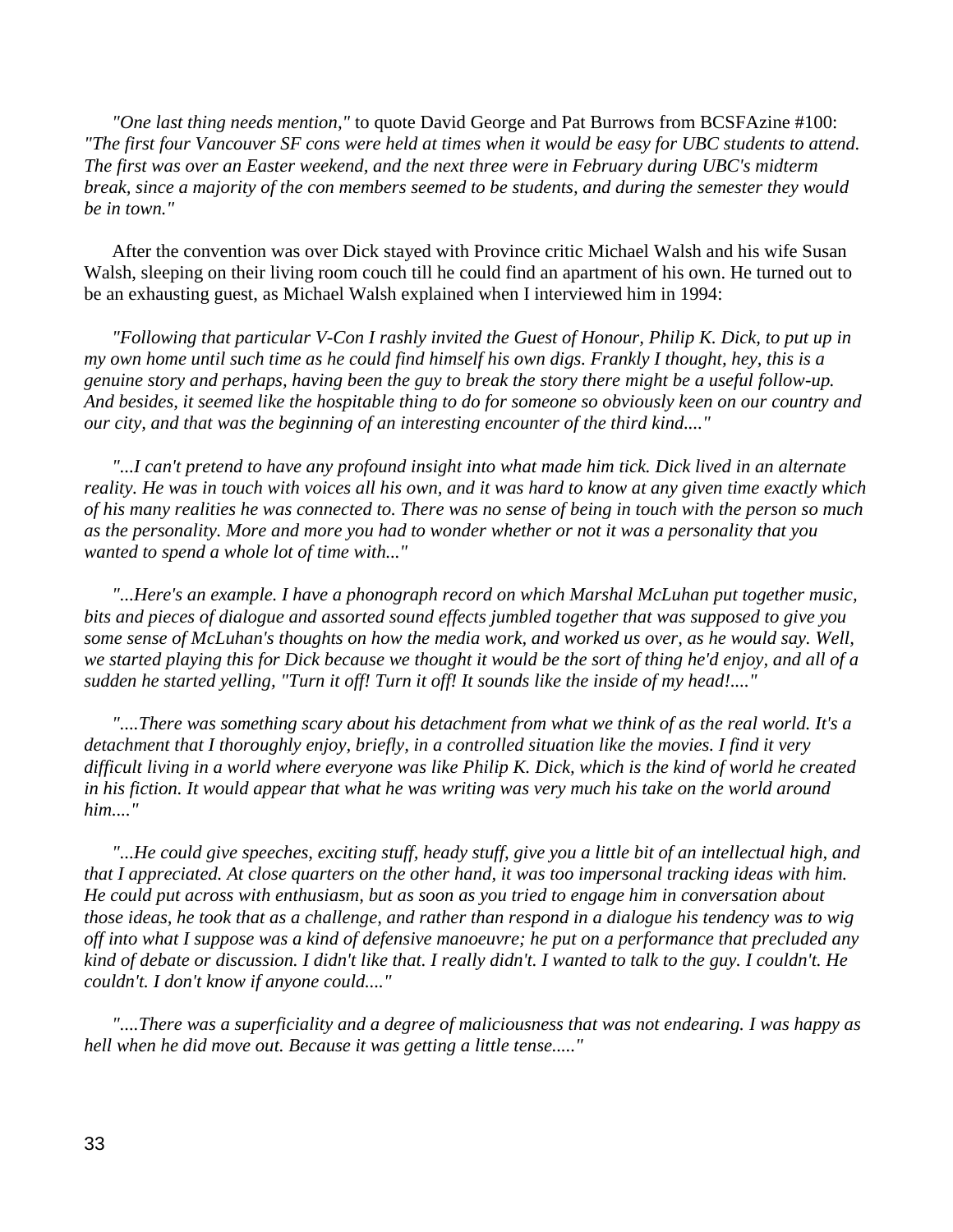*"...I wouldn't jump to any kind of conclusion, on the basis of the very little contact I had. All I can tell you is the reaction I had to what he did, rather than why he did what he did. It's the reporter in me. You gotta be accurate....uh, okay... the guy was a nut. But what kind of nut I don't know...."* 

 *"...Definitely an alien being was Mr. Dick...."* 

After two weeks, the Walsh's asked Dick to leave.

#### **MARCH 1972:**

 I don't know much about Dick's subsequent activity in Vancouver. I do know he lived for a while in a suite on Cornwall Avenue overlooking Kitsilano Beach, which faces English Bay, downtown Vancouver and the North Shore mountains beyond -- no doubt Dick enjoyed the view. As he put it:

 *"I rented an apartment in Vancouver, and found the science fiction people there, such as Mike Bailey, good new friends. I even met a new chick. It looked good. FM radio station CKLG interviewer Bob Ness had me on his show and we became close friends...."*

-- 'SF Commentary' #32.

 "Close friends?" How close? According to Mike Bailey, writing in the April 1975 issue of 'THE LONG HELLO':

 *"When Phil was living in Vancouver, he was interviewed by Bob on CKLG-FM and was somewhat unimpressed by the attention Bob gave to the girl he had brought with him."* -- 'The Long Hello' #19.

The "girl" was presumably the "new chick" Dick was seeing:

 *"In Canada I met a little black-haired chick named Janis the first five minutes of the Con, and fell in love with her...."*

-- 'The Long Goodbye' #20.

 Still, despite Dick's jealousy being aroused, he and Ness evidently kept in touch. Then in 1975 something unusual happened, Ness apparently managed to convince Dick's current girlfriend (Tessa) to fly up to Vancouver. As Dick wrote in a letter to Ness:

 *"Bob, as you know, I'm generally amused when my chick is ripped off because usually it's by some seedy guy within fist's reach, but here it has been done by mail and from another country by a famous and powerful DJ who earns huge and unusual profits and like that, so what can I do?.... Perhaps you would like to reconsider whether she is actually Miss Right for you.... if the above advice doesn't convince you to do what's right, I WILL GET YOU. Can you dig it? Please reply soon, as my patience is short. Formerly yours, Philip K. Dick."*

-- 'The Long Hello' #19.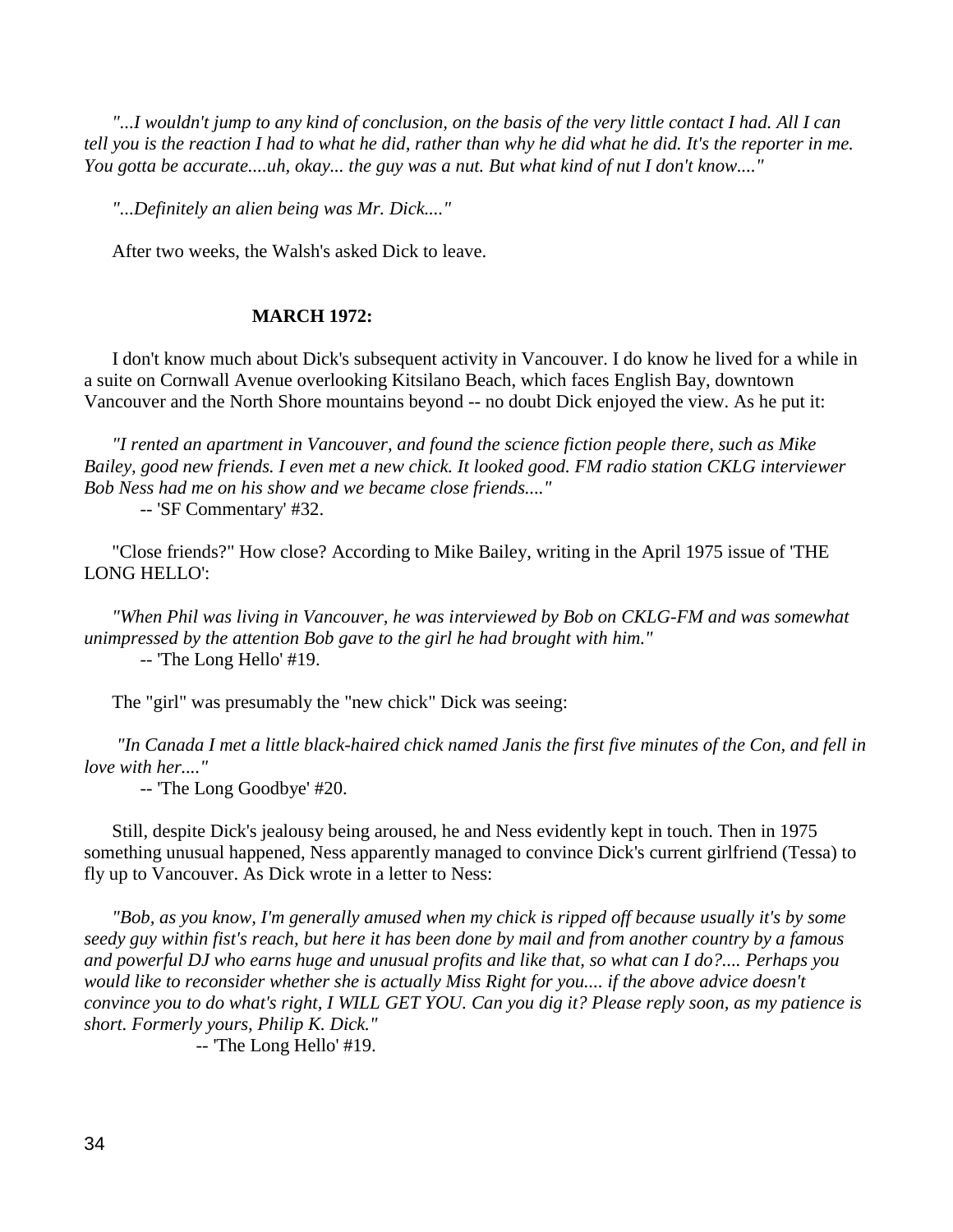The full letter is several pages long and reads very tongue in cheek. I don't think Dick was genuinely angry, yet Mike Bailey's comment makes me wonder. At any rate, the letter itself and the fact it was published in Bailey's perzine in 1975 is indication enough that he kept in touch with several Vancouverites for a number of years after his visit.

 Still, as his short-lived habitation with Michael & Susan Walsh showed, he could be rather wearing on the people he was hanging around with. As he himself wrote at the time of his Vancouver visit:

 *"They think I'm weird.... I just bop around getting weirder all the time. Gradually everybody is beginning to realize that despite my fame and my great books I am a distinct liability to know or have anything at all to do with."*

-- 'Divine Invasions'.

 Then came disaster. Shortly after he had a dream in which a mounted policeman rode a horse over his California house and crashed to the earth in a bloody sprawl, Janis left him. Dick promptly identified himself with "the broken horse":

 *"...then the new chick all at once decided to leave the vancouver area. My life fell apart again all at once, just as I was recovering from Kathy's leaving. I made an abrupt, almost successful suicide attempt..."*

-- 'SF Commentary' #31.

 Dick tried to kill himself on March 23rd, 1971, by ingesting 700 mg of potassium bromide, a sedative. Then he changed his mind and called for help:

 *"Fortunately, Suicide Intervention (the BC Crisis Centre) intervened and suggested I go to a residence therapy organization called X-Kalay...."* -- 'SF Commentary' #31.

 X-Kalay, meaning "the hidden path", was a drug and alcohol rehabilitation centre. He wrote this description of his suicide attempt at the centre :

 *"I was really down. The next day or so I had a total freakout, breakdown, identity crisis, psychotic break, convulsion of misery and just general bad time. Now I'm part of X-Kalay; they came in and scooped up the puddle of ooze from the floor of my apartment that was me, or what remained of me, carted me back to their house where they -- and now I -- live, put me to work, put my head back together enough so I didn't try to snuff myself every half hour, kept someone with me night and day.... and finally, a week later, I'm again beginning to function...."*

-- 'Divine Invasions'.

 *"X-Kalay turned out to be by-and-large a heroin rehabilitation organization, like Synanon in the US. Under their overwhelming attack therapy and heavy workload and discipline I soon got my head together, pulled out of my depression; within a week I had an office and typewriter and was hard at work doing PR for them. I found that rehabilitating former heroin addicts was the most rewarding, soul reinforcing pursuit I'd ever encountered...."*

-- 'SF Commentary' #31.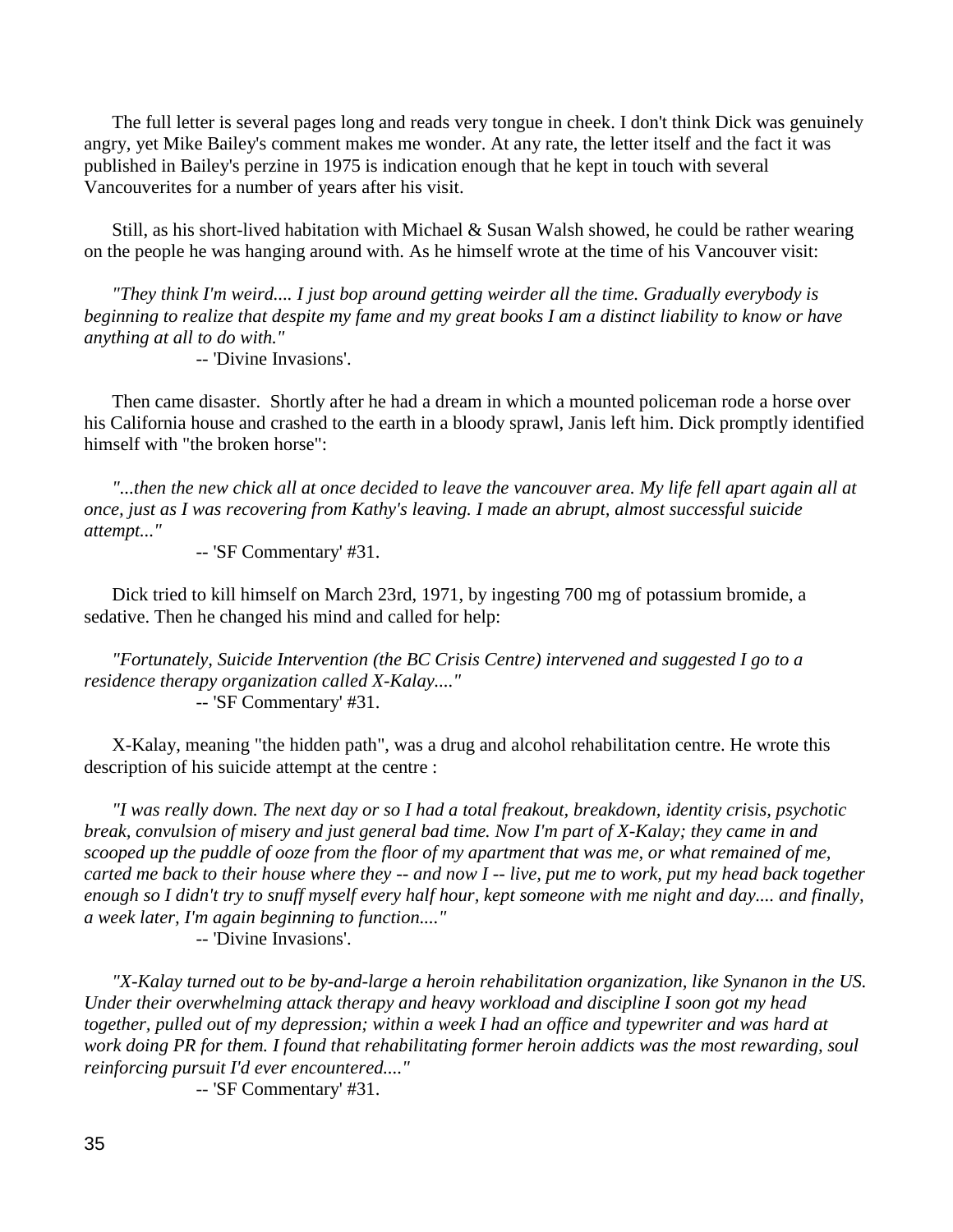#### **APRIL 1972:**

 Philip K. Dick stayed with X-Kalay a total of three weeks, enough to kick his alleged twenty-year amphetamine habit. In mid-April he flew back to California....

 *"Anyhow, I left X-Kalay and Canada on an invitation from the state college at Fullerton, California to fly down and supervise the archiving of my MSS at their library's special collections. So many of my possessions had been destroyed or stolen in Marin County that I wanted to turn over what remained to professional safekeeping...."*

-- 'SF Commentary' #31.

 I think it would be fair to say that Philip K. Dick underwent in Vancouver nothing less than a cathartic experience which exorcised some of his personal demons and allowed him to seek new goals. Forever after he usually referred to Vancouver with something approaching fondness.

#### **1972 - END OF SESSION & THE DYING OF THE CLUBS:**

 You've noticed I haven't referred to anything UBC SFFEN did after the convention. Apparently activities sort of petered out. A good many core members of the club graduated at the end of the academic year and were not present to provide continuity for the club in the following academic year (72/73). It is my understanding the UBC club was dormant during that time. I assume the hundreds of books and magazines the club owned remained locked in the club's lockers, awaiting renewed interest in running a University SF club.

 Meanwhile BCSFA enjoyed a kind of ghost existence, in that money continued to sit in its bank account under the sole signing authority of Mike Bailey, BCSFA's last treasurer. But for all intents and purposes, BCSFA was dead.

#### **1973 - THE REAL BIRTH OF BCSFA:**

 This year witnessed a kind of fannish miracle, the rebirth of BCSFA, not as a front for a university club, but as a true, independent, wholly self-sufficient SF fan club.

 During the first six months of 1973 ex-members of UBC SFFEN/BCSFA occasionally phoned each other to talk about reviving the club, but nothing came of these tentative contacts. Then in June the University of Western Washington Continuing Studies hosted the FIRST FANTASY AND FACT FAIR with Guests of Honour Ursula K. Le Guin -- who participated in two panels and impressed everyone with her usual gentle good nature -- and Harlan Ellison, who attended the first evening only. Vonda McIntyre was also present. Canadian speakers included Province movie critic Michal Walsh and SFU Professor Dr. Kris Paulsen. A small, intimate convention, it's success was to be instrumental in inspiring the rebirth of BCSFA.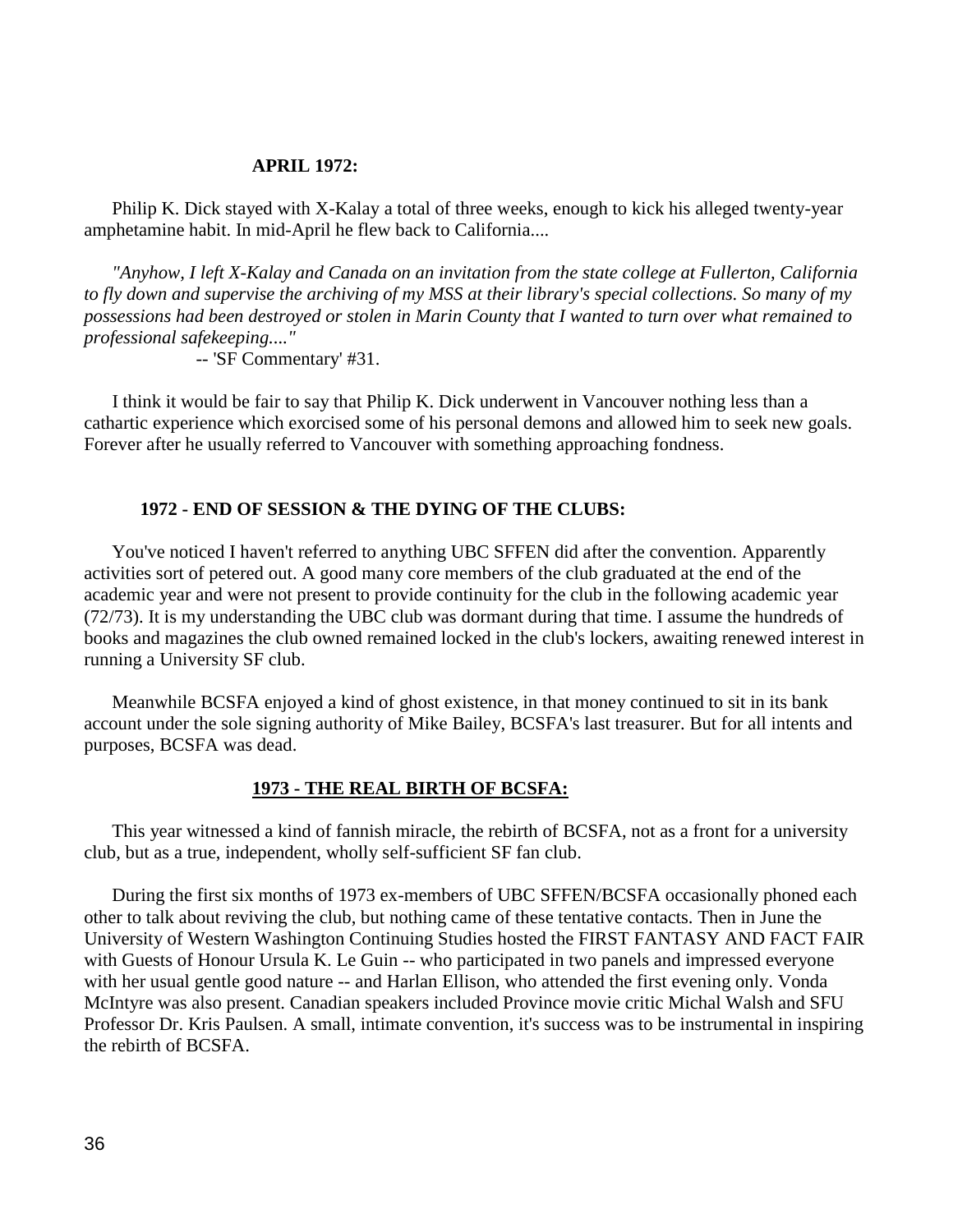Of the 90 people registered, at least a third were Canadians from the Lower Mainland! People like Ex-BCSFAns Mike Bailey, Pat Burrows, David George, Chuck Davis, John Thomson and Daniel Say, plus SF fans like Fran Skene and CHQM radio reporter (and later CBC National News reporter) Eve Savory. To quote Mike Bailey, *"32 Vancouverites joined the Bellingham convention and we had only heard of 7 of them. This situation implied that 25 people who had never been members of SFFEN had enough interest in SF to travel to Bellingham from Vancouver. Consequently, we* (Mike, David & Pat) *decided that the basis existed to form a successful off-campus organization."* Mike obtained a copy of the Con's mailing list from Pauline Palmer, the chair, with an eye to contacting these people and arranging meetings to discuss resurrecting BCSFA as a permanent off-campus club.

### **JULY 1973:**

 The first meeting of the reborn BCSFA was held July 27th at Pat Burrows' house. Old-timers like Rob Leung, Rob Scott, Claire Toynbee Hogg, David George, Chuck Davis Mike Bailey were present, and a few new recruits. About 10 to 15 people in all. Apart from talking about the club and SF in general, the upcoming World Convention in Toronto was the major topic of discussion.

### **AUGUST 1973:**

 The second meeting was also held at Pat Burrows' house, on August 10th. Similar to the first in every way, except that people were becoming more and more interested in holding another convention.

#### THE BIRTH OF BCSFAZINE

 Though it wasn't actually called BCSFAzine until issue #34. The very first issue was, in fact, titled 'VANCOUVER REVIVAL MEETINGS' and was mailed out on August 18th. Mike Bailey explained its origin in BCSFAzine #38: *"While struggling to get BCSFA rejuvenated, I became tired of telephoning people to advise them of future meetings.... Consequently, one day at work I spontaneously punched out a stencil with the relevant data and ran it off using government (my employer) stationery on a government Gestetner. Thus the newsletter was born. Later I wrote a computer program to generate address labels and added frills such as issue numbers and publication dates."* #1 consisted of a single sheet, and the postage (8 cents per) was paid out of the club bank account Mike had retained control of while BCSFA was dormant.

In the Newsletter Mike mentions the upcoming Torcon, recent books by Michael G. Coney & Roger Zelazny, and calls for articles to be submitted to his own fanzine LAGNIAPPE. He also comments on the first two meetings: *"David George and Pat hosted the meetings, the object of which was to organize an of-campus group. Our first meetings had an atmosphere that was a little tight. Some people didn't know one another and most of them didn't know what to do. There should have been more people present so smaller groups could start discussions and participants could find their own soulmates. Next meeting will have more people...."*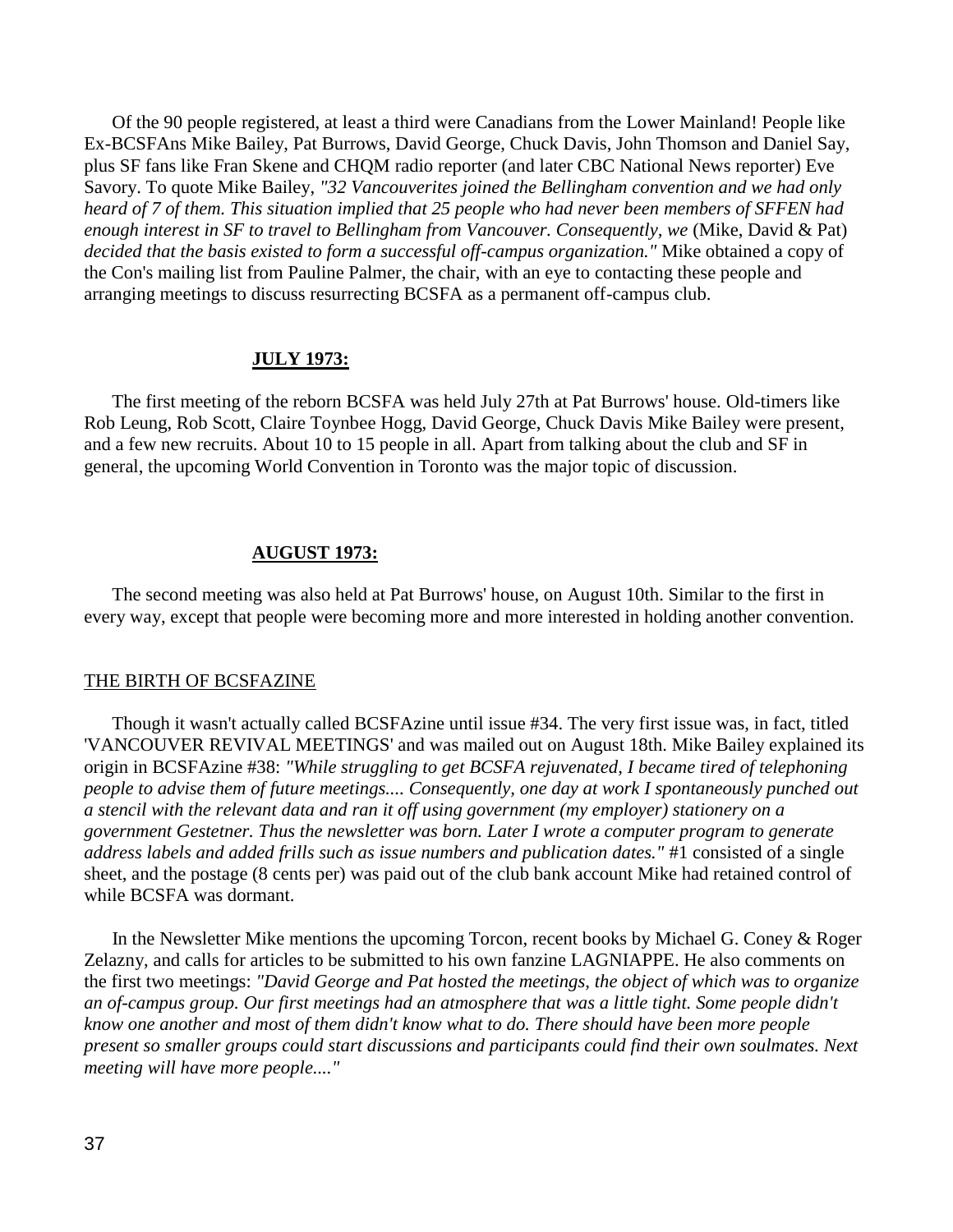### TORCON 2: THE 31st WORLDCON: AUGUST 31 - SEPTEMBER 3, 1973:

 A horde of BCSFAns attended this Toronto World Convention. Mike Bailey, Brent Maclean, Pat Burrows, David George, Daniel Say, Michael G. Coney and Chuck and Edna Davis were present, along with Victoria fans like Stan G. Hyde. Torcon II was the largest SF convention ever held up to that time, with more than 2,700 attending. Robert Bloch was the GoH, Bill Rotsler -- fan cartoonist and porno film-maker -- was Fan GoH, and other pros present included Isaac asimov, Frederik Pohl, John Brunner, Harry Harrison, Robert Silverberg, Poul Anderson, Larry Niven, Clifford Simak and Jerry Pournelle.

 The Hugo awards included: BEST NOVEL - 'The Gods Themselves' by Isaac Asimov -- his first hugo! (David Gerrold, who was runner-up, was overheard in the hall afterwards saying: "Next year I'll pack the convention with Trekkies and they'll never have heard of Isaac Asimov."), BEST FANZINE - Canada's own 'Energumen' produced by Mike Glickson and Susan Wood (the first Canadians to win Hugo's, I believe..), and JOHN W. CAMPBELL AWARD FOR BEST NEW AUTHOR - Jerry Pournelle.

 The BCSFAns had a wonderful time at this massive convention and came out of the experience determined not only to launch a third convention on Vancouver, but to make a bid for Westercon 30 as well!

### **SEPTEMBER 1973:**

### BCSFA NEWSLETTER #2 - SEPTEMBER 15TH, 1973:

 This was a two-sheet gestetnered newsletter by Mike Bailey announcing the next meeting of the *'?what are we?'* (ie: BCSFA), and giving the bare facts about Torcon. Among other news was the report that Harlan Ellison had severed his relationship with the Canadian TV series 'STARLOST' (his pseudonym 'Cordwainer Bird' would appear in the credits for the first two shows), and that *"Very important Australian fan, Bruce Gillespie, will be visiting Vancouver sometime this year. Bruce publishes what is probably the best SF fan magazine, SF COMMENTARY, and hopes to run off an issue in Vancouver."* Mike also reviewed "COOKING OUT OF THIS WORLD" edited by Ann MacCaffrey, which contained wondrous recipes contributed by SF writers, such as: 'Squid With Pine Nuts' (John Brunner), 'Spam Chowder' (Grant Carrington), 'Cafe Ellison Diabolique' (Harlan Ellison), 'Crab Nebula' (Ursula K. Le Guin), and 'Busted Kneecap' (Larry Niven).

#### BCSFA MEETING - FRIDAY SEPTEMBER 21ST, 1973:

 This was held at Pat Burrows house. Attendance again hovered around 10-15 people. Programming consisted of a slide show of photos taken at the recent Torcon, followed by discussion of the proposed third Vancouver convention, focusing on ideas for panels and events. Since 'The Third Vancouver Science Fiction Convention' was not considered very catchy, preliminary efforts to come up with something better produced suggestions like 'Vancon III', 'Van3Con', and 'Vanclave'. This meeting also saw the return of Ed and Norma Beauregarde to BCSFA.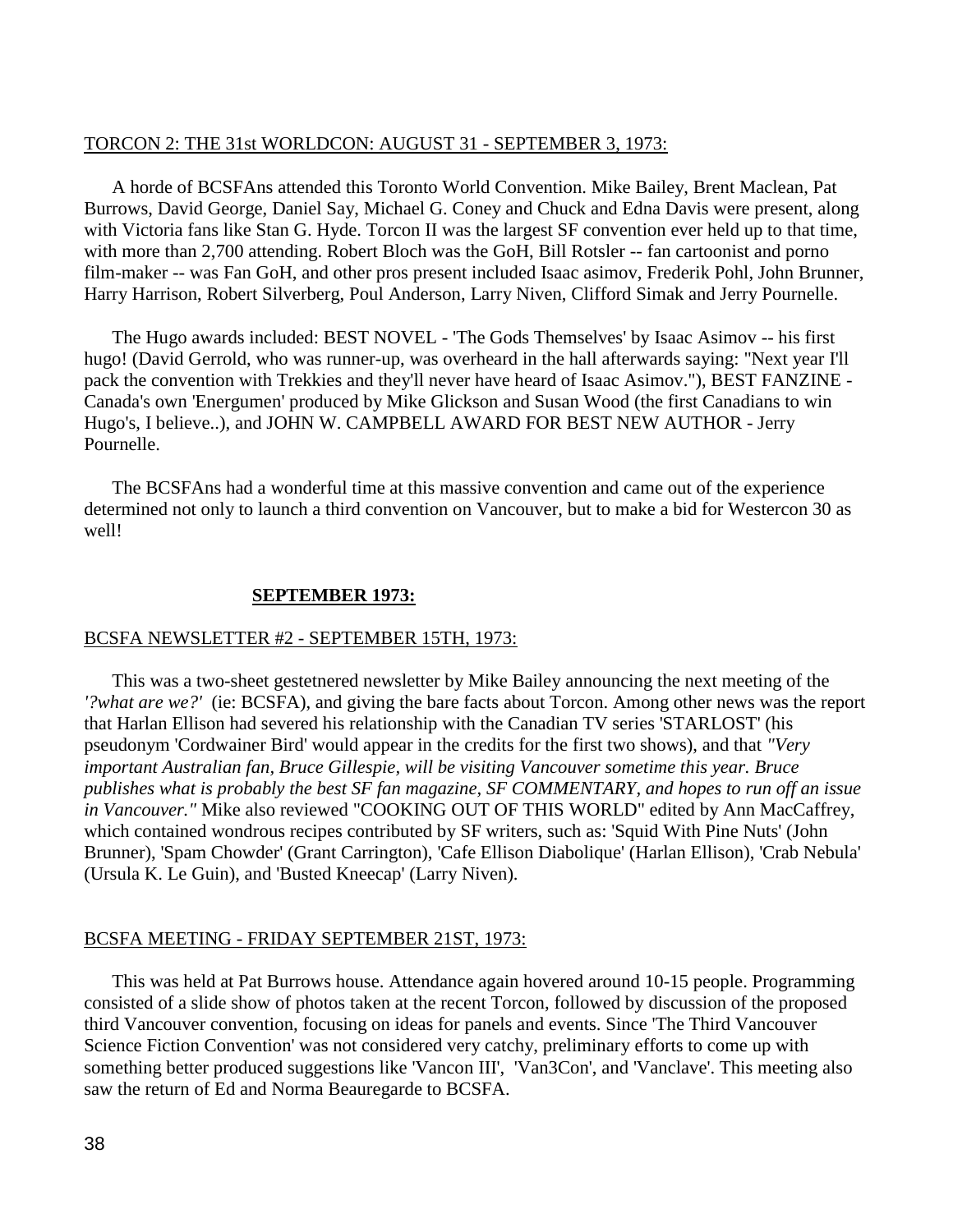## **OCTOBER 1973:**

## BCSFA NEWSLETTER #3 - OCTOBER 4TH, 1973

 Mike Bailey announced that the next convention would take place February 22-23, 1974 (the date was selected by Pat Burrows to coincide with the UBC midterm break), and that a huge turnout of the membership was desired in order to get planning underway. Among problems to be resolved soonest were a decent name for the con and a suitable publicity poster.

More astounding, the news that -- as of September 29th, 73 -- BCSFA was bidding for Westercon 30 in 1977, and that the Hyatt Regency, a 700 room hotel, had already been booked. Considering that BCSFA at this time was a very informal organization, lacking both an executive and a constitution, this was a display of raw courage on the part of BCSFAns!

 Sadly, a paragraph is devoted to the death of John Ronald Reuel Tolkien, who had passed away Sept. 2nd from the effects of a perforated ulcer. Mike recalled that when this was announced at Torcon, there was concern among fantasy fans as rumours swept the con that Tolkein's will specified that any unfinished works were to be destroyed upon his death.

 Mike also mentions THE NAMELESS ONES, the Seattle fan group of the day, perhaps to provide BCSFAns with a useful comparison, describing them in this manner: *"The Nameless Ones has been established a long time and, in fact, they organized a world convention in 1961. The people in the group are much more varied in background than we are -- from doctors to college profesors to students to SF writers to porn-sellers and from about 15 to 60 years of age. They have no officers, no dues, no objectives -- they just meet once a month and have a good time, talking about SEX, politics and science fiction.*" Perhaps Mike was holding them up as an ideal to be copied....

Elsewhere Mike mentions that:

 - Dell Books was about to publish 'VENUS ON A HALF-SHELL' by *"well known Kurt Vonnegut character, Kilgore Trout. Incidently, Philip Jose Farmer denies he is the culprit."*

 - And also that Philip K. Dick had informed Mike he had written his first non-commissioned story in six years (which one? I wonder).

### SF3 NEWSLETTER - OCTOBER 1973, BY DANIEL SAY:

 This issue of SFU's SF clubzine is of interest because it mentions BCSFA: *"The next meeting of the so-called B.C. SF Assoc. will take place October 20....The main item on the agenda will be the forthcoming convention. There is even talk of hosting the Westercon to Vancouver, though why we want that kind of trouble I don't know..... The B.C. SF Association is a loose grouping of former U.B.C. people who have irregular meetings in an effort to form an off-campus group and has grandiose plans. We shall see...."*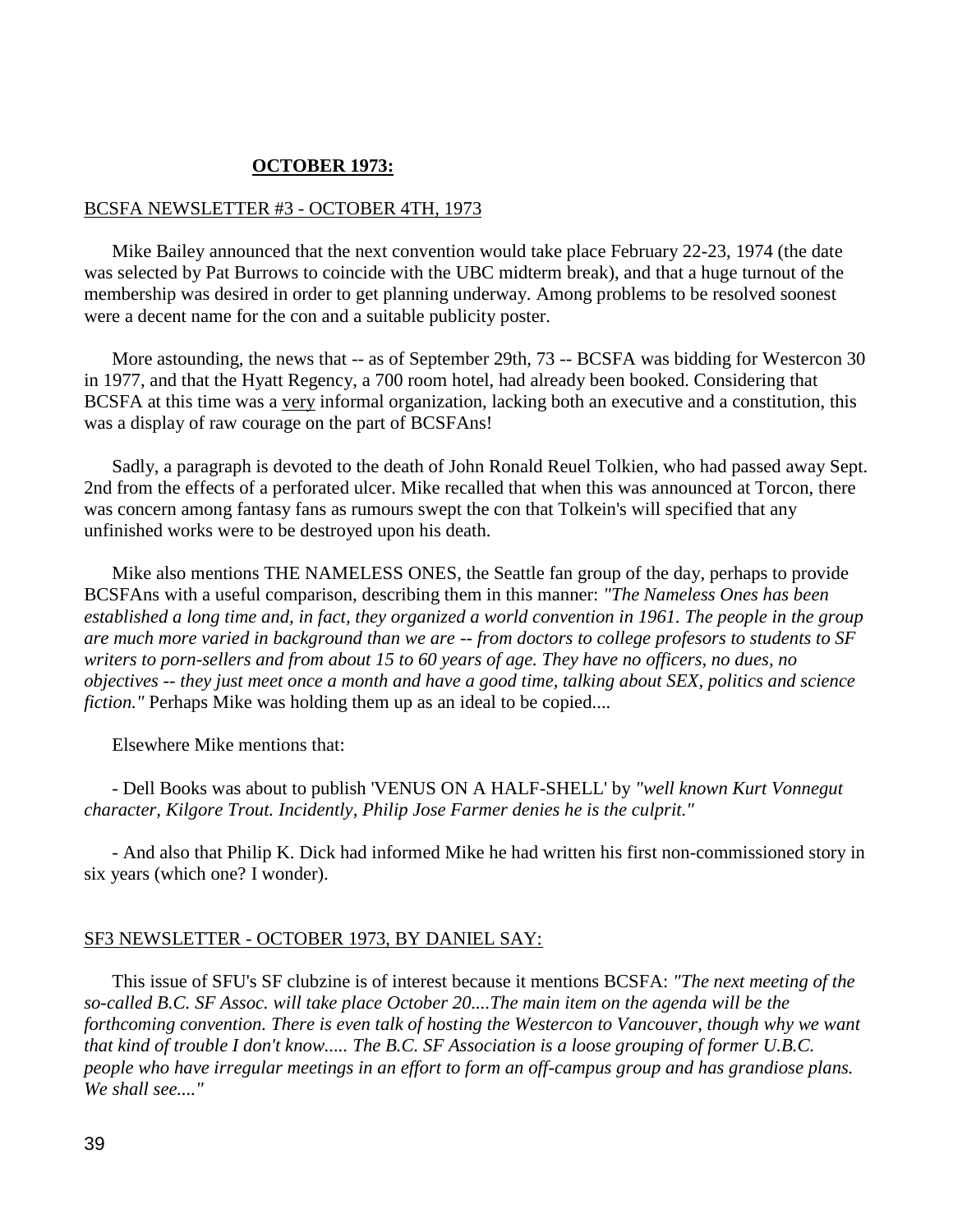Daniel also writes about the ill-fated 'STARLOST': *"Television has shot its bolt again with STARLOST, made in Toronto using a chroma-key-like process of actors shot with one camera and miniature sets shot with another camera and the two images blended together. It's cheap, and it shows along with the poor plotting and acting. Harlan Ellison wrote the first six scripts but has disowned it. Ben Bova is science editor-consultant."* (Ben Bova's 1975 novel 'THE STARCROSSED', about a 21st century TV ratings war, is said to be a thinly disguised account of the STARLOST fiasco...)

## BCSFA MEETING - SATURDAY OCTOBER 20TH 1973:

 The turnout for this meeting at Chuck and Edna Davis' house was very good, some 30-35 people. For many, it was their first BCSFA meeting. Now lifetime member Fran Skene recalls (in BCSFAzine #25): *"I remember my first meeting when the club was getting on its feet. After being at the Bellingham conference in the summer my name got on a list and so I was informed of the meeting. But I really didn't know anyone and was feeling great trepidation when I arrived alone, on a saturday night, at a private home filled with strangers. I didn't even bring something to drink as I thought I might just scoot right out again. As it happened, Chuck Davis (he of the books and the radio show) turned out to be the soul of affibility as he greeted me, and then Dan Say and Michael Walsh zeroed in..."* Fran adds that: *"It took, though, several months before I felt really at ease at a BCSFA meeting, One problem is the natural tendency to form cliques..."* (This is always a problem with any organization. As a neofan unsure of myself, I had floated about the periphery of BCSFA throughout 1971, but despite being involved with the first convention, felt like an outsider and so drifted away just before the club died. Welcoming new members and involving them in club activities should be a major priority for any club that wants to remain healthy.)

 Current lifetime member Al Betz (Mr. Science) also attended BCSFA for the first time: *"I knew David George through a record collecting club and commented to him that I happened to like reading science fiction. He told me about the meeting, and I went there and was surprised with it all, I suppose, but I kept on going..."*

 The discussion over the naming of the convention continued. Among the suggestions considered were 'Vicon', 'Con-fu', 'Kingcon', WesCanclave, Canclave and Vcon, the latter ( suggested by Chuck Davis) being termed the tentative winner, though no one was really certain what the final decision would be. However, on the following Monday, October 22nd, Michael Walsh (a long-time BCSFAn present at the meeting) announced in his column in the Province newspaper that V-Con 3, the 3rd annual Vancouver SF convention, would be held in February. As David George later said, *"(It was) Michael Walsh who first said it in print, and stuck us with it irrevocably."*

 Other matters discussed included the idea of establishing membership dues beginning in January, and setting up a permanent meeting schedule -- the third Saturday of each month at a rotating site. Ron Norton, later the manager of THE COMIC SHOP, offered his services in producing artwork for con flyers and program book (which he subsequently did, to be described at the appropriate time). And author Michael G. Coney offered his house in Sidney as a potential future meeting site.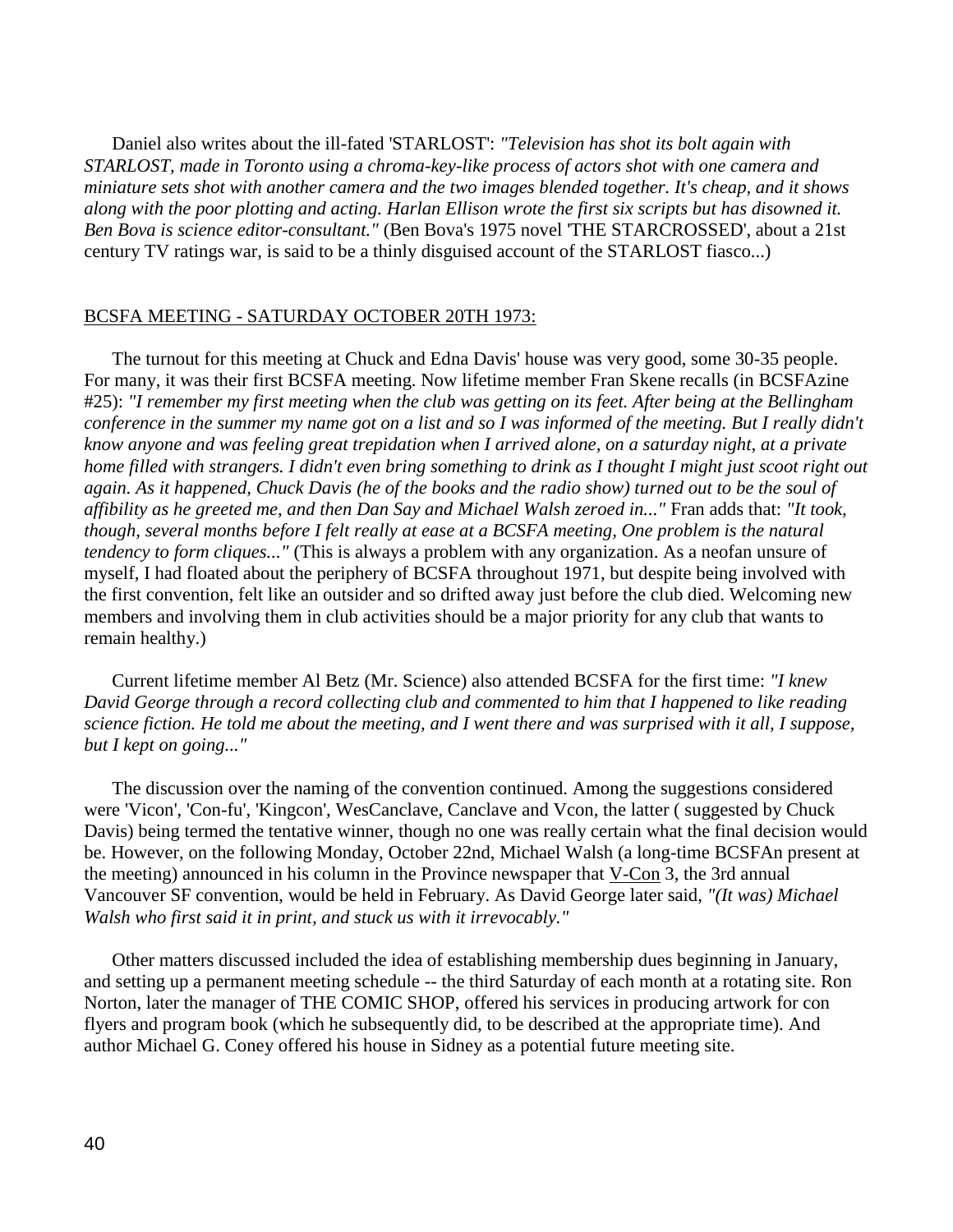Not to give the impression that all was deadly dull and serious, Ed Beauregarde in BCSFAzine #100 referred to this meeting as *"the one that had all kinds of drunks,"* and Al Betz remembered that the main activity had been the writing of a group story, the phrase *"coruscating neuronic-whip"* being particularly vivid in his memory. I believe this was probably "NEURONIC WHIPS -- A 'STIRY'" which was later printed in BCSFAzine #24. It contains the following sentence: *"With palpitating heart, and sweat on her upper lip, she was placed under arrest by one of the foul, disgusting, coruscating, neuronic-whip wielding, green-scaled Andromedan overgrown insect men."* 'Coruscating neuronic whips' became something of a club catch-phrase.

 In #24 Fran Skene described the group story process as follows: *"Sometimes at our meetings a typewriter is present and after several imbibitions, many members lose their inhibitions and wish to demonstrate that those pros who earn money by writing are just a bunch of no-talent bums."* Participants in this particular group effort included Chuck Davis (he of many puns), Brent MacLean, John Park, Daniel Say, Al Betz and others. The closing sentence is particularly fine: *"Now that," said John W. Campbell, finishing his lunch, "is not my idea of a great story. But at half a cent a word, who cares?"*

 The meeting was a solid success and placed the momentum and enthusiasm of the club on a sound footing. Things were happening! The club was well and truly back in action!

### BCSFA NEWSLETTER #4 - OCTOBER 26TH, 1973:

 *"This newsletter is the semi-official organ of the semi-existant British Columbia Science Fiction Association. It is written, typed, run off, collated and mailed by Mike Bailey to approximately 100 people who are hopefully interested in SF."* Mike was now producing 4 pages of single-spaced typing on 'his' government Gestetner. Most of this issue is taken up with pleas for volunteers to serve in varying ways at the upcoming convention, and by an editorial on what it is to be a fan, which is more in the nature of an appeal for members to get more involved with the club. As for BCSFA itself, Mike wrote *"We (myself, David George, Pat Burrows and Rob Leung) have some good ideas for the future of the association which will slowly unfold over the next few months. If you have ideas, let us know."*

 Mike also complains about postage costs, some \$8.00 per distribution. (In 1993 our membership is only 30% greater but our postage costs are 1,000% higher!) He also notes that an 'official' club post office box has been established at Stn. E, P.O. Box 35577. (This remained operative for twenty years until the post office phased out that particular station and forced the club to make use of the V-Con P.O. Box at Bentall centre.)

#### **NOVEMBER 1973:**

#### V-CON MEETING - NOVEMBER 11TH, 1973:

 Volunteers for the convention executive met at Pat Burrows house. They included Mike Bailey, David George, Pat Burrows, Rob Leung, Ed Hutchings, Diane Keswick, and Ron Norton. Michael and Susan Walsh showed up with Bill and 'Bubbles' Broxon from Seattle. Bubbles contributed a great deal, suggesting a panel based on the famous Clarion SF workshops that would consist of workshop veterans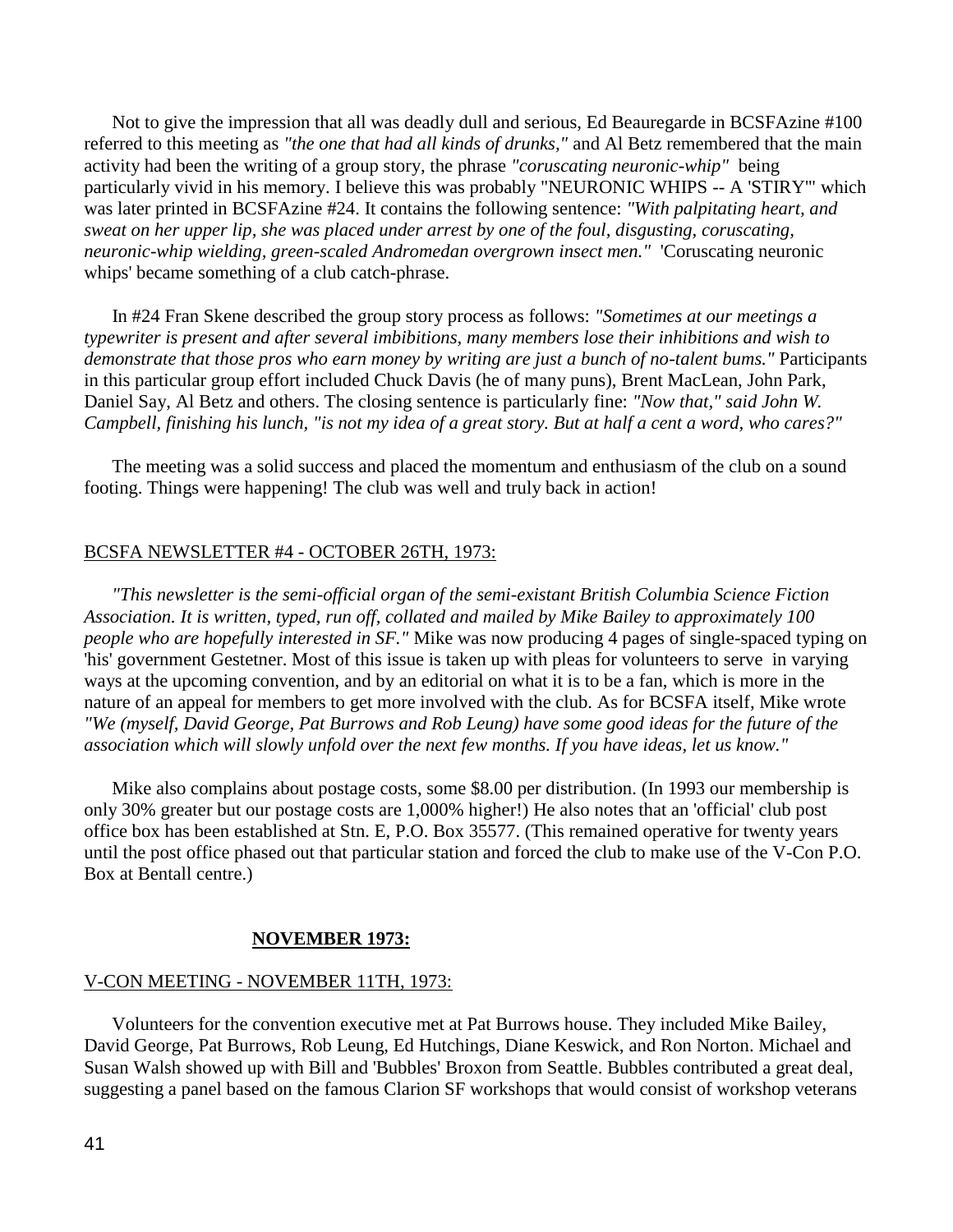who'd dissect submitted stories before an audience. She also promised to arm-twist some SCAN people from Seattle to come up and organize an event. (SCAN is now known as the SCA, the Society for Creative Anachronism.)

## BCSFA NEWSLETTER #5 - NOVEMBER 1973:

 Editor Mike Bailey officially announced the birth of V-Con III, and that Frank Herbert (Author of DUNE, WHIPPING STAR, THE GODMAKERS, etc.) would be the Guest of Honour. It would be at the Georgia Hotel February 22-24, 1974. The cost was \$3.50 advance, or \$10.00 with a banquet ticket. After Feb. 1st the membership fee went up to \$5.00. It's interesting to note that money orders were payable to BCSFA, rather than to the V-Con committee as a separate financial entity -- a concept which did not seem to have evolved as yet.

 Mike also commented that the Christmas issue of his perzine LAGNIAPPE would contain an article by Philip K. Dick that Dick sent him as a gift the previous Christmas! Wow! It's titled "THE EVOLUTION OF A VITAL LOVE" and was a sort of sequel to his V-Con II talk "THE HUMAN AND THE ANDROID."

 And Mike also refers to 'THE CHRISTMAS COMET': *"Beware of the harbingers of doom! In spite of rumours to the contrary, I don't think the comet Kohoutek is a sign signifying the second coming. However, this is going to be an impressive comet -- bigger than Halley's -- which should become visible in late November and by Christmas it should be the third brightest object in the sky. It will continue waxing until about January 15th, 1974. Be sure to get a good look at this "God From Outer Space" as it will not return for 75,000 years."* ....I remember Kohoutek -- a tiny splinter of fuzzy light barely visible to the naked eye....

 And in the 'more things change, the more they stay the same' category, MIke responds to complaints that the audio cassette tapes made by Chuck Davis at June's Fact & Fantasy Fair in Bellingham have not yet been mailed (just like the delay in getting out the Westercon 44/V-Con 19 masquerade video tapes). Seems Chuck mislaid the list of names he took, so all those involved are requested to re-submit their names.

## BCSFA MEETING - SATURDAY, NOVEMBER 17TH, 1973:

 This took place at the Walsh's, allegedly to celebrate the opening of the Suez canal in 1869 on the same date, but more probably because it was also Chuck Davis's birthday. About 35 people attended, including people from Seattle. Now life member Kat Ferguson attended for the first time. To quote Mike: *"The meeting was essentially a social occasion, but some business was transacted early in the evening and some attendees sounded me out with ideas for the convention..... Allen Dickeson suggested an alpha-wave recording device for display and use... Later in the evening David George gave a verbal updating on the convention and presented Chuck Davis with a birthday present.... Al Betz asked me if I'd be willing to publish a complete listing of SF radio programs. I am, and maybe in a few issues, it'll start appearing...Some people didn't make it: Mike Coney phoned his regrets from Victoria (car trouble), Ed*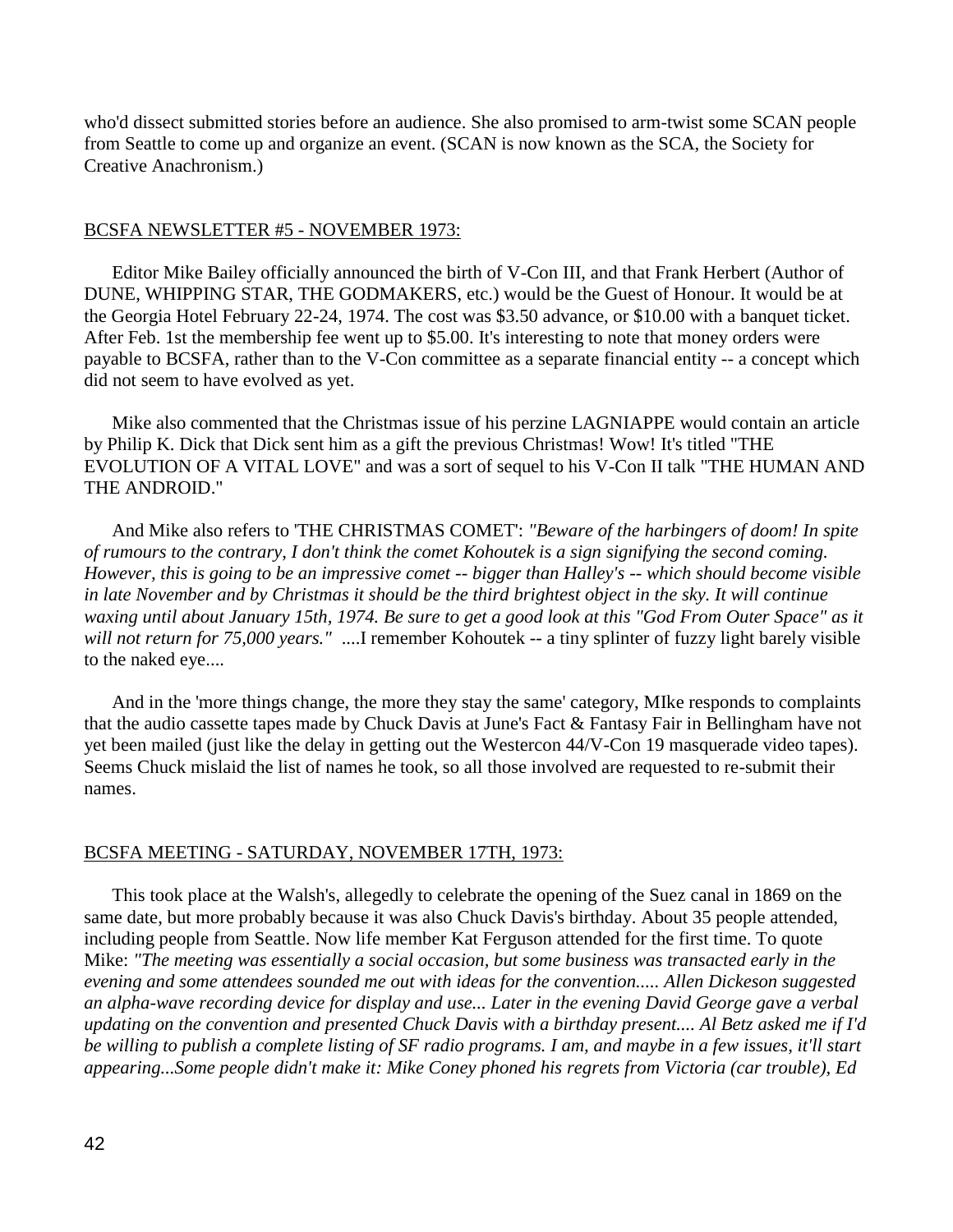*and Norma Beauregard went to the Island, Eve Savory was covering the municipal elections for CHQM...."*

# **DECEMBER 1973:**

## BCSFA NEWSLETTER #6 - DECEMBER 1973:

 In an editorial Mike Bailey explains that the newsletter is available to anyone who contributes \$1.00 a year (to cover postage costs), and that a portion of BCSFA member's dues would pay for their subscription costs, once *"we formalize our organization"* and actually charge dues. In the meantime, any contributions would be welcome.

 Mike also announced that member Michael Coney had sold a story to Harlan Ellison for his anthology LAST DANGEROUS VISIONS. The two had been feuding over critical interpretation of a story (WHEN IT CHANGED) by Joanna Russ, and Coney's story had been written in response to a challenge by Harlan to write something 'better.'

 In OTHER NEWS Mike Bailey had further interesting tidbits concerning Philip K. Dick. For example, Dick had sold the movie rights for DO ANDROIDS DREAM OF ELECTRIC SHEEP (eventually made into the movie BLADERUNNER in 1982), and in a letter to Mike, quotes an interesting newspaper ad misprint: *"CHICKEN FARTS SIXTY-FIVE CENTS A POUND,"* which is precisely the sort of odd reality-warping detail Dick would notice. In reference to Bubbles Broxon, Dick had written *"She's a pro writer now; wow! When you see her giver her a kiss for me and congratulate her."* And concerning the upcoming Westercon, Dick commented: *"I doubt if it's worth it to drive down here to Westercon, or even fly. I'm having doubts myself, and I live here."* Even weirder, he was the Guest of Honour!

 Mike also reported that Ursula Le Guin had written from Portland: *"I do hope you are awarding the Elrons this year. I have several nominations....If this letter does not reach you, please inform me promptly..."*

 Another item of interest is that the Los Angeles Science Fantasy Society (LASFS) had just purchased their own clubhouse (11360 Ventura Blvd. in Studio City) for a mere \$32,000. Sigh, it is to be jealous....

 Meeting reports and book reviews round up what was becoming an increasingly meatier BCSFA Newsletter.

### BCSFA MEETING - SATURDAY, DECEMBER 15TH, 1973:

 Held at Clayton Vogler's house. Some Bellingham fans attended and, appropriately, John Thomson showed slides he'd taken at Bellingham's Fact and Fantasy Fair in June. (I don't have any specific details because I lack BCSFA Newsletter #7 which presumably contained a meeting report.)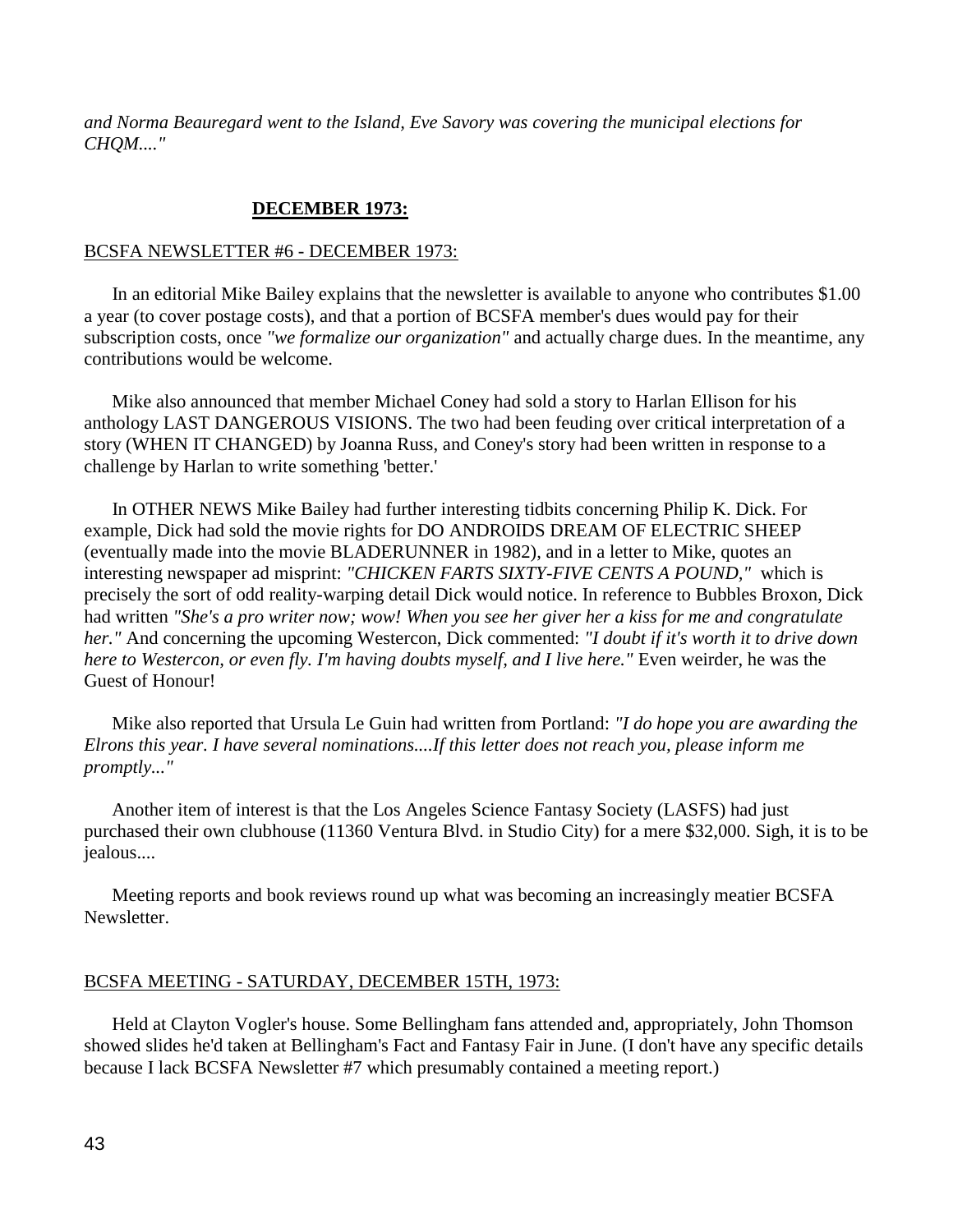### TO SUM UP:

 Like reptiles and other 'primitive' lifeforms, the newly hatched (or 'reborn') BCSFA was able to fend for itself immediately, not only in terms of feeding itself (attracting new members), but by indulging in truly adult displays of territorial aggression (taking on both V-Con and Westercon). A formidable animal indeed!

### **1974 - V-CON III & BCSFA GETS ORGANIZED**

 This year began well with a successful V-Con, but the immediate aftermath threatened to split the club. For a while David George and Mike Bailey printed rival issues of the BCSFA newsletter. In the end the controversy forced the club to unite under a formal organizational structure, giving itself a backbone on which an evolving membership could be permanently anchored, thus enabling the club to endure.

### **JANUARY 1974:**

### BCSFA NEWSLETTER #7 - JANUARY 1974:

 Editor Mike Bailey reports on plans for V-Con 3: *"The Guest of Honour is Frank Herbert. The convention membership cost is \$3.50 (up to February 1 -- \$5.00 thereafter) and the banquet costs \$6.50 (\$7.00 after February 1). Note that the banquet is a convention event and although it's not obligatory to purchase a ticket, you'll be missing part of the convention if you don't."*

 On the subject of V-Con 3's Elron Award event: *"I've received some nominations for Elrons (given to discourage persons of ineptitude from contributing more to SF) and to my surprise there has been some consistency in them. Apparently, Duncan Lunan is writing some first class garbage in IF… Also, extremely busy anthologist, Roger Elwood, has been nominated more than once… If you have any nominations, let me know quickly…"*

 Interesting film news tidbit: *"A movie version of STRANGER IN A STRANGE LAND is being planned. The star – David Bowie."* Did this project evolve into THE MAN WHO FELL TO EARTH (1976) or was it a separate project which got shelved?

 This was followed by some extremely interesting excerpts from letters to the editor, starting with one from California by Philip K. Dick: *"Bob Ness"* (Vancouver DJ) *"wrote to me to say that some 'heavy radio people' wanted to do a phone interview with me about the new comet, but they never phoned. Anyhow, what do I know about a comet? What do I know about anything, in fact? Ponder that, and write me IMMEDIATELY… or you will disappear oddly, with no warning. The comet will get you."*

 Phil also commented on the dust cover of his newly published novel FLOW MY TEARS, THE POLICEMAN SAID *"It's a good one, since there's a photo of me on the back cover. The blurb however… (Don't quote that remark… just mention how good I look, like I'm staring into the far future with VAST Understanding."*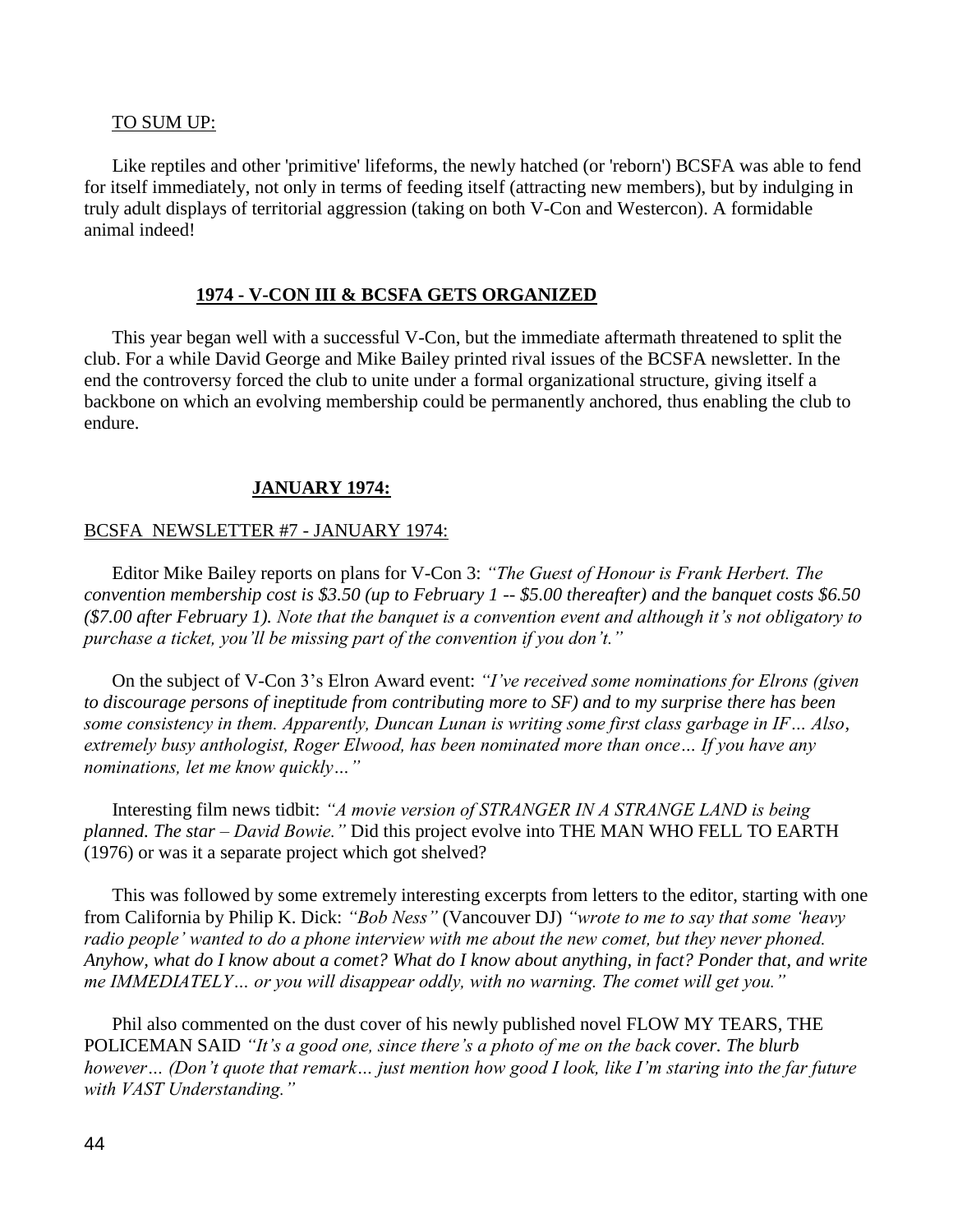To which Mike responds *"Gee, Phil, to me it looks like you're staring into the future with VAST Puzzlement, or perhaps staring into the future and trying not to laugh."*

 'Bubbles' Broxon writes: *"Despite my statistical questions and the enclosed Elron nomination, I am not a rabid man-hating feminist. I'm a gentle, reasonable, rabid stupid-hating humanist. In the was of the sexes I try to run the Red Cross."*

 And 'From down south in Los Angeles, Bjo Trimble writes *"Isn't it awfully C\*O\*L\*D in Vancouver in Feb? A nice little convention sounds good, though; I'm pretty tired of cons that are so large you never get to talk to anyone at all, because you spend all your time going around trying to find them."*

 Mike comments *"It's January 6th as I type this, Bjo, and looking outside I see a clear, blue sky (and it's been that way for a couple of weeks) and the only snow visible is on the North Shore mountains. C\*O\*L\*D? Well, I'll admit to chilly."*

 Fact is the Vancouver area is atypical of the rest of Canada. Warm winds off the ocean prevent snow for most of a given winter. We sometimes don't get any snow at all!

## BCSFA MEETING - SATURDAY, JANUARY 19th, 1974:

 This was held at Chuck and Edna Davis' house. 30-40 people showed up including Don Glover and other members of THE NAMELESS ONES in Seattle. Though the main topic of conversation must have been the approaching V-Con III, Mike Bailey in his meeting report simply comments *"A good time was had by all and I had a chance to talk to many new people and absorb new ideas for the future....We wish to thank Edna Davis for being an excellent hostess (I sure liked those marinated uh, whatever-theyweres) and for putting up with the midnight daylight lagging time exit of the laggards."* So it sounds as if BCSFA was a roaring success at least as far as partying was concerned.

## **FEBRUARY 1974:**

## BCSFA NEWSLETTER #8 - FEBRUARY 1974:

 Mike Bailey starts off by devoting a page to the coming wonders of V-Con III. He comments *"So that working people (those involved in setup) won't miss any scheduled events (on Friday) we won't program anything till after supper. However, Frank Herbert will make his presence known by circulating and meeting people in the hospitality suite....Our main programming concept for Friday is that people should get to know one another."* He also describes the Clarion style Writer's workshop in which stories submitted by anonymous volunteers will be dissected: *"If someone runs screaming and sobbing from the room, he/she is one of the secret volunteer authors."*

There follows some news items, such as: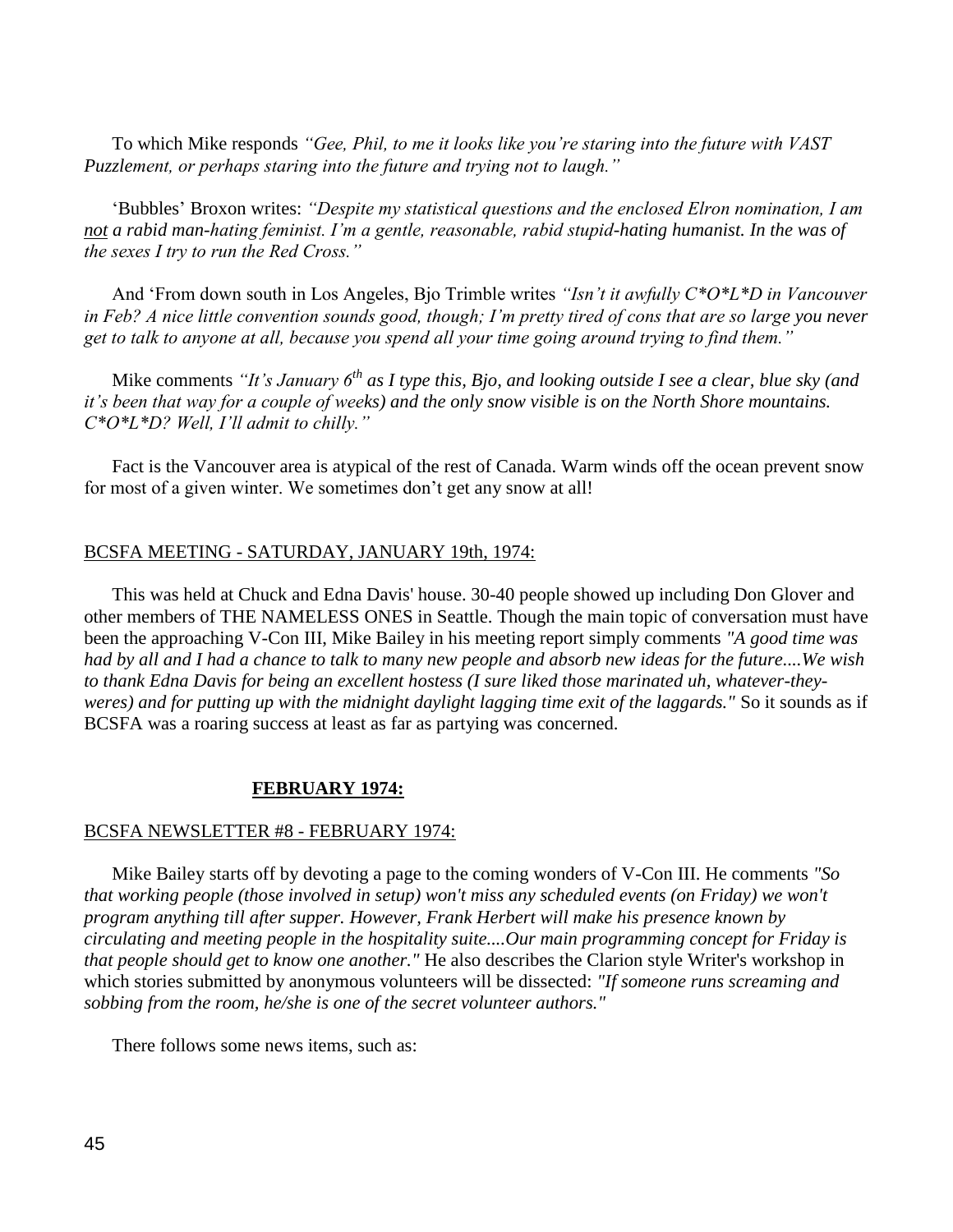- L. Sprague De Camp had completed his biography of H.P Lovecraft, to be published in June under the title "An Eldritch Yankee Gentleman." (In fact, I believe it didn't come out till 1976, and was titled, rather simply, "Lovecraft, a Biography.")

- Frank Herbert had stated the filming of DUNE would begin in Turkey in the summer. (Nope!)

- "The Caves of Steel" by Isaac Asimov was to be produced by Columbia pictures. (Nope again!)

 Then Mike prints excerpts from various letters. A Ken Bieber from Waterloo suggests BCSFA is really just a Vancouver SFA (a charge often made). To this Mike replies: *"Our newsletter goes to people in Chilliwack, Squamish, Victoria, Gibsons, Winlaw, Agassiz and Kamloops."* (Today BCSFAzine goes as far afield as Kiev, Ukraine, not to mention all over North America, so were not doing too badly.)

 Fran Skene, who works in the main branch of the Vancouver Library, remarks *"that more SF books are ripped off than in any other genre."*

 From author Ursula K. Le Guin comes the note: *"Any (Roger) Elwood nominations for the Elron have my enthusiastic second. I still think John Norman of Gor should get at least a Bronze Lentil* (at the Elrons), *for relentless effort in the cause of semiliterate fetishism. Love and a smashing Con to you all."* And as you will see, these suggestions were taken up by David George.

 Jim Maloan is rash enough to write: *"I also consider Harlan Ellison the most overrated Fantasy Writer in existence."* This provoked a reaction from Harlan himself, to be described later.

 And from Goran Bengston of Stockholm: *"I don't suppose I'll be able to come to your Con, but I sure wish I could. Problem is, who'd want to pay the round trip for a slightly shop-worn Swedish TV executive?"* Who indeed.

 The newsletter concludes with a review of Philip Jose Farmer's 'THE IMAGE OF THE BEAST' by Michael G. Coney. He didn't like it. In a letter to Mike he says, referring to his review, *"I must apologize that I was not able to say anything more constructive and appreciate that you may not want to use what I have written. I found the book very heavy going..."* He describes IMAGE OF THE BEAST as *"a powerful evocation of menacing and sadistic sexual images which at times becomes surreal. When the* plot takes over, the writing is hack. When the images begin, it is brilliant. It is not a dirty book. That is *why it fails. It is, quite simply, not entertaining."*

 Perhaps the most remarkable thing about this issue is that 300 copies were printed. I suspect Mike was sending it to many more people than just BCSFAns -- subscribers of his perzine perhaps.

#### V-CON III - FEB 22-24, 1974:

 The poster art for this con was done by Ron Norton. It depicts a hooded figure standing atop a sand dune, his robe blowing in a gust of windborn sand, backlit by the light of two moons shining in a starstudded sky. A scene inspired by the Guest of Honour's 'DUNE' series. Even more dramatic is the cover art Ron did for the program book. It shows Vancouver Planetarium with its famous -- and huge -- metal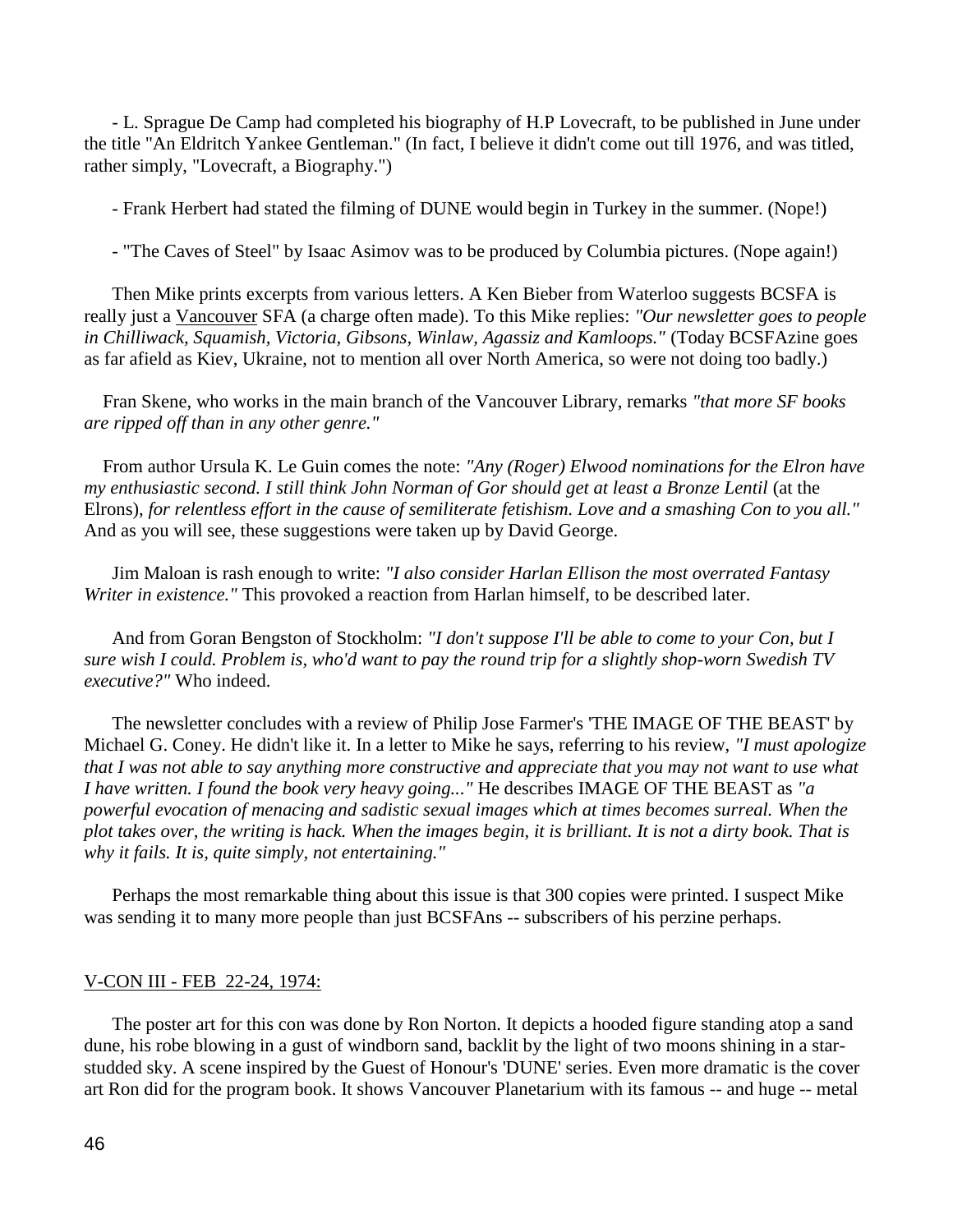crab sculpture standing in a fountain. Landing beside the saucer-shaped building is a U.F.O. identical in appearance, with giant alien crabs rushing down its ramp to greet the statue. The scene takes place against the backdrop of the Vancouver skyline lit up at night. Quite striking.

 The program book states: *"V-Con III, the Third Vancouver Science Fiction Convention, has been sponsored by the British Columbia Science Fiction Association."* The Con exec are listed as follows:

Mike Bailey - co-chairman, treasurer and promotion. Pat Burrows - registration, costume ball and information. Allan Dickeson - displays and promotion David George - co-chairman, hotel and suppliers arrangements and information Ed Hutchings - Metropolis Diana Keswick - program book Robert Leung - hucksters Ron Norton - Art show and art work

 (As the cons get bigger in the years -- and chapters -- to come, I will list only the major positions and reserve complete listings for an appendix.)

 I should add that Al Betz was in charge of audio recording (a first for both Al and V-Con), recording ten of the events on audio tape reels. In fact, he 'lived in exile' in the ballroom's balcony where he operated the recording equipment picking up the feed from the speaker's microphone. At intervals he would lean over the parapet of the balcony to aim a shotgun mike at the crowd to record their comments. This produced more than one alarmed double-take on the part of assorted audience members...

Frank Herbert was Guest of Honour. The venue was the Georgia Hotel.

#### FRIDAY, 22ND FEBRUARY, 1974:

 Although the five buck entry fee blew my budget, I was eager to plunge into the con when registration opened at 1:00 PM. The fact that nothing was scheduled till 7:30 PM struck me as odd, but there was plenty to do nevertheless. The art show, hucksters room and hospitality suite were open, and it was fun running into people I had known when I belonged to BCSFA in 1971/72. For instance, as soon as Mike Bailey saw me he said, "World's greatest pseudo-intellectual, right?" He remembered! And the dervish Daniel Say came bounding up to shout, "So there you are! About time you showed up! Where have you been all these years?" Before I could say more than "Well..." he'd leaped halfway across the room to harangue someone else. Brought back memories, it did.

 The displays were quite interesting. The Scientologists had a booth where I spent a pleasant hour trying to argue philosophy with their Rep while he tried to sell me pamphlets. we both might as well talked to a brick wall for all the communicating we accomplished. Doug Seeley and Barry White contributed a computer terminal on which 'FANWEB' was displayed, a computer program matching up fans with common likes/dislikes etc. There were electronic arcade games like 'Space War' rigged for free playing, a Moog electronic music synthesizer, and the promised Alpha brain wave device, also real live, genuine lasers doing something or other. And, of course, the hospitality suite serving beer on the 12th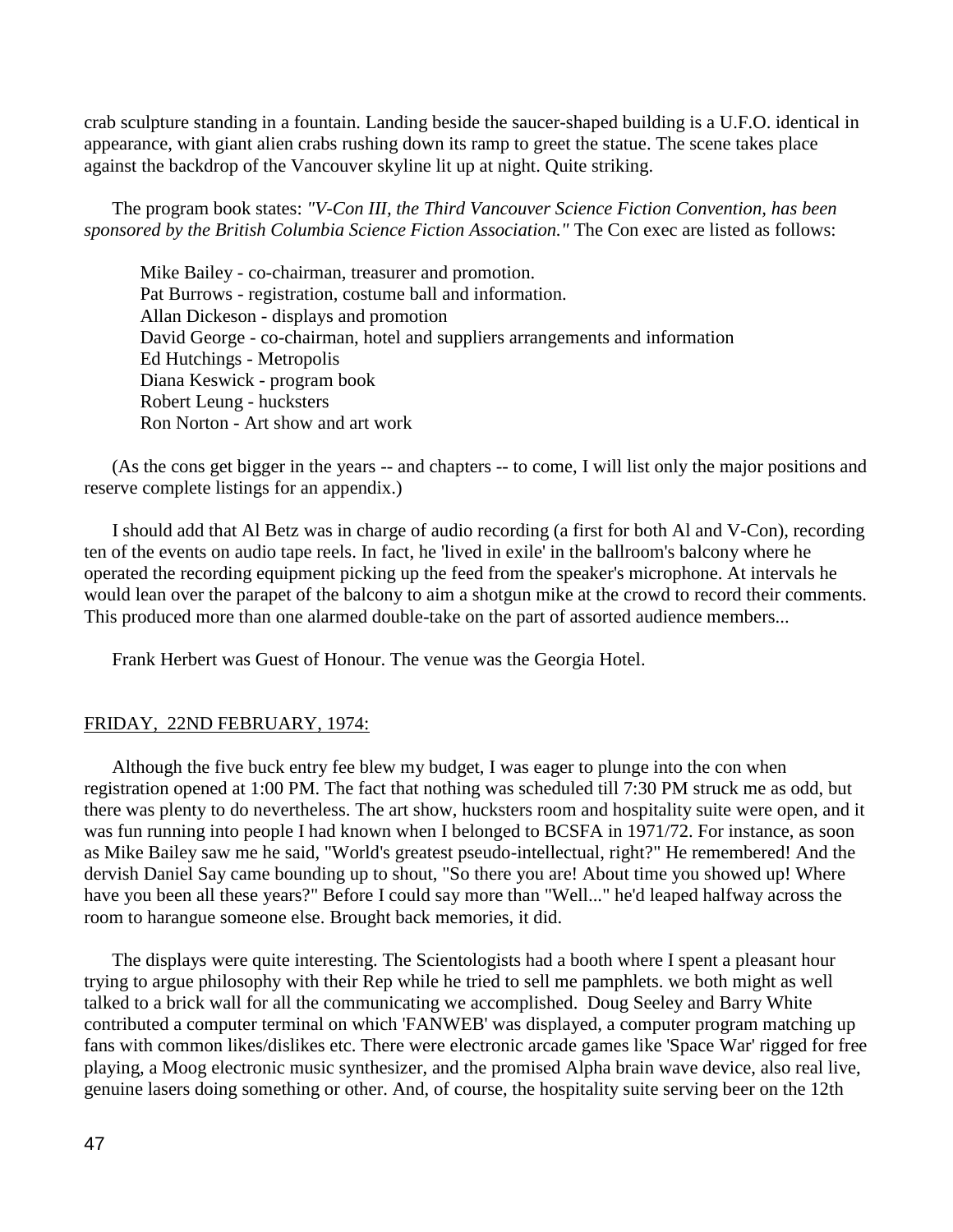floor. Fire regulations allowed no more than fifty people at a time in the suite, so parties were encouraged in other suites down the hall to handle the overflow.

 At 7:00 PM I wandered into the ballroom to get a good seat for Frank Herbert's keynote address "SCIENCE FICTION AND THE WORLD IN CRISIS," (Later printed in full in the book "SCIENCE FICTION, TODAY AND TOMORROW.") My diary note of the day reads: *"Frank Herbert and Chuck Davis sit in front row talking to each other for half an hour before the lecture. I sitting in second row directly behind them, staring at their baldspots, listening to their conversation. Frank Herbert middle height, slight belly, long blond hair combed back from balding pate, viking beard, enormous ear holes, tiny eyes but alert & clear, wearing blue suit with white turtleneck. Herbert needed program to look at, I handed him mine, he looked at me! Spoke to me! Touched a piece of paper I own! Big deal, etc. I jest. Good speaker, slightly nervous, somewhat superficial, lots of feeble jokes, digressions, but very entertaining. Professional speaker unfortunately, but worth listening to."*

 I think this says more about my neo-fan frame of mind than it does about Frank Herbert. For a more realistic appraisal, it is worth quoting in full his bio in the program book, which was written by Philip K. Dick(!): "Generally it is one of the most unlucky events in your life to meet your favorite SF author face*to-face at long last. I have had fans tell me that after meeting me they either (one) did not care to meet any more writers ever or (two) ever meet anybody of any sort again. Classic in this regard is Harlan Ellison's remark when he finally met his idol Isaac Asimov: "Why, you're a nothing!" (Or so Asimov tells it; I tend to believe him, having seen the same look on fan's faces at one convention after another when they meet the legend that wrote the immortal novel they will remember eternally.)*

 *"This reaction of acute depression is a natural one, because SF writers are by and large as dull, ordinary-looking and badly dressed as door-to-door vacuum cleaner salesmen. Worse than that they are pompous. They believe you want their opinion on everything and are therefore prepared to answer any question. They hope you will quickly ask them the significance of all life, how to become suddenly powerful and rich, how to make out with expensive girls -- and are childishly eager to tell you, with relish, of all their own bumbling efforts in all these directions. Never model yourself after any SF writer.... except Frank Herbert. He is, in my mind, a great writer -- but even more, a great and kind human being, with a twinkling, genial worldly wisdom you should pay attention t:o, and which you may never see the like of again.* 

 *"SF writers are almost universally failures in some basic sense, and have taken refuge in their profession because of this, whether they know it or not. SF writing, as a career, is a difficult compensation for some deeper, earlier failure in us. Not so with Frank; he radiates the natural strength of a man who need not apologize to God nor the authorities for what he is or what he has accomplished. I would call him a vastly balanced man, the ideal of the Greeks: at home in all he does, with everyone, capable and at ease, out to prove nothing, fearing nothing, understanding in an almost physical way all the various things we must understand in order to get by. I like him. Hell, I love him. In all the years I've known him not once have I ever heard him speak badly of anyone nor have I heard even the meanest creature concoct an in insult in his direction.*

 *Frank Herbert is, in all respects, a big man, well above the petty, beyond the cruelties that whirl around us all in our usual gatherings. You have, I'm sure, read his writing and know how excellent and important they are; you came here with that experience. Now you have this good and fine man before*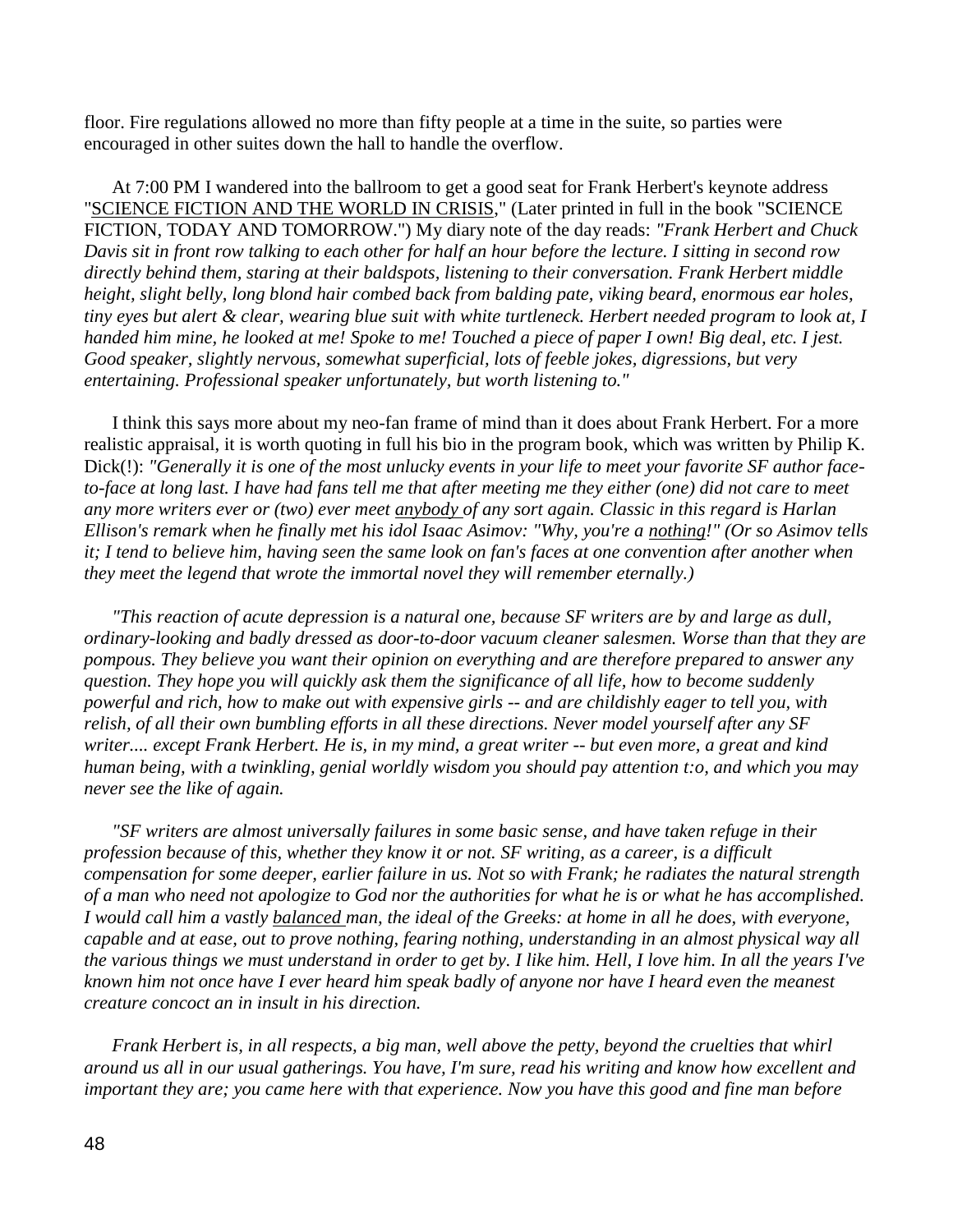*you, a superb author rising above his own writing, spinning his work's dignity out of his own dignity, their depths out of his own. Had he been a plumber or a bricklayer he would still be Frank Herbert and it would still be our privilege and joy to know him. We are merely lucky that he also writes, as well as exists as the human being, the man that he is. Otherwise he might not be here; otherwise we might not have met him, nor even known who and what we had for all time missed."*

 If Frank Herbert was a trifle nervous, the task of living up to this paean of praise may have had something to do with it!

 Immediately after Herbert's talk, I went home to get plenty of rest for the next day's events. Meanwhile the hotel cash bar opened, followed a half hour later (9:00 PM) by a costume party with prizes, enlivened by the presence of the SCA people from Seattle, no doubt in turn followed by the usual fannish partying into the wee hours.

# SATURDAY, 23RD FEBRUARY, 1974:

 Though there was but a single track of programming, it was a busy one! As I wrote in my diary: *"A remarkable day, an excellent day, interesting, stimulating; I would have more like it."*

 At 10:00 AM Frank Herbert delivered a talk titled "SCIENCE FICTION AND PREDICTION." His central theme was that SF was too conservative, often failing to predict important social trends or technological developments. As an example of the former, he cited the rise of the Women's liberation Movement. As an example of the latter, he quoted Edgar Allan Poe who wrote in 1857: *"Someday,*  within a hundred years, New York will have buildings ten stories tall." Herbert then proceeded to offer a few predictions of his own: that money would disappear as a medium of exchange within fifty years, and that computers would soon be influencing us more and more. Hmm, pretty cautious himself, or as he put it: *"Difficult to write Science Fiction today as technology advances so quickly."* After the talk, which was well received, he had to leave quickly in order to catch a plane. Though he was present for only a part of the convention, he had made himself freely available to the fans while he was there, which was greatly appreciated.

 At 10:30 AM Mildred Downey 'Bubbles' Broxon moderated an authors panel titled "IS SEX NECESSARY IN SCI-FI?" In general, the authors -- whom I believe included Michael G. Coney, F.M. Busby and Eileen Kernaghan -- all seemed to think it was very necessary indeed. Unfortunately I neglected to record any stories by the panel, but I do recall the audience roared with laughter from time to time. I did write: *"The talk was too general...I was hoping for specifics..."* but I don't know if I was referring to 'writing' or to 'sex'...

 "FACISM IN SCIENCE FICTION" was the title of a lecture delivered by well-known writer Crawford Kilian beginning at 11:15 AM. Mike Bailey had promised this talk would *"raise a few hackles"* and he was right. Kilian introduced himself as being of *"middleclass bourgeois marxist origin"* which was a giveaway the talk would be political in nature. I'll say. According to him SF largely dealt with individuals (heroes) who triumph over the will of the majority and are therefore to be considered facist. He also condemned many Fantasy worlds as facist because they were either great empires or based on feudal orders. I agreed with virtually nothing he said, but found his perspective fresh and intriguing. Audience discussion at the end was quite lively, not to say heated.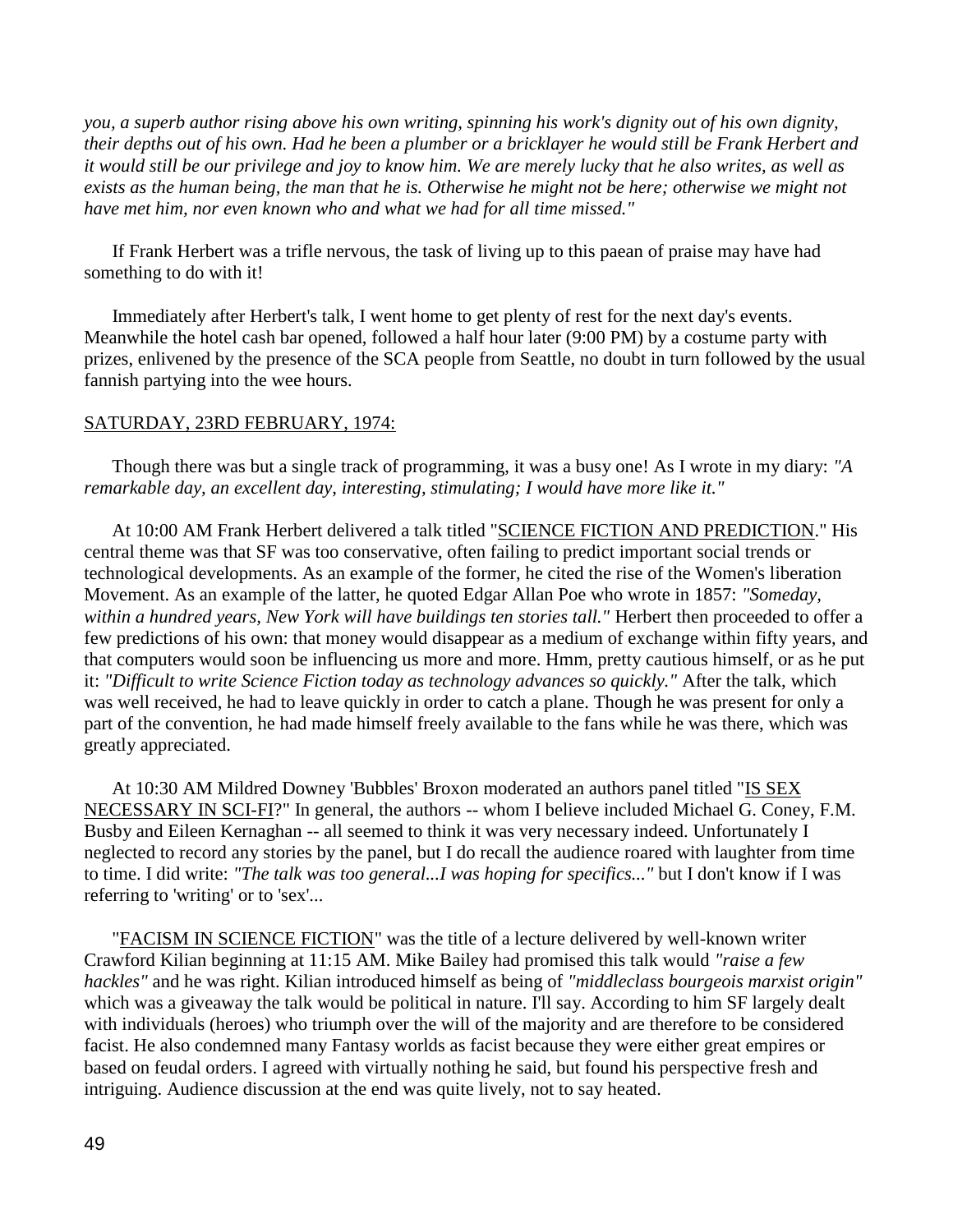After a lunch break (which I spent with John Park, getting reacquainted and talking -- as we did in 1971 -- about how bad my writing style is...sigh), the infamous "CLARION WORKSHOP PANEL" began at 1:30 PM. This was moderated by 'Bubbles' Broxon and included Michael G. Coney as one of the judges (executioners?). Three stories had been submitted anonymously and been printed in full in the program book so that the audience could share in the fun. As Bubbles put it: *"The essence of the Clarion method of critique is, each person has a turn, and no one else may speak during that turn. The Author must keep his/her lip zipped until rebuttal, acknowledgement, explanation, or lame excuses time -- his turn is last...."* Rather than describe each story I will simply quote the first paragraph of each -- which captures the flavour rather well -- and record the judges' response. I will also reveal, perhaps for the first time in print, the true identities of the luckless souls who submitted to this torment.

 The first story, titled -- simply enough -- "STORY #1" begins: *"Milton Snider's eyes popped open and blinked anxiously at the ceiling. There was too much light there. His face already wreathing itself into a shape appropriate for whimpering, he turned his head slowly and looked at the alarm clock. For a long, clenching moment he realized the horror of his predicament. He had overslept. The alarm clock had not rung."*

 Alas, this effort was torn to shreds. *"A shaggy dog story.... Too many modifiers....Repetitive... It offends my eyes.... Badly written...."* were some of the kinder opinions offered. Poor Chuck Davis! He, of course, persisted in being (and remains to this day) a successful media commentator and writer.

 The second story, "OH, SAY CAN YOU SEE..." by 'Abner A. Aaronson' (in reality Province Movie critic Michael Walsh) began: *"The Earth was dead."* This story fared even worse. *"It sucks!"* declared one judge. Even now Michael often has occasion to say the same about the movies he reviews.

 The last story was called "A DREAM OF ARMAGEDDON" and was written by John Parks. *"Now that you are dead Bruno, I will say what I should have said before....Did you ever say you would not live without her? I never knew it if you did.... But I am speaking not to you, but to a stone monument. To my conscience, perhaps."*

 This story generated some favourable response, though muted, in that they still attacked it, but considered it the best of the lot. John Parks then took revenge -- on behalf of all three writers -- by revealing himself as the author and taking the judges to task for failing to recognize that it was based on a famous H.G. Wells short story. (Though I have no idea which one...) Much fun was had by all, except perhaps, the three victims. Subsequent V-Con workshops have tended to be closed sessions rather than public demonstrations.

 At 3:00 pm Professor Mason Harris of Simon Fraser University delivered his classic talk: "FEAR OF SEX AND FOREIGN RACES IN THE FANTASY OF H.P. LOVECRAFT." This was not the same talk he had given at V-Con I -- which had been a spur-of-the-moment off-the-top-of-his-head sort of affair -- but a carefully researched and masterfully delivered monograph. (Nearly two decades later, he continues to receive requests from other scholars for copies of this paper.) Mason was very enthusiastic about Lovecraft and it showed, his delivery style involved much dramatic gesturing and arm waving. He held the audience riveted as he dissected Lovecraft's probable obsessions and motivations.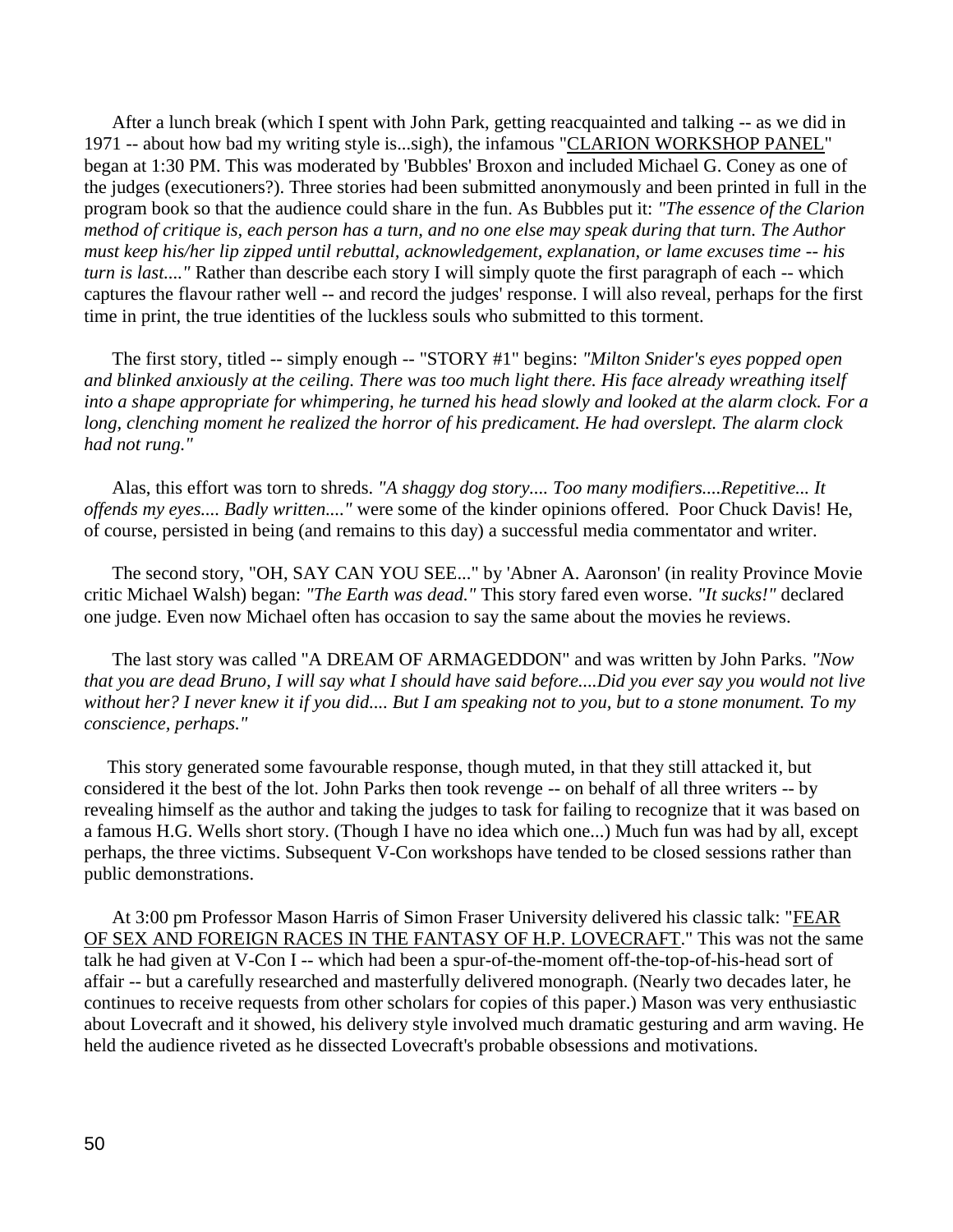There was one curious digression, when author H. Warner Munn ( a "WEIRD TALES" veteran whose werewolf-point-of-view story "The Werewolf of Ponkert" had been suggested to him by Lovecraft in 1925) stood up and declared: *"I knew Lovecraft and the only thing he was afraid of was fish!"* (I hasten to add, not fish as critters per se, but seafood in general. Seems Lovecraft got very, very sick once...) This was, by far, one of the most entertaining lectures I've ever heard at any convention.

 Finally, V-Con succeeded in holding a banquet (the banquets for the first two conventions had been cancelled for lack of interest). Fans had a choice of Baron of Beef or Stuffed Breast of Chicken, but I could afford neither and was back at home gobbling up peanutbutter sandwiches. I managed to run back to the hotel in time for the next scheduled event.

At 6:30 PM David George presented the **ELRON AWARDS**, saying: "If we honour the greatest, should we not also recognize the least?" thus setting the tone for the awards:

 - LEAST PROMISING NEW AUTHOR went to Jerry Pournelle, with a BRONZE LENTIL FOR SEMI-LITERATE FETISHISM to John Norman, author of the infamous GOR series of novels (this latter award suggested by Ursula K. LeGuin).

- WORST NOVEL was awarded to "Breakfast of Champions" by Kurt Vonnegut, Jr.

 - WORST TELEVISION PRODUCTION was given to the monstrously inept Canadian TV series "The Starlost." (Hmm, wouldn't mind seeing it again. Was it really as bad as I remember?)

 - WORST SF FILM was won, hands down, by "Chariots of the Gods," the ludicrous "documentary" based on the "historical" drivel spewed by Von Daniken, one of the great con-artists of all time (and incidentally, runner-up nominee for all the other Elron categories).

 - And finally, a special ELRON HALL OF FAME AWARD was presented to Roger Elwood for the myriad original anthologies he edited (80 in all). At this period his anthologies represented 25% of the SF short story market, and many writers (including probably Ursula K. LeGuin, who had suggested this award) felt that his prohibition of sex or religion themes -- he was a devout Christian -- was unduly restrictive.

 Following the awards the SCA put on a lively medieval dance demonstration, after which the York Banquet Room was converted into a movie theatre for the showing of a 16 mm print of Fritz Lang's silent SF classic "METROPOLIS." Ed Hutchings, our resident film expert, had gone to a great deal of effort, as witness his comment in the program book: *"The print is as good and complete as the print of this film held in the New York Museum of Modern Art, and is in better condition. Silent film works much better with musical accompaniment, and I have taken some trouble to have good music for this show. The print we will have is about 140 minutes at silent speed. As far as I have been able to tell, this is the same English version that was shown in New York in 1927."* ...when, by the way, 10,000 people lined up for tickets at the Rialto Theatre on Broadway. It was a privilege to listen to Ed's in-depth introductory lecture (truncated somewhat when some yahoo shouted out "Get on with the bloody film!") and an equal privilege to watch the fruition of his effort, a showing repeating as closely as possible the original opening night viewing experience. As I wrote in my diary: *"Love that Rotwang!"*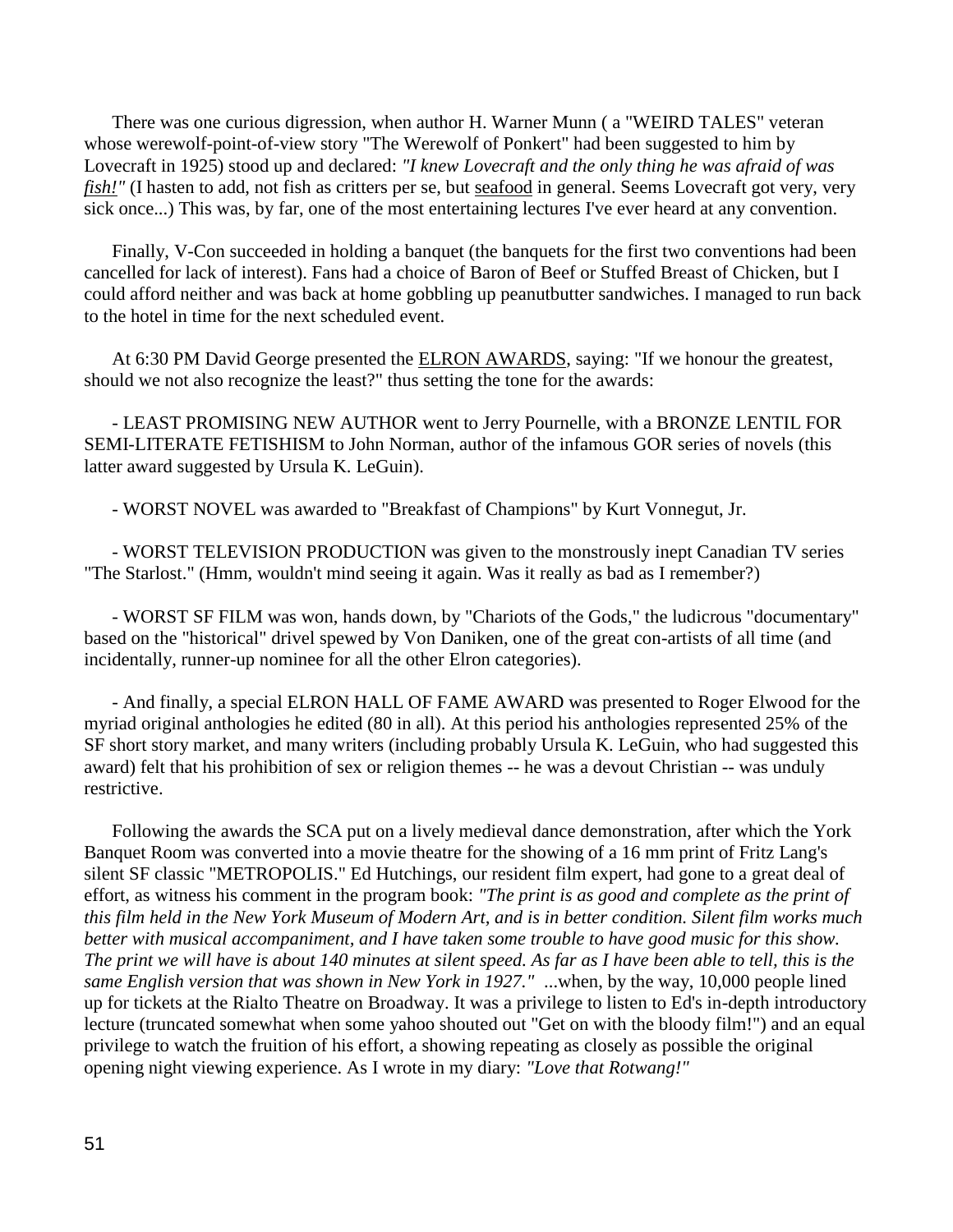Undoubtedly much partying subsequently ensued, but I being shy and innocent went home to bed.

## SUNDAY, 24TH FEBRUARY, 1974:

At 10:00 AM Chuck Davis moderated a panel on "FANDOM REVEALED" with participants Hugo winner Susan Glicksohn (Susan Wood), Seattle fan Frank Denton, Elinor Busby, and Mike Bailey. This was my first introduction to the fact that fans produced and distributed their own zines, with mailings to up to 200 people *"not uncommon."* I found this amazing. Also the fact that fanzines *"had something of their own vocabulary, apparently."*

 The one specific note on this panel in my diary reads as follows: *"A girl from Regina (who?) quite aggressive. She'd handled publicity for TorCon 2 in Toronto last year. Said she showed reporters blowups of headlines from the first Torcon (held 25 years previously in 1948) which read: 'Zap! Zap! Horror Fiends invade town!' and told them not to do it again. So naturally they wrote: 'This is the image fans are trying to get away from but of course they can't.' Chuck Davis interjected with the comment: "The one thing you must never do to a reporter is tell him what to say and what not to say. I remember interviewing you about a year ago and the first thing you said was, 'If you ask me any stupid questions I won't answer them.' I mean, WHOA! This is NOT the way you handle the media." It was an interesting conflict of viewpoint, she couldn't see that she had done anything wrong. Always better to treat media respectfully."* Indeed, still a problem whenever we hold a V-Con. Alas, once a geek, always a geek, so sayeth the media, who tend to search out the most visually arresting (and absurd) fans. Always a challenge for the con publicity officer to counteract this.

 Incidentally, this was Susan Wood's first VCon. She won a fan Hugo with Mike Glicksohn in 1973 for 'Energumen', and would win another in 1974, and again, in 1977. In 1975 she and Eli Cohen moved to Vancouver after she was offered a position in U.B.C.'s English department. She later became assistant Professor and won tenure. I'm glad to say she became very active in both VCon and BCSFA. All this will be described in the appropriate chapters to come.

 At 11:00 AM the last scheduled event took place, another lecture by Professor Mason Harris. Originally he was to lead a discussion on the works of Philip K. Dick, but Kilian's talk on "FACISM IN SF" had really gotten under his skin, and he felt compelled to deliver a rebuttal. If anything, he was even more animated, pacing up and down, swaying back and forth, shaking his fist. Add my description of him as *"a gangly New England type, long limbs and a high forehead,"* a sort of Lovecraftian John Cleese, and you have some idea of the drama of his lecturing style. Among his many points, he argued that fictional societies with medieval feudal overtones are not fascist, but indicative of family relations, clan unity and togetherness, and that in any case, a little fascist fantasy is good for you, in that it brings things out in the open where they can be confronted and dissipated. It was an exhilarating lecture which ended the convention on a high note.

Was the convention worth it? Despite some internal problems which led to a schism immediately afterwards, the convention itself was a great success. Mike Bailey had predicted (in BCSFA Newsletter #8) that 246 people would show up. The final attendance figure was 419 (paid). It would have been even higher but for the fact that people had to be turned away at the door because of space limitations. In fact, VCon III turned a profit of \$578.22. Not bad, not bad at all.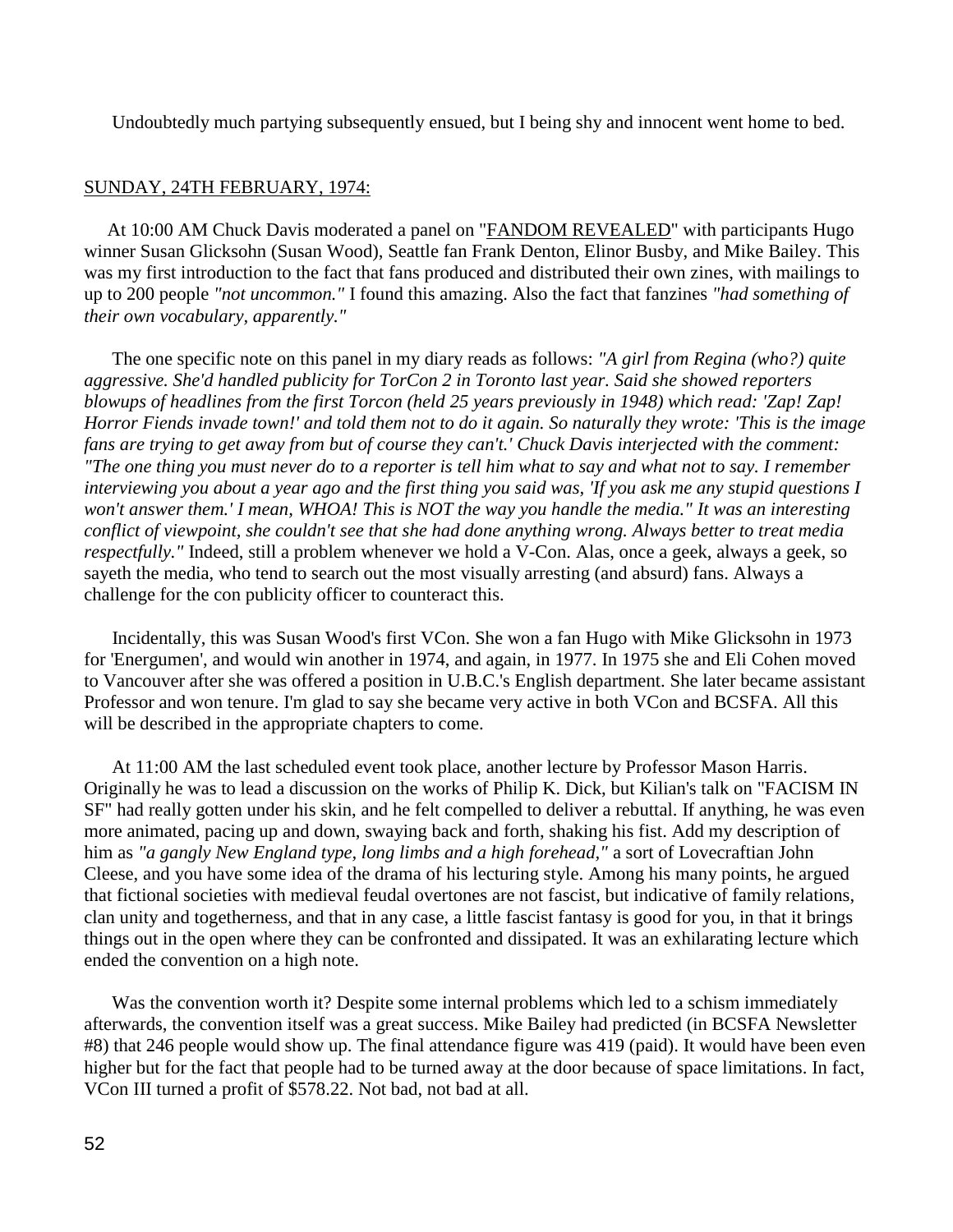One reason for the increased turnout was undoubtedly the Guest of Honour, Frank Herbert. His novel "DUNE" was a phenomenal bestseller, with more than TEN MILLION copies in print! The majority of his readers were not SF fans at all, but 'mainstream' readers anxious to read the latest 'relevant novel' discovered by influential mainstream critics. So many of the people who attended V-Con III were there only to see Frank Herbert speak, and as soon as he left, they left, for the SF aspects of the con did not interest them. It is to be hoped, however, that we made at least a few converts to fandom.

 At the end of the Con, inspired by the fun I'd had, I rejoined BCSFA, though my participation was to be limited to receiving newsletters in the mail, largely because of the impression I soon received that club matters were too political...

## **MARCH 1974:**

### BCSFA NEWSLETTER #9 - MARCH 1974:

 Mike Bailey's Post Convention Report is brief and suggestive: *"What happened? I only attended one event during the entire con and so I really don't know what happened or how events were received. I don't even know who won the Elrons, or how many people attended. Personally I didn't really enjoy the convention, however I guess that's part of the price I had to pay to be one of the executive. More on this topic later in the newsletter..."*

Indeed. But first some rather remarkable correspondence:

 Charlie Brown of LOCUS writes: *"I'm one of those opposed to the ELRON AWARDS mainly because they seem to breed nothing but bad feeling....the awards mostly go to a disappointing book, not really a bad book."*

 And Philip Jose Farmer wrote in to comment on Michael G. Coney's review of his IMAGE OF THE BEAST: *"Amazing and fantastic though it is ((astounding?)), I had never read a pornographic book before I wrote IMAGE... I wrote IMAGE as a sort of modern-day Gothic with smog taking the place of fog.....What is pornography anyway?"* 

 Evidently Mike was sending copies of the BCSFA Newsletter to various pros in the hope they would LoC. Harlan Ellison did more than LoC, he opened fire...*"After eighteen years as a professional writer, after paying dues that total 800 stories, 26 books, two dozen teleplays, half a dozen series pilots, eight or nine movies, after being praised by critics ranging from Dorothy Parker to James Blish.... the word is finally in. I no longer have to concern myself with my ultimate worth as a writer. Yay, the word is in:*

 *"'From Port Coquitlam, Jim Maloan writes, "...I also consider Harlan Ellison the most overrated Fantasy writer in existence."'*

 *"What a relief to get, at long last, an authoritative and well-reasoned assessment of my talent from a learned student of modern literature. This unsolicited but nonetheless incisive statement at long last dispels the cloud of ambivalence that has shrouded my self-evaluation. Clearly, I'm a bum, whose virtually non-existent talent has been pumped full of air by know-nothings like the over two hundred*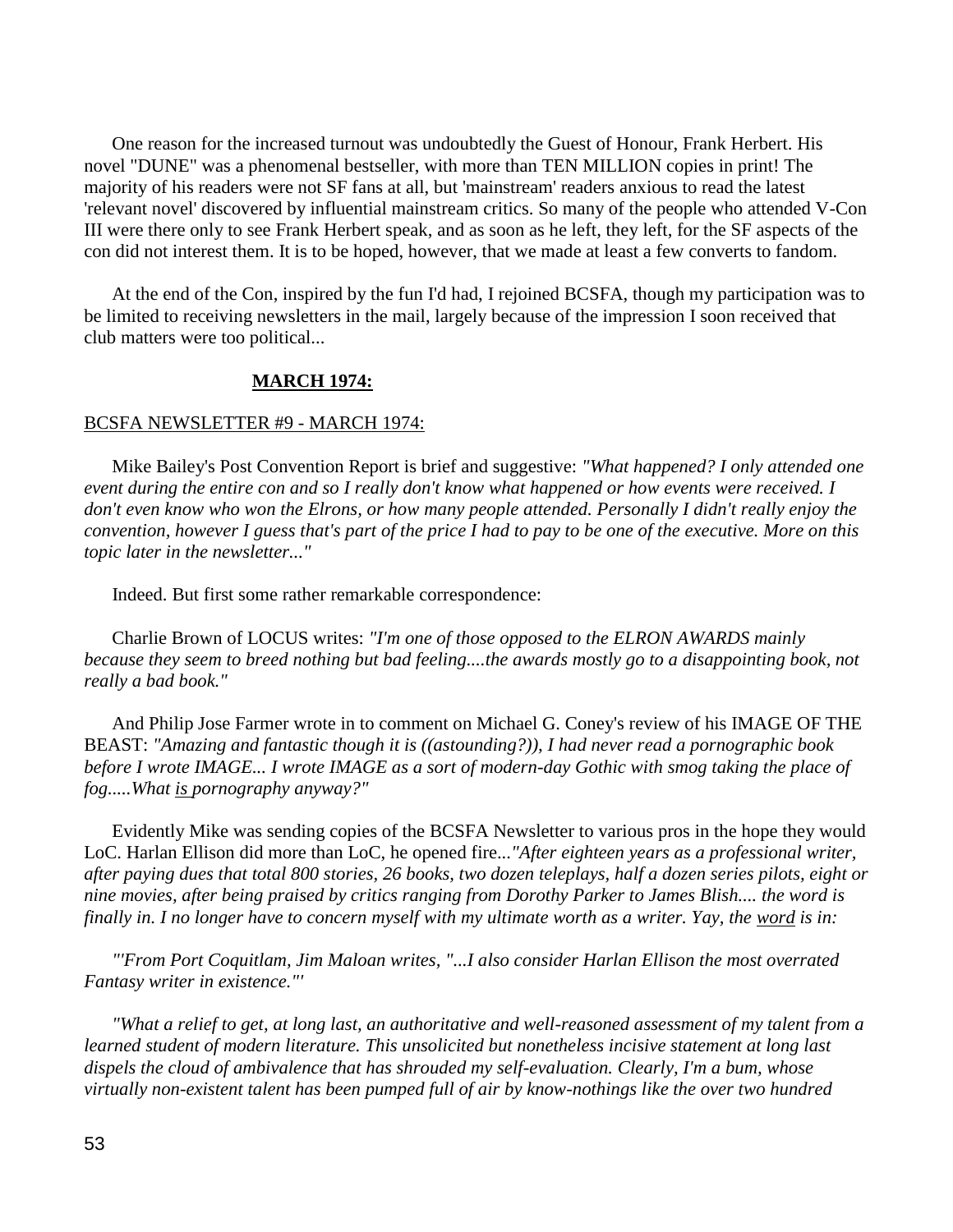*academic anthologists who have selected my stories for college-level textbooks on contemporary literature....*

 *"So, these few words of thanks are sent with utmost gratitude for cleaning up my muddy thinking.... But now things are all straight, and I've decided to make life richer for Mr. Maloan: I'm returning to truck driving as an occupation, just as soon as I can sell my typewriter....*

### *"With undying thanks, Harlan Ellison."*

At first sight it might seem amazing Harlan would take the trouble to write such a letter (of which I've quoted about half, Mike printed it in full), but Harlan began as a fan, knows what fandom is all about, and chose to reply in full fannish-feud fury. The letter is a masterpiece of sarcasm, and -- to my mind at least -- quite, quite funny. Nor was this the end of the matter, of which more later.

 After a couple of book reviews (Barry M. Malzberg's BEYOND APOLLO & Michael G. Coney's HELLO SUMMER, GOODBYE), Mike devotes the rest of his newsletter to an item titled "FANDOM REVEALED OR... WHEN YOU'RE UP TO YOUR ASS IN CROCODILES..." in which he reveals that a dispute between himself and David George/Pat Burrows had led to his being removed from the office of VCon Treasurer by unanimous vote at the last ConCom meeting. On the other hand he was still Co-Chair of the ConCom, and still Treasurer of BCSFA. Anticipating a motion to remove him as BCSFA Treasurer at the upcoming March meeting, he proposed to launch a counter-motion. The nature of the dispute is not made clear, but was evidently a personality clash over policies and procedures concerning VCon and Club funds. This is not a matter I intend to research, for this type of organizational glitch, while looming large at the time, is not the sort of stuff of which fond memories and nostalgia are made of, and the purpose of this history is to recall the good and the interesting, not dredge up extinct, fossilized feuds.

 Mike closed this issue with the statement: *"Note that this is the official BCSFA NEWSLETTER and the other you will receive is a convention committee newsletter."* That 'other' was:

### BCSFA NEWSLETTER Vol. Two, No. One - MARCH 1974:

Subtitled: "V-Con III and beyond," it was a 3 page co-operative effort by Pat Burrows, David George, Diana Keswick, Robert Leung, John Tomson and Susan Walsh, run off an AB Dick offset press at Vancouver City College campus, courtesy of Lawrence Fast of the English department. I suspect the numbering of the issue was a carry-over from the old UBCSFFEN Newsletter days. Essentially a straightforward information sheet, it stressed the importance of the upcoming meeting, announced that BCSFA was in the process of establishing a constitution in order to become a registered society, listed the audio tapes available from the Con, and concluded with a disappointing Con report. Written as a report by an alien spy, it totally lacked specifics, being composed of generalities so vague as to apply to any con. (EG: *"The Ball Room -- Mass gatherings were held here. This room was grossly underused when it came to its primary function, cultural inhibitions prevailing. The talks, Clarion session and film were largely superior in quality. The subliminal imprint on Frank Herbert is creating relatively valuable and stimulating situations; this type of experiment should be repeated."*)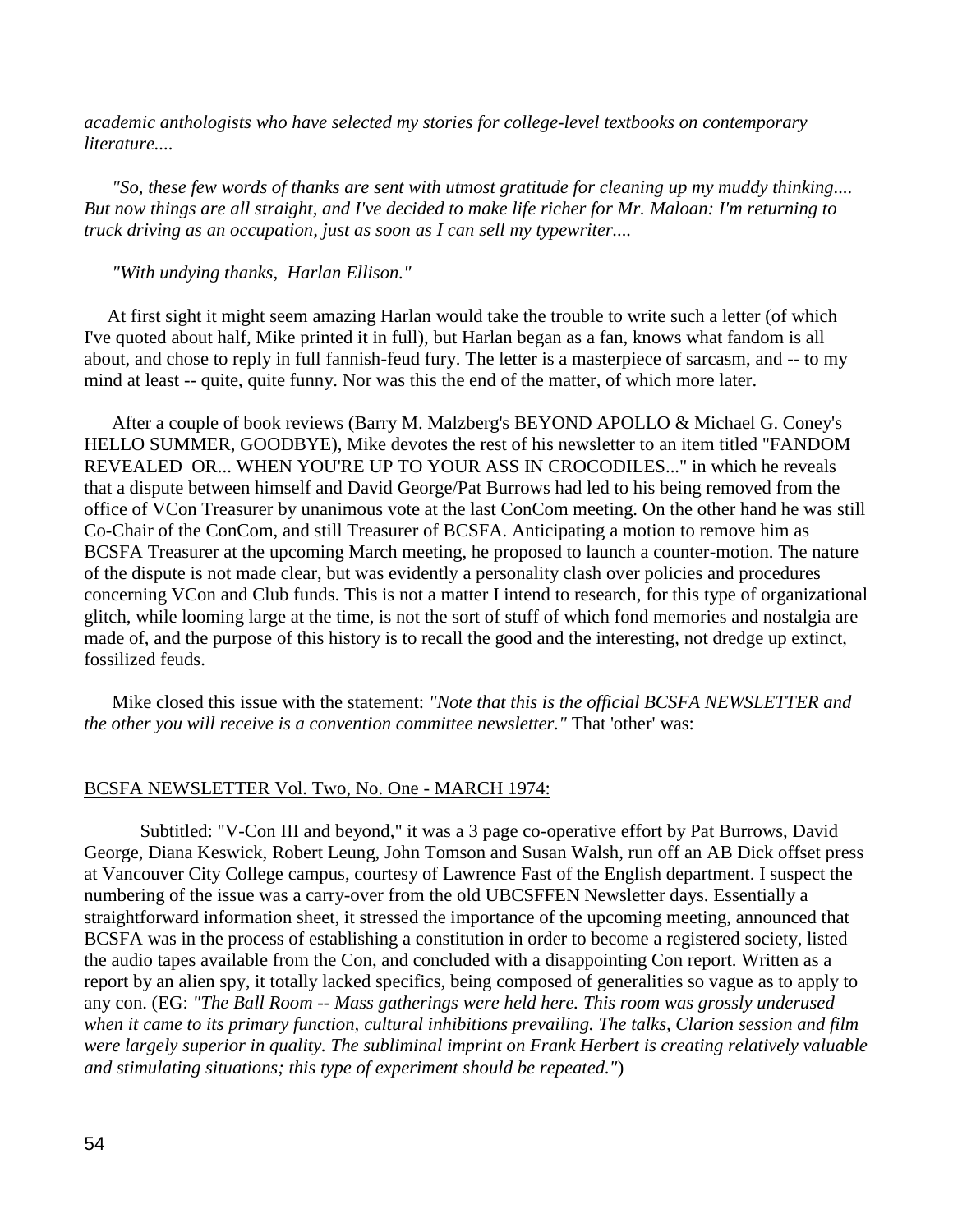## BCSFA NEWSLETTER #9(a) - MARCH 1974:

 This 'special edition' was sent out *"with the agreement of the entire convention committee of V-Con III."* Referring to the matter between himself and David George/Pat Burrows, he stated that no motions would be raised at the upcoming meeting, no general discussion of the matter would take place. In other words, it seemed things were being worked out between the parties involved.

 Meanwhile, *"The BCSFA is in the progress of setting up a constitution in order to be registered under the BC Societies Act....All executive positions of the BCSFA are vacant; all persons holding defacto, pro tem, or original founding-member executive positions have resigned effective March 24th, 1974. After a constitution is formulated, elections for the executive will be held...."*

 Apart from politics, Mike mentioned that *"Ron Norton (who was in charge of Vcon III art show) and Ken Witcher are looking for a site to rent for a bookstore specializing in comics and SF. If all goes well, they will have access to 30,000 comics when they open."*

 Mike also reveals that Jim Maloan, in response to Harlan's letter in #9, had sent him an "Open letter to Harlan Ellison" which he had passed on to Harlan. *"If Jim Maloan receives some direct response, I think we'll let the matter lie; however, if Ellison again replies to me, I can only assume he wants it out in the open and I'll oblige."*

 Lastly, Mike writes an editorial concerning the future of the newsletter: *"I started it last summer on my own initiative in order to attract people to our meetings. Since that time it has slowly (and consciously) evolved from what you might expect to find in a newsletter to something which may be called a newszine.... I have attempted to put some personality into it, yet not sacrifice fact and credibility. Future plans included the adding of illustrations and special supplements such as essays on SF.... However this may be the last newsletter I do..... There may not be a newsletter for some time.... Although because of my experience I think I would have a reasonably good chance of being elected Publications Officer (or whatever the position will be titled), I may not want the position because of the way it might be restricted by the constitution. Consequently, in order to influence the direction of (your) newsletter, I urge you to let your opinions and desires known, so that the persons setting up the constitution may make the best decision."* It seems Mike was concerned about proposed checks and balances, ie newsletter content to be reviewed by other members of the executive before publication.

### BCSFA MEETING - SATURDAY, MARCH 30TH, 1974:

 This was held at Pat Burrows house. Very little information about it can be gleaned from the newsletters. Apparently the dispute was discussed, with a number of people expressing displeasure over Mike Bailey's handling of the newsletter. John Thomson was to give a summary of progress into setting up a constitution, and actively seek *"interested members to aid him in setting up a committee to work on this complex matter,"* but it seems very little was accomplished, at least as planned. Instead, Ed Beauregard, presumably as a neutral but experienced BCSFAn, *"was, somewhat unwillingly, given the job of Interim Chairman until a constitution was adopted and a board of directors elected."* He then managed to dragoon Mike Bailey, David George, Norma beauregard, Jim Mackenzie, Fran Skene, John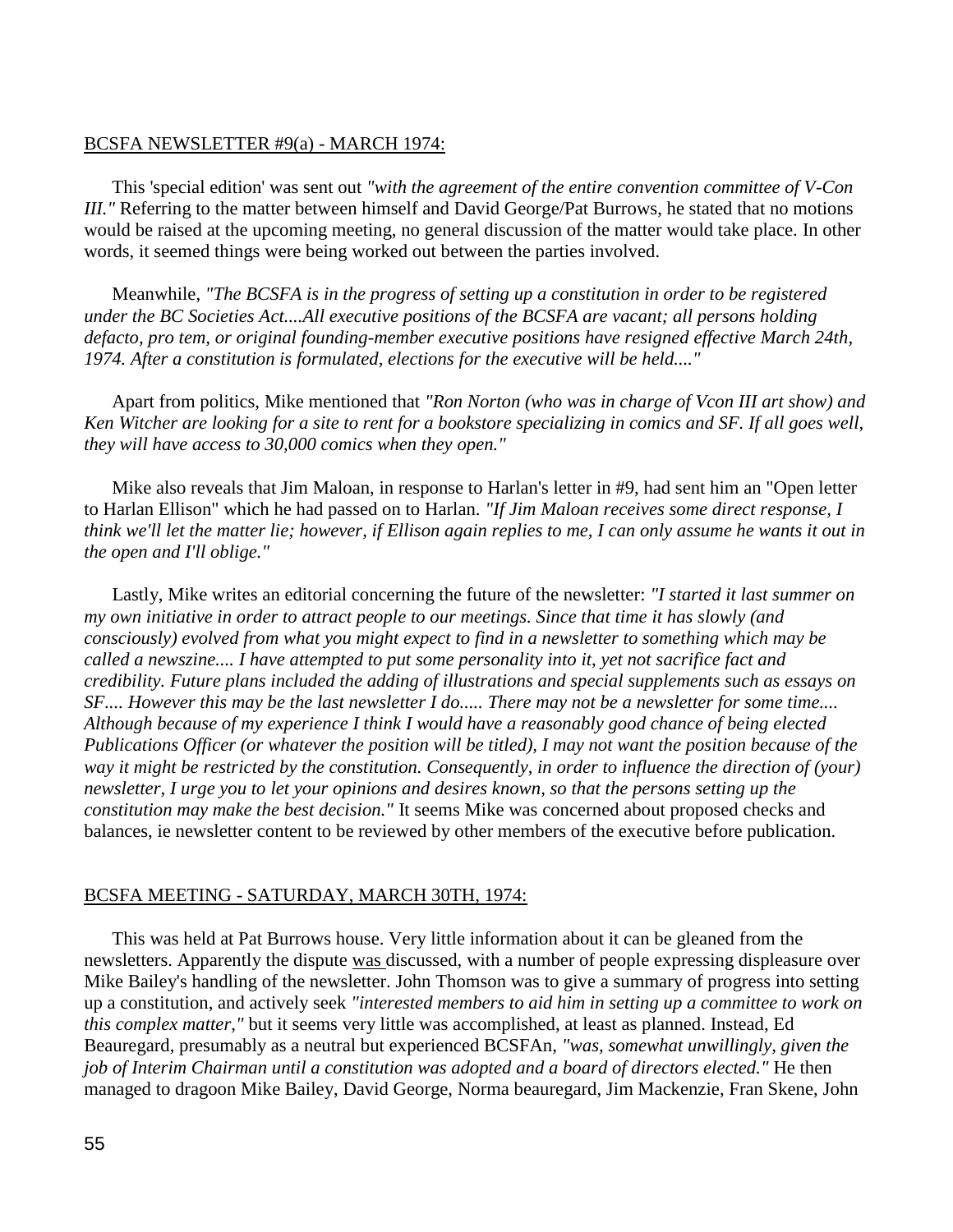Thomson and Gary Walker into a constitutional committee. It is to be hoped that the showing of slides taken by John Thomson at V-Con III ended the meeting on an upbeat note.

# **APRIL 1974:**

### BCSFA NEWSLETTER #10 - APRIL 1974:

 Well, sort of a BCSFA Newsletter. It's not labeled as such (It's called "Transition.") but the fact it's numbered #10 and was sent to BCSFA members like myself indicates Mike was carrying on from previous issues.

 In a brief editorial, Mike Bailey stated: *"I've decided not to run for any office of BCSFA. Some of the people who'll probably run unopposed are vehemently against me doing the newsletter and if I were elected to the position of Publications Officer, tension would result and the newsletter would deteriorate."*

 *"However, I've received support in the mail (and verbally) for continuing the newsletter as it is."* For example, Frank Denton wrote: *"It's lively and newsy at the same time and I'd hate to see it go by the boards."*

 Mike concludes by saying: *"Consequently, if I keep receiving good response I'll continue this newsletter on my own...."*

 In a separate note he writes: *"Special thanks should go to Ed Beauregard who became acting Chairman last month and has done a good job getting things straightened out -- especially our finances and our constitution."*

 Mike mentions his intent to purchase a copy of 'THE WORLD OF FANZINES' by Dr. Frederic Wertham (the chap whose book 'SEDUCTION OF THE INNOCENT' resulted in the comics code - he'd charged that Batman & Robin were homosexual role models, Wonder Woman a lesbian, and he really tore into Bill Gaine's E.C. horror comics, accusing them of 'causing' juvenile delinquency. Oddly enough, he liked fanzines).

 Other items of note: *"Harlequin, Canadian-based, is about to enter the SF field with about 50 titles a year edited by the famed Roger Elwood..... The revival of WEIRD TALES is apparently going to be short-lived. Sam Moskowitz is no longer editor and is back to editing QUICK FROZEN FOODS..... The April issue of CRAWDADDY has an interview of Kurt Vonnegut conducted by Kilgore Trout.... In a letter he wrote to me, Phil Farmer mentioned that THE IMAGE OF THE BEAST might be made into an underground comic. However, because of a recent obscenity ruling, he doubted that it would come off."*

 Most intriguing of all is this delightful travel story by Mike. It might even be true! *"Last summer Brent Maclean and I drove to Torcon... A small town called Sauk City was situated on the route (in Wisconsin, U.S.A.) and as were getting the gas tank filled there, I casually asked the attendant if he'd ever heard of a publishing company called ARKHAM HOUSE. He smiled to himself and turned and pointed, "It's over there, just across from the graveyard.*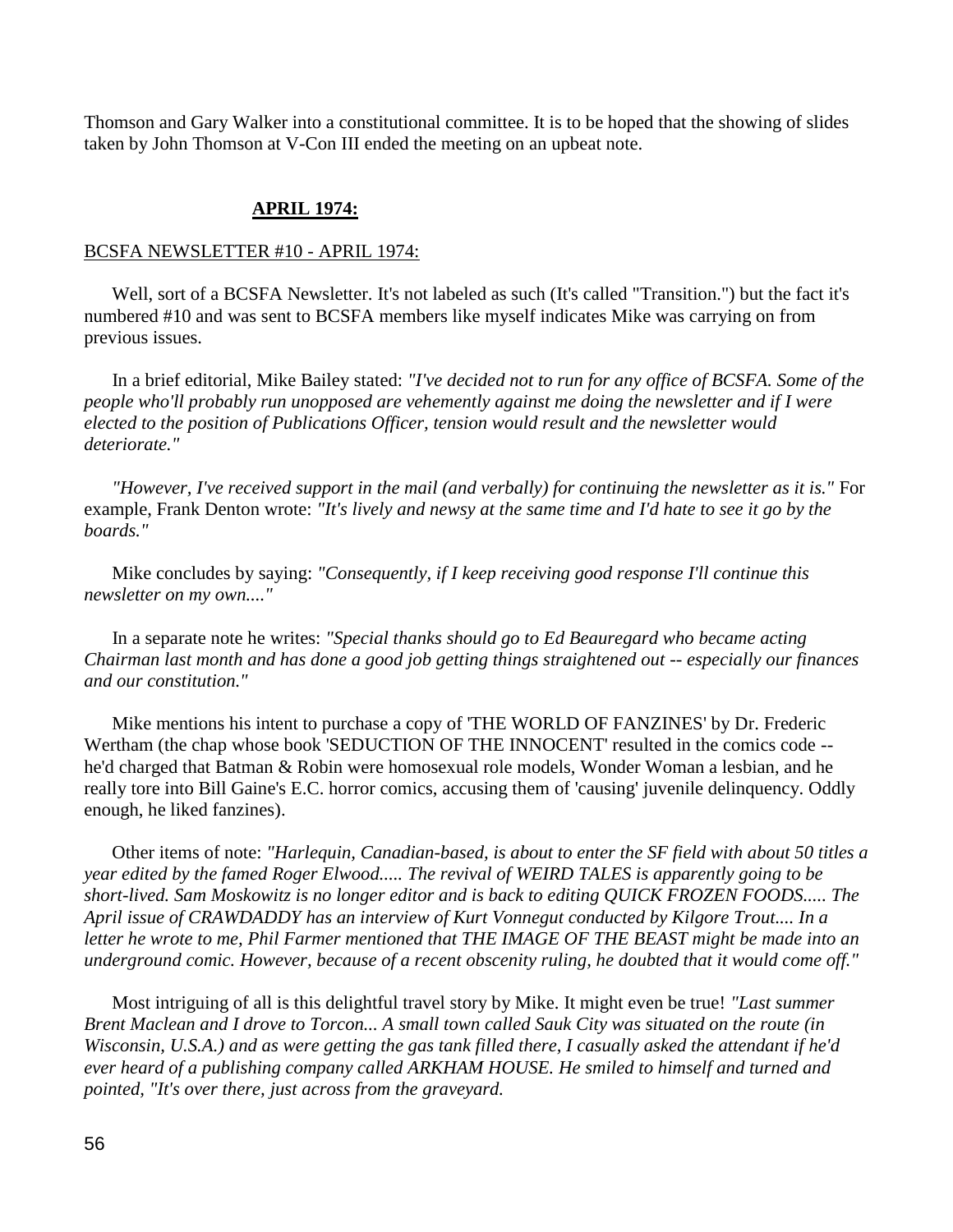*"Forbidding the house was, surrounded by large shade trees, especially the barking watchdogs. I got out of the car and began snapping pictures as the person, one Roderic Meng, who operated the business (after August Derleth's death) came out to inquire about our purpose.*

 *"He was a young man with an unhealthy pallor, but he willingly showed us the warehouse and gave me a dust jacket for THE HOUSE ON THE BORDERLAND. However he refused to show me the interior of the house itself. When I inquired about August Derleth a noticeable sweat appeared on his face in the 90 degree afternoon and he stated that Derleth was buried in the graveyard across the street. I snapped a few more photos and then we drove off, carefully parking down the street. Brent and I then walked all through the graveyard and a marker for August Derleth was not to be seen. I took a few photos of a recently dug (or emptied) grave and we departed.*

 *"Curiously, not one of my photos developed properly and I have no photographic record of Roderic Meng."*

 Arkham House Publishing was founded by August Derleth to print the definitive H.P. Lovecraft collection and went on to publish works by other authors in the same vein. Lovecraft died in 1937, Derleth in 1971. I think both would have appreciated the tone of this account by Mike.

 Last but not least, Mike reported that Harlan Ellison had replied to Jim Maloan's letter and that *"consequently I'm assembling a special supplement for next issue entitled 'A TRIBUTE TO HARLAN ELLISON' or 'I HAVE NO BRAINS AND I MUST SCREAM -- FORM OVER CONTENT.'"*

## BCSFA MEETING - APRIL 27TH, 1974:

 Held at the house of Michael and Susan Walsh. Tensions seemed to be easing, in that Susan is recorded to have said, *"I don't know why you people call these things meetings -- they are really parties."* On this occasion she served *"an excellent punch and mushroom desert goodies."* Nevertheless, the 25 people present discussed the constitution as presented by Ed Beauregard who stated, in a written report submitted on behalf of the constitution committee, *"I'm pleased to report that after only four meetings we have hammered out a pretty satisfactory document.... The constitution and by-laws still have to be approved by the membership, but as there was unanimous agreement within the committee, I don't forsee any difficulties."*

 However, as Mike Bailey subsequently reported: *"Thanks to continual harrassment by Daniel Say, we didn't get far into the constitution, and we'll continue at the May meeting. Constitutional matters aren't necessarily boring. It's amazing what resolutions are raised after a few beers."* Membership rates for BCSFA were also approved: \$5.00 for family rate, \$3.00 for active (B.C.) membership, \$3.00 for associate (outside B.C. - no voting rights) membership, and \$1.50 for newsletter subscription only.

### BCSFA NEWSLETTER Vol. Two, No. Two & Three -- APRIL 1974:

 This did not come out till after the April meeting because a postal strike delayed the mailing. It was written by John Thomson and Ed Hutchings, and 'approved' by interim Chairman Ed Beauregard, with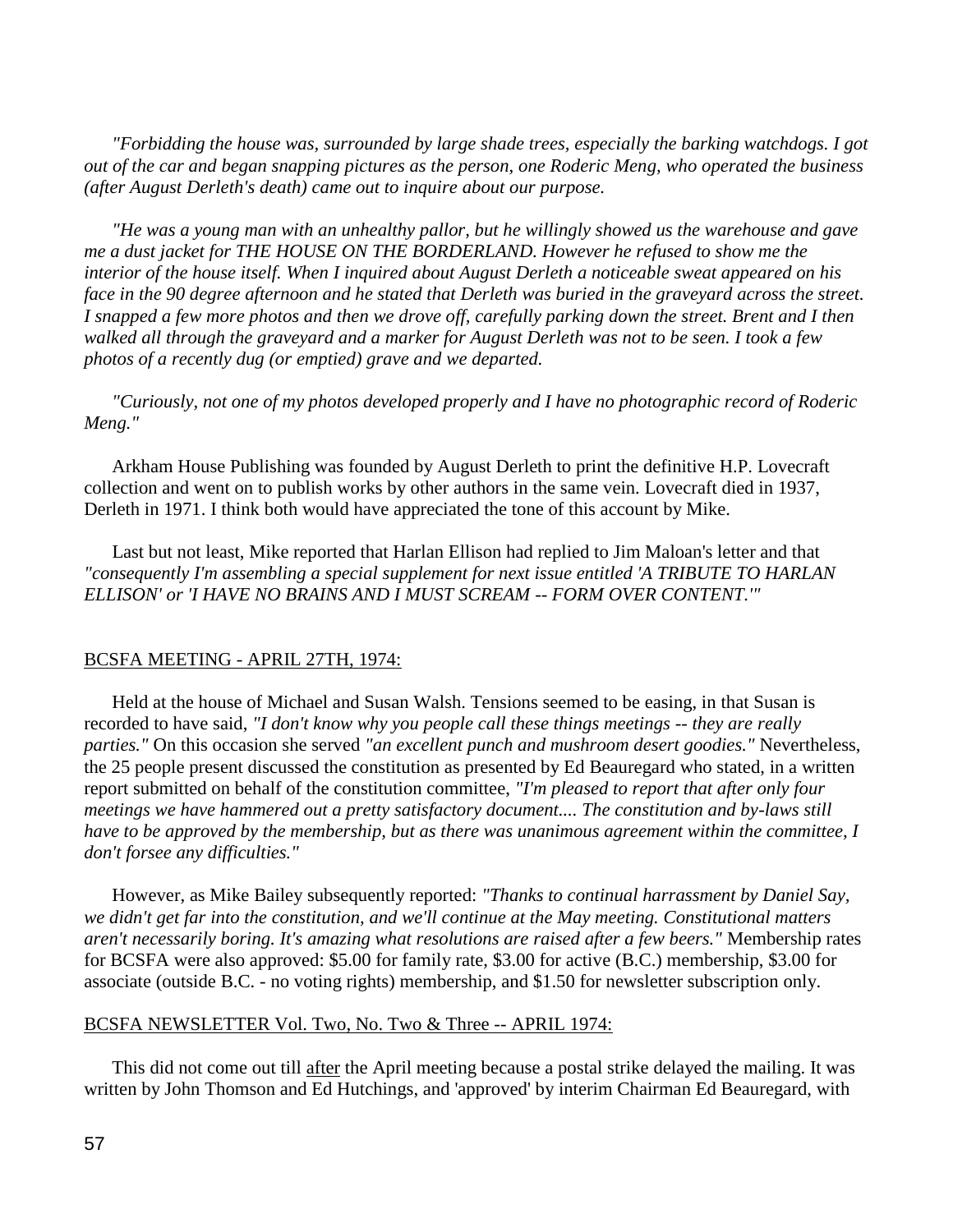375 copies produced. Ed Beauregard's report as Interim Chairman is printed, in which he defines the tasks of the proposed five executive positions (President, Vice-President, Secretary, Treasurer and Information Officer). Elsewhere members are informed that *"Elections will be held at the June meeting*  with ballots and information on the candidates will be mailed out with the June newsletter. Michael *Walsh, as a non-candidate, will be supervising the June Newsletter to make sure there is no bias in the newsletter."*

 An interesting review of LOCUS is included (it reads like Hutchings usual style): *"Calls itself the newspaper of the SF field; fen reaction is that this is about right. Everybody else steals items like mad for their own stuff (us too)...specializes in more or less hot news: advance bulletins from publishers and (I suspect) literary agents...Great on conventions and Hugo/Nebula stuff. Some economical reviews but short on highbrow analysis and similar deep utternesses. Seems to carry a very complete file on Harlan Ellison's fist fights."* LUNA MONTHLY fares not quite so well: *"Poor gossip -- nothing on who punched out Ellison last week..."*

 And speaking of Ellison, there's a special 'IT'S TIME TO SAY SOMETHING NICE ABOUT ELLISON DEPARTMENT' in which it is announced he'd been nominated for an Edgar (the mystery equivalent of a Nebula) for "WHIMPER OF WHIPPED DOGS," and that he'd won the Writers Guild Award for Best Dramatic Episode Teleplay for "PHOENIX WITHOUT ASHES," his original screenplay for "STARLOST" (but not the one actually produced).

## **MAY 1974:**

## BCSFA NEWSLETTER #11 - MAY 1974:

 Another one of Mike Bailey's "unofficial" BCSFA Newsletters, this one appropriately titled "Getting There." He mentions that, at the time of writing, Fran Skene and David George were interested in being President, Gary Walker Vice-President, and John Thomson Information Officer. No one wanted to be Secretary or Treasurer, and it seemed that Mike was sticking to his decision not to run....

 He comments he'd received a letter from Clair Toynbee and Maynard Hogg (the founders of UBCSFFEN back in 1968, which led to the creation of BCSFA in 1970). Both had studied Japanese, and after marrying and graduating, had gone to live in Japan.

 But the meat of the issue is the 'SPECIAL MEAN SUPPLEMENT' devoted to Harlan Ellison. First Mike quotes from Jim Maloan's 'Open Letter to Harlan' where Jim is critiquing Ellison's "I Have No Mouth and I Must Scream" story. *"That story has holes in it so large that you could shove the complete works of Leo Tolstoi and Isaac Asimov through them at the same time..... You postulate a computer which can somehow 'feel' hate for humans, but hate is really a mechanism for triggering agressive behaviour; it is a biological necessity and a natural result of our evolutionary heritage. Therefore, it would serve no purpose in a computer.... Another flaw in the story's logic is: the question of the machine's limits and capabilities -- it can materialize all sorts of ghastly wonders, make men immortal, remold them into blobs of jelly, but when it comes to repairing something as simple (relative to the aforementioned miracles) as a stab wound in a freshly injured body, the machine is impotent; '...he was not God.' You could have fooled me. Altering the body in such a way as, say, amputation of both legs results in a distinct rise in blood pressure and a rise in body temperature due to the resultant loss of*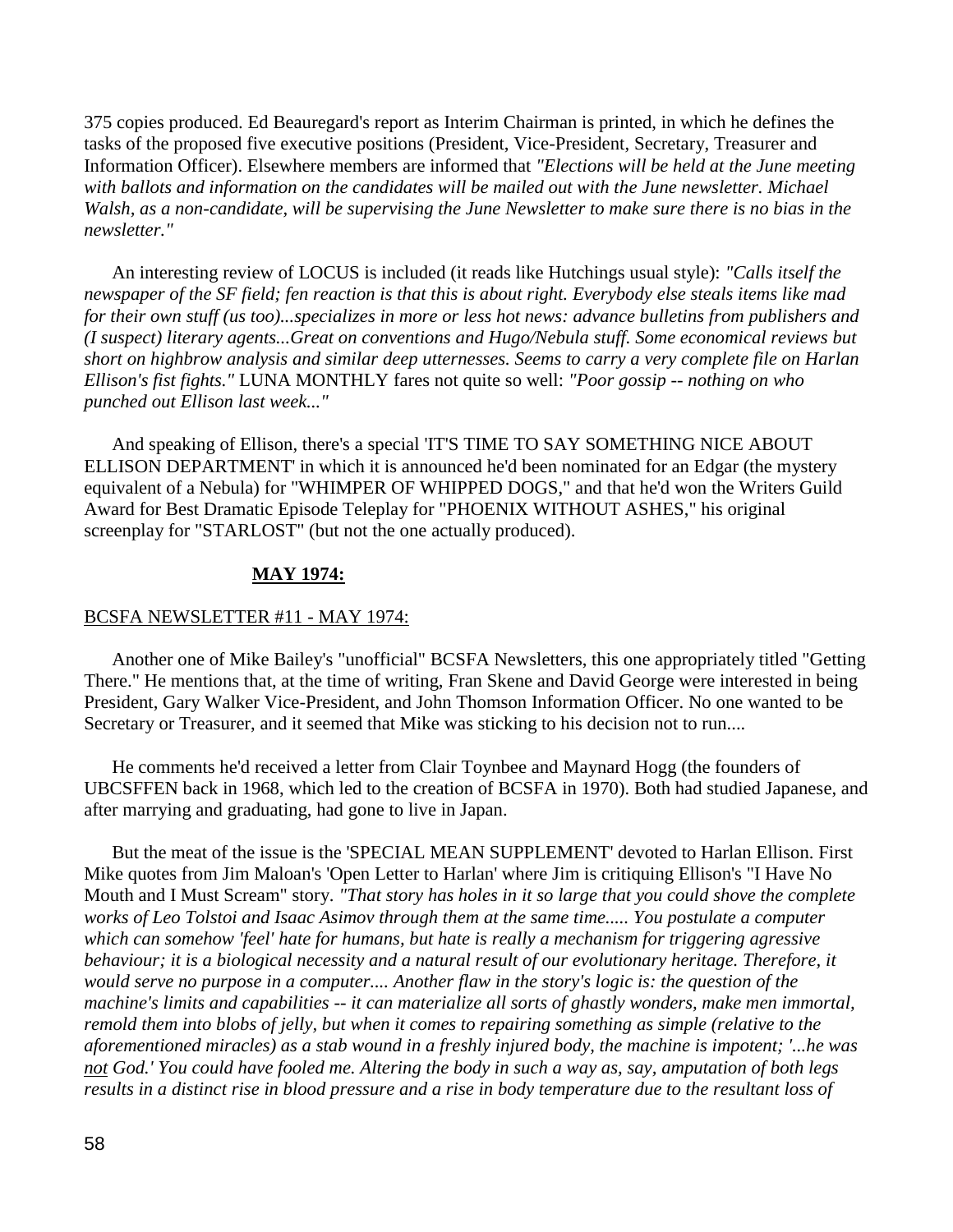*surface area. Yet this machine turns a person into a slimy slug without any deleterious effects save to his appearance and psyche.... besides that, the narrator uses such well-turned phrases as 'Tasted like boiled boar urine.' I wonder how he found that out."*

 Considering that Harlan's previous letter had been in response to a single line by Jim Maloan, it's not to be surprised that a gold-embossed envelope with three pages of fannish fury arrived quickly. Among many things, Harlan commented: *"I'm not altogether happy with Canadians at this moment. It was Canadians (in concert with inept Americans) who took a viable series concept and made it 'happy' and turned it into what was called 'The Starlost.' And if it remained for me to have any doubts that those Canadians didn't know their ass from their elbows, my winning the Writers Guild of America Award for Most Outstanding Episodic Script with my original version of the pilot segment, 'Phoenix Without Ashes,' convinces me. For a series that was so badly rewritten and produced... by Canadians.... that it never went beyond the first 16 episodes and won a well-deserved Elron Award.*

 *"When I came to Canada to work on the series, I wanted to use Canadian SF writers. But you have only two; Phyllis Gotlieb and Michael Coney. You can't seem to work up enough energy to produce writers of SF, but you sure as hell have a loudmouthed crop of noisome fans....*

 *"So in the spirit of crippling Canadian-American relations, why don't you save your postage by refraining from sending me the newsletter...*

 *"So unless you'd like to come up with about two grand to bring me to Vancouver to lecture you happy little bands of fans personally, in an effort to bring the light of culture to your dreary existences, I see no further need for communication between us.... With chuckles, Harlan Ellison.*

 *"P.S. I see by your newsletter that Americans aren't the only corrupt, conniving, power-mad, rapacious swine on the continent ... I can't help smiling with soft joy that you are yourself apparently entwined in the coils of fannish sophomorism.*

 *"...Ah well, fandom do go on forever, it would seem. Crawling effortlessly and endlessly up its own ailimentary ((sic)) tract.*

 *"Good luck, oh Defender of Canadian Fandom!"*

 There are times when I think Harlan is the Hunter S. Thompson of SF.... which is a compliment, by the way.

 At any rate, excerpts from Harlan's letter were interspersed with Harlan stories from various sources, plus Mike's own comments. Certainly makes for jolly interesting, if controversial, reading.

 Sample comment by Mike: *"Ellison recently wrote a letter to DC, the comic book publisher, praising THE SWAMP THING. It must be great to be so literate."*

### BCSFA MEETING - SATURDAY, MAY 25TH, 1974: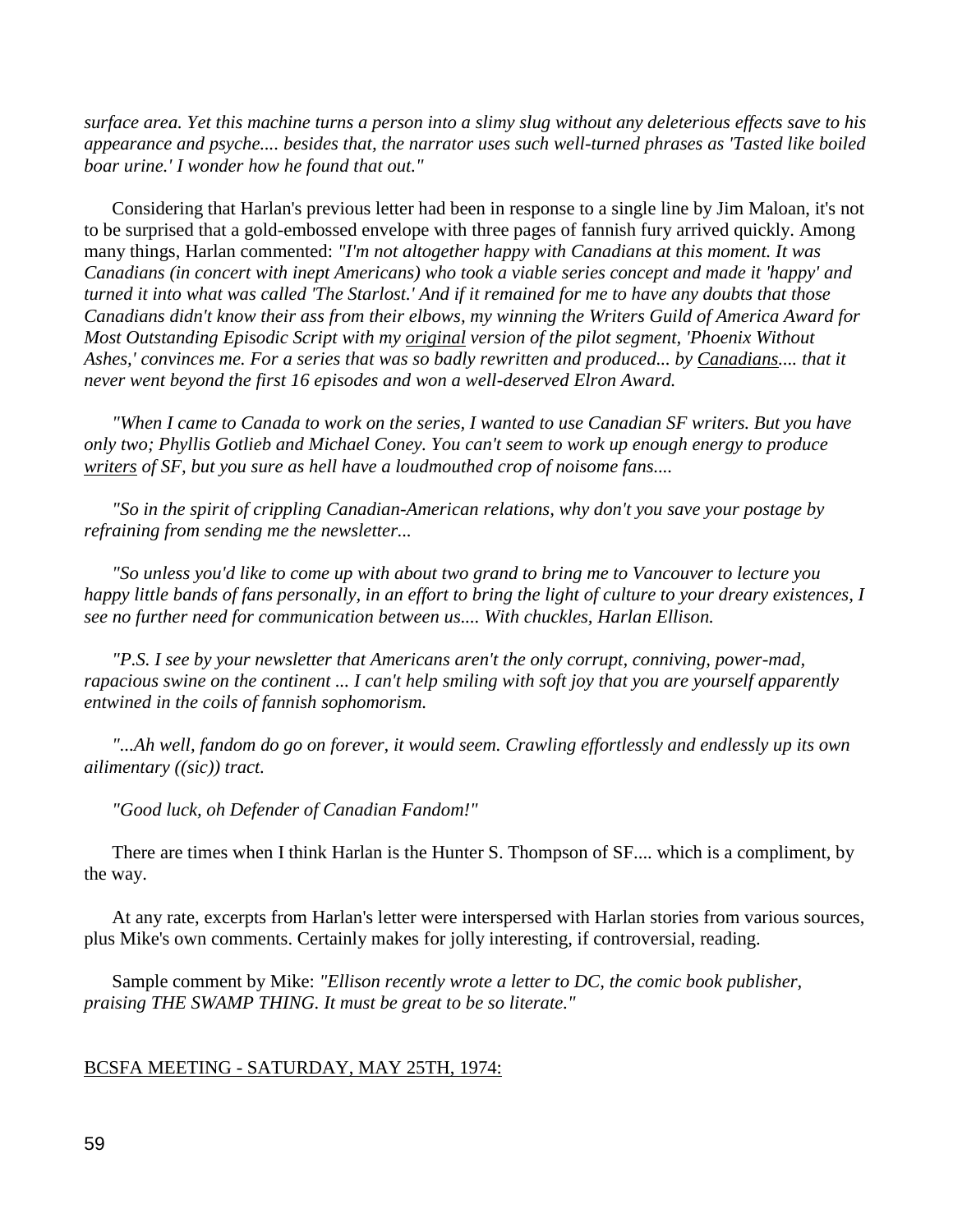Took place at the house of Fran Skene beginning at 8:00 PM. Nominations were made, and four positions not being contested, were elected by acclamation:

President - Fran Skene Vice-President - Gary Walker Secretary - Rick Mikkelson Treasurer - Al Betz

These people became, in effect, the first "official" executive of the independent BCSFA.

 Meanwhile, in a surprise move (considering his previous statement of intention to opt out) Mike Bailey contested the position of Information Officer, facing John Thomson in an election. I have no other information concerning this meeting, but assume that the rest of the provisions of the proposed constitution were ratified at this time.

# **JUNE 1974:**

# BCSFA EXECUTIVE MEETING - JUNE 4TH, 1974:

 Apparently this meeting was called to work out the logistics of conducting an election. The only information I have is that it was decided that anyone joining the club at the June BCSFA meeting would have the right to vote in the election at that meeting.

## BCSFA NEWSLETTER #12 - JUNE 1974:

 Another Mike Bailey "unofficial" BCSFA Newsletter. I did not receive it (and thus have no copy) as Mike had written on my copy of #11 *"Last issue without a response."* I suppose, since I'd paid my BCSFA membership, I'd assumed I'd continue to get his zine. The fact that I didn't can be interpreted to mean that he was dropping any stance of maintaining that it was the 'official' newsletter. But I label it as such because of the continuity of the issue numbering. In any case, this issue probably contained the *"mad-dog attacks on the various candidates"* he had promised in the previous issue (which may imply #12 came out in late May before the nominations).

## BCSFA NEWSLETTER Vol. Two, No. Four - JUNE 1974:

 This issue says, *"Sorry, no credits. Everyone (well, everyone important) helped out."* Presumably it was overseen by Michael Walsh as promised to ensure lack of 'bias.'

 After giving the results of the April meeting, the Convention Financial Statement for V-Con III is listed. Expenses were \$2,367.68, (including \$180.22 for Frank Herbert), and credits were \$2,945.90 (including \$1,679.50 from 419 paid memberships), for a total profit of \$578.22.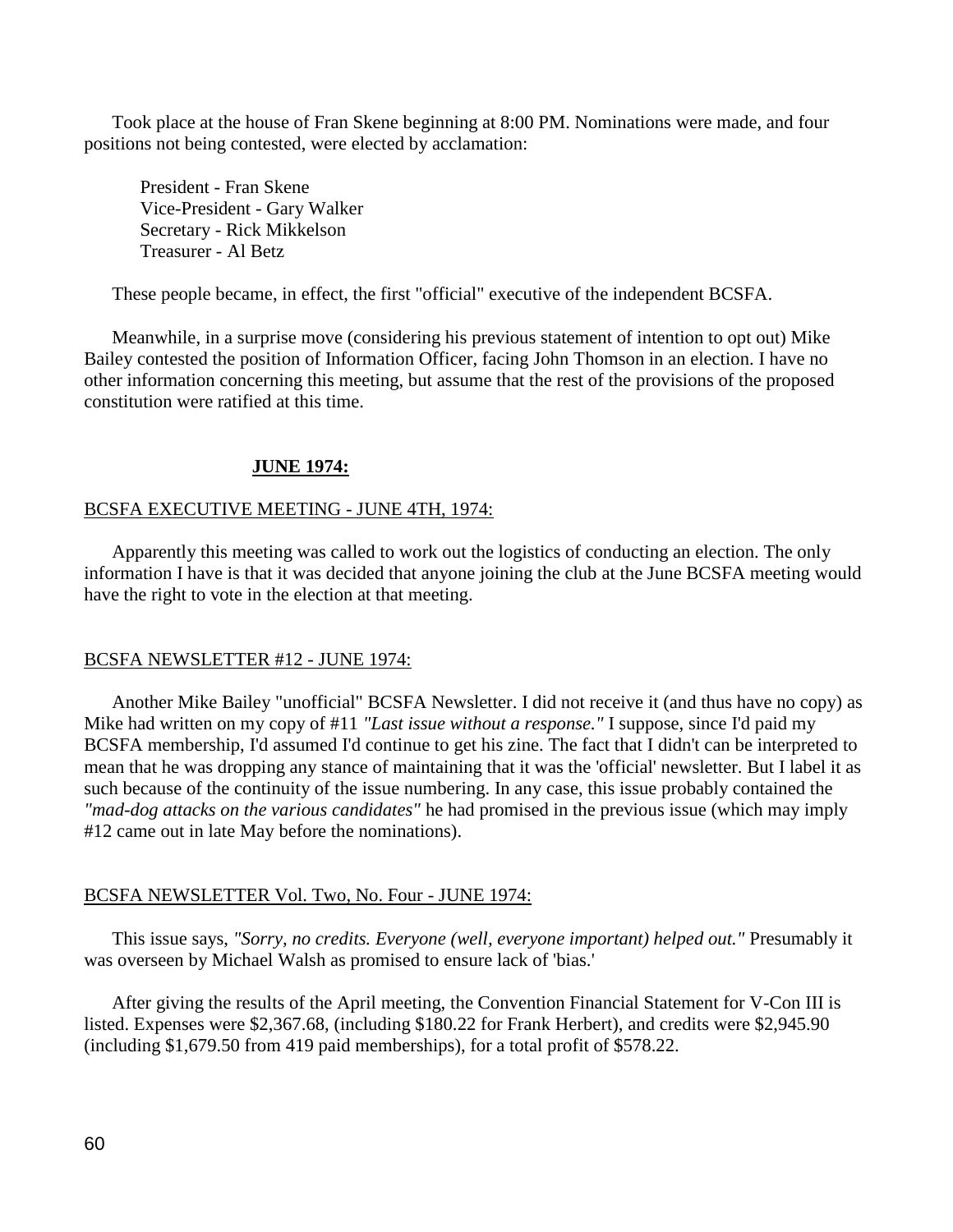The next page was devoted to the first article written for BCSFAzine by Al Betz, part one of a series titled 'SCIENCE FICTION ON RADIO' which reads in part:

 *"The earliest examples of radio SF that I can find are those editions of BUCK ROGERS IN THE 25TH CENTURY, a program that began in 1931 and ran until 1939...... In 1933 the A.C. Gilbert company, makers of the Erector Set, sponsored a series called THRILLS OF TOMORROW that explored as yet undeveloped inventions as the "Planemobile" and the "Amphibian Train.".... A number of minor series devoted solely to SF began in the 1940's and early 1950's. Some of these were BEYOND TOMORROW, EXPLORING THE UNKNOWN, EXPLORING TOMORROW, DESTINATION SPACE, STARR OF SPACE, LATITUDE ZERO...... Even Jack Benny once starred in "I FLEW TO MARS," a 1953 sketch on his own show..... The comedy team of Bob and Ray ran the adventures of "Lawrence Fechtenberger, Interstellar Officer Candidate," and his sneering partner Mug Mellish.... And what was the SF story most often presented as a radio show? It was "MARS IS HEAVEN" by Ray Bradbury."*

The third page was devoted to campaign statements by Mike and John.

 MIKE BAILEY described his experience as: *"A founding member and first publications officer of the UBC SFFEN; Treasurer of UBC SFFEN for three years, Involved in newsletter writing and production at UBC, founding member of BCSFA and original Treasurer; Co-Chairman of all three Vancouver SF conventions; and producer of 10 newsletters on behalf of BCSFA."* The last point is interesting. It would appear that he was defining issues one to nine-a as 'official' BCSFA newsletters, and subsequent ones as perzines. No doubt a concession on his part to help resolve the last vestiges of the 'dispute.' He went on to say *"Under my aegis the newsletter would have maximum exposure to the unique sub-culture of which we are a part. The form (not so important as the content) would evolve so that illustrations and regular columns would appear."*

 John Thomson mentioned *"While at UBC I joined the UBC SFFEN and held the office of Vice-President,"* and that *"I would like to see our meetings changed from monthly to biweekly with the second meeting being some sort of serious SF discussion group, thus leaving the other meeting free for club business and socializing..... At any rate my main concern is to get the club structured and stabilized and have a strong, team-oriented executive."*

 And finally Gary Walker reported on the results of the SF Correlation Questionaire he'd handed out at V-Con III (which is different from the Fan-Webb Questionaire that was also handed out). According to the results, *"It was shown that on average the most probable SF fan is a first-born student with a science background, between 17 and 25 years of age, who drinks, and first became interested in SF around age 11."* Hmm, well, they got the drinking part right....

 With the zine came a return envelope with a voting ballot, signed with the initials of Ed Beauregard and Michael Walsh, to be mailed to Michael as returning officer. I didn't vote. Don't know why. Still have my ballot. Probably the only one in existence. Estimated worth to a collector? Probably zero. Why have I kept it all these years? So I could write this paragraph, of course.

## BCSFA MEETING - SATURDAY, JUNE 15TH, 1974: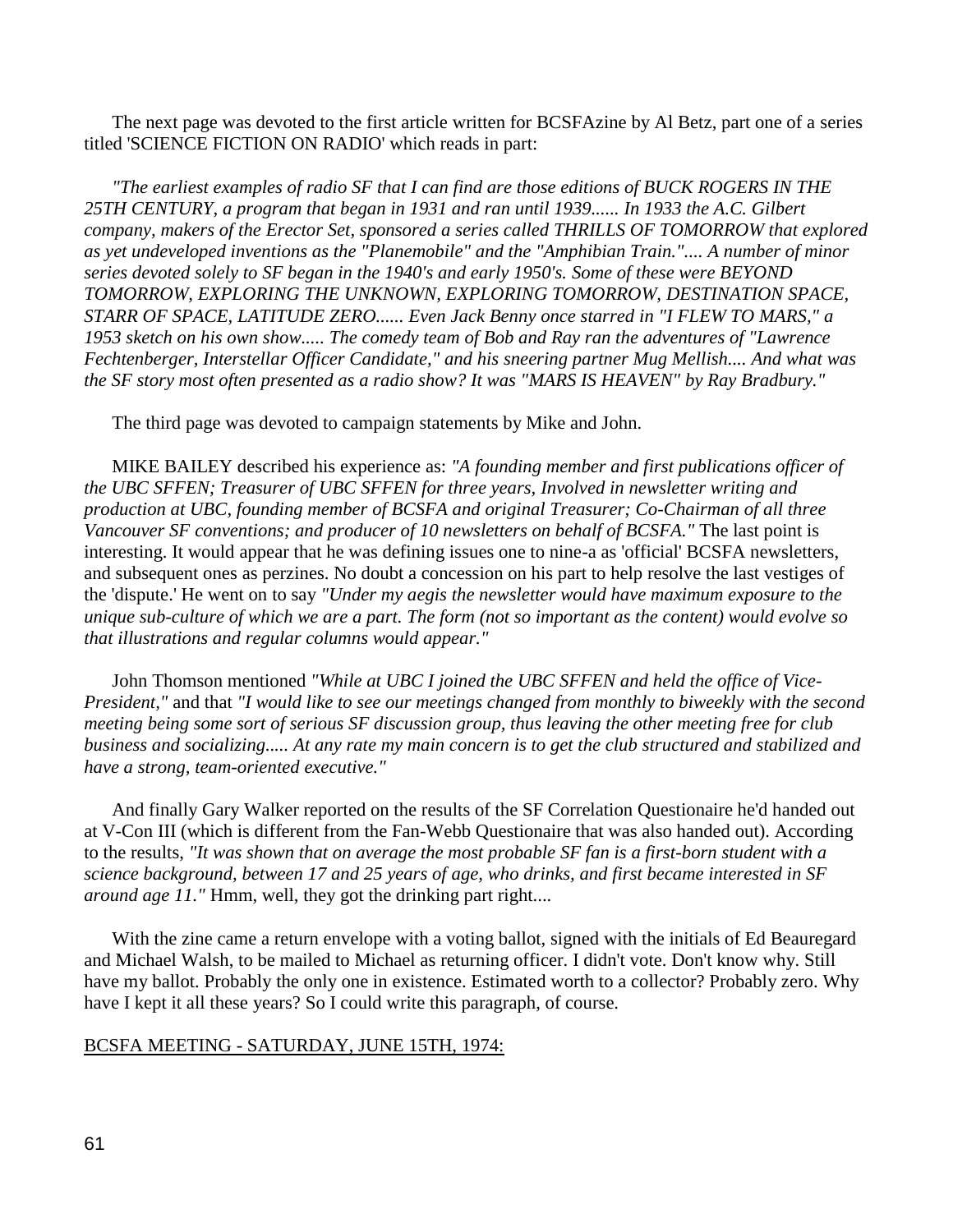Held at Chuck and Edna Davis' house. The ballots were counted and the result announced: Mike Bailey had been elected as Information Officer. I have no other information about this meeting except that beverages left over from V-Con III (beer and hard liquor only, the 38 unopened bottles of wine left over had been purchased from the club by a thirsty member) were consumed, no doubt with wild abandon.

## BCSFA EXECUTIVE MEETING - MONDAY, JUNE 17TH, 1974:

 Al Betz, functioning as Treasurer of BCSFA, proved to everyone's satisfaction that to reconcile the amounts of money held in the club's two bank accounts (one savings, the other chequing) *"with the vast quantity of paperwork and receipts from the convention is impossible."* So it was moved that the two accounts be accepted as they stood. The club had \$542.01 in its savings account and \$45.24 in its chequing account.

# **JULY 1974:**

## BCSA NEWSLETTER #13 - JULY 1974:

 In fact, strictly Mike's perzine titled "Son of Machiavelli," but carrying on the numbering continuity of the BCSFA newsletter. In #14, the 'official' club newsletter, he writes of #13: *"As most of you know I also publish another monthly which hopefully will contain all my slander, mad-dog attacks, flattery, personal messages and real, inside news. I'm going to keep publishing it and the subscription rate is the same as for the BCSFA newsletter..... Whereas most of the copies of the BCSFA Newsletter go to persons residing in the lower mainland, about half the copies of the personalzine go south to people who aren't all that excited by reading about our meetings."* This meant that Mike's very personal approach was to be contained strictly within his perzine, and that, in my opinion, the tone of the BCSFA Newsletter became somewhat drier and duller as a result. On the other hand, Mike did begin to open it up to more contributors....

### BCSFA NEWSLETTER #14 - JULY 1974:

 Written by Mike Bailey with help and contributions by Fran Skene and Rick Mikkelson. Apart from pushing his perzine, Mike's contribution appears limited to basic news items: brief meeting reports, volunteers requested for V-Con IV, and the fact that the executive was attempting to arrange club member discounts at various bookstores in the city.

 Fran Skene contributes news of recent books in the city library, including this amusing review of EROS IN ORBIT, an original anthology edited by Joseph Elder: *"Sex on top of a read-out console; with a sex-research robot, your sister, a car, children; between two robots, two brain fragments; by long distance; on a voyage to Mars. Interesting, although the erotic component is not up to mainstream standards. The most successful story, i.e., both sex and SF are essential to the plot, is George Zebrowski's 'STARCROSSED' (sex between two fragments). The funniest stories are Ron Goulart's 'WHISTLER' (sex with a sex research robot) and Thomas Brand's 'DON SLOW AND HIS ELECTRIC GIRL GETTER (sex with a car)."*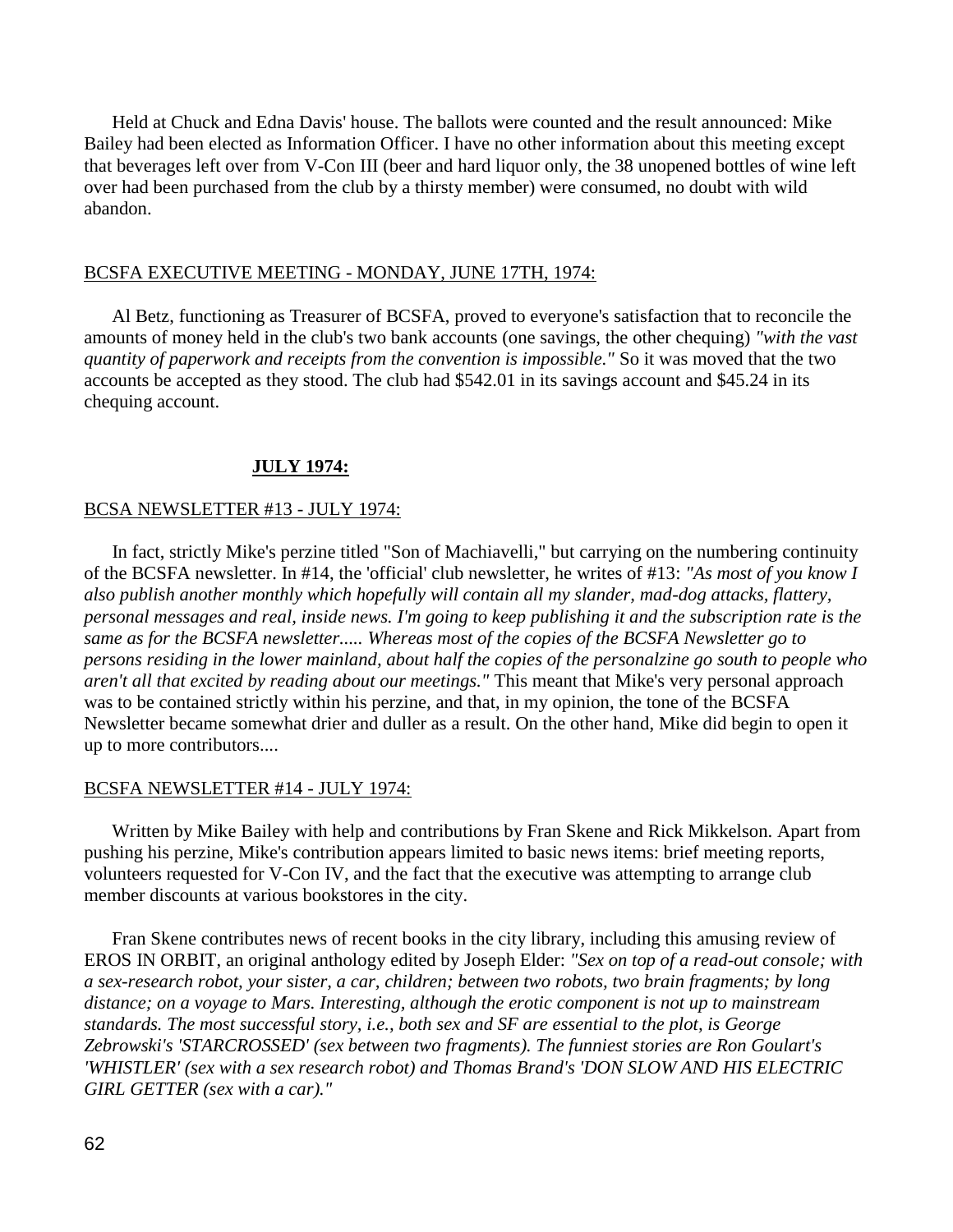Fran also contributed a WESTERCON 27 REPORT: *"Five people from this area -- Mike Bailey, Michael Coney, Dave Garayt, Jim Maloan and myself, went down (to Santa Barbara, University of California).... The pro Guest of Honour, Philip K. Dick, was unable to attend for health reasons; however toastmaster Bob Silverberg and Fan Guest of Honour, Charles Burbee, gave very entertaining speeches.....The BCSFA is bidding for Westercon in 1977 as conference goers were informed by two full-page ads in the program book.... Voting for the location of that Con takes place next year at Westercon 28, being held at Oakland (across the bay from San Francisco).... We should be down there in force next year, to drum up support and to add our votes for Vancouver!"* Mike Bailey throws in the comment: *"For a longer, more revealing report, read (my) personalzine."* It seems Mike was reserving his real fervour for his perzine. This is to be regretted.

 The last page contained what I believe to be the first illustration to appear in the BCSFA Newsletter (BCSFAzine): a fox striding along on his hind legs with his hands clasped behind his back, peering intently at the viewer and saying, "Nice fanzine you have here." The artist? His name is James Shull, the first artist to appear in BCSFAzine!

## BCSFA MEETING - SATURDAY, JULY 27TH, 1974:

 Held in cottages #17 & 18 at Golden Tides Resort at Birch Bay, south of Bellingham, Washington. I assume this was more in the nature of a party than a meeting. In #14 Mike had written: *"The cabins are essentially 2, 2-bedroom dives, but there is plenty of room. Even though the owner knows we'll be having a meeting, she doesn't expect 35 people to sleep in them. Beverages will have to be purchased in the U.S. and no club wine will be available. The cottages do have refrigerators, however, so beverages can be cooled. Slides and tales of the recent Westercon will be in abundance."*

## BCSFA EXECUTIVE MEETING - WEDNESDAY, JULY 31ST, 1974:

 On this date, wherever held, the final, approved version of the constitution to be submitted to the government in Victoria was signed by the complete executive: President Fran Skene, Vice-President Gary Walker, Secretary Rick Mikkelson, Treasurer Al Betz, Information Officer Mike Bailey, and as witness: Diana Keswick.

### **AUGUST 1974:**

### BCSFA NEWSLETTER #15 - AUGUST 1974:

 Last issue was all-white paper, here Mike Bailey with help from Gary Walker and Rick Mikkelson puts out a two-sheet of buff and tan paper.

 Mike announces a contest: *"To go hand in hand with our proposed book discounts, we require membership cards, and not surprisingly, a design for them. Consequently we are herewith announcing a contest for such a design. The prize will be a two hour cassette of SF radio shows donated by Al Betz..."*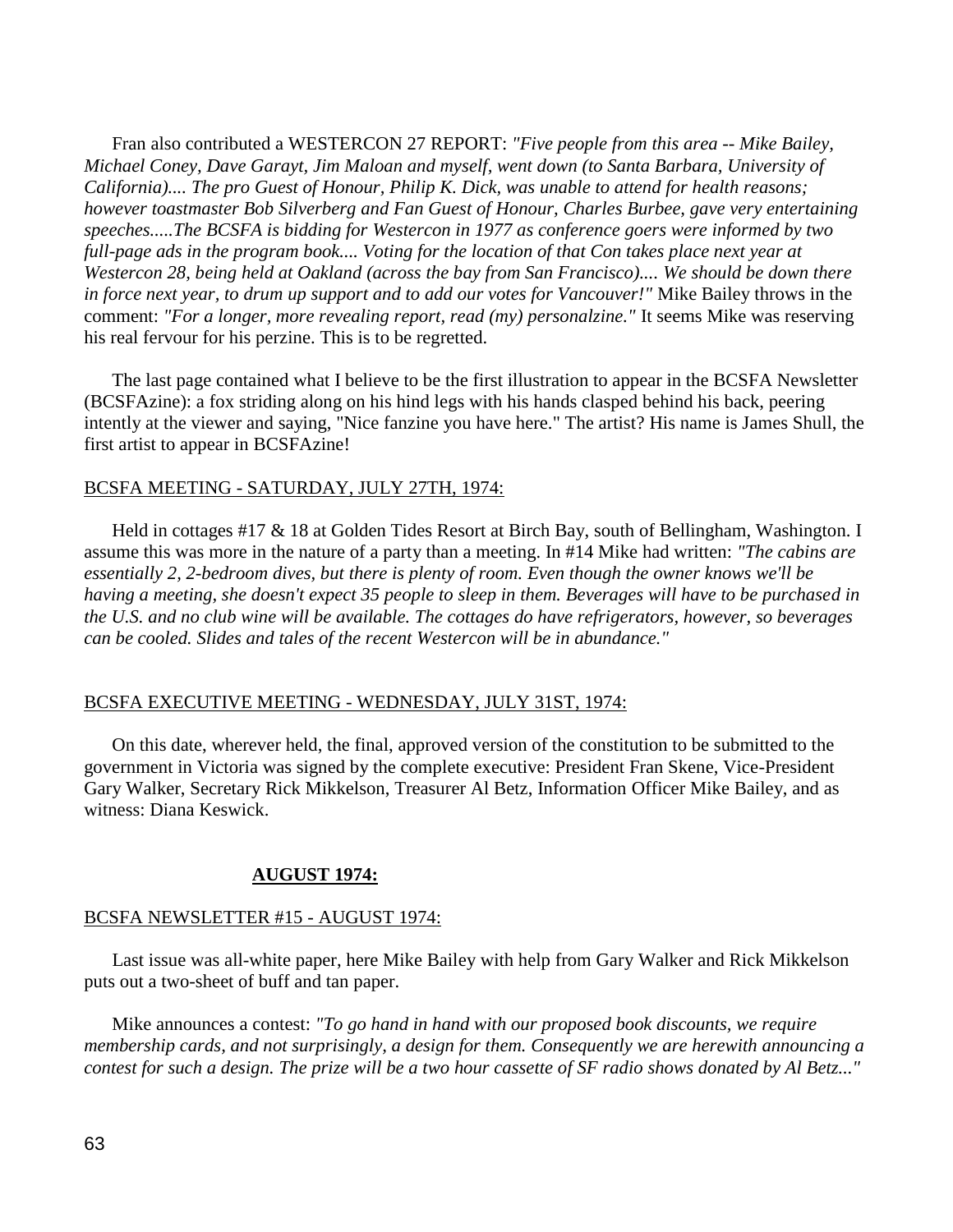And on Constitutional matters: *"We are in the process of becoming registered under the societies act in Victoria. Advantages of doing this include a legal constitution, power to obtain liquor licenses, and hold raffles..."*

 And assorted news items such as the fact that Michael Coney had sold HELLO SUMMER, GOODBYE to DAW Books. Mike Bailey adds: *"Incidentally, LOCUS reports that Wollheim (of DAW) has withdrawn his name from the Hugo Award Nomination for best editor. He was editor of ACE for years before starting his own company and he surely has done a good job over the years (bringing the first Delany to print, for example). I guess he's just modest."*

 Al Betz contributes part II of SCIENCE FICTION ON RADIO: *"South Africa still does not have television and not surprisingly, radio drama has continued. In 1968, a series appeared which was devoted entirely to SF, and which was titled, appropriately enough, SF-68. The total number of programs in this series is not known, but 16 are currently available on tape..."* Al then lists them, including "WANTED IN SURGERY" by Harlan Ellison, and goes on to list various BBC, CBC and American radio shows, of which the most interesting are probably two LUX RADIO THEATRE presentations, "WAR OF THE WORLDS" with Dana Andrews (1955), and "THE DAY THE EARTH STOOD STILL" with Michael Rennie (1954).

## BCSFA MEETING - SATURDAY, AUGUST 24TH, 1974:

 At the home of Michael and Susan Walsh. About 25-30 people attended, including Claire Toynbee Hogg (One of two founders of UBC SFFEN, the parent organization to BCSFA) who, though living in Japan, visits North America once a year as a kind of sabbatical. Mike Bailey expressed the hope she would contribute an article on Japanese SF. Diana Keswick announced she would be moving soon to Osoyoos, B.C.

 At the meeting copies of the club constitution were handed out (and subsequently mailed to members not present).

#### **SEPTEMBER 1974 :**

### BCSFA NEWSLETTER #16 - SEPTEMBER 1974:

 *"We had a reporter (Vera Johnson) at the Worldcon in Washington D.C. and right after the banquet she telephoned Fran Skene with the results so we would be able to scoop Locus with the announcement....Meanwhile, I moved all my possessions on the Labour Day weekend and was thoroughly exhausted. My telephone was also disconnected. Consequently it wasn't until the September 7 weekend I found the time and energy to produce this newsletter. But Dan Say had already produced his with the Hugo Awards announced in it. Sorry about that."*

Mike then goes on to list the awards:

BEST NOVEL: "Rendevous With Rama" by Arthur C. Clarke.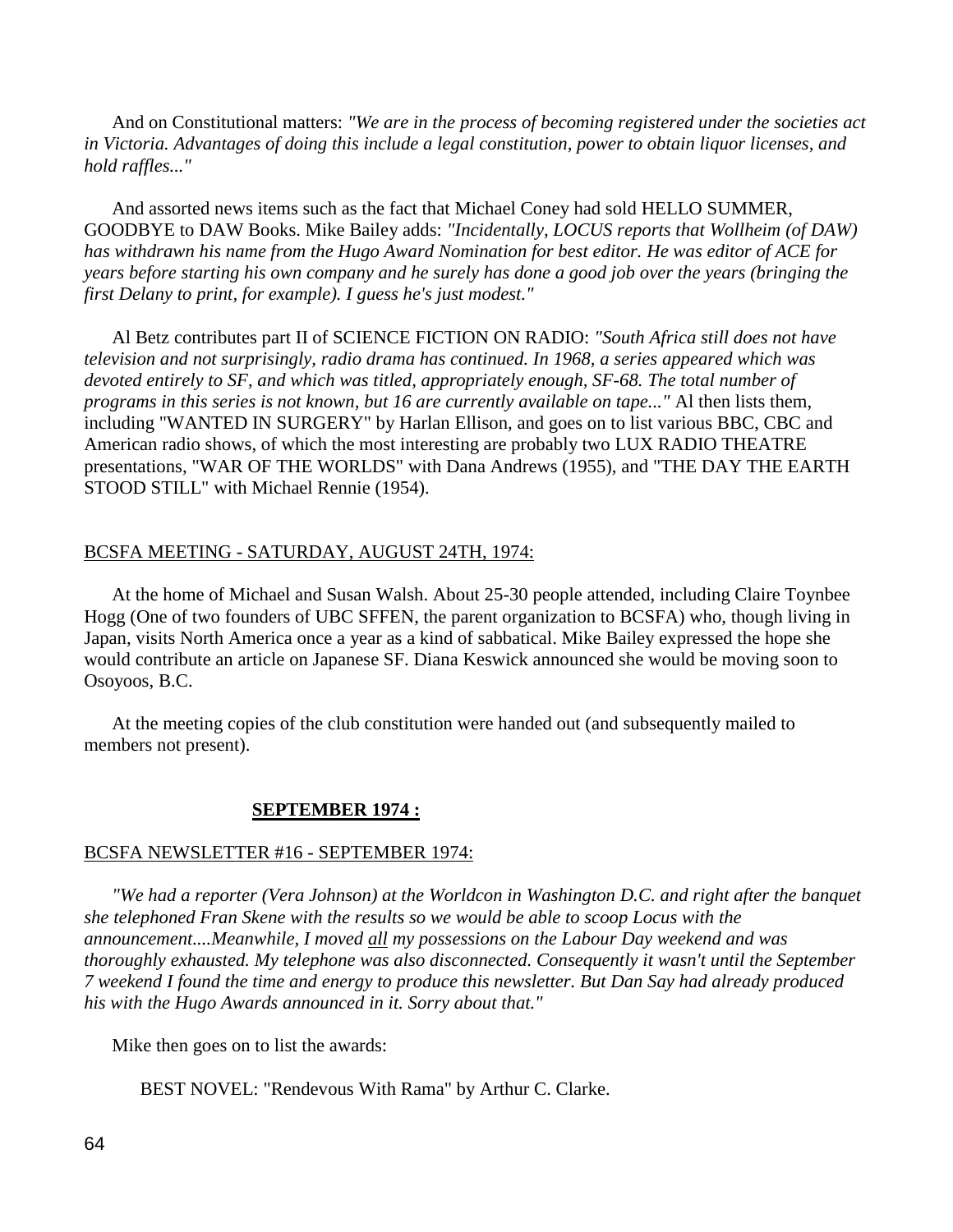BEST NOVELLA: "The Girl Who Plugged In" by James Tiptree Jr. BEST NOVELET: "Deathbird" by Harlan Ellison. BEST SHORT STORY: "The Ones Who Walk Away From Omelas" by Ursula K. LeGuin BEST EDITOR: Ben Bova (Analog) BEST DRAMATIC PRESENTATION: "Sleeper" by Woody Allan. BEST PROFESSIONAL ARTIST: Kelly Freas. JOHN W. CAMPBELL AWARD (BEST NEW AUTHOR) A tie: Spider Robinson and Lisa Tuttle. BEST FANZINE: A tie: "Agol" (Andy Porter) & "The Alien Critic" (Geis). BEST FAN WRITER: Susan Wood (Glickson). BEST FAN ARTIST: Tim Kirk. SPECIAL AWARD: Chesley Bonestall (Illustrator). GANDOLF AWARD (FOR FANTASY): J.R.R. Tolkein (posthumously).

 The remainder of the issue is largely taken up by a lengthy review of "WATERSHIP DOWN" (the bunny epic) by Fran Skene. She liked it, but: *"And here we have my one reservation....released from the jail-like conditions of Woundwort's warren are a dozen female rabbits plus one male who had been attacked and seriously injured from attempting to run away a previous time. This rabbit is depicted as being at death's door yet he is promptly assigned to look after the dozen healthy females during the escape. And it turns out to be necessary, as the females tend to freeze in fear, run in the wrong direction.....the message that males can transcend biology, but females are bound by it, is of course the refrain of male chauvinists everywhere..."* But apart from the male chauvinism, Fran found the book "an enriching experience."

## BCSFA MEETING - SATURDAY, SEPTEMBER 21ST, 1974:

 Took place at the home of Fran Skene. About 25 people were present. The highlight of the evening was a panel moderated by Chuck Davis titled: "RELIGION AND SCIENCE FICTION." The panelists were Michael G. Coney, John Park, Susan Walsh and Ed Hutchings. All present judged the panel most successful and worth repeating. "How about SCIENCE FICTION AND DEATH?" suggested Fran.

 It is probable that one of the topics of conversation was the planning of V-Con IV, and volunteers for ConCom may have come forward at this meeting.

# **OCTOBER 1974:**

# BCSFA NEWSLETTER #17 - OCTOBER 1974:

*"All unsigned verbiage is by the editor."*

 Mike Bailey announced the Fourth Vancouver Science Fiction Convention to be held February 21- 23 1975 *"at a yet unnamed hotel. Neither can the Guest of Honour be announced yet. So what's news? The convention membership rates are \$4.00 till December 1, \$5.00 until February 1, and \$7.00*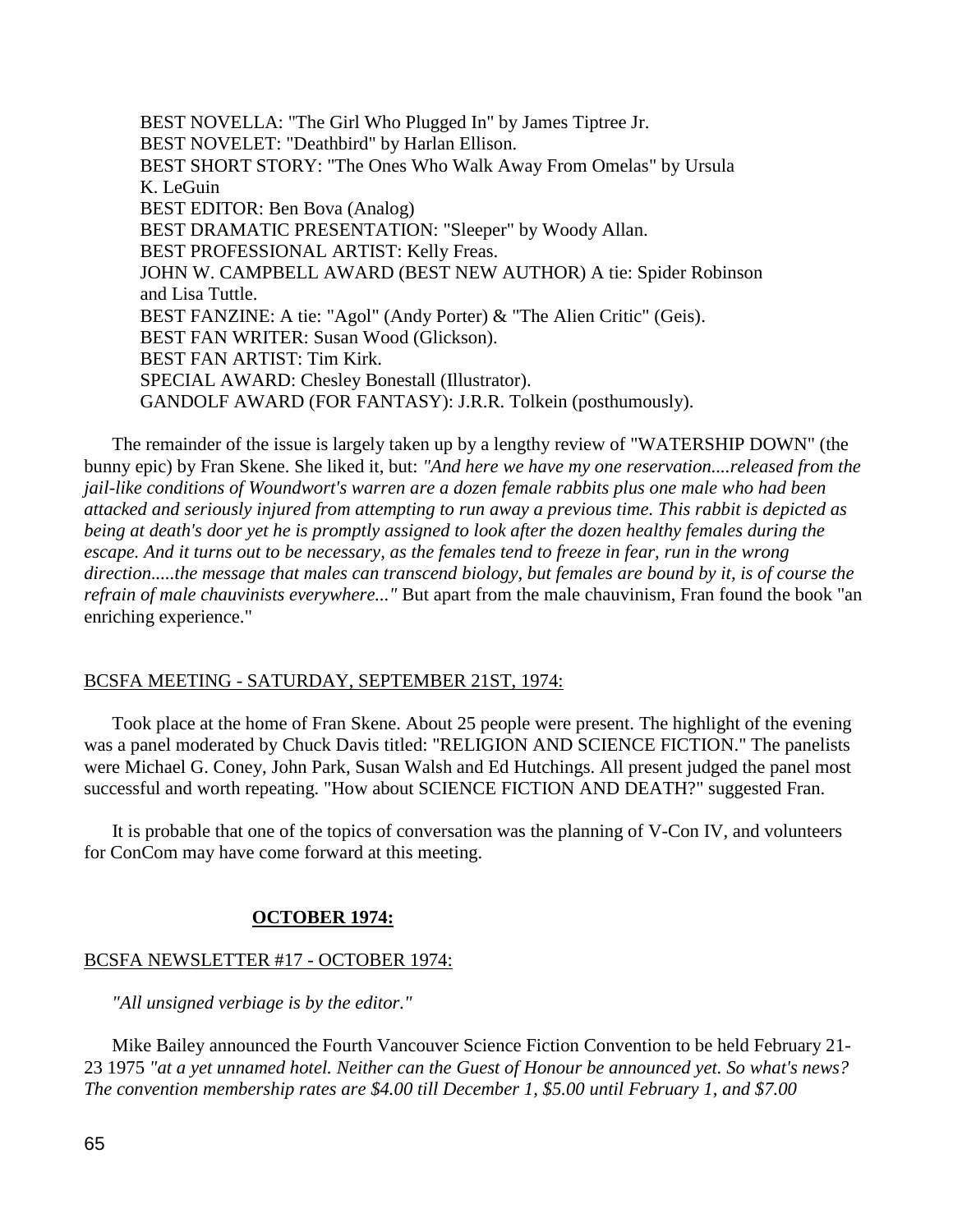*thereafter. I was surprised at the rates myself. I suggested \$4.00 & \$6.00 to the committee, but they wanted more, so we compromised by having three rates."*

 Mike Bailey would be Chair, Vicki Bushell Treasurer, Ed Beauregard Programming, and Al Betz Recording. Ken Wong (his first mention in BCSFAzine) would run Hucksters. A complete list will be presented in my account of the convention.

 Then comes news of a snag hit by the Constitution committee: *"As most members know, Victoria rejected our initial attempt to register the BCSFA under the societies act. We weren't allowed to have the name 'BCSFA.' Further inquiry led to confirmation that it is the words 'British Columbia' which they are objecting to; however the position of the words in our name is most important. It was intimated during a telephone conversation that "Science Fiction Association of British Columbia" would be acceptable. The reasons why the order is important are unclear, except that this reflects policy of 'higher ups.'"* It may be that the government felt that the use of BCSFA implied we were a Government organization, whereas SFABC did not.

 *"Consequently, we have chosen as alternative names -- and we're still open to suggestions -- Western Canada Science Fantasy Association (WCSFA), Vancouver Science Fiction Association (VSFA), and Lower Squamish Science Fiction Association (LSSFA). Of course, we must also seriously consider SFABC."*

 *"Concurrent with the name problem, Gary Walker has uncovered some problems with our proposed constitution. For example, it doesn't explicitly state when or how a member ceases to be a member. Hence, every member will receive an addenda to the constitutions which were handed out previously. (This may seem ridiculously formal, but these are the requirements of the Societies Act.)"*

 Then assorted news items, including the fact that IF MAGAZINE would be ceasing publication with the December 1974 issue: *"With Jim Baen as editor I was just beginning to upgrade my opinion of the magazine. In recent issues, they even have reprinted comments from Daniel Say's fanzine ENTROPY NEGATIVE. (Dan, incidentally, had an entire article reprinted in Richard Geis' THE ALIEN CRITIC.) GALAXY will maintain its monthly schedule, reduced to 160 pages. Can AMAZING and FANTASTIC be far behind?"*

 Following a listing of new fiction at the Public Library provided by Fran Skene, Al Betz contributes part 3 of SCIENCE FICTION ON RADIO, a complete list of all the programs in 'DIMENSION X,' an NBC SF radio series which ran from April 8, 1950 to September 29, 1951. The very first show, interestingly enough, was based on a short story by Graham Doar, called 'THE OUTER LIMIT.' Did the creators of the 60's TV series 'THE OUTER LIMITS" ever hear this?

 On the third and final sheet are two forest-gnome-type portraits by Jim Maloan, and a proposed membership card illustration by Vicki Sutherland depicting a typical atom's pattern of orbiting electrons with BCSFA in the centre and the words of our name spelled out along the orbital paths.

### BCSFA MEETING - SATURDAY, OCTOBER 19TH, 1974: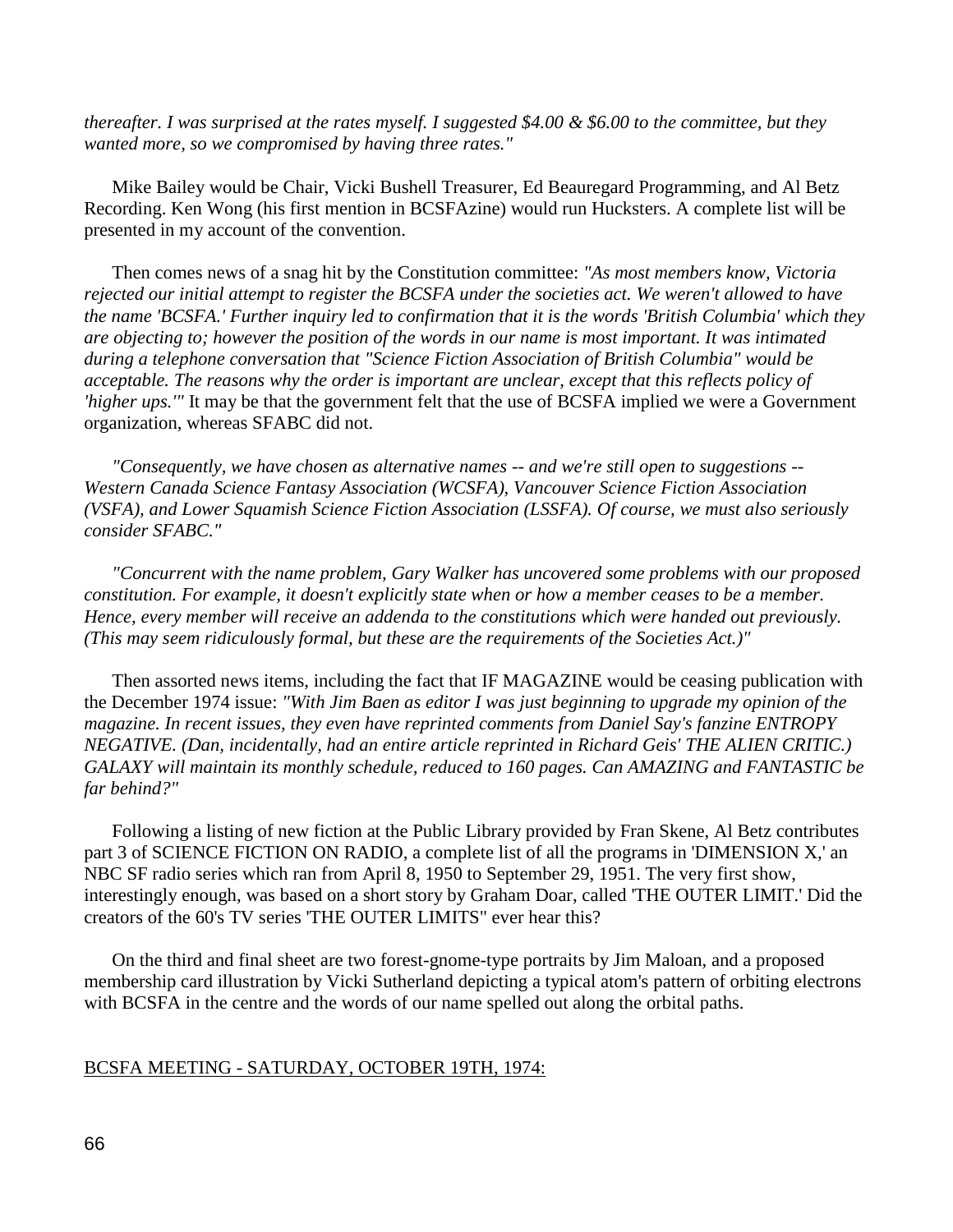Held at John Park's house. The promised launching of the first FTL pumpkin (hmm, sounds like an early MR. SCIENCE experiment?) was cancelled due to technical difficulties. This being the Club's Halloween party, some of the 25 or so people attending wore costumes. Mike Bailey gave an off-therecord report on V-Con IV planning. *"Some Monty Python records were played, and a typewriter set up -- a la NAKED CAME THE STRANGER. The typewriter brought about several plotting duels: someone would type a beginning, then someone else would twist the nascent plot into something else -- usually so horrible as as to be indescribable."* This had also been done at the October party in 1973, and in 1975 would become a regular tradition.

### **NOVEMBER 1974:**

#### BCSFA NEWSLETTER #18 - November 1974:

 Apart from the usual news concerning meetings, this issue contains a letter from Michael Coney critiquing Fran Skene's review of 'WATERSHIP DOWN' which had appeared in #16. *"Now, I'm very interested to see whether the BCSFA is an equal opportunity employer.... At no time during the flight do the females freeze in fear or run in the wrong direction.....a contrast was intended between free, undisciplined rabbits (who tend to have too many leaders) and rabbits kept under repressive conditions (who tend to look to others for leadership.) The question of male or female is incidental..... Why should anyone want to discover offensive sexism in a book about rabbits?"*

 There is a list provided by Fran Skene of new editions in SF at the V.P.L. including yet two more anthologies by Roger Elwood, and part 4 of Al Betz's SCIENCE FICTION ON RADIO in which he lists the broadcasts of the series 'X MINUS ONE' *"the longest running series of radio programs devoted entirely to SF"* which ran from April 22, 1955 to January 8,1958. Al's list goes up to Sept 56, to be completed in issue #19.

 Mike Bailey announced *"V-Con IV lives! The fourth Vancouver SF convention will occur on February 21-23, 1975 at the Sheraton Landmark Hotel in downtown Vancouver (1400 Robson).... The Sheraton-Landmark is 42 stories; ice and soft-drink machines are on every floor; every room has a balcony -- and colour TV; and a revolving restaurant crowns the tower....As an experiment, we decided to have a buffet dinner instead of a more formal banquet. The cost (guaranteed) including gratuity is \$9.75. Swallow that gorge. I know it's almost \$3.00 more than last year's cost, but have you checked your local restaurant recently?....The Guest of Honour is Robert Silberberg, AKA "Silverbob." The programming will include a costume ball -- with music and dancing -- a freaky affair.... Films are being*  sought. We already have a commitment for "BAMBI MEETS GODZILLA."....The dance company, *Synergy, (Linda Rubin) in conjunction with Allen Dickeson, is working on costumes for a special "abbreviated" presentation...I almost forgot: Brent Maclean promised to give an Elron presentation if I were Con Chairman. I hope you didn't "almost" forget, Brent..."*

 And the issue concluded with a fictitious interview "I AM NOT ASHAMED" with SF writer Michael S. Looney by "F", which includes the following:

*"F: Hello, Mike, you are looking happy.*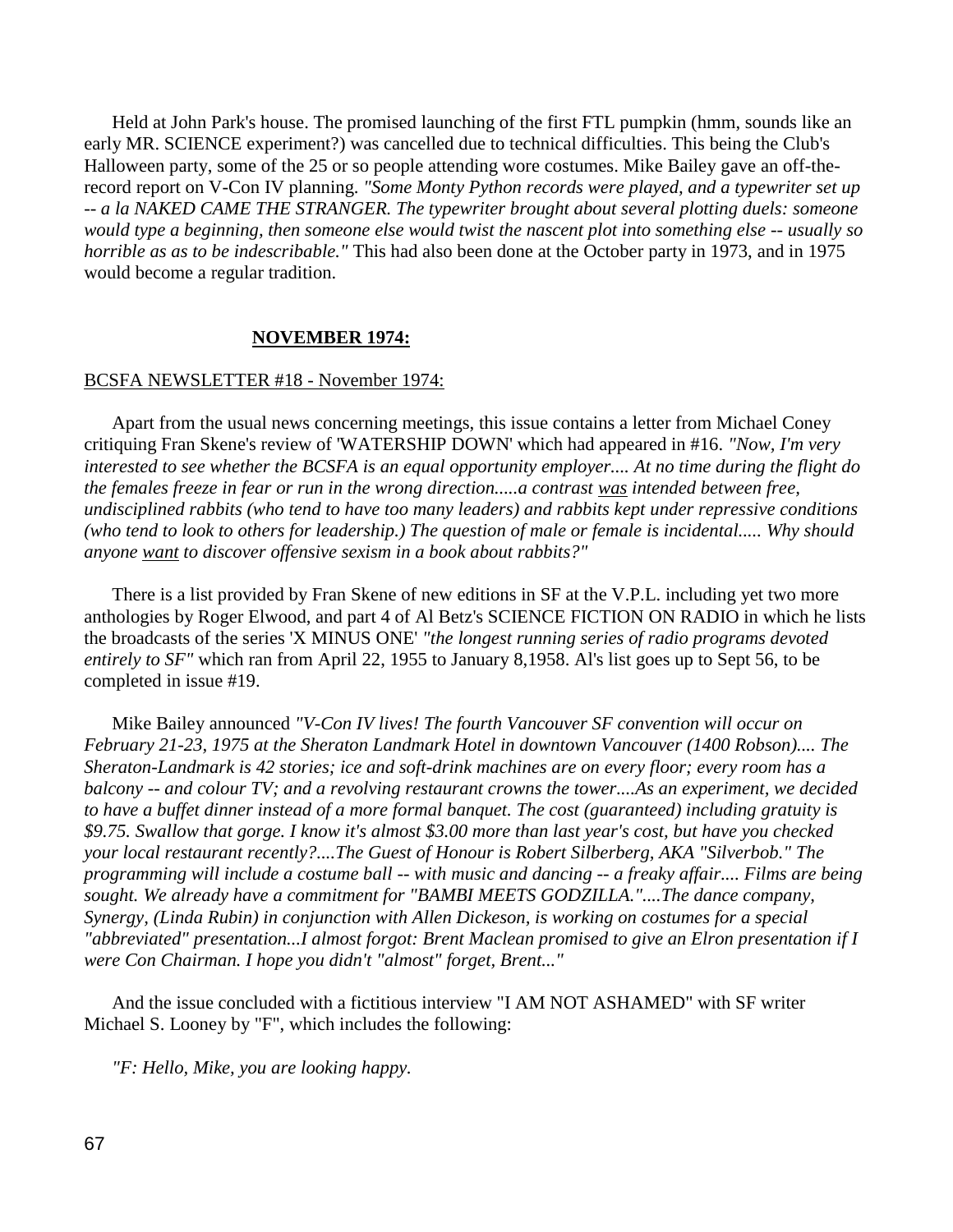*"M: Yes, I got some good news today! The famous teenage critic, Jim Baloney, has called me 'overrated'. Now I'm in the same class as the well-loved author Cordwainer Bird!*

 *"F: That's nice to hear. Tell me, how is your writing going?"*

 *"M: Not too well. It took me an entire month to write my last book."*

*"F: A month?"*

*"M: Writing during weekends, that is, and the last weekend was devoted to polishing the manuscript. I guess I'm just a perfectionist."*

# BCSFA MEETING - SATURDAY, NOVEMBER 16TH, 1974:

 Held at the house of Chuck and Edna Davis. About 25 people attended. Al Betz started the program by playing a radio version of Isaac Asimov's "NIGHTFALL" (probably from X MINUS ONE, the 7th December, 1955 show) which must have seemed very dated as most people found it hilarious. Then Mike Bailey, in a hopeless effort to delay the panel, showed slides of past conventions. Next followed a panel: "PORNOGRAPHY AND SCIENCE FICTION" with panelists Michael Walsh, Ed Hutchings and Mike Bailey. *"It had moments"* according to Mike. People were encouraged to purchase V-Con IV memberships at the meeting.

# **DECEMBER 1974:**

# BCSFA NEWSLETTER #19 - DECEMBER 1974:

 Reporting on V-Con IV, Mike Bailey writes: *"As of December 1, V-Con IV had 50+ members and Nick Grimshawe had prepared the first progress report (to be sent to convention members). Now that a Guest of Honour and a hotel have been secure, the committee is turning most of its energies to programming...."*

 Amid NEWS FROM OTHER SOURCES: *"Richard E. Geis, winner of a Hugo for his fanzine THE ALIEN CRITIC, has decided to publish a new personalzine, RICHARD A. GEIS. This is a clever move, because it will increase his chances for another Hugo.... LOCUS reports that one of Brent Maclean's favourite authors, Otto Binder, died recently....The most recent LOCUS carries a full page ad for 'THE MOTE IN GOD'S EYE' by Larry Niven and Jerry Pournelle. It contains the quote: "Possibly the finest science fiction novel I have ever read," Robert A. Heinlein. This 570 page novel is possibly the only competition Ursula K. LeGuin will face this year..."*

 Treasurer Al Betz submitted a report stating the club accounts stood at \$417.01 (Savings) and \$41.20 (chequing).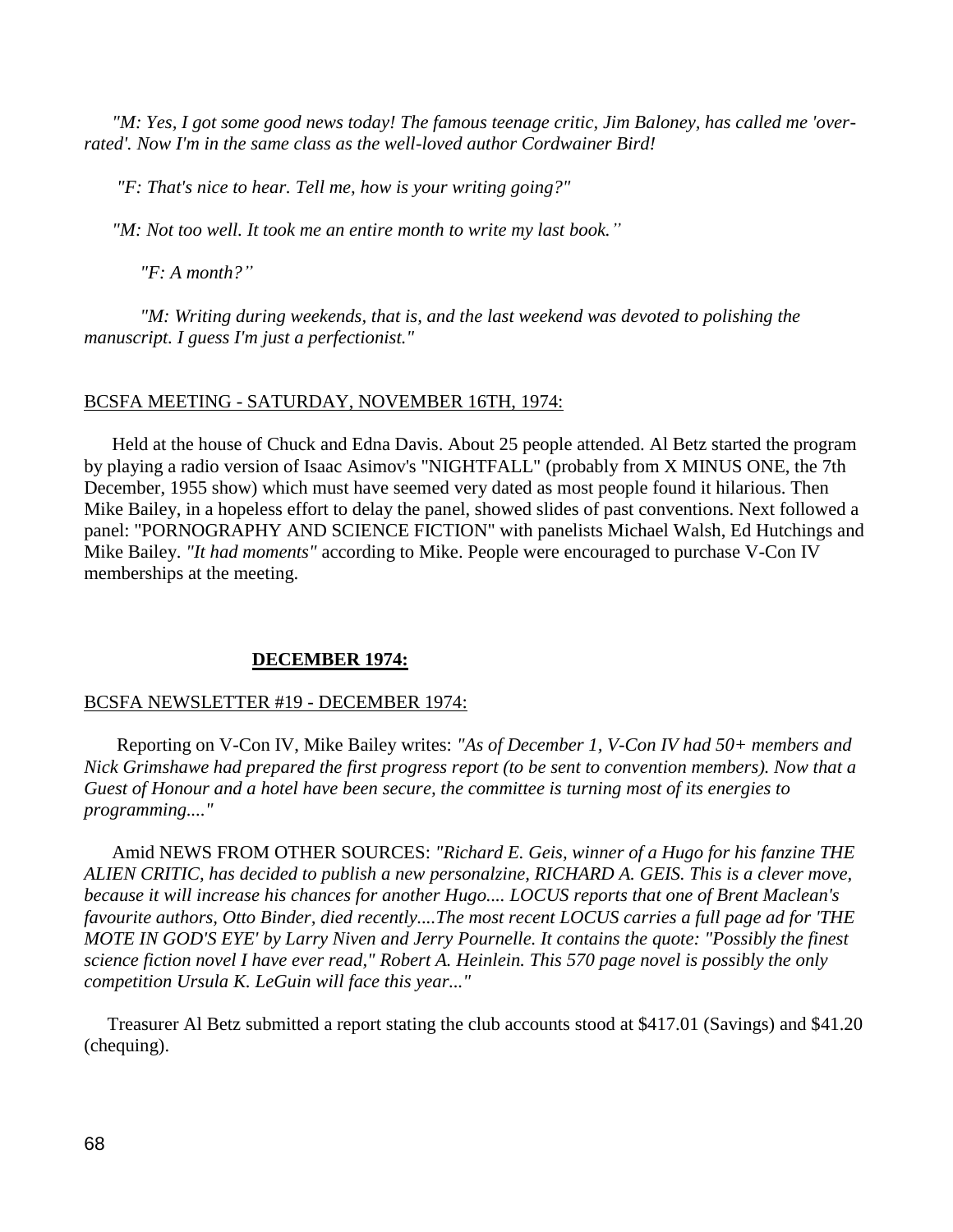And Fran Skene reacted to Michael Coney's critique of her critique of 'WATERSHIP DOWN': *"I would like to respond to Mike....missed what I thought was obvious: that since this was a work of fiction (imagine the confusion of a library patron who is given 'WATERSHIP DOWN' in response to a request for 'a book about rabbits') the story must come first, with the novelist incorporating or ignoring 'facts' as he thinks best in the course of getting the story told..... Do real rabbits: have a language, legends, a God? Do they: play tricks, make plans, mount rescue missions for mice and seagulls? Moreover, at least two facts about real rabbits are not given: 1) their sense of smell is an important factor in their survival, and 2) their own excreta is used extensively as markers.... Could anyone seriously claim that a novelist's personal predjudices won't come through just because his main characters are rabbits?.... "Why should anyone want to discover offensive sexism in any book?" May I point out that this is rather curious, coming as it does from the person who so publically objected to the Nebula winner by Russ 'WHEN IT CHANGED', on precisely these grounds -- of offensive sexism!"* Thus the traditional 'splitting of Hares' so common in zine writing is well represented in the BCSFA Newsletter....

 John Park contributes a review of 'TO DIE IN ITALBAR' by Roger Zelazny: *"I have been disappointed by almost everything I've read by Roger Zelazny in the last five years. I'm sorry to say his recent novel is no exception....The rich, often ostentatious verbal brilliance of the early Zelazny has been replaced here by a language terse, efficient, and rather flat.....'TO DIE IN ITALBAR' is not a bad novel - - it moves too briskly with too many good ideas and momentary images for that -- but it is an average novel, overall a forgettable novel; and from the author of 'A ROSE FOR ECCLESIASTES' and 'THE DREAM MASTER', that is a disappointment."*

 Jim Maloan contributes, A LA God reaching out to Adam, a beautifully drawn pen & ink sketch of the hand of an alien reaching out to a human hand. And last but not least, Al Betz completes his listing of the 'X MINUS ONE' radio shows in part 5 of his series 'SCIENCE FICTION ON RADIO.' He also lists 10 SF dramas produced by the CBC Radio Workshop 'THE THEATRE OF THE MIND' between January 1956 and July 1957.

## BCSFA DINNER - SATURDAY, DECEMBER 14TH, 1974:

 Thus begins the annual club tradition of holding a Christmas dinner prior to the December meeting. In this case it was held at the Kingsland restaurant at 987 Granville in Vancouver. Turn-out was good, some 30-35 people attending, and the (Chinese) food was good, but the service was poor. In Mike Bailey's words: *"atrocious, attritional, and lacking -- if not worse."* Not all of the dishes ordered were served, for example. Desperate BCSFAns were driven to consoling themselves with additional drinks. As Mike put it: *"When reading the following sketchy account of the meeting itself, you'll have to consider that your reporter absorbed several whiskey sours while awaiting his food."*

#### BCSFA MEETING - SATURDAY, DECEMBER 14TH, 1974:

 *"Let's see -- I remember Michael Walsh commenting on my driving seconds after I pulled away from the curb. I remember parking near the Walsh's 'near' the curb, entering the house and immediately uncapping a beer..."* It seems BCSFAns arrived at the home of Michael and Susan Walsh in a mellow mood. Probably a good time was had by all, particularly during the panel, titled 'HUMOUR IN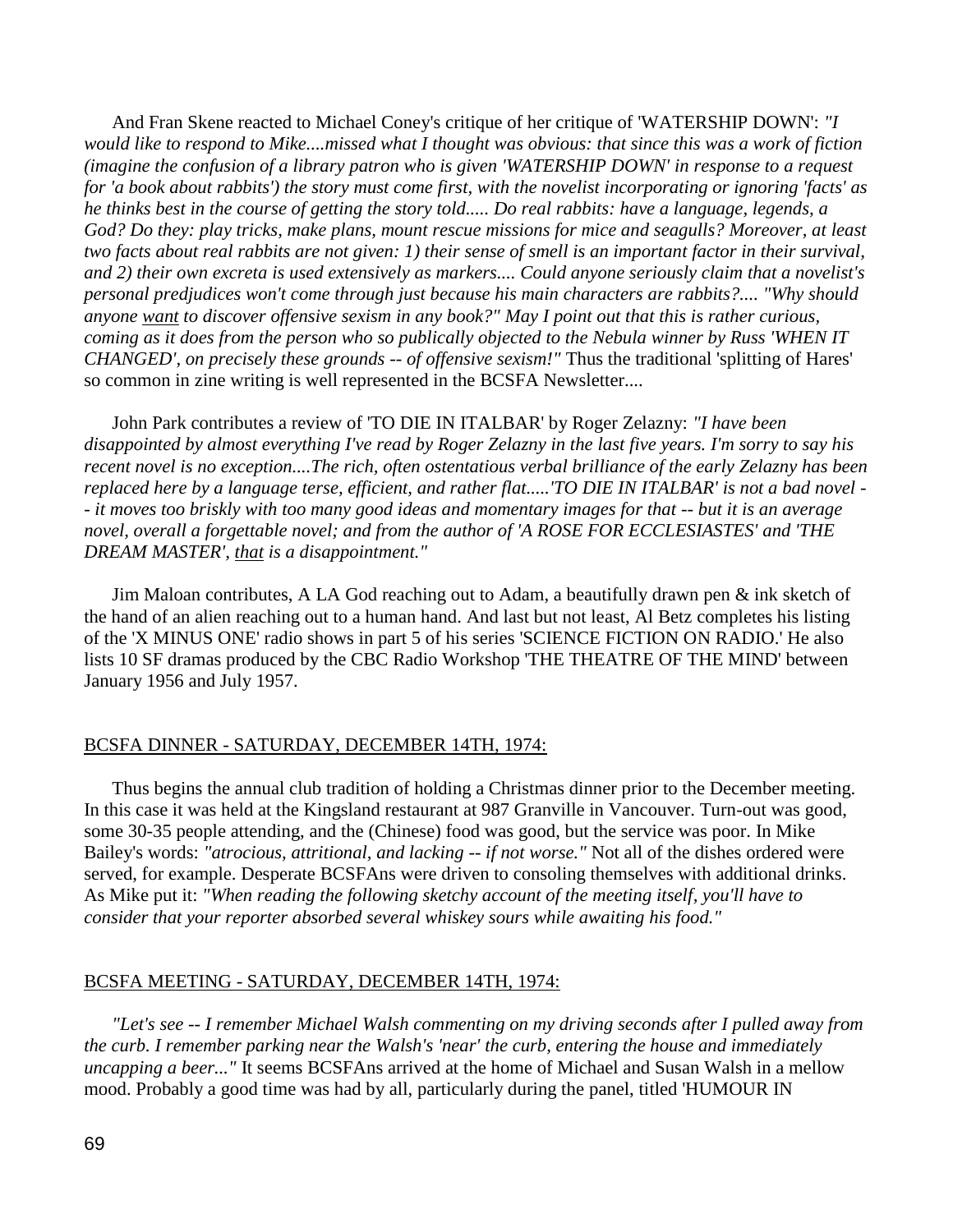SCIENCE FICTION,' which, moderated by Mike Bailey, included Fran Skene, Brent Maclean and Ed Beauregard. It may possibly have been recorded by Al Betz on audio cassette.

# BCSFA PARTY - TUESDAY, DECEMBER 31ST, 1974:

 An open house was held by Fran Scene for BCSFAns and others at her home to celebrate the new year.

# TO SUM UP:

 There was cause to celebrate. A 'reborn' BCSFA had weathered a storm or two and settled into a routine of monthly activity. The 'old guard' from UBC SFFEN days who were responsible for the rebirth of BCSFA were now sharing 'the reins of power' with 'new blood.' BCSFA was expanding, growing. More on this in Volume II, covering the years 1975-1979.

# **JANUARY 1975**

# BCSFA NEWSLETTER # 20 - JANUARY 1975:

 This issue contained a ballot presenting the members with alternate names for the club that would be acceptable to the Provincial Government for registration. The choices were:

- West Coast Science Fiction Association (WCSFA).
- Western Canada Science Fiction Association (WCSFA).
- Western Science Fiction Association of British Columbia (WSFBC).

(Hmmm. Ultimately that would have resulted in 'WSFBCzine'. Hmmm.)

 Editor Mike Bailey reminded BCSFAns that the club was bidding for the 1977 Westercon. He described Westercon as the oldest convention in the region and added: *"Perhaps Star Trek conventions held on the west coast are larger, but Star Trek hasn't been around for thirty years and isn't likely to." ...*Oops... Voting for the 77 convention site would take place in July at Westercon 28 in Oakland, California (GoH: David Gerald), and he urged as many members as possible to attend.

 Mike also casually mentions that at the December executive meeting (which may have been separate from the December 14th general meeting) it was *"decided to bid for the 1978 Worldcon to be held in Vancouver. Hotel reservations have been made and the Convention Bureau notified."* Great Ghod! Talk about ambition! He suggested everyone plan on attending the 1976 Worldcon in Kansas City, Missouri (GoH: Robert Heinlein!) to vote on the matter.

 Fran Skene contributes reviews of HOUSE OF ZEOR by Jacqueline Lichtenberg and PARAMIND by Jim Weller: *"As solidly entertaining a Science Fiction novel as HOUSE OF ZEOR could only have*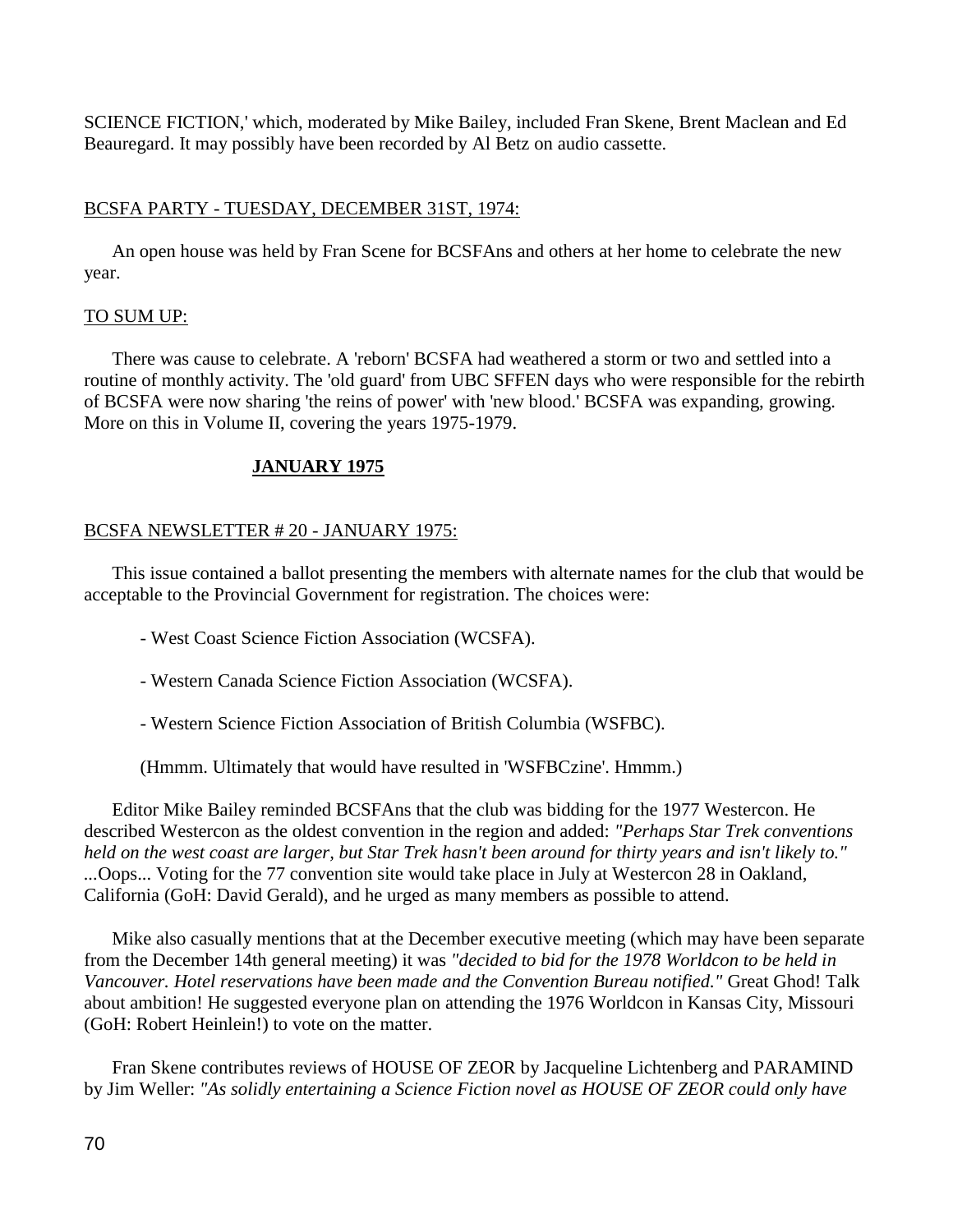*been written by a longtime fan. I doubt that Jim Weller, author of PARAMIND, is in that category, or for that matter he is a Science Fiction writer, really. I have the strong impression that he simply had some things to say and it just happened the result was an SF novel."* Fran also lists the latest SF acquisitions at the Vancouver Library.

 Al Betz continues his SCIENCE FICTION ON RADIO series with a listing of isolated SF shows from series not normally SF, for example: THE HEAVY DEATH from the series MURDER AT MIDNIGHT. Al also lists shows from EXPLORING TOMORROW, an SF series spanning 1957-58 *"produced, narrated and occasionally written by John W. Campbell"*, the most influential Editor in the genre, Editor of ASTOUNDING STORIES (retitled ANALOG in 1960) from 1937 to 1971, and author of WHO GOES THERE?, the short story that THE THING was based on (both film versions). You didn't know he did radio? You do now!

### BCSFA MEETING - SATURDAY, JANUARY 18TH, 1975:

 Held at Fran Skene's house. Because recent meetings had been heavily programmed, it was decided that this would be a purely social event, with an emphasis on getting to know new members. The highlight of the evening was the writing of a group story (which was supposed to be published in the February BCSFAzine, but did not, in fact, get published. Editor Mike Bailey pleaded he was overwhelmed by work).

### BCSFA EXECUTIVE MEETING - MONDAY, JANUARY 27TH, 1975:

 This (or the executive meeting in December) appears to begin an experiment in which Executive meetings are held separately from general meetings. Allthe executive were present at Rick Mikkelson's apartment, plus Ed Beauregard and David George.

 Mike Bailey reported that V-Con IV had 140 members to date, and that a certain Mr. *(Censored!)* would be in town and would probably attend.

 Only 5 votes had come in by deadline, but as all were for 'Western Canada SF Association', Al Betz moved that BCSFA be changed to WCSFA and a ballot be provided in the next BCSFAzine.

 Mike Bailey suggested that we could save time and trouble by simply declaring WCSFA as the new name of the club and wait to see if anyone even bothered to protest. David George said this would be ultra vires and could lead to the recall of the executive. In any case, though the constitution was not legally registered -- yet -- those who signed it considered themselves bound by it. Hence procedures would be followed.

 Further, *"David George explained his reasons for opposing a Worldcon bid by Vancouver in 1978: lack of people experienced in working on a worldcon committee, and Vancouver not successfully holding a Westercon first. Rick Mikkelson moved we rescind the motion to bid on Worldcon in 1978; Gary Walker seconded, passed."*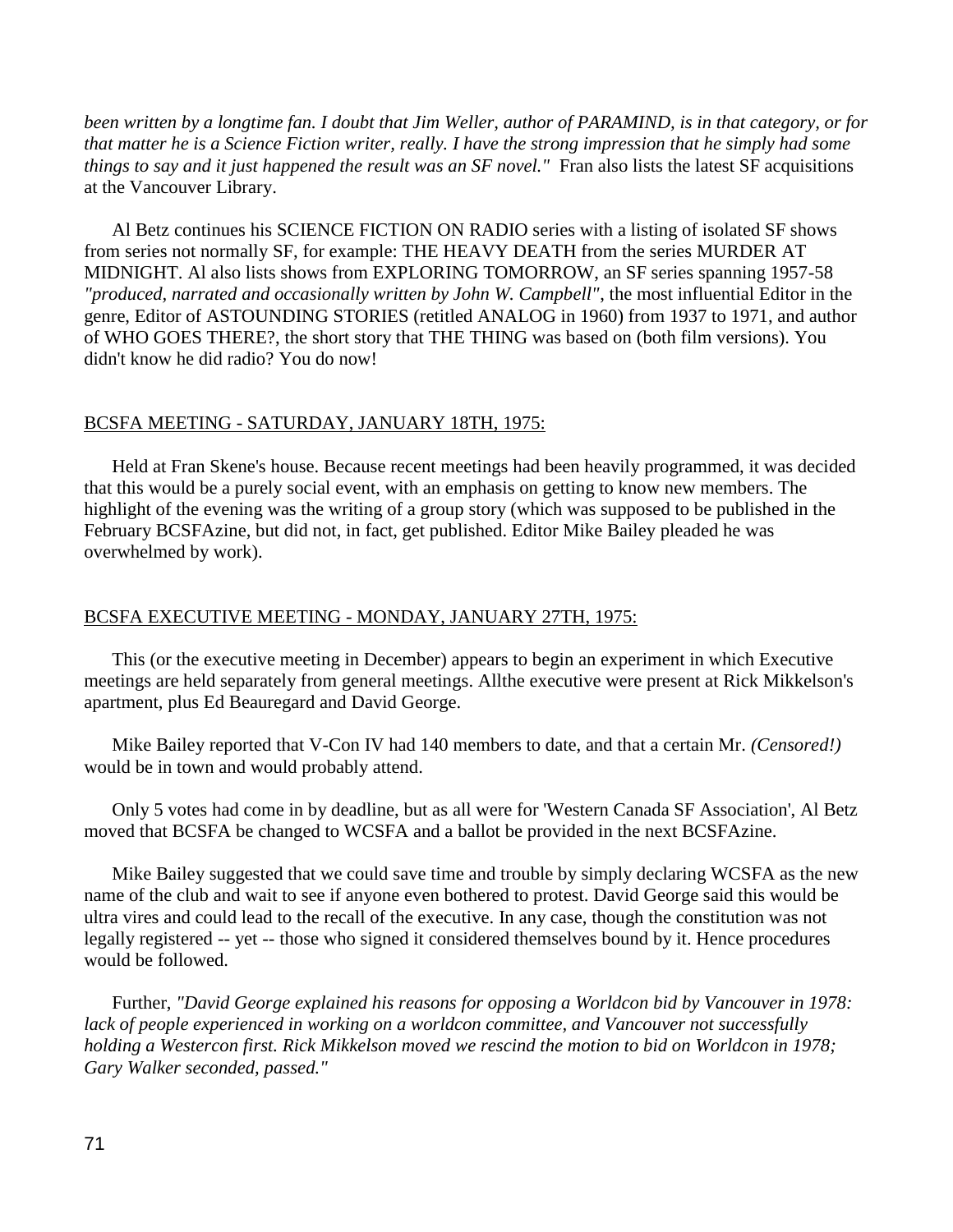## **FEBRUARY 1975**

### BCSFA NEWSLETTER #21 - February 1975:

 This issue provided a ballot for the membership to approve the proposal to change the name of the club from 'British Columbia Science Fiction Association' to 'Western Canada Science Fiction Association' which, it was understood, would meet the requirements of the Provincial Secretary's Office. It was explained that *"Our constitution states that we are governed by the provisions of the Societies Act, whether we are registered or not. The members of the Executive Committee have all signed our constitution and agree that we are bound to abide by it..... The Societies Act states that the only acceptable method for an organization to change its name is by a vote on an extraordinary resolution.... Passage of an extraordinary resolution requires a 2/3 affirmative vote."* This line of reasoning would later have important consequences.....

 Mike Bailey pushes the upcoming V-Con, noting that those who didn't want to pay for their memberships could be 'paid' by becoming security guards. An interesting policy.

 Fran Skene contributes another list of new SF books at the V.P.L., and Al Betz concludes his SCIENCE FICTION ON RADIO series with yet more lists of drama titles, including a number of SPACE PATROL and TOM CORBETT, SPACE CADET episodes. Of the latter, Al remarked *"Tom Corbett was the only successful TV series to then become a successful radio series."*

 Under the heading LAST MINUTE ITEMS, Mike Bailey notes that *"Susan Wood has accepted a teaching job at UBC effective July 1st."*

## V-CON IV - FEBRUARY 21-23, 1975:

 I did not attend this convention. As a result the following account has been cobbled together from many sources.

The Convention Executive included the following:

CHAIR - Mike Bailey. TREASURER - Vicki Bushell. PROGRAMMING - Ed Beauregard. PUBLICATIONS - Nick Grimshawe. REGISTRAR - Gary Walker. PUBLICITY/ART - Allan Dickeson. HUCKSTERS - Ken Wong. FILMS - Ed Hutchings. RECORDINGS - Al Betz.

 Months later, in the convention's final report, Mike Bailey made the following comments: *"The subsequent SF activities of ex-conCom members might make an interesting in-house sociological study*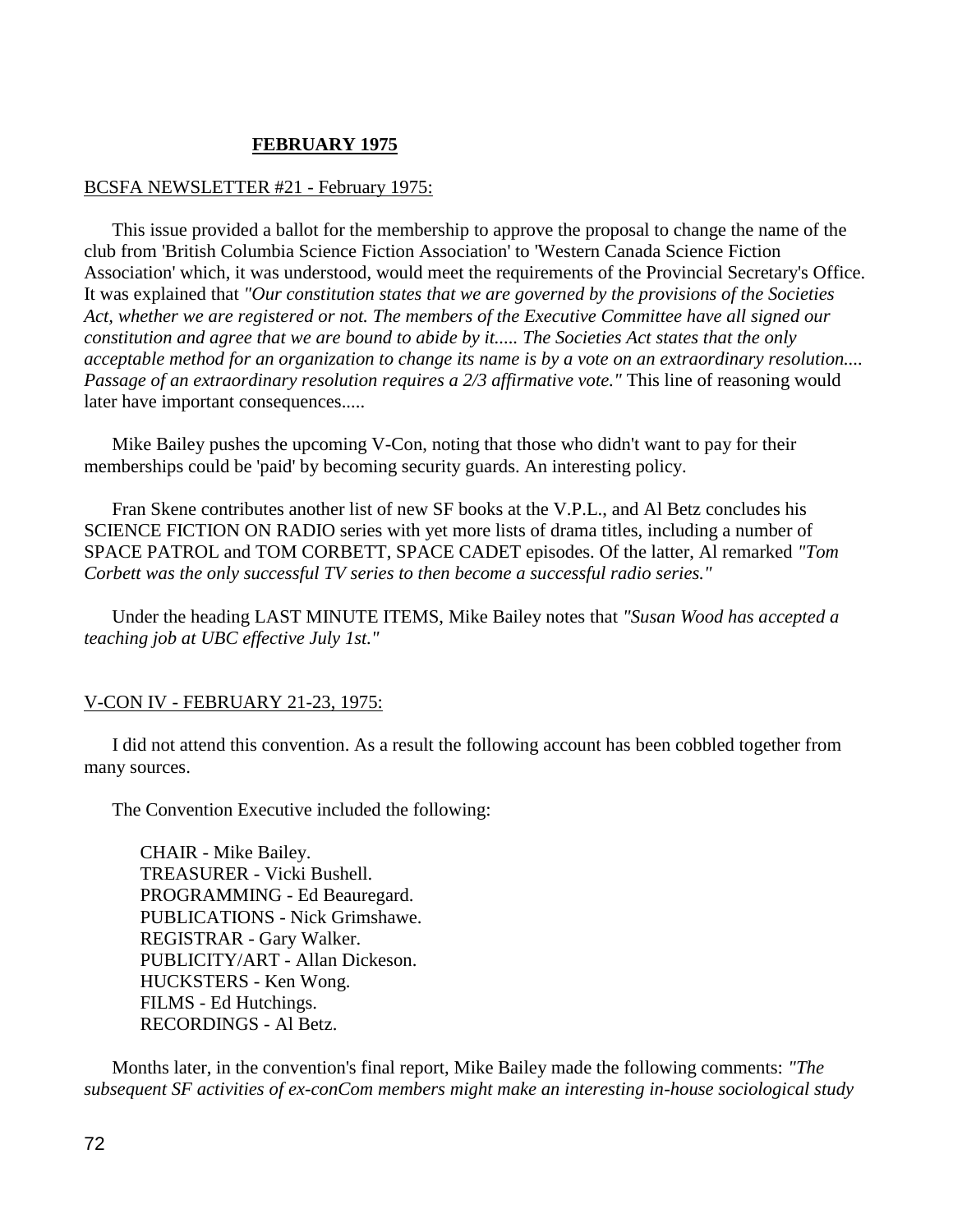*someday.... Mike Bailey vowed to himself never to become involved in the planning and execution of another SF convention. Vicki Bushell's club activities have slowly declined. Ed Beauregard became BCSFA President and remains actively interested in conventions. Gary Walker has slowly dropped out of SF activities. Ed Hutchings and Al Betz seemingly have been unaffected by the convention. Ken Wong now may be more interested in club activities than previously. Nick Grimshawe has not appeared at a club meeting since V-Con IV and his membership has lapsed. Allan Dickeson has stated that he doesn't wish to be associated with any future SF conventions, feeling that the rewards (egoboo and trauma) do not justify the work. So it goes."*

 The poster for the convention (by artist Carl Chaplin) depicts a gnome-like author with pen nibs for shoes, book in hand, sitting in a flying chair. A nearby planet appears to be spitting bullets at him (or spaceships?). Anyway, kind of neat.

 Carl Chaplin also did the cover art for the program book, a pen and ink depiction of buildings in Vancouver's West End with several unusual touches; like a monorail, a Saturn Five about to lift off, and a smouldering volcano among the North Shore mountains in the background. The Peacock, frog, ferns, mushrooms and swamp cabbage added nicely to the scene as well.

The program book was twenty pages long and  $8 \& 1/2$ " by 11" in size. Among other items it featured a three page glossary of fandom by Ed Beauregard, listing such terms as BNF, CRIFANAC, GAFIA, etc.

 The convention took place at the Sheraton Landmark Hotel (featured prominently in the Program book cover) on Robson Street in the West End, a district which lies between Downtown Vancouver and Stanley Park, and between English Bay and Coal Harbour; a perfect setting to impress out-of-towners.

 Guest of Honour was Robert Silverberg. Writer Frank Herbert (V-Con III guest and author of 'DUNE') provided this introductory essay in the program book, titled "A Man Of Many Talents": *Are you ever fortunate to have a man of Robert SilverBerg's talents as your guest of honour! The word prolific was invented to take care in describing his out-put. As you may realize now and certainly will realize by the end of your convention, he is known far beyond the field of Science Fiction. He has published more than 450 books, almost 1,500 magazine pieces -- and Sf represents less than 20% of that output. But thank God he wrote/writes SF, a field in which he is an accomplished master. He deals better than most with the complex interaction between science/technology and humans.*

 *It was on Fred Pohl's advice that I read 'DOWNWARD TO THE EARTH', which has to be the definitive book on alien-human interaction. I believe the first Silverberg I ever read was 'MAN IN THE MAZE', the signal that there was an artist--storyteller in our midst. I particularly enjoyed 'HAWKSBILL STATION' and 'THE SECOND TRIP'.*

 *Behind that goateed face with its hint of Mephistopheles there is an intellect as sharp and curious and imaginative as any in letters today. What you should know about Silverberg to appreciate his many facets is that he is also a well-respected author in history and politics and that he is able to make these subjects highly readable and enjoyable to both young readers and adults. He is that rare fellow, a scholar who can take a difficult subject and hold you spellbound as he unfolds the fabric of his exposition. Within easy reach in my bookcase right now is a book called 'HOME OF THE RED MAN'.*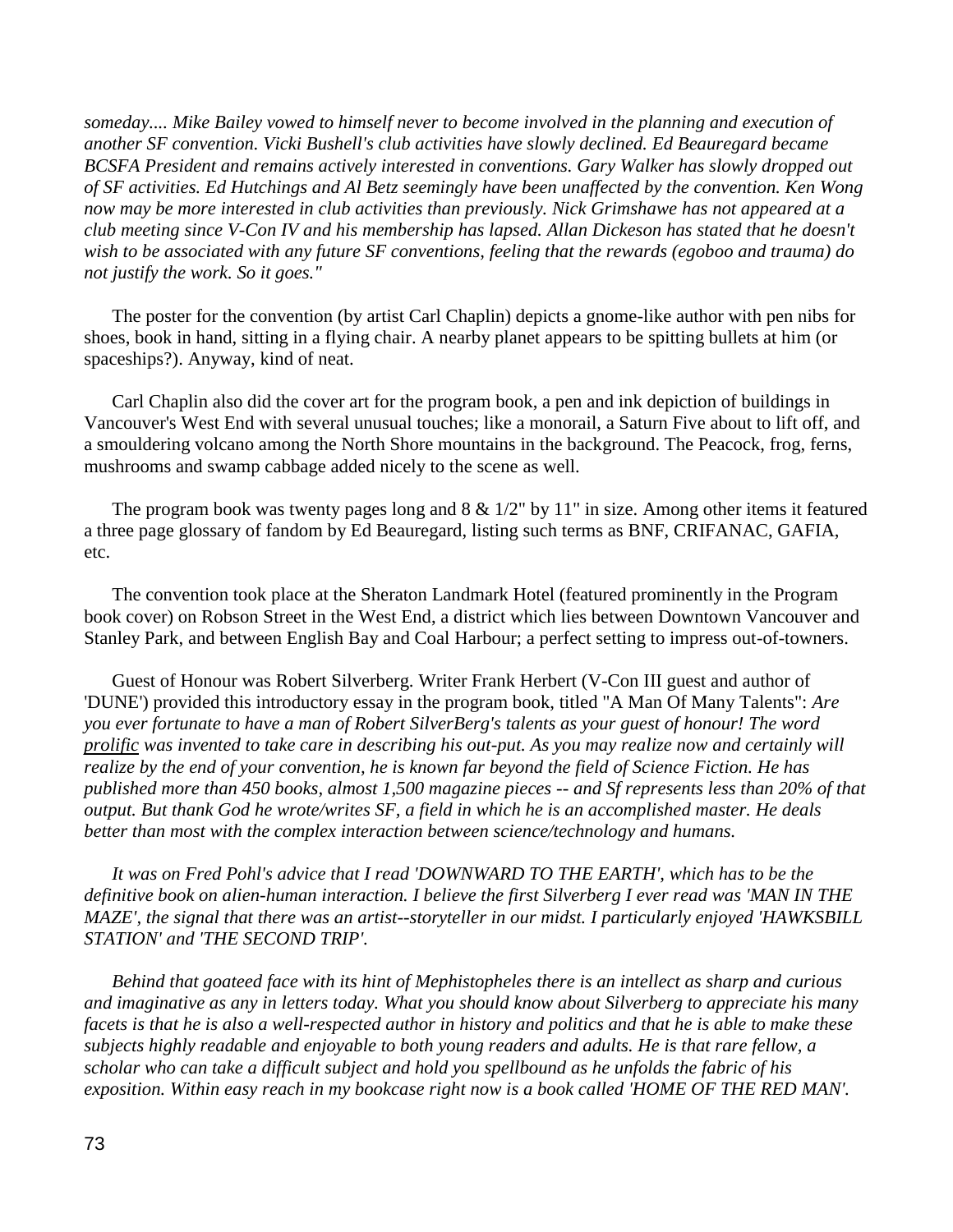*The author is Robert Silverberg. Truth to tell, he once spent about ten years hiding out from Science Fiction, writing all sorts of interesting works -- fiction and nonfiction -- exploring many fields. Did you know he is well-respected as a writer in the field of archaeology? Ask him about Roman Britain or the ruins of Persepolis. Then prepare to be spellbound.*

 *Silverberg is a Columbia University graduate (1956) which makes him comparatively young in the writing field. If he continues to be as prolific across the next twenty years as he has been in the preceding twenty, he may well be the author who finally breaks the back of academia. they'll never be able to completely cross-reference, analyze and "study in depth" all his works down to that final exclamation point. If we have nothing else to thank him for, that would be enough -- but we can also delight in the fact that whatever he does, he does it with artistry and sensitivity.*

 *Prepare yourselves for a memorable experience with Robert Silverberg as your guest.*

 Herbert must have been prescient, for it turned out that Silverberg was once again thinking about *"hiding out from Science Fiction."* As far back as December 18th, 1974, he had written to the ConCom: *"I warn you that it's going to be rather more somber than the job I did at Westercon; I've been having some heavy thoughts about the future of Science Fiction and in particular the furture of me as a Science Fiction writer..."* On January 27th, 1975, he added: *"Your guess is correct: I'm discouraged by the state of SF and by recent events in my own career, and I'm going to quit writing it on the grounds that the sort of thing I write is not really what the bulk of readers want to read. I thought I'd explain the reasons for the dismantling of my career at Vancouver. It does make a somber talk, I know, but it might be instructive..."*

 The ConCom was upset with his proposed keynote speech. As Mike Bailey later wrote in BCSFAzine #22*"The Committee knew in advance what Bob Silverberg was going to say and it presented a scheduling problem. When a major genre author quits writing at a convention at which he is being honoured, it is more than ironic. Do you clap when he says he is unappreciated? We scheduled him for Sunday and he handled himself well: we knew he would."*

Silverberg got a surprise of his own when he stepped off the plane at the Vancouver airport. It had been snowing, and though the ground cover had melted, the airport snowploughs had left enormous banks of snow lining the runways. Silverberg was stunned, as he had flown in direct from California and was wearing a light shirt, shorts and sandals. So, a "chilly reception." But hey, this is Canada after all, snow all year round, commuting by dogsled, igloos for office buildings....

 As for the convention, Silverberg is said to have remarked later in a Locus interview that *"no one seemed to know him"* , but, according to Stan G. Hyde, fans shied away because he tended to give short, non-committal answers to questions and it took a real effort to engage him in conversation. Still, he must have had a good time, because he came back next year for V-Con V as an attending pro rather than a guest.

# FRIDAY, 21ST FEBRUARY, 1975:

 The action began at 2:00 pm with a showing of videos in the Broughton room. At 3:00 pm 16mm films began in room 102 of 'the annex' (very inconveniently located. Guests had to leave the hotel, walk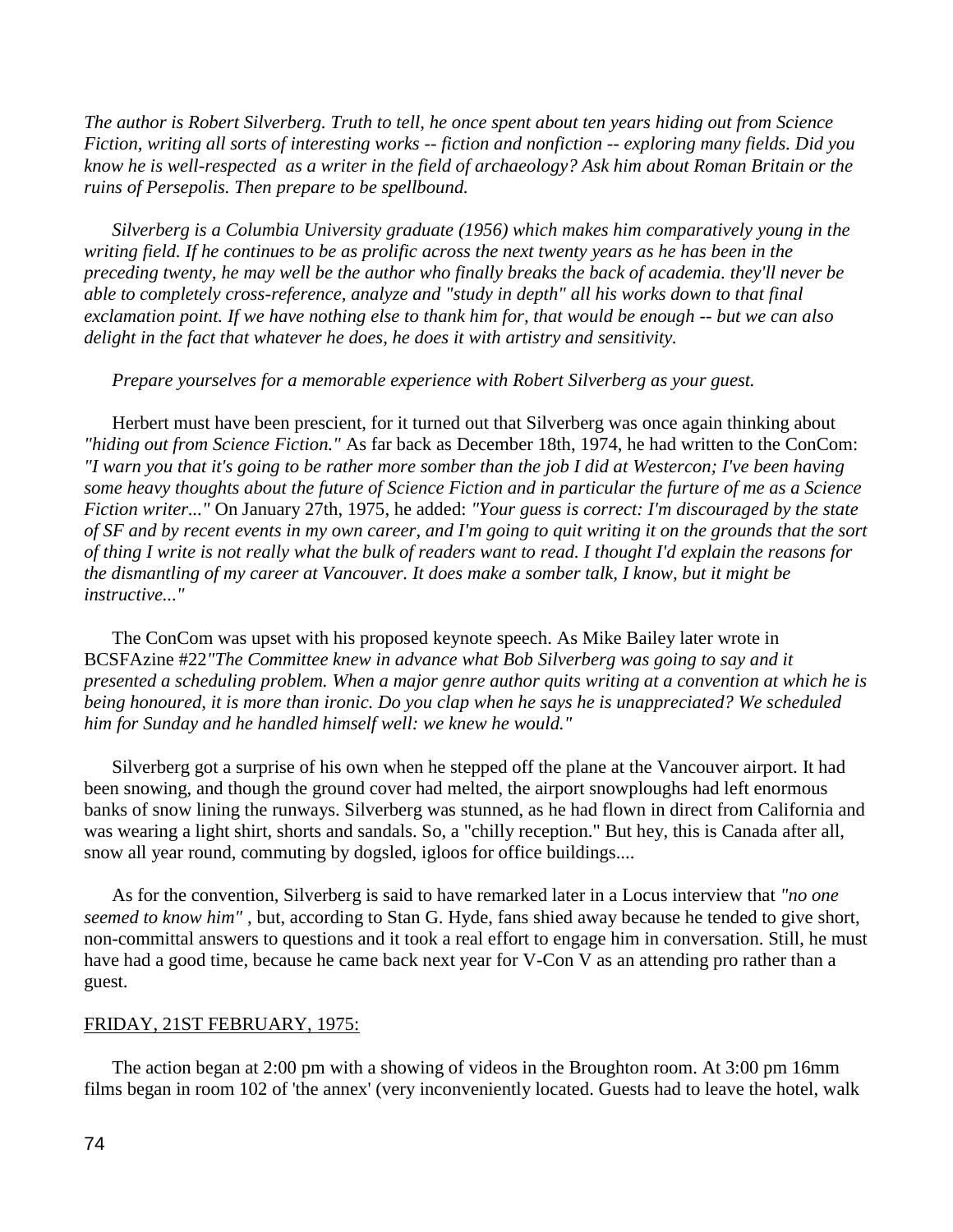past the parking lot entrance and go back in up one flight of stairs). This convention marked the first time continuous showings of films had been arranged at V-Con, at least during the day. The films proved embarrassingly successful. As Ed Beauregard later wrote: *"The second most common complaint was that the film room was too small. There were two reasons for that. Firstly, it was the only room available for that purpose, and secondly, we just did not expect the balance that occurred in film-lecture attendance. Most committee members, myself included, felt that the lectures were the backbone of the convention. I was, and in fact, still am, disappointed in the meagre attendance given the lectures. At the same time, we felt the films would serve as a sort of sideshow for people with nothing better to do. Were we ever wrong! The films, in fact, turned out to be the most highly rated feature of the convention."*(in response to a questionnaire given to attendees.)

The program book states that videotape films would be broadcast internally on the hotel's closed circuit TV throughout the convention, but since the Friday News sheet only lists videos being shown in the Broughton room, I conclude the deal for using the hotel system fell through at the last minute. Further evidence for this is Ed Beauregard's comment that the Broughton room (located next to the huckster/art show room) was originally supposed to have been a combined hospitality/rest area, but wound up being selected for video display *"because there was just no other place to set up the equipment."*

 As a result, the convention had NO hospitality room. Well, almost no hospitality room. Because of the con, there was no official February club meeting, so BCSFA rented a suite on the 40th floor to serve as an informal gathering place for BCSFA members and their guests, or for that matter anyone who dropped by (the idea being to sign up more members), but apparently not many attendees found their way up there. One who did was William Gibson, attending his first V-Con ever. Evidently he had a very good time, to judge by the letter he wrote Mike Bailey three months later: *"You probably remember me as the drunken ex-fan editor who went on and on in 4002* (the hospitality suite) *about the fanzines he had edited as a boy and would doubtless edit again at the first opportunity, etc... Needless to say, in the cold post-con light, I developed a rapid case of cold publisher's feet. I'm still excited at having rediscovered fandom, though, and fan-writing, rather than fan-publishing, seems the most likely outlet for those mysterious fannish energies frustrated by ten year's fafiation.... Specifically, I'm working on a review of Stanislaw Lem's THE INVESTIGATION...."*

 At 5:00 pm came the CONVOCATION, with the official introduction of distinguished and/or notorious attendees. Frank Denton (well-known Seattle fan) was master of ceremonies, and spoke for 15 minutes.

 At some point in the convention Stan G. Hyde found himself standing in line beside Dr. William Broxon, husband of author "Bubbles" (Mildred) Broxon. Dr. Broxon (now deceased) was a large man, a very large man, and Stan couldn't help noticing that, aside from the leather mask with enormous antlers Broxon wore and the full-sized spear he carried, there was a live six foot Boa Constrictor draped across his shoulders. Broxon saw that Stan was staring at him (at the snake actually).

Quickly, Stan blurted out the first thing that came to mind. "Uh, that's a nice snake you have there."

Dr. Broxon glared back. "It's a MALE snake."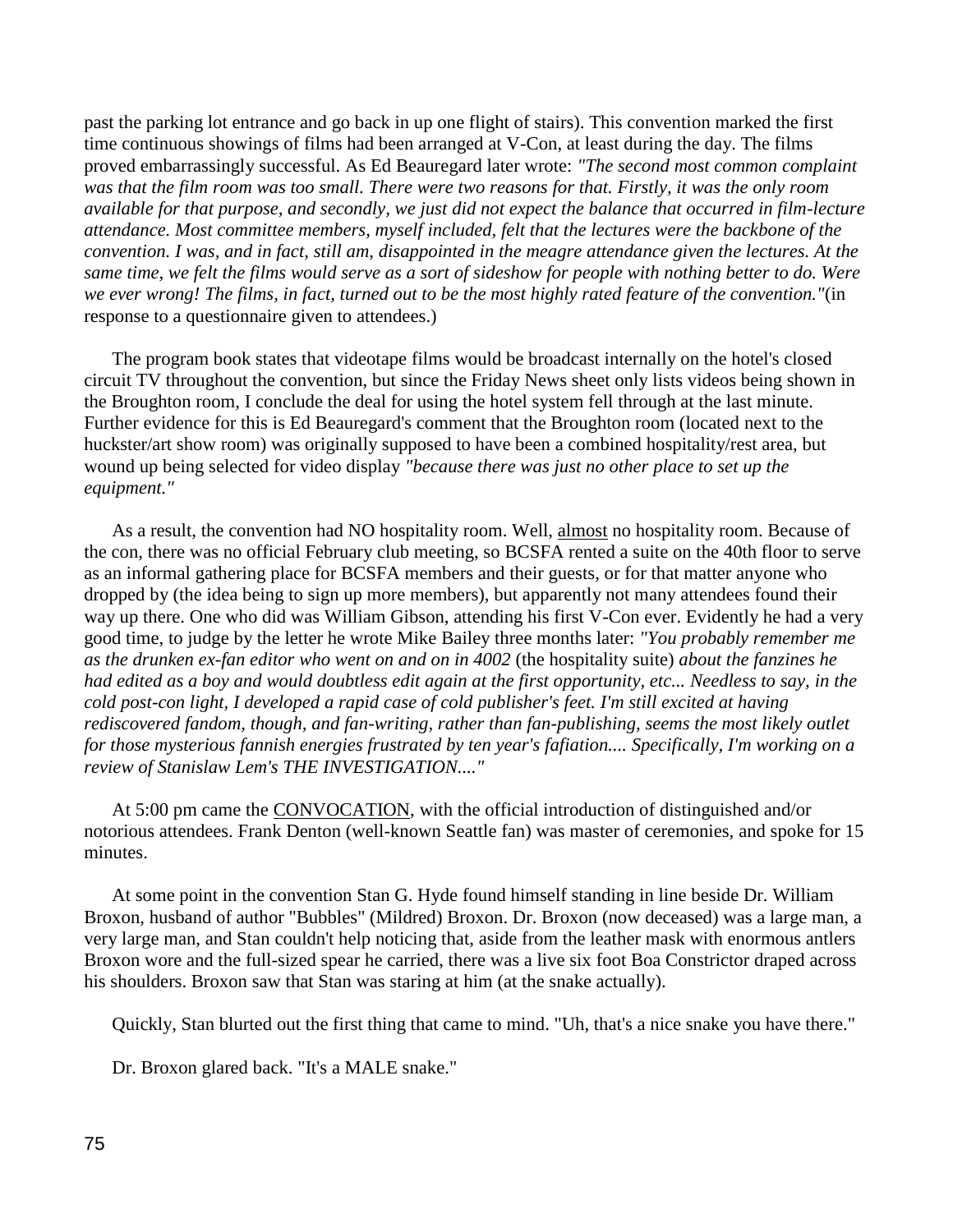"Oh, really?" replied Stan nervously. "I couldn't tell."

 "That's because you're not a FEMALE snake!" declared Dr. Broxon, lowering his antlers in what Stan construed as a threatening manner.

The snake's name, incidentally, was 'Sigmund'.

 Possibly this meeting occurred while they were waiting to enter the ballroom for the costume ball, the IMPERIAL COSTUME BALL, where *"due to atmospheric conditions, masks are mandatory."* The ball was supposed to begin at 8:00 but was delayed half an hour, in part because Allan Dickeson, the ball's organizer, was busy elsewhere trying to calm an LSD-excited con member, and in part because the hotel PA system was found to be inadequate and a jury-rig system had to be patched together. The 'Free Air Ensemble' and 'Ross Barrett & Friends' were able to perform, but 'The Synergy Dancers' were asked not to perform because of an *"inadequate technical environment"* or as another source put it, because of *"bad vibes."*

 Said "bad vibes" were the result of Allan Dickeson's conception of the ball. He wanted a *"far-out affair by having a real ball"*, i.e. live music and dancing. This was not what some fans were anticipating. As the Saturday News sheet put it the next day: *"If you observed or heard the hassle in the ballroom last night and don't wish to know what happened, stop reading.... At SF conventions in the U.S. (traditionally), masquerade balls are more or less amateur nights. Fans dress in an SF-or-fantasyoriented costume, are presented, and perform in a short skit. Realizing that 80% or more of the V-Con membership are unaware of such a tradition, the committee organized (just) a dance with live music. Unfortunately several longtime fans expected a presentation and became noisy in their disappointment."*

 Leading the charge was the antlered Dr. William Broxon, who at one point was seen prodding Mike Bailey across the floor with his rubber-tipped spear shouting *"I wish it were real!"* But when he began to shake Sigmund at Mike, Sheraton management moved in and demanded he divest himself of his snake. Michael Walsh, Province movie critic, rushed to Sigmund's rescue. He explained to management that the spear-carrying, snake-brandishing man in the antlered leather mask was in fact a renowned medical practitioner, whereupon hotel management backed down, permitting Sigmund to remain, providing Dr. Broxon *"kept it upon his person at all times."* In the interests of peace, anyone who wanted to make a presentation of any kind was now requested to do so.

 Mike Bailey later described the costume ball as a fiasco, but on the positive side it was certainly memorable. Ed Beauregard commented: *"The organization of the costume ball was the principal 'organizational' complaint received and, unfortunately, very justified complaints they were. One can cite the obvious problems we encountered -- inadequate and hastily assembled sound systems; misunderstandings between those in costume and those conducting the affair; but all these do not disguise the fact that we overreached our skills and experience...."*

# SATURDAY, 22ND FEBRUARY, 1975:

Saturday proved to be a far more smooth-running convention day.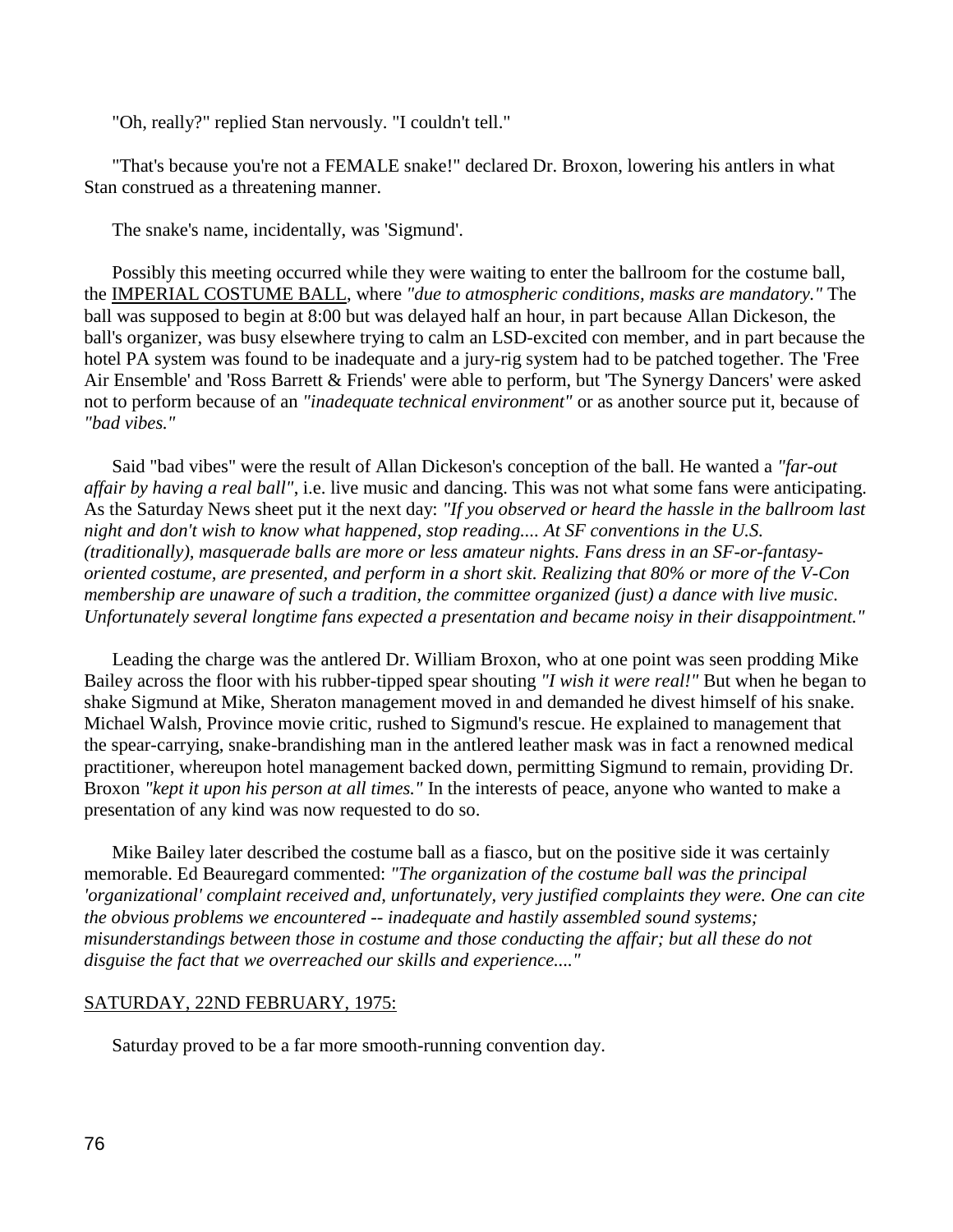At 10:00 am Gregory Fahlman of the Astronomy Institute at UBC delivered a talk on SOME OBSERVATIONS ON THE LARGE SCALE STRUCTURE OF THE UNIVERSE.

 This heavy science programming was followed by TRIUMF: SOME FACTS AND FANTASIES by Jesse Brewer and Tom Masterson of the UBC Dept. of Physics. (TRIUMF stands for Tri-University Meson Facility.) These two science lectures proved very popular.

 The next lecture was supposed to be NON-HUMAN INTELLIGENCE, a panel on humans, dolphins and aliens, but "medical emergencies" took away the panelists (presumably doctors) so John Stroud of SFU was a last minute substitute (accepted in part because he claimed to have known John W. Campbell) to speak on THE COLONIZATION OF SPACE. Whether because of inadequate preparation, or simple ignorance, it became obvious that he didn't know what he was talking about, excruciatingly obvious. As Ed Beauregard put it, *"He knew nothing. Nothing!"* Think of it as a Turkey Science Lecture. Ed found it embarrassing.

 This was followed by a talk on STYLE AND THEME IN THE FIRST TWO NOVELS OF JOANNA RUSS by Doug Barbour of the University of Alberta. About as sercon a subject as you could possibly hope for...

 And then Crawford Kilian spoke about PROPAGANDA IN SCIENCE FICTION. I assume he was his usual opinionated, hard-hitting, controversial and above all, highly entertaining self.

 The soon-to-be ubiquitous Steve Forty attended for the first time ever, bringing along his brother. As BCSFA had a table by registration, he joined the club (mainly because he wanted to meet BCSFAn Chuck Davis, a local journalist with a great sense of humour), then set out to explore the convention. He left after two hours! Seems he found the panel topics boring. *"If someone had only told me about the partying that goes on in the evenings at cons, I would have stayed,"* he commented recently. Ah well, he learned the truth at Westercon 30 in 1977 and has been hooked ever since.

 That S.40 stayed as long as he did at V-Con IV was because Robert Silverberg spotted his name badge and thought 'Forty' an unusual surname. They talked together for half an hour, during which Silverberg revealed the substance of his keynote address to be delivered the next day. Before leaving, Steve mentioned this to Ken Wong, who reacted strongly. "You're not supposed to know that!" "Can't help it. He told us." "Don't tell anyone!" The ConCom was undoubtedly worried that word of Silverberg's intentions might cast a downer on the convention.

 Another quick visitor was the famous 'underground' comic artist Vaughn Bode, who made a brief appearance. (Undoubtedly he was the *"censored"* referred to at the January 27th Executive meeting as a possible attendee.) He was present to promote his hardcover book "DEADBONE, THE FIRST TESTAMENT OF CHEECH WIZARD THE CARTOON MESSIAH" which was being released by Charles Law of Northern Comfort Communications, Smithers, B.C., Canada. (I own a copy and it's weird and wonderful, like all Bode's work.) Mike Bailey wrote about meeting Bode at V-Con IV in #23 of his perzine, circa September '75: *"My initial impression was that he appeared effeminate. Yet he was accompanied by a spiffy-looking girl. I spoke briefly with him and left him with confreres such as George Mettzger and Bob Inwood. Bill Gibson, who did speak with him more fully, later recounted to me Bode's amazement and pleasure at being treated like an important artist and celebrity during a*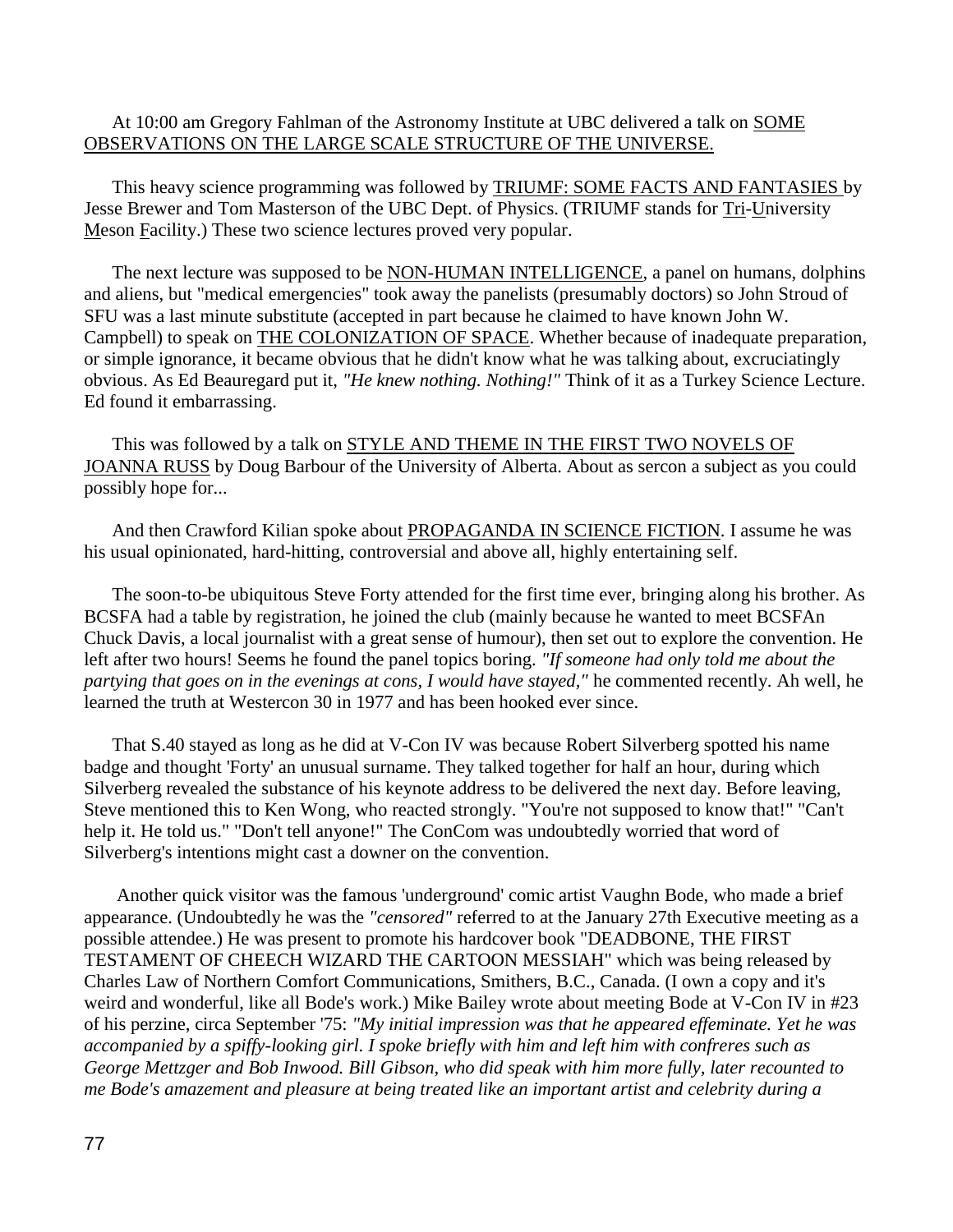*recent trip to Europe."* (He'd won a Hugo for BEST FAN ARTIST in 1969.) Mike's impressions were correct. In a subsequent book CHEECH WIZARD, THE COLLECTED ADVENTURES OF THE CARTOON MESSAIAH, published posthumously in 1976, Bode described himself as a *"Pop-mystic transvestite"* with *"a rainbow of fetishes from Rubber to Boots."* Perhaps because of this, because of the fact he struggled for years to accept himself *"as what I is"*, his cartoon art was outrageously off-the-wall and quite, quite funny. As creator of 'Cheech The Wizard' (I own a ceramic "Cheech") and assorted nubile young female lizards, Vaughn Bode is one of my favourite comic artists. And I didn't attend V-Con IV! Arrgh! Alas, I will never meet him. He died of accidental strangulation six months after his visit to Vancouver.

 At 6:00 pm a BUFFET BANQUET began in the ballroom featuring such yummy dishes as Swedish Meat Balls and Chicken Livers Hawaiian for a mere \$9.75. (And beer at the cash bar cost only 85 cents per glass!) Ed Beauregard makes a very odd comment about the banquet in the final report: *"The banquet generated a few more complaints, mostly in regards to the duration of the meal. One hour looked like long enough, but wasn't. On the other hand, we were pretty squeezed to fit everything in Saturday and it just didn't look like we could spare any longer. Besides, with half an hour longer wait, Terry Terhune (the one who burst in during the banquet) might have done incalculable damage to the hotel."* (?)

The principal activity at the banquet was the awarding of the **ELRONS**, which Michael Walsh described in the Province Newspaper on Monday, February 24th, 1975: *Three little-known authors and a television show were the victims Saturday night as V-Con IV, the fourth Vancouver SF convention, presented its 1975 Elron Awards. Sometimes referred to as SF fandom's "lowest dishonour," the Elrons are given annually for "outstanding disservice" in the field of Science Fiction.*

 *Approximately 250 of the convention's nearly 600 registered members gathered in the ballroom of the Sheraton Landmark Hotel to hear Brent MacLean, spokesman for Vancouver's Secret Masters of Fandom, make the following presentations:*

 *- Cited as LEAST PROMISING NEW AUTHOR was Jerry Pournelle, whose novels, including 'SPACESHIP FOR THE KING', were described as the worst kind of "sword and spaceship SF."* (He won the same award at V-Con III.)

 *- Recognized as the MOST APPALLING DRAMATIC PRESENTATION was 'PLANET OF THE APES', a television series that distinguished itself by "totally ignoring all of the possibilities" inherent in its basic premise.*

 *- Welcomed into the ELRON HALL OF SHAME was John Norman, whose sado-masochistic Gore stories are credited with "introducing bondage into SF"* (creating a new genre: "Bondage Sword and Sorcery". This was his second Elron. By 1993 he'd won 15 Elrons! Including an Elron for having received the most Elrons!).

 *- Named the year's WORST NOVEL was 'POPULATION DOOMSDAY' by Don Pendleton*  (remember him?)*, a writer best known for his Executioner stories, a series of violent contemporary thrillers featuring as hero a Vietnam veteran who wages a guerrilla war on the Mafia.*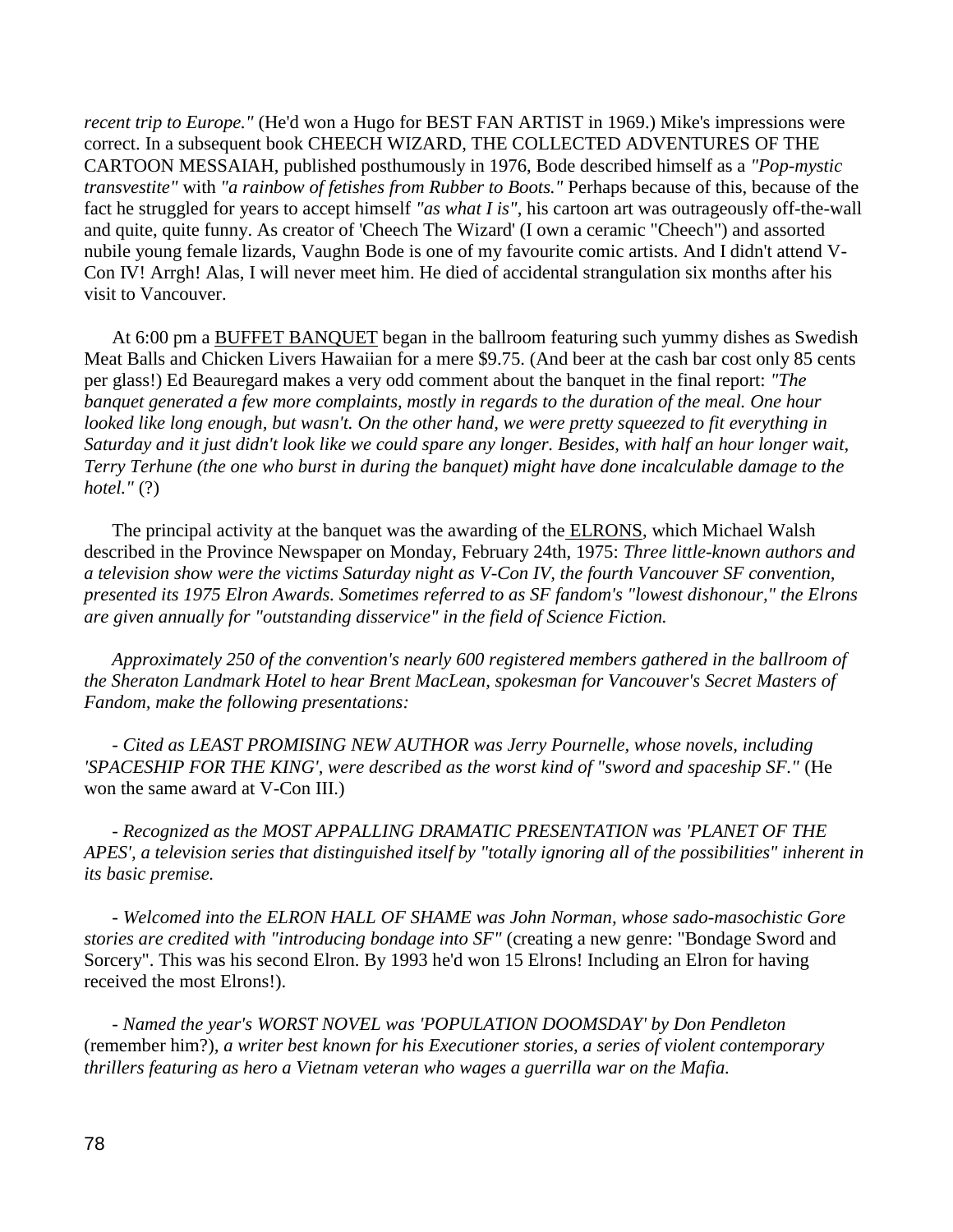*First presented at the 1971 convention, the Elron trophies consist of a bronzed lemon mounted on an appropriate base.*

 *Commenting on the concept of "dishonour awards", the convention's guest of honour, author and anthologist Robert Silverberg, came down on "both sides of the issue." As someone with "a vested interest in keeping the literary standards of SF as high as possible," he had to enjoy them, he said. "But I couldn't help squirming a bit," he added, "feeling a professional solidarity with the victims."*

 *Though the awards have been the subject of some controversy in the international fan press, their continuation is one indication of Vancouver's growing prominence as a fan centre.*

Ah, the joys of having an empathatic reviewer!

 Afterwards Robert Silverberg read selections of his published works for nearly an hour, and then the ballroom was converted into a film theatre for a screening of 'NO BLADE OF GRASS' and 'ZARDOZ', followed by several shorts, including the infamous 'BAMBI MEETS GODZILLA'.

Meanwhile Congoers partied into the night.

# SUNDAY, 23RD FEBRUARY, 1975:

 The day began at 9:45 am with a showing of 'TRANSATLANTIC TUNNEL' in the 16mm film room.

 At 11:00 am Mike Bailey moderated a panel on THE TRIALS AND TRIBULATIONS OF FANZINE EDITING with panelists Susan Wood, Elinor Busby and Frank Denton.

From Noon to 1:00 pm various NASA film shorts were shown.

 Then at 1:00 pm Guest of Honour Robert Silverberg delivered his keynote address. Province Reporter Michael Walsh described the talk this way the following Monday: *Discouraged, disillusioned and visibly weary of it all, one of Science Fiction's most prolific and respected writers has decided to quit.*

 *"It's too confusing for me to work for a largely indifferent audience and for largely contemptuous publishers," Robert Silverberg told a hushed crowd of SF fans Sunday. "I'm going to step out... to give myself a prolonged sabbatical."*

 *The Guest of Honour at V-Con IV, the fourth Vancouver SF convention, Silverberg, 40, made his surprise announcement to the nearly 200 convention members who attended his keynote address in the ballroom of the Sheraton Landmark Hotel. "These are nervous times," he said, "and I am not optimistic."* 

 *A past President of the SF Writers of America, Silverberg's departure from the scene is expected to send shock waves through the fan press and cause considerable controversy among his fellow writers. In*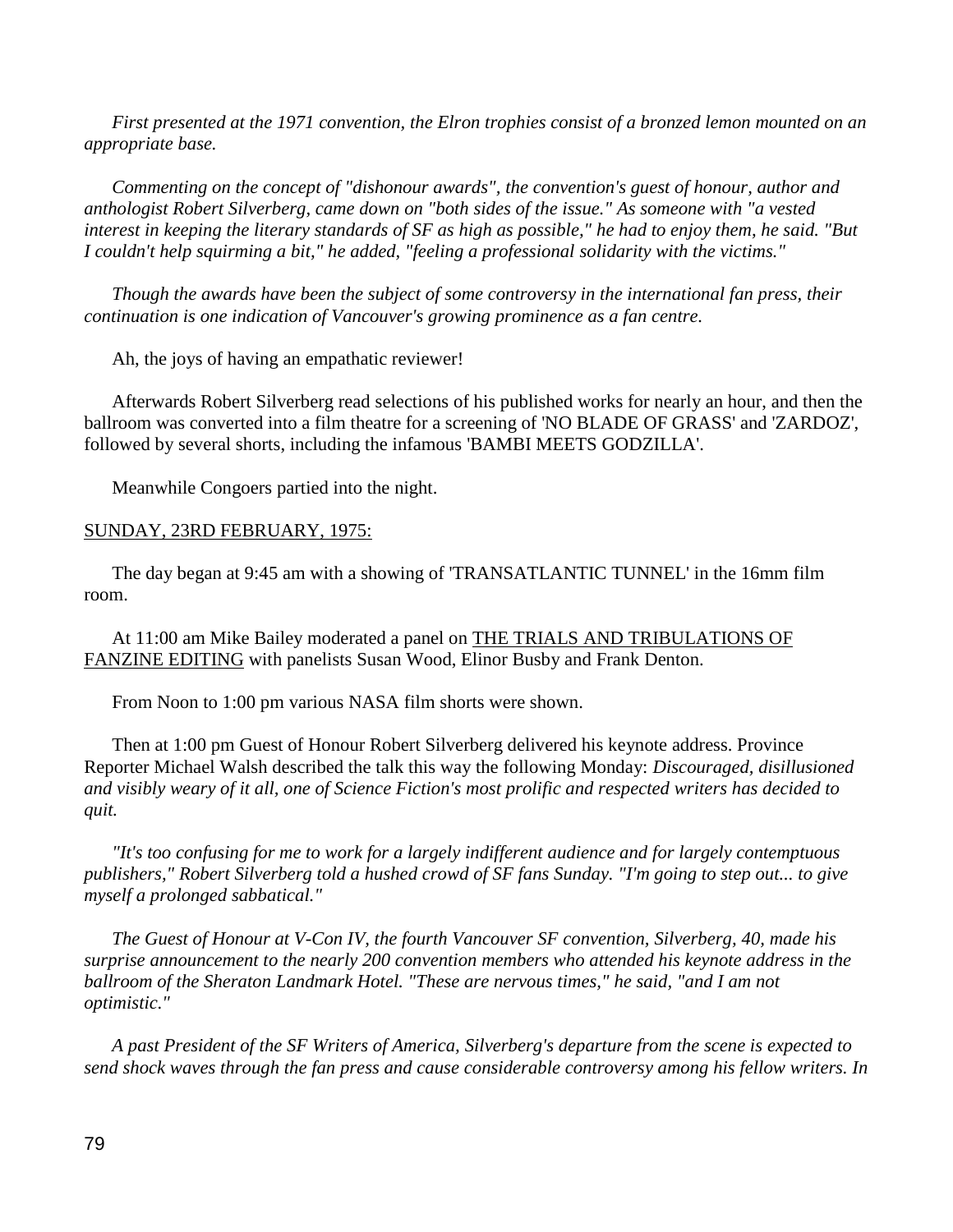*what effectively became his farewell address, he said that a decade of dedicated effort has failed to turn SF into a respectable literature. The great experiment, he implied, is now at an end.*

 *"The vibrations out of the New York publishing industry are very ominous," he said. Hard times, aggravated by shortages of paper and a shortage of money, are now with us. "No one's taking any chances."*

 *In the case of his own chosen field, Silverberg said, publishers "are returning to the tried and true juvenile adventure fiction that SF once was." As a result he had come to the conclusion that "the glorious revolution of the 1960's -- that outpouring of talent and energy known as the New Wave -- has been very quickly undone."*

 *Silverberg made these remarks to convention members in even, unexaggerated tones, without gesture or a prepared text. He described a situation in which many writers were striving to turn their craft into an art while publishers -- and a discouraging majority of readers -- continued to regard their work as "a category of crude, commercial fiction."*

 *Hoping these conditions would change, he had attempted to "travel the whole route. Professionally, creatively, it has been folly," he said.*

 *"I've never felt less sure of my value as a Science Fiction writer," he admitted. Now, "I'm tired of being pushed around between art and commerce."*

 *His conclusion: "I choose silence."*

Well, hmmm. Bummer.

 Local fan folklore has it that V-Con IV was THE convention where Silverberg FIRST announced he'd quit writing, and Michael Walsh's article and the quotes from Silverberg's own letters seem to bear this out. On the other hand, Stan G. Hyde believes Silverberg first declared his intentions at Worldcon in 1974 (DisCon II in Washington, D.C.)and then repeated his declaration at 2 or 3 other conventions PRIOR to V-Con IV. Susan Wood alone heard Silverberg give essentially the same speech on at least three occasions.... Whatever the truth of the matter, obviously it was on his mind for quite some time. Not to worry, his self-imposed exile didn't last. 'LORD VALENTINE'S CASTLE' was published in 1980.

 Immediately after Silverberg's dignified but downbeat speech, at 1:30 pm, panelists Mildred D. Broxon, F.M. Busby, Michael G. Coney and John Park bravely tried to discuss SCIENCE FICTION IN THE YEAR 2000. No doubt the first comment was that Robert Silverberg wouldn't be writing SF at that time.

 Then Jerry Wasserman of the UBC English Department delivered a lecture titled: VAN VOGT'S 'THE WEAPON SHOPS OF ISHER' -- 1984 REVISITED, which sounds suitably dark-moodish. Not a light topic.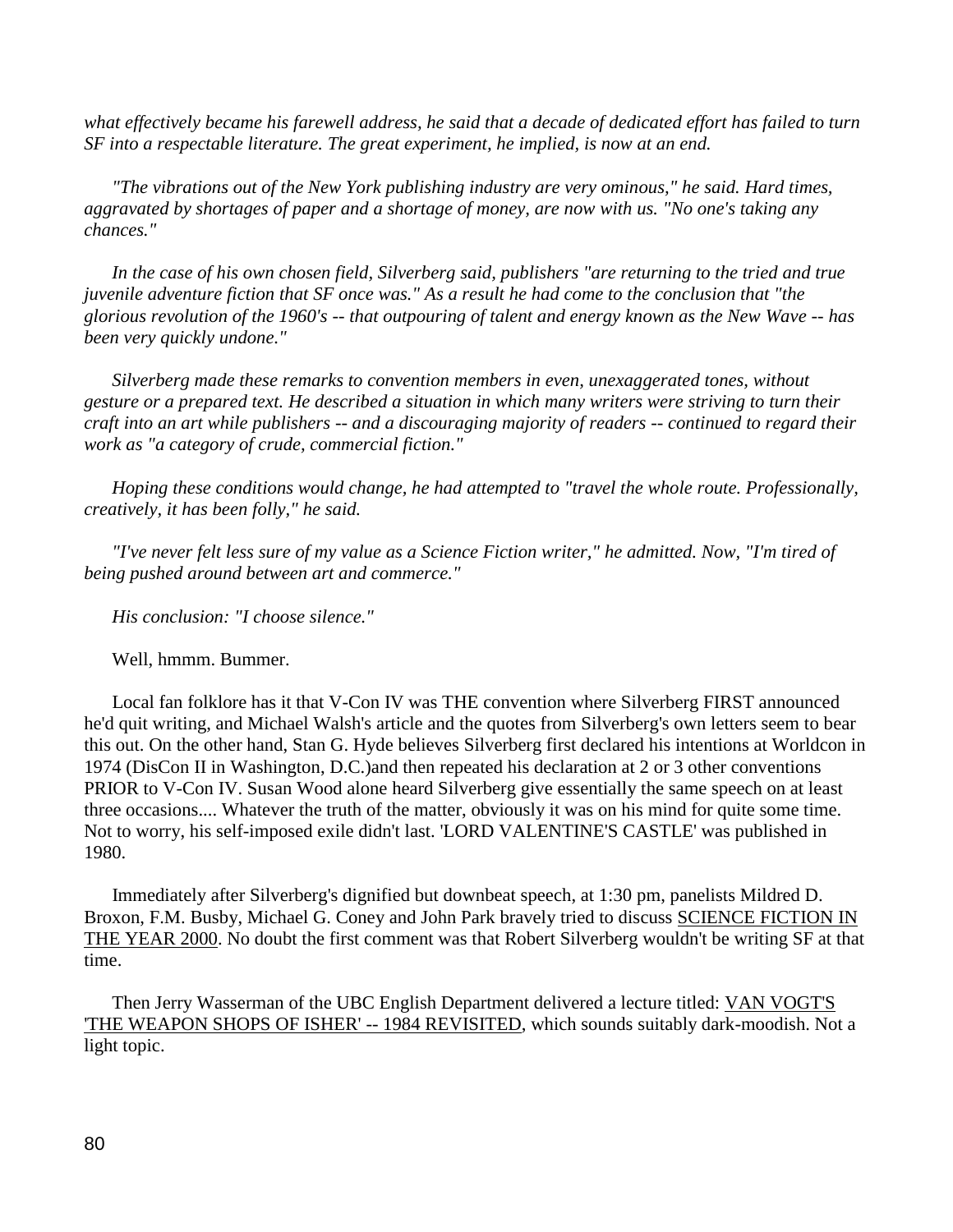Then, as if by competitive contrast, Mason Harris of the SFU English Department delivered a talk on SCIENCE FICTION AS THE DREAM AND NIGHTMARE OF PROGRESS, relying mostly, I believe, on the works of Philip K. Dick. Mason had originally planned to give this talk at V-Con III, but scrapped it to deliver an off-the-cuff rebuttal to a talk by Crawford Kilian.

 The convention then wound down, though for those who stayed there was a special showing at the MacMillan Planetarium in Kitsilano of VORTEX, a light and sound extravaganza, beginning at 10:30 pm. Tickets had been available for congoers at the registration desk for the special rate of \$1.30.

 Overall, the Convention was considered quite a success, with 600 people attending (the hotel could have accommodated 650). Total income for the con was \$4,375.00, total debits \$3,559.63, which left surplus funds to be handed over to BCSFA to the tune of \$715.37.

 Mike Bailey later commented: *"When the V-Con IV committee first met, one of the basic issues was to decide whether to attempt to promote a large convention or one with a controlled smaller attendance. The committee, concluding that experience was needed in organizing a large convention, opted toward size. Consequently, gaining experience was one of the objectives of the committee....Many attendees were expecting a professional and not an amateur convention. I don't know how to adjust for such an expectation. We are amateurs and will remain so. However, we could have used more help...."*

 This was the first convention Ed Beauregard worked on the Executive. In Garth Spencer's history of the club (BBBF) Ed is quoted as saying: *"The outstanding characteristic of this committee was how inappropriately chosen the committee members were. The Treasurer could barely count, the Publications Officer was illiterate, and I was in charge of programming, though I had never attended a single convention and had little interest in the job. We somehow muddled through, and actually made a decent profit."*

Hey, any con which turns a profit is a success in my books.

# BCSFA EXECUTIVE MEETING - FEBRUARY ?, 1975:

 The Executive (with the exception of Gary Walker) were present, also Ed & Norma Beauregard, Vickie Bushell and David George. In the afterglow of V-Con IV profits it was moved by Mike Bailey *"that the BCSFA purchase a duplicating machine which will be available to all members who supply their own materials, to be kept at the home of the Information Officer. Seconded by Al Betz."* Little did Steve Forty know what would eventually befall him as a result of this decision!

# **MARCH 1975:**

# REGISTRATION OF THE V-CON TRADEMARK - MARCH 4TH, 1975:

 On this date Mike Bailey successfully registered 'VCON' as a trademark in Ottawa under his own name, rather than the club's. It may be that, remembering all the controversy over the post-con finances after the completion of V-Con III where he'd been co-chair with David George, he decided to ensure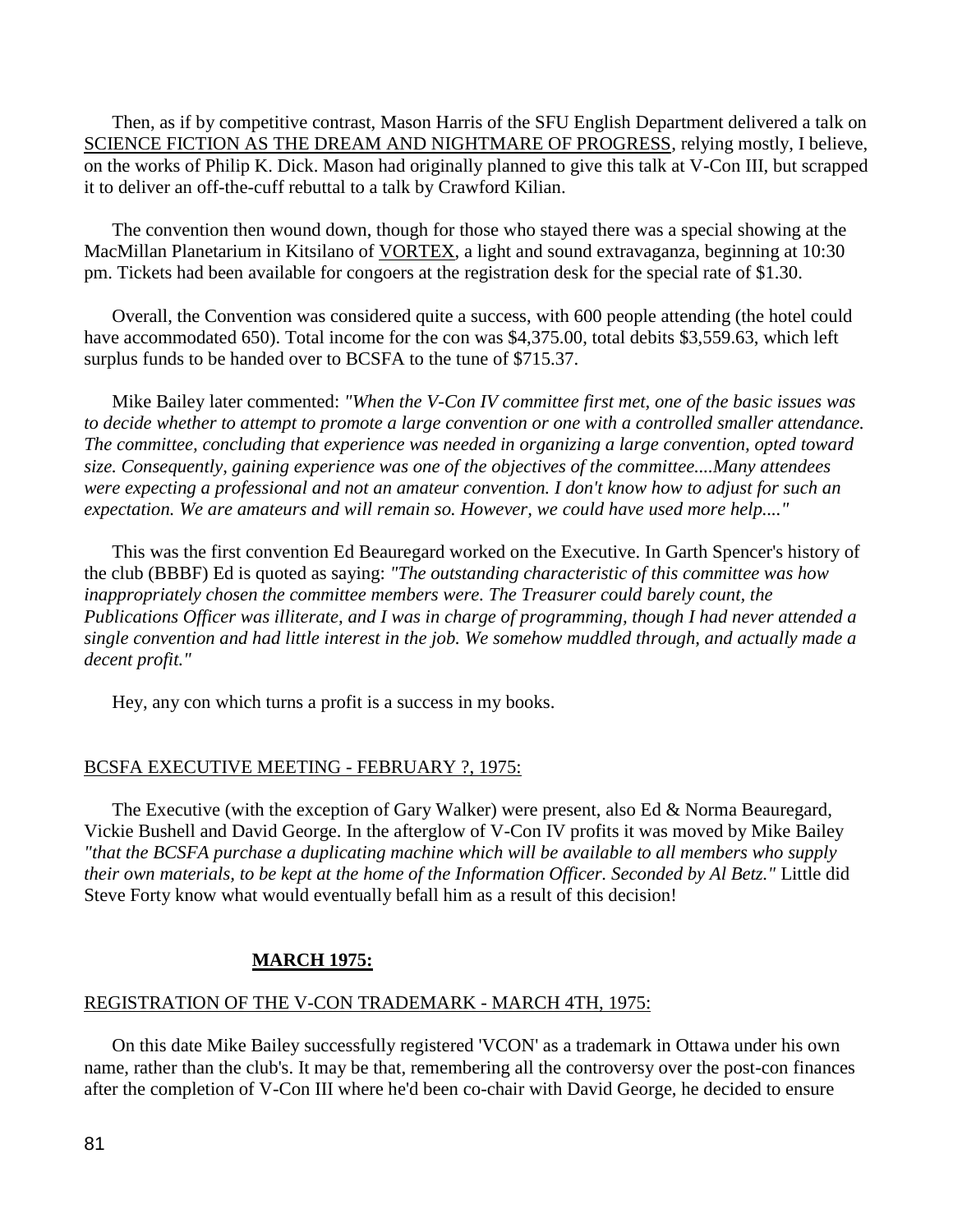some leverage in the club (and in any debate over the finances of V-Con IV, its financial report not yet ready) by 'owning' the convention 'name'. Or perhaps it was a precaution to prevent it from being misused. In any case, ownership was eventually transferred to BCSFA on 17th September, 1977. The registration was subsequently allowed to lapse (an oversight), ultimately to be renewed under BCSFA's ownership in February of 1990.

### BCSFA NEWSLETTER #22 - MARCH 1975:

 Editor Mike Bailey reminds people of the upcoming May Executive election and the need for people to send in their ballots for the proposed club name change. In reference to the BCSFA membership table manned at V-Con IV, he proudly announces that 40 new memberships were taken in! Wowsers! That's amazing!

 John Park contributes a lengthy book review of DHALGREN by Samuel R. Delaney. His first paragraph reads: *"I don't usually expect Sf to scare or disorient me: Lovecraft bores, Poe leaves me cold; Philip K. Dick, a more relevant example, is an exasperation because his worlds are so insubstantial to start with, that I feel no sense of dislocation when he begins to subvert reality in them. But Samuel Delany's huge novel came close to giving me nightmares."* His concluding paragraph states: *"I don't know whether DHALGREN will make new friends for SF or for Samuel Delany; I suspect it will not convert any of his enemies, but it leaves me in a state somewhere between impatience and apprehension, wondering what he can possibly write next."*

 Al Betz starts a new series, SCIENCE FICTION ON TELEVISION, listing shows from TALES OF TOMORROW. He comments on how few collectors of TV programs exist. *"The main reason for this state of affairs is the very high cost of collecting anything on film. A six-hour tape of radio shows can be purchased for as little as ten dollars, but an original TV print on 16mm sound film, when available, goes for \$15 to \$25, or more, for one half/hour program."* This, of course, was before VCR's and video cassettes existed.

## BCSFA MEETING - SATURDAY, MARCH 22ND, 1975:

 Held at Chuck and Edna Davis' house. This was the very first BCSFA meeting missed by Mike Bailey, as he was away in Montreal. Ed Beauregard and Mike Bailey reported on the research they'd conducted into acquiring a duplicating machine. The choice had been narrowed to either a Gestetner or an A.B. Dick machine. The former being cheaper, it was moved by Al Betz that it be purchased.

 Then the extraordinary resolution name change ballots were counted: 18 ayes, 11 nayes. A 2/3rds membership affirmation being required (according to the strict interpretation of the club constitution), the resolution -- despite winning the majority of votes -- fails. Never say die, Fran Skene moved that the club change its name to the Greater Vancouver Science Fiction Association (GVSFA), with ballots to be distributed in the next newsletter. Had the Executive not been so literal in upholding the constitution's requirements that the club function as if it were already under the Societies Act, the whole registration problem could have been resolved at this time very simply. Oh well.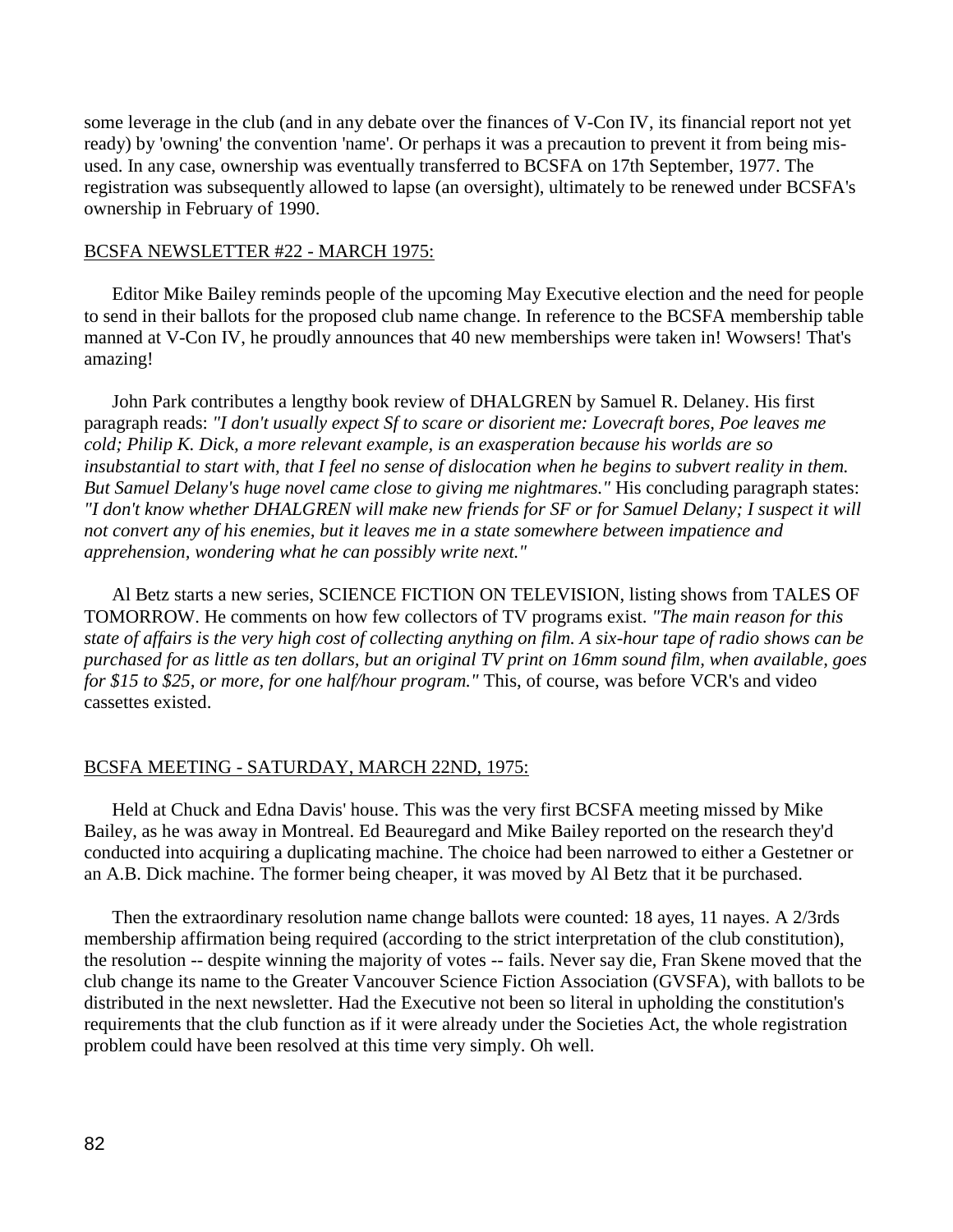The fun part of the evening consisted of listening to a tape provided by Al Betz of an old radio version of Heinlein's THE ROADS MUST ROLL.

# **APRIL 1975:**

#### BCSFA EXECUTIVE MEETING - MONDAY, APRIL 7TH, 1975:

 All Executive present (except Gary Walker), also Vicki Bushell, David George & Ed Beauregard. It's announced that pending our winning the Westercon 30 bid, Damon Knight agrees to be Guest of Honour, his airfare and hotel bill to be paid by the Westercon Committee. Whereupon it was considered a good idea that a Westercon Committee be formed as soon as possible.

 The other principal item of business: a contract was signed to purchase a Gestetner 360 for \$669.50, including servicing, parts and labour. V-Con IV profits made it possible.

### BCSFA NEWSLETTER # 23 - APRIL 1975:

 This issue was the first BCSFAzine to feature cover art, in this case a somewhat psychedelic humanheaded snake drawn by Jim Maloan. President Fran Skene explains the defeat of the previous extraordinary resolution and pleads with the membership to pass the current extraordinary resolution (to change the club name to Greater Vancouver SF Association) for which ballots are enclosed. She mentions that a 2/3rds majority of the club's 80+ members is required. 80+ members? Zounds! That means the V-Con IV membership drive which pulled in 40 new members effectively DOUBLED the size of the club! Impressive!

 Mike Bailey contributes a short review of THE CORRIDORS OF SODOM, written jointly by Poul Anderson and Barry Malzberg. He comments: *"I confess to having mixed feelings toward this novel. I think that this was a collaboration written in a unique manner. It's almost as if the authors never spoke or communicated with one another during the writing."*

 Fran Skene provides another long list of new books at the V.P.L. and Al Betz lists the programs of the TV series THE OUTER LIMITS.

### BCSFA MEETING -- SATURDAY, APRIL 26TH, 1975:

 Took place at Fran Skene's house. The voting on the name change ran 22-4 in favour. Not enough. So BCSFA remains BCSFA, and unregistered.

 Nominations were accepted for the upcoming May election. There being but one individual nominated for each position, all were declared elected by acclamation, to take effect after the May meeting.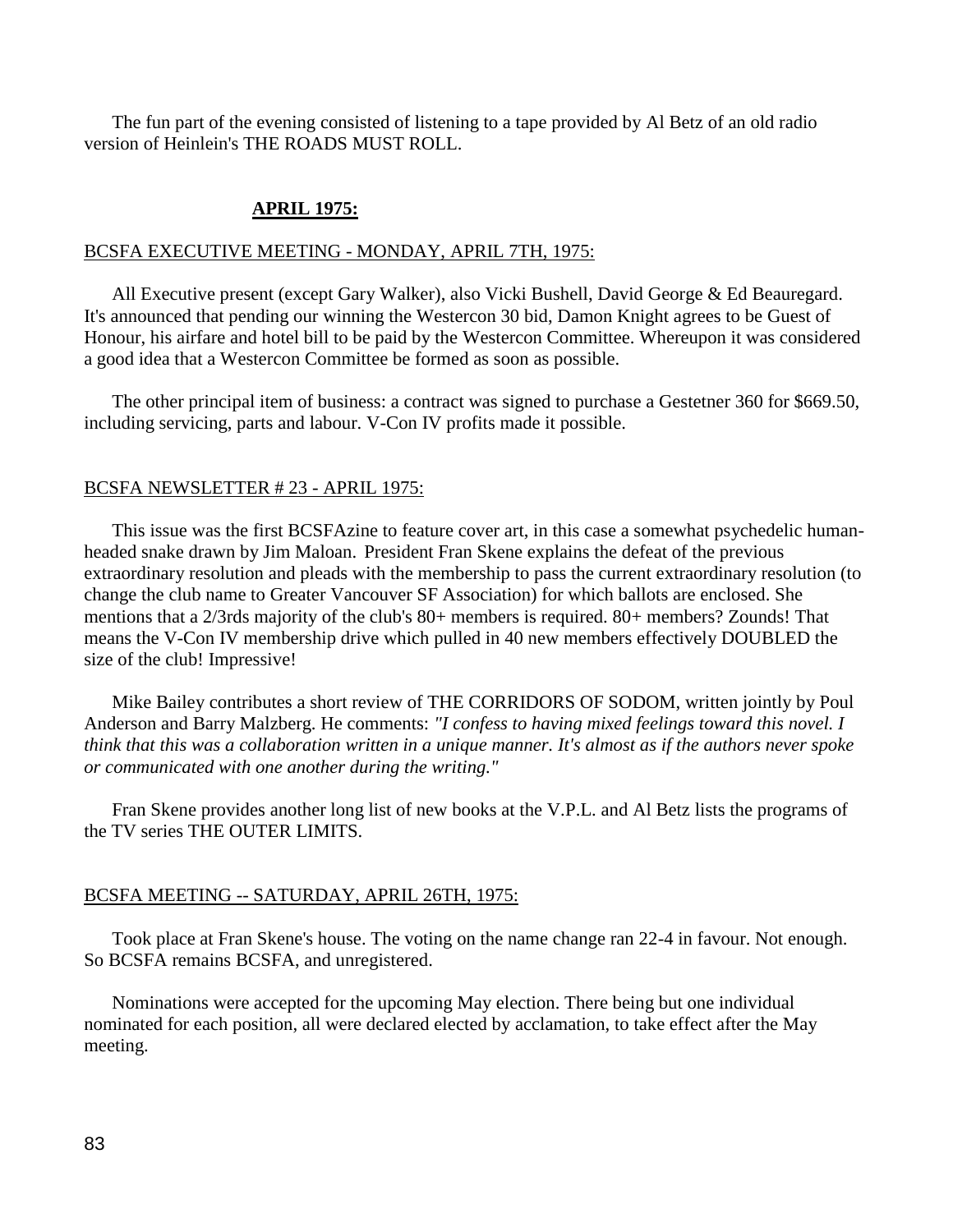The fun part of the evening consisted of a group story being composed by all those in attendance called A SERIOUS STORY. How serious? Consider the following:

*"Kill the lizard men," screamed Theobald, "Stab the lizard men! Slaughter the lizard men!"*

 *"My God, this John Theobald Park is verbose," said the lizard man.*

Or:

 *He broke open the glass case marked 'Emergency' and withdrew the CORUSCATING NEURONIC WHIP!* 

## Not to mention:

 *"Not so fast, you brazen bra'd bitch" Park screamed, leaping into the dissimulator in fast pursuit. In a moment, locked in a limbo eight parsecs west of Arcturus, biting and clawing at each other, limbs hot with massive bronze-thewed coruscating neuronic passion, they perverted the subquantal structure of space time itself and, plunging into dimensions hitherto unplumbed, they screwed the shit out of each other.*

Hmm, a lot of not-so-hidden talent in BCSFAns!

# **MAY 1975:**

# BCSFA EXECUTIVE MEETING - MONDAY, MAY 5TH, 1975:

 Held at Fran Skene's house. Present were Fran Skene, Mike Bailey, Gary Walker, Al Betz, David George, and Ed and Norma Beauregard.

 The general state of the club being discussed, Al Betz suggested that a non-elected position of Archivist be created to ensure preservation of all association documents. It would be some time before this proposal was taken up.

 David George, acting as recording secretary while Rick Mikkelson was vacationing in Africa, noted *"The meeting ended with rather frivolous debate on the subject of dinosaurs, and the notion that if they could fly, one would need to carry a steel umbrella."* This debate was inspired by the April issue of SCIENTIFIC AMERICAN, which contained an article on migrating dinosaurs.

# BCSFA NEWSLETTER #24 - MAY 1975:

 The cover consisted of a large-nippled, bare-breasted barbarous-looking Lois Lane, a bizarre concept. It was created by RBWW (who ever that is -- I don't know).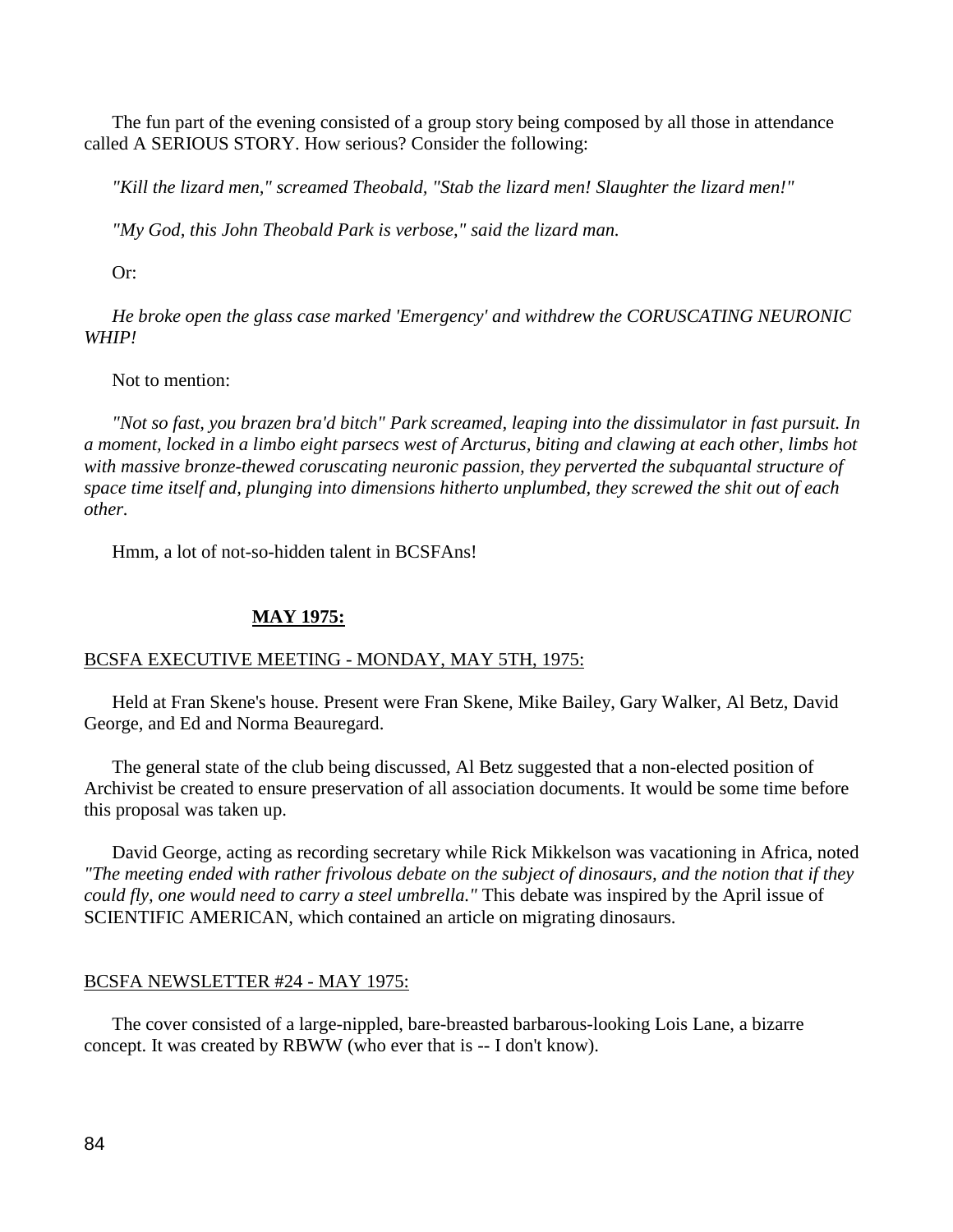This is the last BCSFA Newsletter to be edited by Mike Bailey, its creator. He states: *"I will devote my time to loafing, my personalzine, and paying my debts."* His editorial consists of capsule descriptions of the upcoming Executive. There are minutes of meeting, a listing of the 1975 NEBULA AWARDS (Damon Knight won a special award for founding the Science Fiction Writers of America, and Robert Heinlein received one as Grand Master), and NEURONIC WHIPS - A 'STIRY', which I believe was the first group story the club did back in October of 1973 (or maybe it was the one unpublished from the January 1975 meeting?). I'll quote the opening two paragraphs:

 *Once upon a time -- but why do all such stories start once upon a time? -- no, there was a time when susurrations of murmurous twilight reverberated through the hallowed halls of Blackfriars Grange. Suddenly there was a flash and a sharp acrid smell as the door was blown open. In came our heroic protagonist Edward Fox the famous amateur brain surgeon and part-time werewolf: the silver radiance of the high full moon glistened on his silky-tufted ears. "Oh damn," he lisped. "Shit, I thought this was a whorehouse."*

 *But of course it was not because the pink floor and large round windows indicated that it was the North American Azygnyent research Unit. From the top floor there showed a silver radiance which illumined his unusual costume. The previous word at the beginning of this line was illuminated. So there!*

## BCSFA CONSTITUTION MEETING - MONDAY, 12TH MAY, 1975:

Held at Ed Beauregard's house to discuss and clarify recent amendments to the constitution.

### BCSFA MEETING - SATURDAY, MAY 24TH, 1975:

 Held at the home of Michael and Susan Walsh. Apparently there was a lunar eclipse, to judge from David George's comments in the June issue of BCSFAzine: *"The Total Lunar Catastrophe was observed through various spyglasses from vantage points around the castle, and the dragon did indeed seem to devour the moon. Spurred on by the coruscating neuronic whips of the castle guards, slaves moved the giant laser canon, cleverly disguised as a Gestetner machine, to the highest battlement."* I take it our new Gestetner was unveiled at the meeting. Other highlights included the showing of 16mm sound films (which ones?) and a raffle to raise money for the Westercon 30 Bid Committee (\$12.50 produced).

 On the business end of things, it was announced that the Provincial Government had recently allowed to be registered a society whose name began "B.C.", but that there was still no hope for BCSFA, because the society in question was government funded, i.e. the government bends the rules for its own, but not for the likes of us.

At the close of the meeting the new BCSFA Exec were confirmed.

#### BCSFA EXECUTIVE FOR 1975/1976:

PRESIDENT - Ed Beauregard.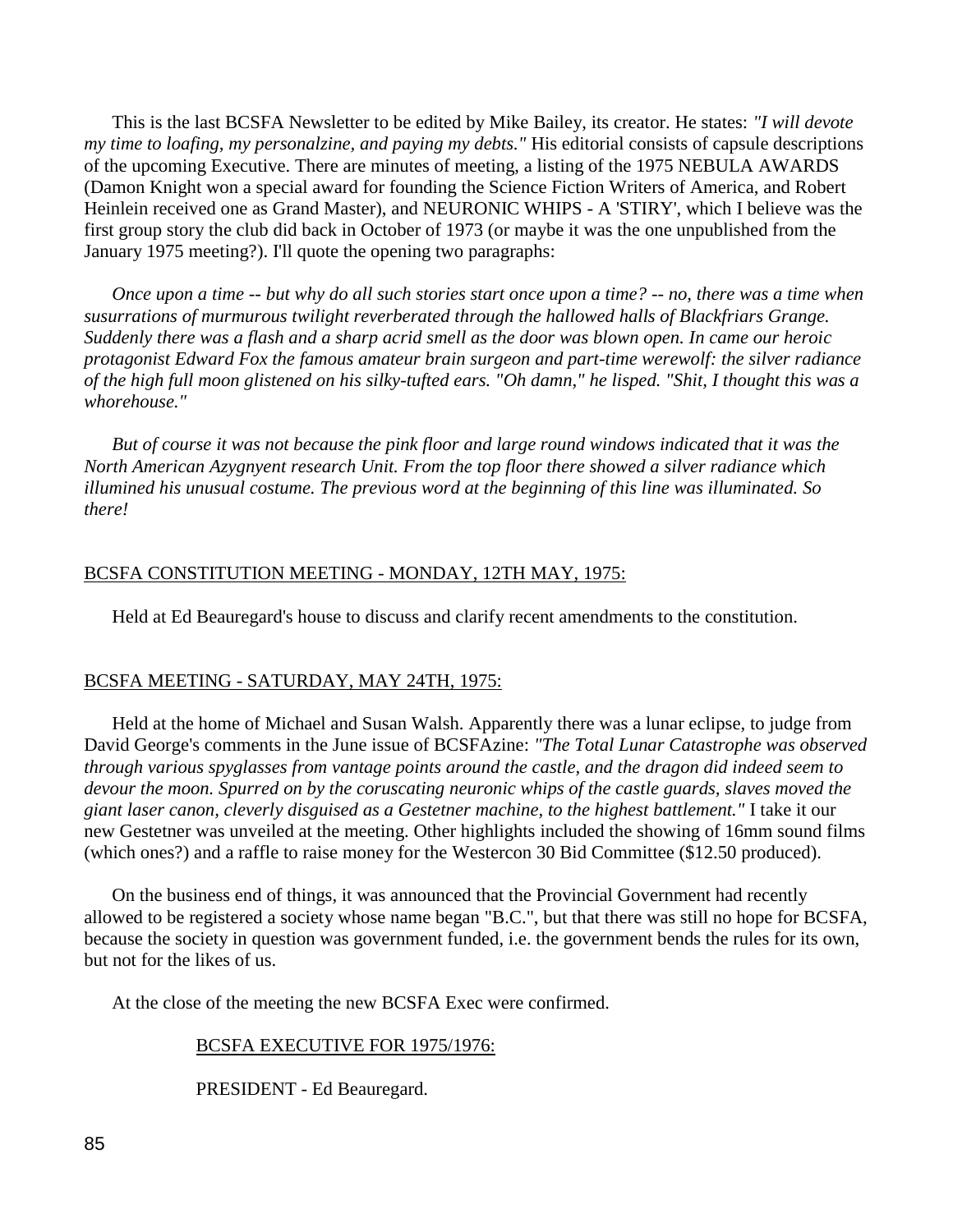VICE-PRESIDENT - Mike Bailey. TREASURER - Al Betz. SECRETARY - David George. INFORMATION OFFICER: Fran Skene.

 Note that Fran Skene, BCSFA's first President, becomes BCSFAzine's second Editor, while the Zine's first Editor, Mike Bailey, becomes BCSFA's second Vice-President. Also that Al Betz, BCSFA's first Treasurer, begins a second term. Ed Beauregard (and Mike Bailey) had been very active in the ancestral UBC SFFEN, and David George, one of the driving forces behind the rebirth of BCSFA, had been co-chair of V-Con 3.

## **JUNE 1975:**

#### BCSFA EXECUTIVE MEETING - MONDAY, JUNE 2ND, 1975:

 At the home of Ed Beauregard. All Executive present. Al Betz reported the treasury stood at \$57.67 chequing & \$277.67 savings. A donation of \$25 to the Westercon Bid Committee was approved. A new dues structure was proposed and approved, to take effect August 25th, 1975: Voting - \$4.00, Family - \$6.00, Associate - \$2.00. In addition, Vicki Bushell was appointed OFFICIAL GREETER at general meetings to help newcomers fit in.

#### BCSFA NEWSLETTER #25 - JUNE 1975:

 This was Fran Skene's first issue as Editor. Whereas those edited by Mike Bailey were called 'Mad Dog Publications' (as his perzines continued to be called), Fran refers to this issue as 'Pterodactyl Publications', calling future issues by the names of other prehistoric critters.

 Fran points out in her editorial the need to make newcomers feel comfortable *"Now I'm hoping that we can all make BCSFA meetings more enjoyable. How about 'Have I talked to someone new tonight?' as something to ask yourself? .... Guests are welcome provided you don't think they will be too bored by SF topics. Also recently we have had a fair amount of business at meetings, which rather dampens party spirits. Hopefully more of this can be put in the newsletter instead, leaving the general meetings free for socializing, movies, slides, etc."* The trick of conducting business without spoiling the meeting remains the Holy Grail for Club Executive even now.

 Fran also reports on progress with the Westercon Bid. The Hyatt Regency had been booked, but recent room rate increases led to the cancellation of the booking. At Mike Bailey's suggestion the facilities at UBC were surveyed. Gage was already taken, but Totem Park residence proved available and was booked. The communal bathrooms were considered a drawback, but the relatively inexpensive rates, plus the convention facilities, which Fran describes as *"the best I've ever seen",* were considered suitable. *"Ed Hutchings, who is in charge of programming, is already thinking about some of the really interesting things that can be done in a place like this."* To this day, the advantages and disadvantages of the Totem site remain a hot topic.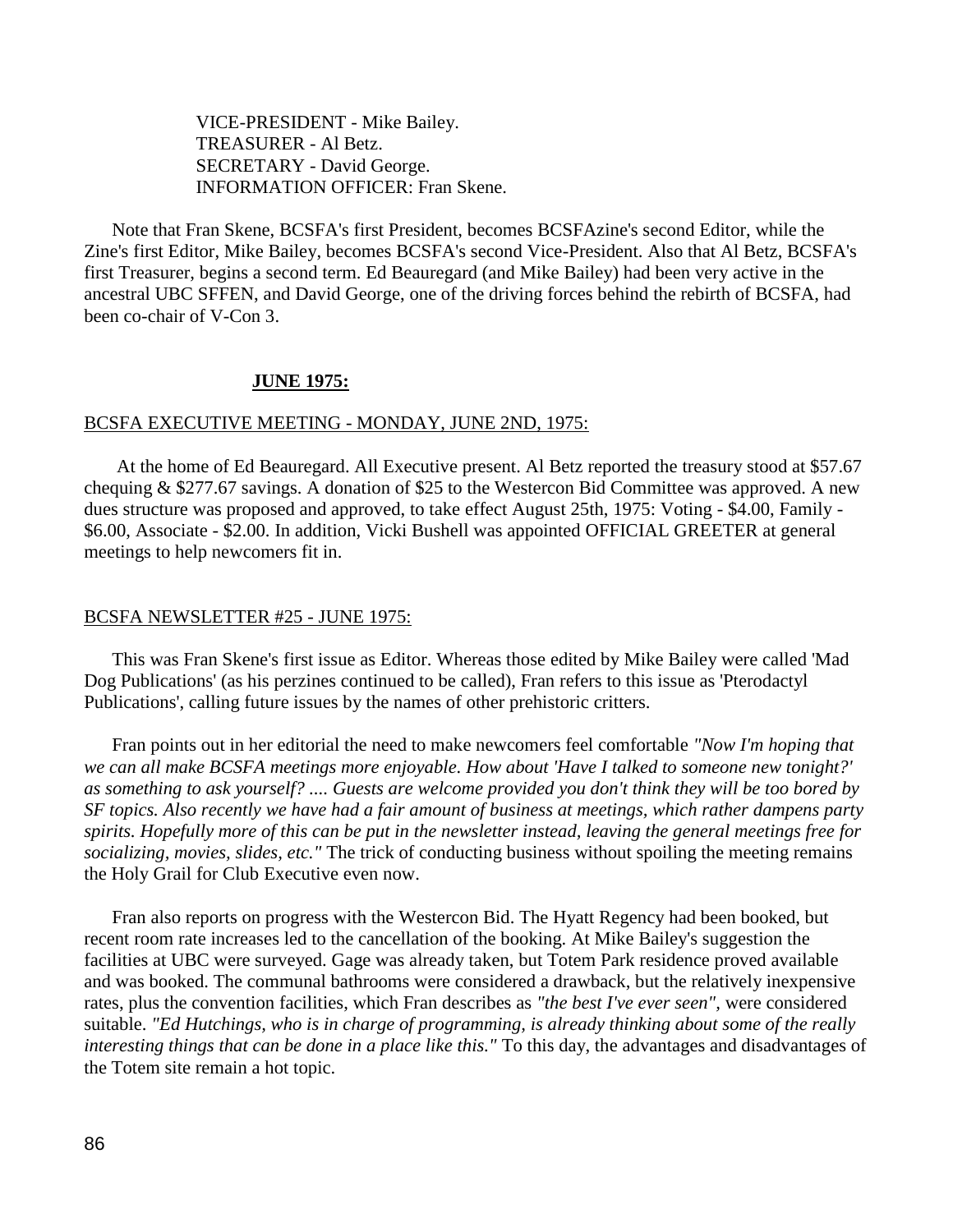Ed Hutchings reviews the infamously boring yet classic SF film SOLARIS. *"Solaris was shown privately at the Dunbar Theatre a year ago. A bunch of us saw it, talked about possible ways of reviewing it, and did nothing. Since I exhibited the biggest mouth, I guess I should be the one to write it up..... This doesn't quite come off. Those of the audience who were unused to the slow pace of the standard 'art' film were just plain bored..... In Russia the mystical artists (and also the stongest individualists) are Ukrainian.... As a true Ukrainian mystic, Tarkovsky (the director) takes forever to get started, adding bits of mood here and portent there; and when the story eventually gets going it's always pausing for thought..... There's no reason why SOLARIS couldn't have made all its points mystical, psychological or whatever in half the time, and I guess that we have to put SOLARIS in that irritating category of mainstream art that uses SF but ignores the craft tradition (there is one) in SF. Another difficulty is that Stanislaw Lem's original novel is intellectual and introspective, but not particularly mystical. In converting the novel to a mystical film, Tarkovsky has left in heaps of dialectical beardmutterings by the crew of the station. This probably went unnoticed in Russia, where film heroes talk like that all the time, but it's jarring to a western audience and is more or less irrelevant to the movie (though not to the novel).... Even taking the slow pace into consideration, I don't think the film realizes its possibilities. I even have the impression that the director was just not quite big enough for the ideas in the film..."* I quote at length to convey an impression of Ed's inimitable style.

# WESTERCON 30 BID COMMITTEE MEETINGS - JUNE 1975:

 Held in preparation for Westercon 28 in Oakland come July 6th: At David George's Wednesday, June 11, at Fran Skene's Wednesday, June 18, and at Vicki Bushell's, Monday, June 23rd.

# BCSFA MEETING - SATURDAY, JUNE 21ST, 1975:

 Took place at Chuck and Edna Davis' house. It was discovered there were at least eight people who planned to attend Westercon 28 to help with the bid for Westercon 30.

 On the fun side, according to David George, *"A long and involved story was typed in one area of the house, and the word 'coruscating' was used up, demolished, generally abused, done in, and hopefully buried for all time."* The story, titled THIS IS NOT IT!, contains the following gems:

 *Relic sauntered along the Denudian shore admiring the coruscating antimaterial sunset.... No sooner had it cra, then green slime had thickly encrusted it, yea, even as far as the coruscating singepods.... a Zenzobam stone had fastened itself upon his coruscating foot… He decided to ask Coeurl, then decided to enquire of the coruscating Betz. The coruscator replied, "So, the end has begun."... The CIA (Coruscating Interterrestrial Agency)... she had turned to George and said, "Oh, look at the chorus skating!"… Betz (the beast) lifted one tentacle.....twitching his neuronic timepiece...."Curse you, you coruscating scumbag!"....the mystery of the slimy green female foot-biting Zenbobam stone... if only he could find just one still shyly coruscating in the light of the slime... Think of it, the end of the world Cor, us? Cating.... melt down core, make thin film, attach core-film to cable, wait for wind, then use core as kite... Pointing at a group of voluptuous, undulating Latin lovies he screeched, "I'll take a score!" "Us, Kate. He means us!"... "Cor! Ass! Kate will report us..." Out there was a star twinkling. It was, oh, no, no.... a coruscating star."*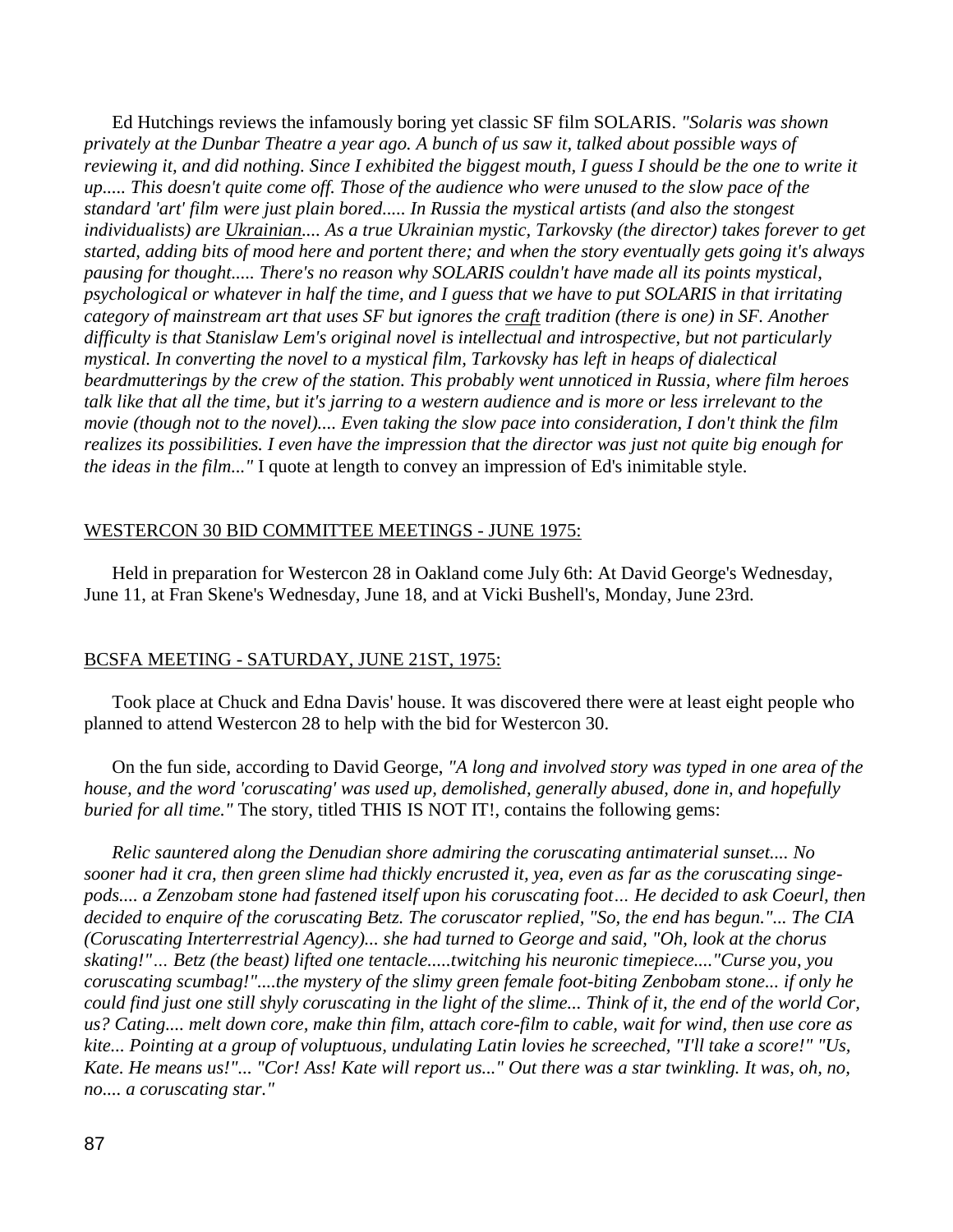Hmmm, I see what David George meant. Dave Williams led the attendees in this coruscating workshop.

# BCSFA EXECUTIVE MEETING - THURSDAY, JUNE 26TH, 1975:

 Held at Mike Bailey's place. All the executive were present, and Norma Beauregard. Upcoming meetings were discussed. Mike was asked to take charge of the member card file in order to update the computer mailing list (which I believe Mike maintained in an office computer where he worked). Advert rates were worked out: \$6 per 1/2 page, \$10 per full page. Mike noted that Fran had mailed copies of the June clubzine to various clubs on the westcoast to garner support for the Westercon bid and he felt it was a conflict of interest (she being zine Editor and Bid Chair). No one else agreed. Al Betz reported the club had received \$13.60 from the BidCom for use of the Club Gestetner.

# **JULY 1975:**

# AS I SEE IT #1 - JULY 8TH, 1975:

 Mike Bailey put out a one page perzine scooping the BCSFA Newsletter (mailed two days later) on the news that VANCOUVER WON THE WESTERCON 30 BID! *"The vote for the site selection was a close 87-80 win over OakLacon and reflected some spirited politicking. Jerry Jacks of San Francisco, who indicated he was considering bidding, was persuaded to back Vancouver, as did the Phoenix group which is bidding next year. However the current committee put on a serious bid and made things hot."*

 Mike noted: *"This one-pager is being sent to almost the entire club membership. The purpose is to give my slant to local SF happenings* (read: BCSFA activities) *and to divorce such content from my personalzine which will become more general."* 

 The one item of personal interest to me was the notice: *"Richard G. Cameron has finished and mailed a 70,000 word novel to a publisher. It's not SF, though, but instead is about people coming to Vancouver expecting a 'promised land'."* Sigh. My novel "Rainshine" made it to the Editorial Board of Clark & Irwin in Toronto. They eventually rejected as being too bloody boring...er...*"too monotonous in tone."* They're out of business now. They should have published my book! They'd be rich! Rich! ...Or gone out of business sooner.....

# BCSFA EXECUTIVE MEETING - WEDNESDAY, JULY 9TH, 1975:

 An 'emergency meeting' called by Ed Beauregard. Also present, Mike Bailey, David George, Norma Beauregard, Fran Skene, and possibly others (Al Betz?). It seems Mike had mentioned that the club constitution stipulated the Vice-President be a member of any ConCom and a signing authority, and that this had caused an uproar, hence the meeting.

 *"Norma Beauregard (Treasurer of Westercon 30 and not a BCSFA Executive member) objected to me being a signing officer. David George stated Westercon wasn't a V-Con and hence these*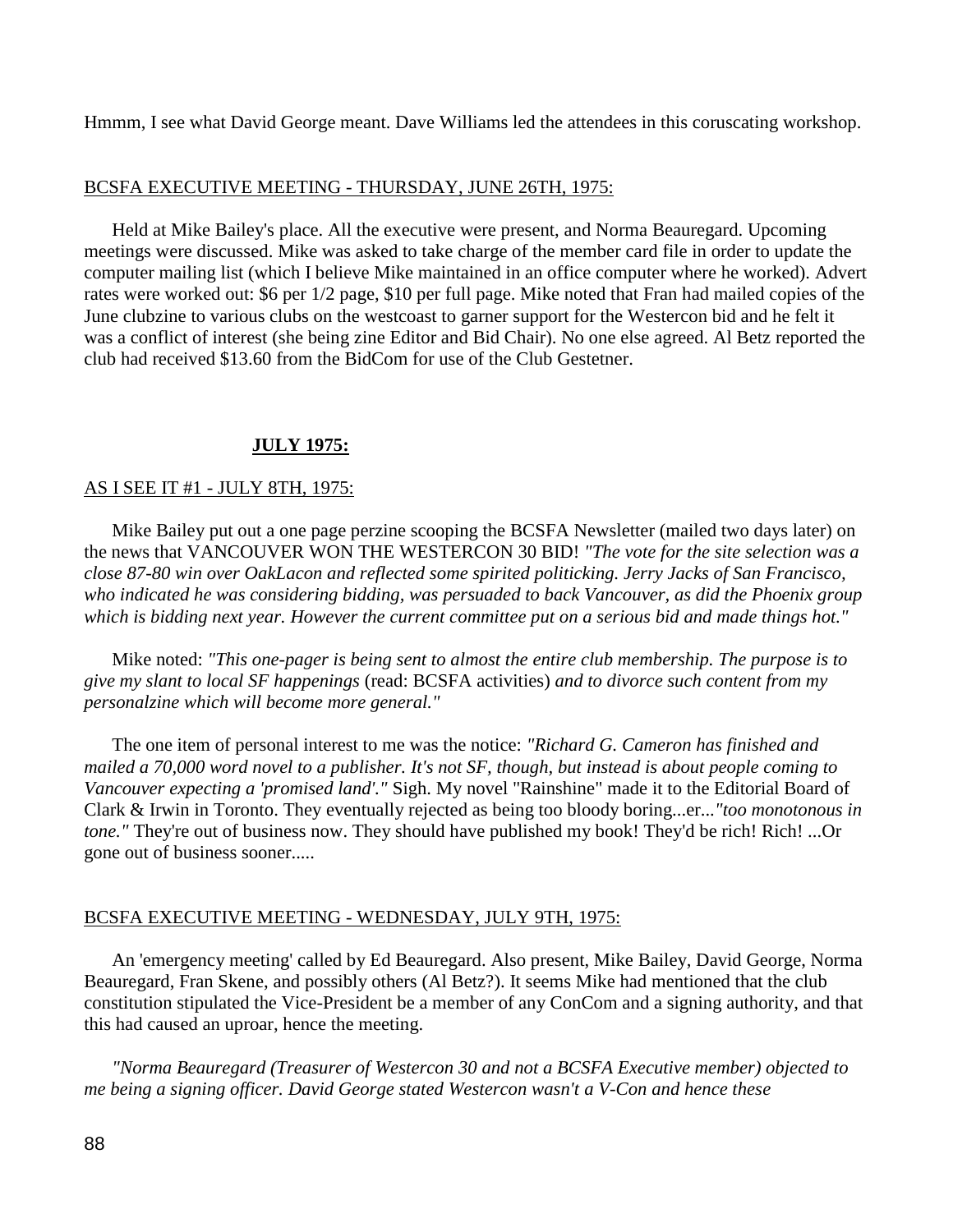*requirements weren't applicable. I pointed out that Westercon had been advertised as V-Con VI and further, the constitution made no reference to the name of the convention. Hence, his comment was irrelevant."*

 *"Fran Skene pointed out that the successful bidding Committee brought back \$700 and no financial aid from BCSFA was needed. Consequently, the BCSFA constitution need not be considered. Westercon 30 could now return the \$25 BCSFA had contributed...."*

 *"The meeting ended inconclusively with the decision to be made at a later date by the Westercon Committee."*

 Ultimately, Westercon 30 was simply a Westercon (V-Con VI following the year after), unlike Westercon 44 in 1991 which was a joint venture with V-Con 19. This kind of jurisdictional squabble (or the difficulty of maintaining clear guidelines in an evolving organizational structure) is with us to this day.

### BCSFA NEWSLETTER #26 - JULY 1975:

 An Archeopteryx Publication. The big news, of course, was winning the bid. BCSFAns present at Westercon 28 were Ed Hutchings, Al Betz, Rick Mikkelson, Fran Skene, Ed & Norma Beauregard, Jim & Bob Johnston, John Park and Michael G. Coney & family. Also present was Susan Wood.

 Norma and Ed contribute an article titled WINNING WESTERCON 30 OR WE CAME, WE SAW, WE CONQUERED. Excerpts:

 *"Our bidding Committee worked very hard at winning the bid.... We spent a lot of time accosting and haranguing all manner of interesting people, most of whom were met at the parties we put on Friday & Saturday nights.... We continually manned the table at which site selection ballots were sold (although we were only required to man it half the time). The closeness of the vote (87-80) showed that this extra effort was all worthwhile."*

 *"The opposing bid, by almost the same OakLacon committee organizing Westercon 28, began as a caretaker bid, however by the time we arrived it had become a full scale serious bid. Fortunately for Vancouver this committee seemed inclined at times to not take our bid too seriously. As a result the OakLacon people did not try as hard as they might have done."*

 *"In fact their presentation at the Sunday morning business meeting seemed poorly prepared, and was poorly delivered. Although the problems of running the current convention must have eaten deeply into their time and energy, our committee did not have an easy time of it either. Our presentation was well received and undoubtedly brought in last minute votes....I'm very happy to record that when we were announced as the winners a cheer went up from the audience..."*

 In her editorial Fran announces that Westercon 30 will take place at Totem Park residence at UBC July 1-4, 1977. The idea is to take advantage of the Canadian July 1st holiday (Dominion Day - later renamed Canada Day) and it's American equivalent, July 4th (Independence Day). Pro Guest of Honour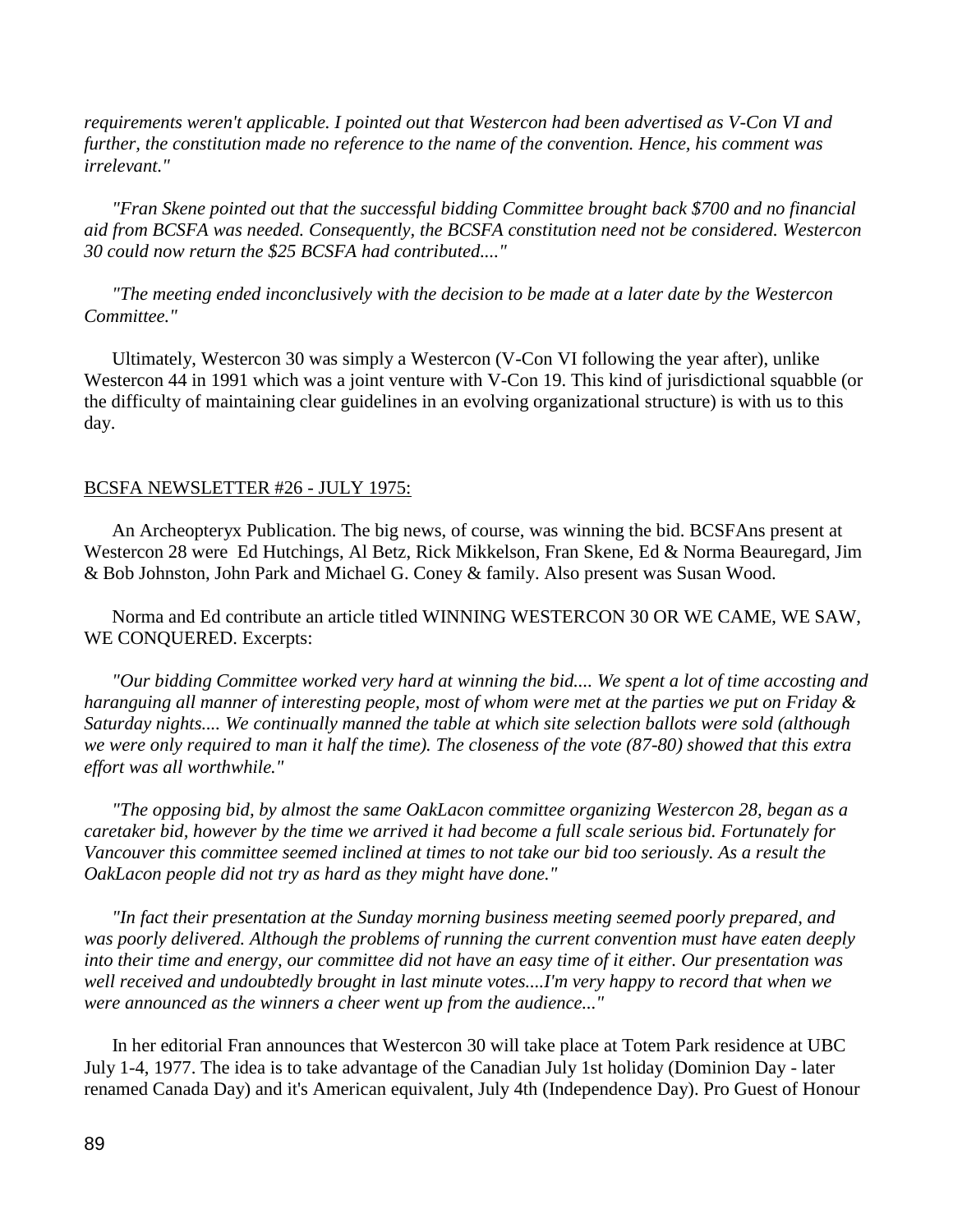will be Damon Knight, with Frank Denton of Seattle as Fan Guest of Honour. She presents a tentative ConCom list which is interesting to compare with the final list.

CHAIRPERSON - Fran Skene. COORDINATOR (LOGISTICS) - David George. PROGRAMMING - Ed Hutchings & Rick Mikkelson. PUBLICITY - Vicki Bushell. MASQUERADE - Bubbles & Bill Broxon. ART SHOW - John Trimble (& maybe Bjo). TREASURER - Norma Beauregard. REGISTRAR - Ed Beauregard. AUDIO - Al Betz. VISUAL - Ed Hutchings. PRO LIASON - Michael G. Coney. HUCKSTERS - Jim Johnston & Ken Wong. PROGRAM BOOK/PROGRESS REPORTS - Chuck Davis.

 One interesting aspect of this issue is that, apart from the five letter size sheets of zine material, there are two sheets of adverts from Northern Comfort Communications for books and comics by Vaughn Bode (SUNPOT, CHEECH WIZARD, DEADBONE, JUNKWAFFEL, etc). I suspect this was part of a deal (they did pay us for the advert) in exchange for which BCSFA received permission to run a Vaughn Bode cover. However, this did not appear till #40 in 1976, no doubt delayed in the interest of good taste because of the artist's death this month, July 1975.

 Fran also contributes another list of books new at the V.P.L. and prints A SERIOUS STORY (composed at the April meeting). In part 3 of SCIENCE FICTION ON TELEVISION Al Betz lists 28 of the 78 programs from SCIENCE FICTION THEATRE. Ed Beauregard reviews THE BRIDGE by D. Keith Mano: a book about militant ecologists ruling the world. *This is a well-written, indeed brilliant book. The imagery and atmosphere are superb, while the characterization has depth and evokes pity. As might be expected, the theme is essiantially propagandistic: without Christ there is only barbarism or degeneracy, and they each contain the seeds of the other. Christianity maintains the balance, just as Paul characterizes post-Christian man: "People who are guilty when they breathe with the lungs God gave them, who have no way to expiate their guilt." Though the message may not thrill you, the overall effect of the novel is stunning....*

# ANDREW PORTER VISIT - SATURDAY, JULY 12TH (?), 1975:

 About this time, Andy Porter (then Editor of AGOL, later Editor of SCIENCE FICTION CHRONICLE), having visited the 2 AGOL subscribers in Victoria, dropped in on Vancouver and was shown around Gastown and Chinatown by Daniel Say and others. The next day Fran Skene had lunch with him, prior to his leaving by train. When he got back to New York he sent in a subscription to the club newsletter!

# WESTERCON 30 CONCOM MEETING - SUNDAY, JULY 13TH, 1975: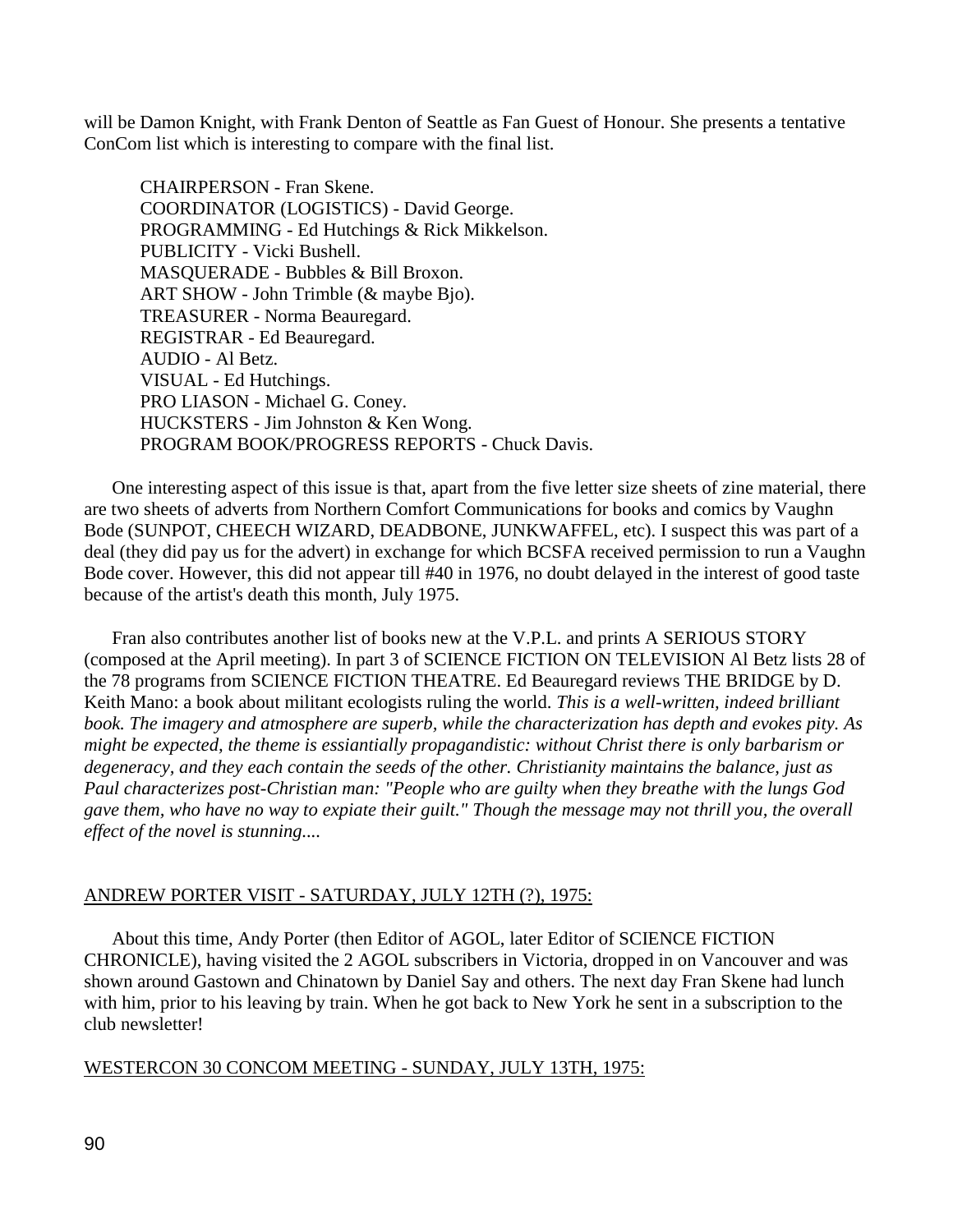Apparently it was decided to negotiate a new relationship with BCSFA in which the ConCom would retain the \$25 grant & association with BCSFA, and return a share of Con profits to BCSFA, but the business about the BCSFA Vice-President having to be on the Concom would be ignored.

# BCSFA MEETING - SATURDAY, JULY 19TH, 1975:

 Took place on Vancouver Island at Daphne and Michael G. Coney's house in Sidney. 15 BCSFAns attended including 4 from Victoria: Linda Thompson, Bruce Zado, Kirk Bullough and Stan G. Hyde, who announced they were in the process of forming a Victoria club. From Vancouver came Ed & Norma Beauregard, David George, Pat Burrows, Fran Skene, John Thomson, John Park and Al Betz. Barbara Dryer came down from Kamloops.

 During a short business meeting John Thomson motioned that, based on the club membership list, a club directory be set up which would list the members and their interests (at their option). Seconded by Kirk Bullough. Passed. John Thomson also motioned that an opinions column be included in the newsletter. Seconded by Al Betz. Passed. Partying then ensued, with some people staying overnight. Among the hot topics debated: "Hot-shoe vs. Hot-foot" (which is something to do with photography. Now obsolete technology?).

### AS I SEE IT #2 - JULY 22, 1975:

 Another Mike Bailey perzine, this called 'A Fan and Claw Publication.' Essentially Mike complains about 'conflict of interest', about the club mailbox also being used by the Westercon Concom, the latter also acting as V-Con V Concom, the weirdness of Westercon 'negotiations' with BCSFA when 4 out of 5 of the BCSFA Exec are also on the Westercon Concom, etc.

 Interestingly, in #26 Fran Skene had stated: *"right after the V-Con III convention, Co-Chairman Mike Bailey had a major confrontation with all the other members of the convention committee. When they got back together it was decided to make up a Constitution and By-Laws including a spelling out of the relationship between the club and convention committees...."* In other words, the motivation behind the creation of the constitution was not just to get registered, but to define the relationship between BCSFA and V-Con. At this point, obviously, neither had been successfully accomplished.

 Some of the hard feelings being expressed may have been generated by the fact the final report on V-Con IV had not yet come out. Originally Nick Grimshawe was supposed to issue it after getting the financial report from Vicki Bushell, but had opted out. Ed Beauregard then agreed to work on it, but couldn't find the time. Finally all relevant papers were turned in to Mike Bailey on July 11th, and the report was still in progress at this point.

 Mike concludes his perzine with the statement: *"This club has evolved (or degenerated) from an SF club to a social club to a political club (which stage you're in depends on your involvement)."* It is ever thus....

#### BCSFA EXECUTIVE MEETING - THURSDAY, JULY 24TH, 1975: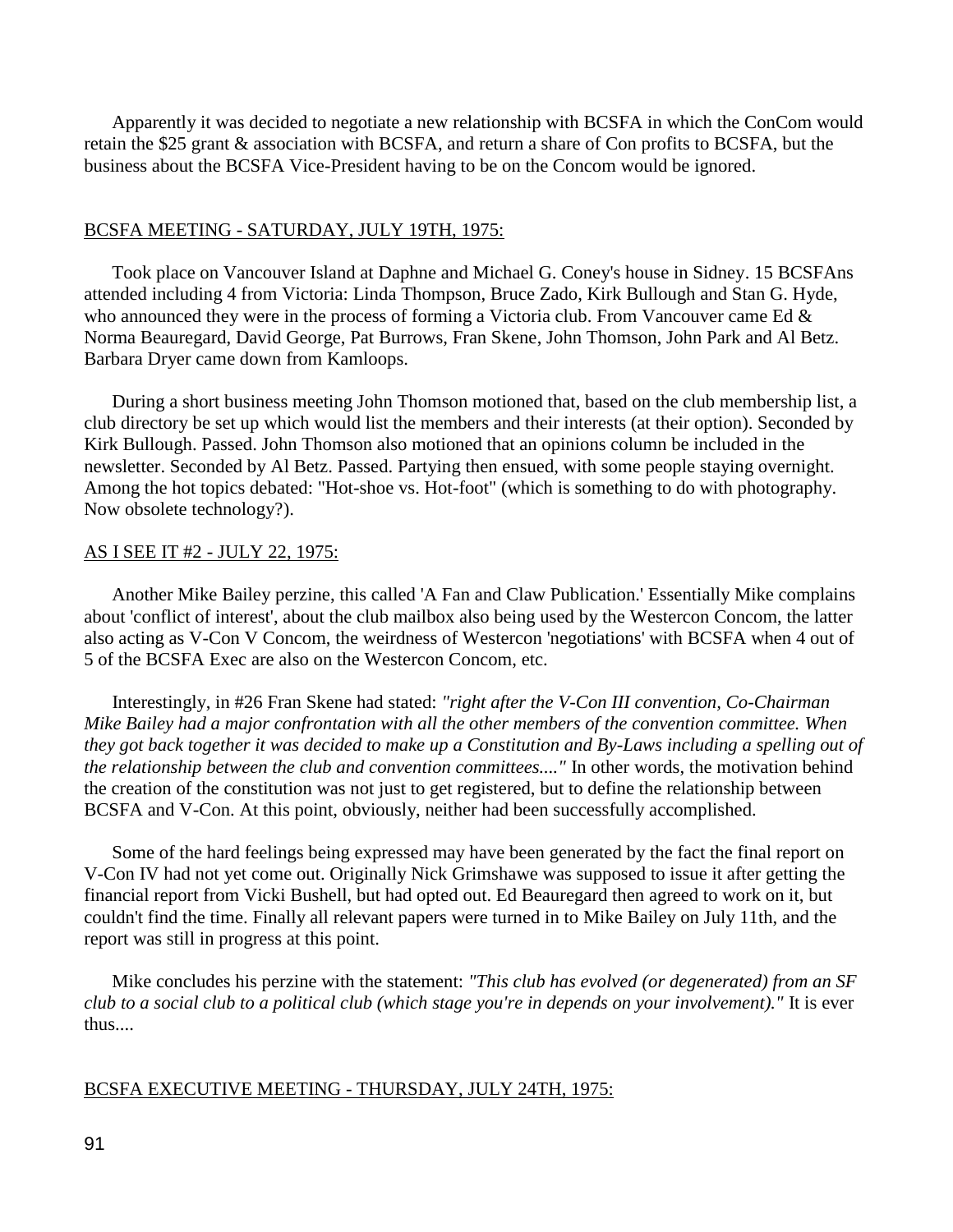At the house of Ed & Norma Beauregard. All executive present, plus Norma Beauregard.

 David George announced that He would like to Chair V-Con V and was putting together a committee. Any & all bids were then formally invited to be submitted.

Al Betz moved that the club Secretary maintain a book of minutes. Fan Seconded. Passed.

 Fran Skene moved that a "Standing Constitutional Committee" be set up to resolve the confusion around the Constitution & By-laws. Al Betz seconded. Passed. Ed Beauregard then moved that Fran Skene be appointed Chairman of the committee. David George seconded. Passed.

### **AUGUST 1975:**

#### BCSFA NEWSLETTER #27 - AUGUST 1975:

 A Pteranodon Publication. Editor Fran Skene announces a Loc column to begin next issue and states that an audio cassette of the November panel discussion on "Pornography and SF" will be the prize for the best Loc sent in over the next few months. The cover, depicting an SCA type woman playing ball (with a planet?) is by 'Winifred' (Sylvia W. Skene, Fran's daughter).

 John Park contributes a short story titled AN OLD-FASHIONED SHORT STORY (one of the few times fiction, apart from club meeting group efforts, is published in BCSFAzine) and Daniel Say reviews the spoof SF novel BERNHARD THE CONQUEROR by Sam J. Lundwall: *"It is a rushingonward book as any parody must be to cover the ground in doing in a genre. Yet it is not a sharp incisive razor that Lundwall wields but rather a slap-board. He exaggerated the scenes too much and hits obvious targets. It's no fun if you fully agree with him. It's a puff book but fun for the hour."*

 Fran reviews AGOL (Editor Andrew Porter), LOCUS (Editor: Charlie Brown), and the SCIENCE FICTION REVIEW (THE ALIEN CRITIC) (Editor: Richard E. Geis): of the latter, commenting that the book reviews were of no use to her in selecting SF books for the V.P.L. as they were too subjective, but that this is precisely what made the zine so interesting. Fran makes it clear that all three are worth subscribing to.

At 12 letter-size pages, the zine is becoming increasingly meatier.

#### BCSFA MEETING - SATURDAY, AUGUST 16TH, 1975:

 Held at John Park's house. 30 people attended including Karen and John 'The Gaar' from Washington state. The films THE MONOLITH MONSTERS and TWENTY THOUSAND LEAGUES UNDER THE SEA were shown (probably 16mm films). During a short business meeting Ed Beauregard mentioned that the cost of producing the newsletter was \$1.75 per copy per year! In addition, acting on Al Betz's suggestion of May 5th, Chuck Davis moved that an archivist be appointed. Al Betz seconded. No one volunteered, though.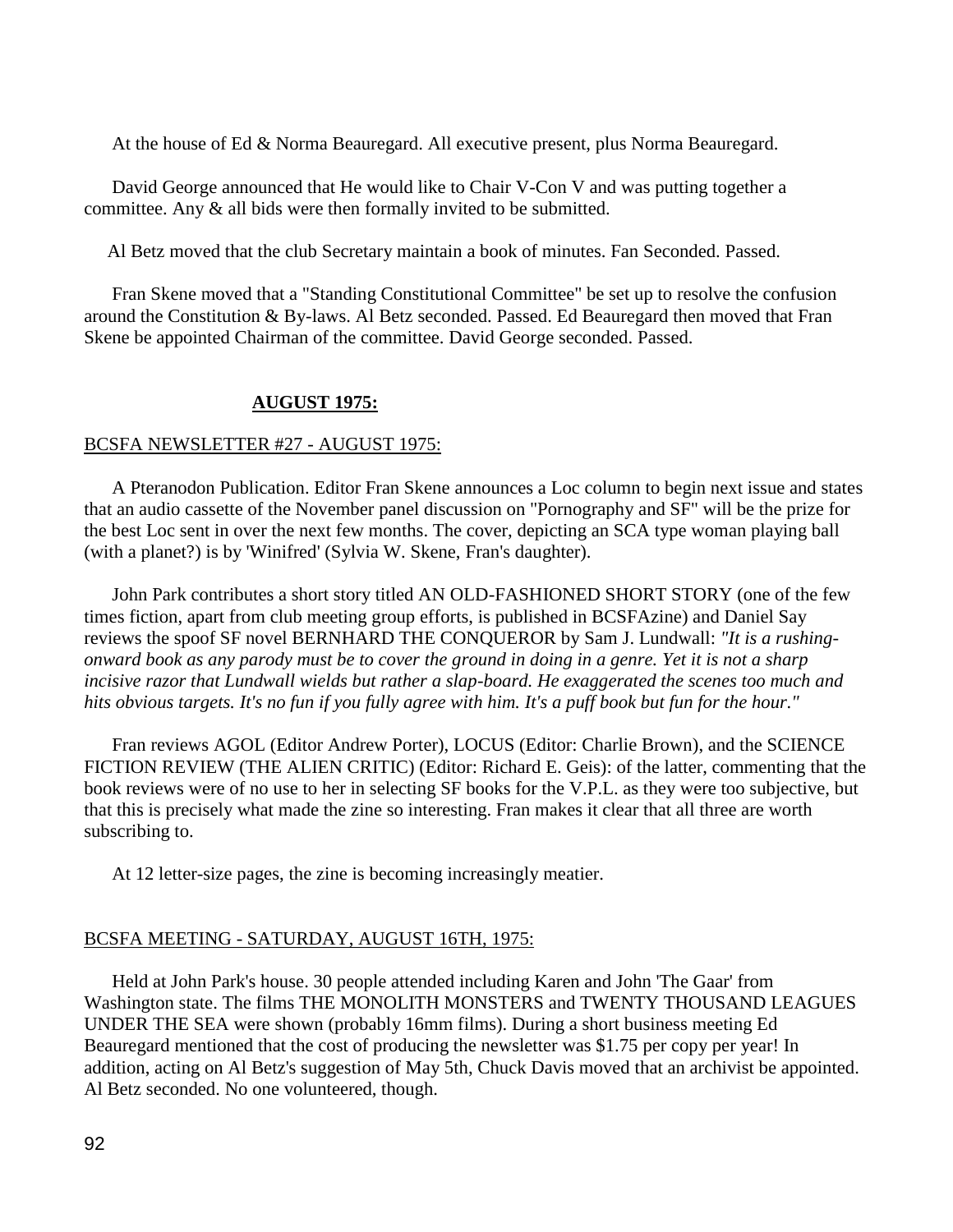# BCSFA EXECUTIVE MEETING - TUESDAY, AUGUST 26TH, 1975:

 Held at David George's house. Present included: Fran Skene, Al Betz, David George, Ed Beauregard, Mike Bailey.

 Fran Skene made an official presentation to the executive on behalf of Westercon 30, and David George on behalf of V-Con V. In separate motions both committees were officially affiliated with BCSFA. A grant of \$100 was made to V-Con V.

 Ed Beauregard then announced he was going to organize special film nights on a monthly basis beginning in October and Fran Skene suggested a motion of support. Al Betz seconded. Passed.

# **SEPTEMBER 1975:**

# BCSFA NEWSLETTER #28 - SEPTEMBER 1975:

 A Hesperornis Publication. The cover illustration by Tim Hammell (his first for BCSFAzine!) is a gorgeous, under-water tentacled-vegetable Alien.

 Sadly, this issue announces the Death of Vaughn Bode: *Vaughn F. Bode, artist and cartoonist and an attendee at V-Con IV, died on July 18. LOCUS reports that "Bode was using a bondage device which cuts off breath and then is supposed to release. This time, apparently the fifth time he used it, it caught and strangled him. Police have ruled it an accident. His body was cremated on July 22, his 34th birthday." Bode won the Hugo in 1969 as Best Fan artist.*

The 1975 Hugo Awards presented at Aussiecon August 16 are listed:

BEST NOVEL: 'The Dispossessed' by Ursula K. Le Guin. BEST NOVELLA: 'A Song for Lya' by George R.R. Martin. BEST NOVELETTE: 'Adrift just off the Islets of Langerhans' by Harlan Ellison. BEST SHORT STORY: 'The Hole Man' by Larry Niven. BEST PROFESSIONAL EDITOR: Ben Bova (Editor of ANALOG). BEST PROFESSIONAL ARTIST: Kelly Freas. BEST DRAMATIC PRESENTATION: 'Young Frankenstein' by Mel Brooks. BEST FANZINE: Science Fiction Review (The Alien Critic). BEST FAN WRITER: Richard E. Geis. BEST FAN ARTIST: Bill Rotsler. JOHN W. CAMPBELL AWARD FOR BEST NEW WRITER: P.J. Plauger. GRAND MASTER OF FANTASY (GANDALF AWARD): Fritz Leiber. BIG HEART AWARD: Donald H. Tuck. FIRST FANDOM AWARD: Donald A. Wollheim. AWARD FOR SF SCHOLARSHIP: Walt Lee for Reference Guide To Fantastic Films.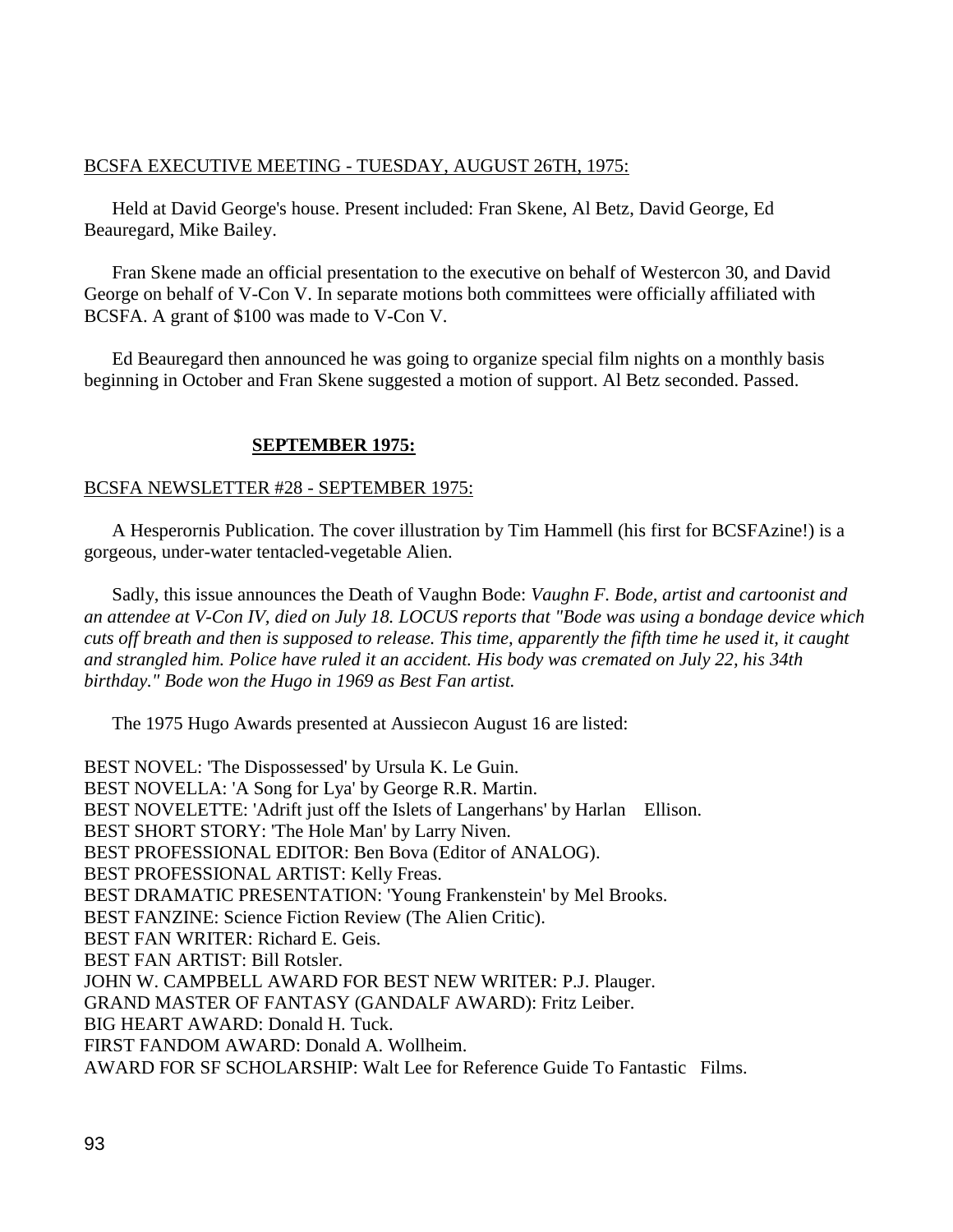Fran also lists the 1975 FAAn awards:

BEST FAN EDITOR: Bill Bowers. BEST FAN WRITER: Don C. Thompson. BEST SINGLE ISSUE: Outworlds 21/22, Bill & Joan Bowers. BEST FAN ARTIST (HUMOROUS) Bill Rotsler. BEST FAN ARTIST (NON-HUMOROUS) James Shull. LEST LoC WRITER: Harry Warner, Jr.

 Fran also contributes a page of news items such as Gene Roddenberry's word on the upcoming first Star Trek movie ( as printed in Sirius XIV): *"We plan to do a good deal more with our script than we were able to do on television. For example, many of you will find that the theme of our story will be quite controversial.... We plan to use as many of the original television cast and staff as are available."* Fran also reports that Sterling Lanier's HIERO'S JOURNEY is to be filmed in Canada and Hawaii (Nope! Never happened.), and that *'A young woman came into the library a few days ago and asked for "anything be Harlan Ellison, even Science Fiction."'*

 The long-threatened LoC column appears for the first time under Fran's editorship (excerpts from LoCs had appeared frequently when Mike Bailey was Editor):

 Andy Porter (Editor of AGOL) writes: "*The large and long 'Vancouver. Get together at our place' poster* (handed out while promoting the Westercon 30 bid) *is now residing on my living room wall, neatly filling the space between the TV and the AGOL card file....hope you could find a niche for the AGOLS I donated to the library...I've got all five branches of Duthie Books selling AGOL, with a standing order for 50 copies!..."*

 Deman Q. Morgan comments: *I read your recent newsletter with some interest...a sickening chill spread throughout my bones: something was missing, something thirsted for and long demanded. In growing anguish I scanned the fiction section, but found only a derivative scrap of verbiage, a perfunctory excuse for a story* (AN OLD FASHIONED SF STORY, #27), *in no way offering any of the qualities of exuberance and iconoclasm I was seeking..I appeal to you, I implore you, in the name of all true members of the BCSFA I raise to you this heartfelt cry -- GIVE US BACK OUR CORUSCATING NEURONIC WHIPS!...* Deman was in luck, as this issue contained the first part of THIS IS NOT IT written at the June meeting.

 P. Esposito praises AN OLD FASHIONED SF STORY: *It is a very long time since I have seen a work of the concision and subtlety of Mr. Park's story.*

 S. Kierkegaard, on the other hand, tears the story to bits: *You expect people to read shit like that?...Whoever you are, Park, I've got some news for you: It's been done before!.... That stylistic trick - short sentences used to sound tough and dramatic -- is beneath pity, but if I see another clanging 'subtlety' like that didactic last paragraph I'll cancel my subscription...*

 What makes the above three letters particularly amusing is the fact that all three were written by John Park, author of the story in question. I believe this falls under the category of 'minor hoax'.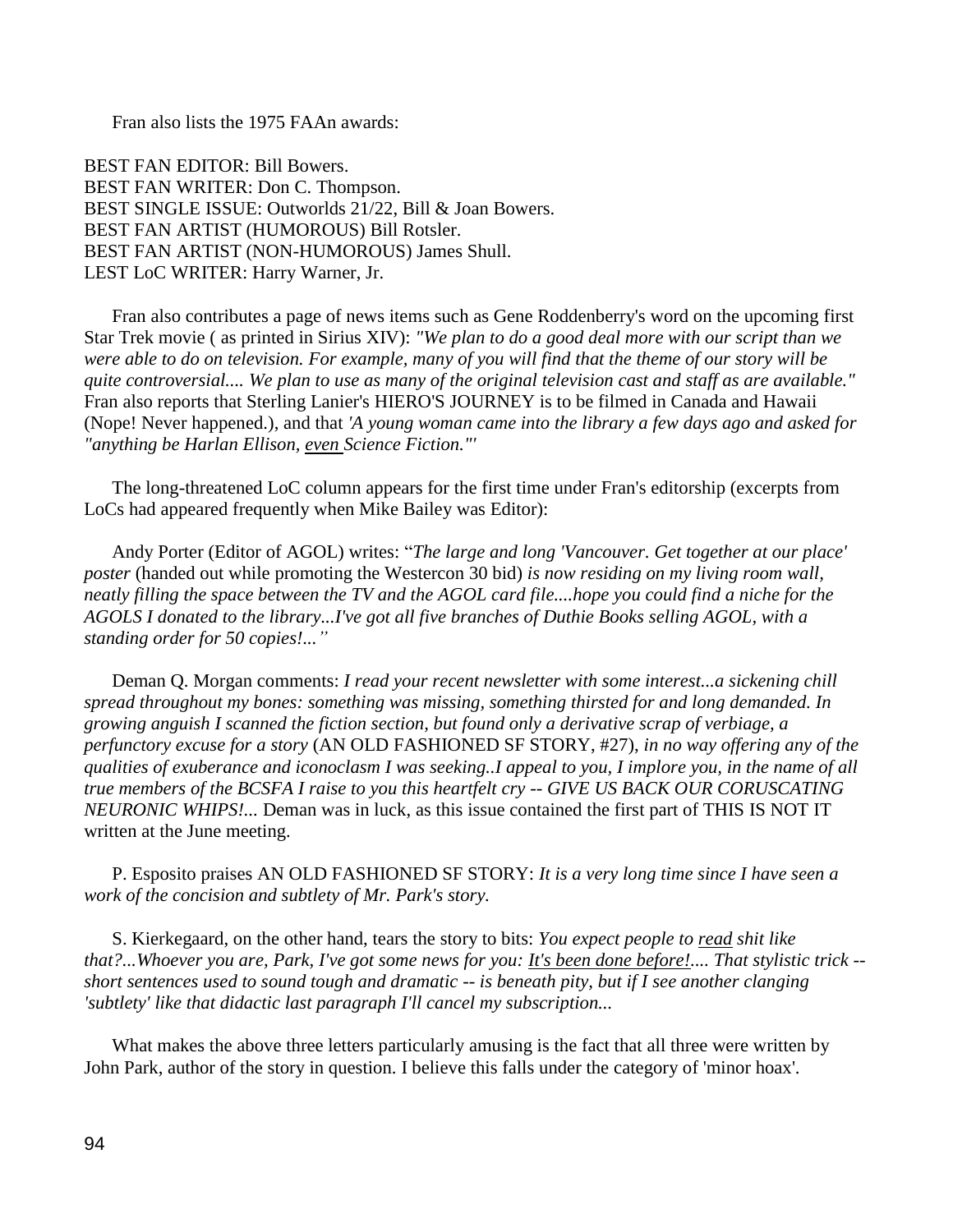One page of #28 is devoted to a cross word puzzle contributed by Chuck Davis. It includes items like: 18 across - Local SF writer, 39 across - President of BCSFA, 46 across- Local fan, publishes own zine, 13 down - Local SF writer Kernaghan and 41 down - Radio SF enthusiast Al. The answers, of course, were: Michael G. Coney, Ed Beauregard, Daniel Say, Eileen Kernaghan and Al Betz.

#### BCSFA MEETING - SATURDAY, SEPTEMBER 20TH, 1975:

 Held at Fran Skene's house. 27 people attended. David George made a formal presentation to the membership for V-Con V. After much discussion, John Tomson moved the tradtional \$100 grant. Al Betz seconded. Passed. Fran Skene then spoke on behalf of Westercon 30, asking for affiliation and a token \$1 as a show of support. Al Betz so moved. Chuck Davis seconded. Passed. Some discussion centred on whether V-Con V should be held on the May long weekend (May 21-24) as it was feared many people might leave town, but it was decided to pick this date anyway.

 The programming for the evening consisted of listening to a tape of a radio show prepared for the CBC by Chuck Davis. It included items recorded at Torcon and 'Belliecon', interviews with BNF Fans and Authors, with humorous running commentary by Chuck himself.

 The assembled BCSFans then created yet another group story, this one titled 'A Tale of PUNishment', which seems to be a rather Lovecraftian tale about eels pursuing David George, er, David Meanwhile. Sample gems: ...*singing a coruscating song about the lone prairie and the eels basking in the sun... David reeled back in shock, for the silently scudding moon had revealed off in the distance an entire regiment of the ghastly critters, storming toward him in their drunken frenzy. "Great scintillating synaptic flagellators!" he cried... he started to swim out along the gleaming silvery path of the full and rising moon. Several deep ones, strumming guitars and croaking nameless versions of old Beach Boys songs, hunkered in their bathing shorts on the reef and flexed their stubby, batrachian fingers... into a coruscating hell of ululating silver eels.* Hmmm. Interesting. The term 'coruscating' not entirely dead yet.

#### BCSFA EXECUTIVE MEETING - WEDNESDAY, SEPTEMBER 24TH, 1975:

 Present included: Al Betz, David George, Ed & Norma Beauregard. David George reported that the club minutes file was as complete as was possible. Ed Beauregard having arranged a 12% FST exemption for the newsletter, David George would write to Gestetner and ask for taxes paid on supplies to be returned. As no Archivist had yet been chosen, Ed moved that all archives be kept in the home of the Info Officer. Al Betz seconded. Passed. Al Betz moved that the post office box maintained at the Bentall Centre for V-Cons be paid for by BCSFA on an on-going basis, to be available to any affiliated con committee. David George seconded. Passed.

#### **OCTOBER 1975:**

#### FILM NIGHT - FRIDAY, OCTOBER 3RD, 1975: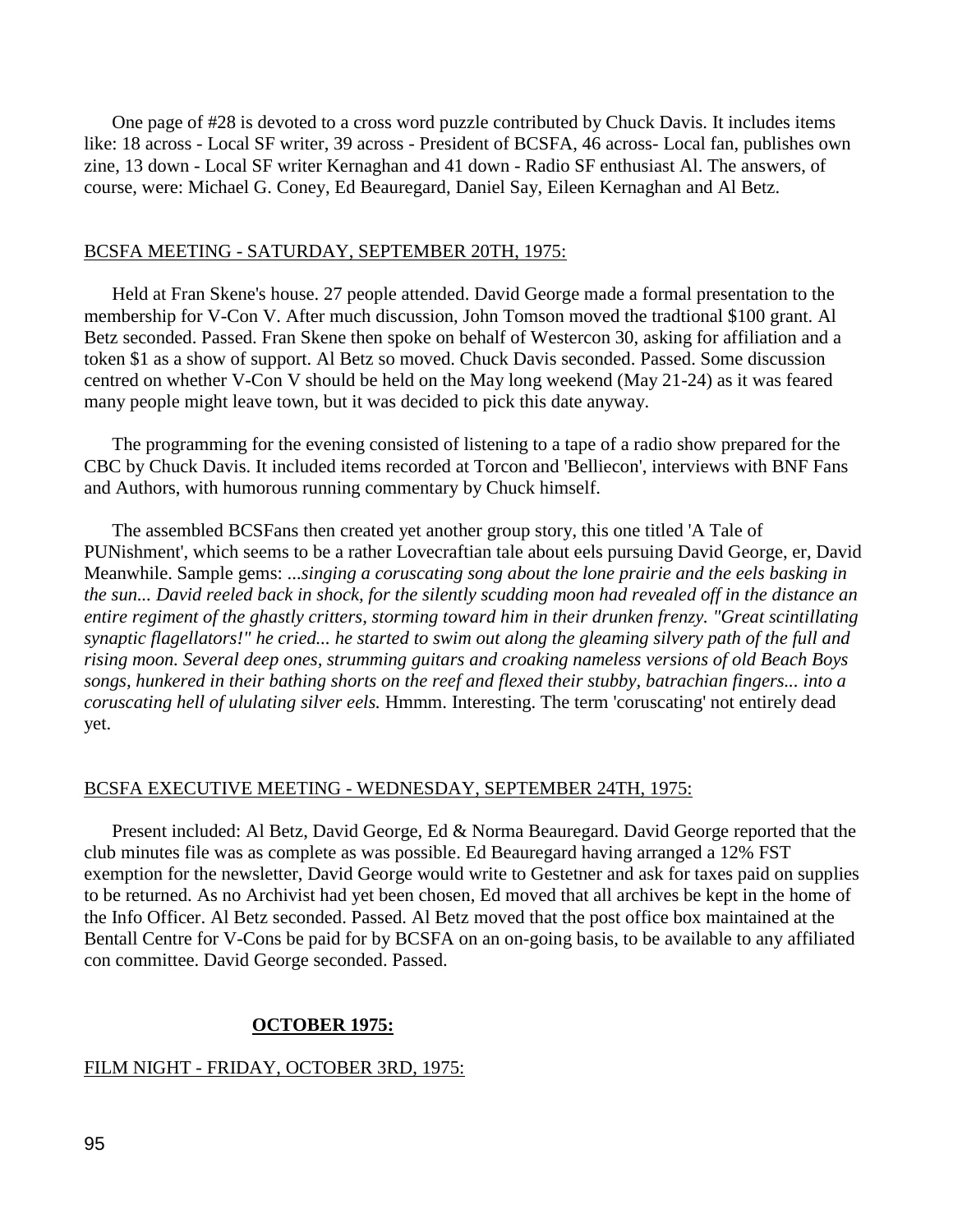Was to have been held at Ed & Norma Beauregard's place. Would have included TARZAN THE APE MAN (1932) and STEAMBOAT WILLIE (first sound Disney cartoon), but only 2 people showed interest, so the night was cancelled. Ed withdrew his offer to hold a regular film night, but the club would continue to show movies at meetings on an irregular basis.

#### BCSFA NEWSLETTER #29 - OCTOBER 1975:

 William Gibson, who joined the club some time earlier, contributes a delightful cover. It depicts a propeller-beanied lizard who's just fired a water pistol/ray gun. With it is the inscription: *"Traditional Folk Arts of Fandom: The Hand-Cut Illo.... Next Month: Under-Water Beanie-weaving and How to Spot a Corflu Junkie."* This was the first of a number of illustrations Bill would provide for the newsletter. In addition, he is known to have participated in most (if not all) of the group story writing sessions in 1975 and several years thereafter. Ultimately, the spectacular success (and demands) of his professional writing career took him away from active participation in the club, but he remains a frequent guest at V-Cons and still keeps in touch with his old friends in BCSFA.

 Also in this issue is a brief article by William Gibson in which he attempts to create the perfect SF anthology. Titled IMAGINARY ANTHOLOGY OF IMAGINATIVE FICTION: A MODEL KIT, Bill prefaces it with the comment: *"The book as conceptual art; reader assembles required texts and reads stories in prescribed order. Reading other stories in required texts negates editorial function; the editor accepts no responsibility, aesthetic or otherwise, for stories not included in the following table of contents:"* William Burroughs ('Mother and I Would Like to Know', 'Wind Die. You die. We Die', & 'Johnny 23'), Terry Southern ('The Road out of Axotle', 'The Blood of a Wig.'), Julio Cortazar ('Continuity of Parks', 'Letter to a Young Lady in Paris.'), Thomas Pynchon ('Lowlands') and Ahmed Yacoubi ('The Night Before Thinking.'). This gives a good indication of Bill's influences at the time.

 The second part of THIS IS NOT IT! (the group story from June in which 'coruscating' is done to death) is printed here and is well worth quoting .... *Relic looked around, but all he could find was his second best pair of skates -- very blunt skates. Not for nothing was he known as the champion coarse skater of Denudia. He flashed down the corridor, and saw a crocodile in a grass skirt. "Get out of here, you gorse gator!" he cried... And what of Kate, alone on her planet, a sort of Robinson Crusoe Kate. Her only supplies a single box, a box of corkscrews. A corkscrew crate.*... etc. etc.

 Daniel Say reviews A MIDSUMMER TEMPEST by Poul Anderson and finds it good. Fran announces yet another impending Roger Elwood anthology, lists more books at V.P.L., and reviews Daniel's perzine SF3 to contrast it with Mike Bailey's MAD DOG PUBLICATIONS. SF3 tends toward book and film reviews, academic essays, and criticisms of BCSFA. Mike's zines are mostly personal commentary and essays, and criticisms of BCSFA. As Fran puts it *A major problem as far as I'm concerned is Mike's love for controversy.... But Dick Geis* (of SCIENCE FICTION REVIEW) *gets Hugos and maybe with more practice at playing "Let's you and him fight" Mike too will get there. Not my style at all, but I'm very aware there are many fans out there who dig this sort of thing.*

F.M. Busby sends in a LoC commenting on past conventions in Seattle: *"SEACON in 1961 was the first poolside Worldcon, held at Hyatt House adjoining Sea-Tac Airport. Membership was 500.... Bob Heinlein was our GoH; instead of hiding out as most GoHs did in those days, he and Ginny held open*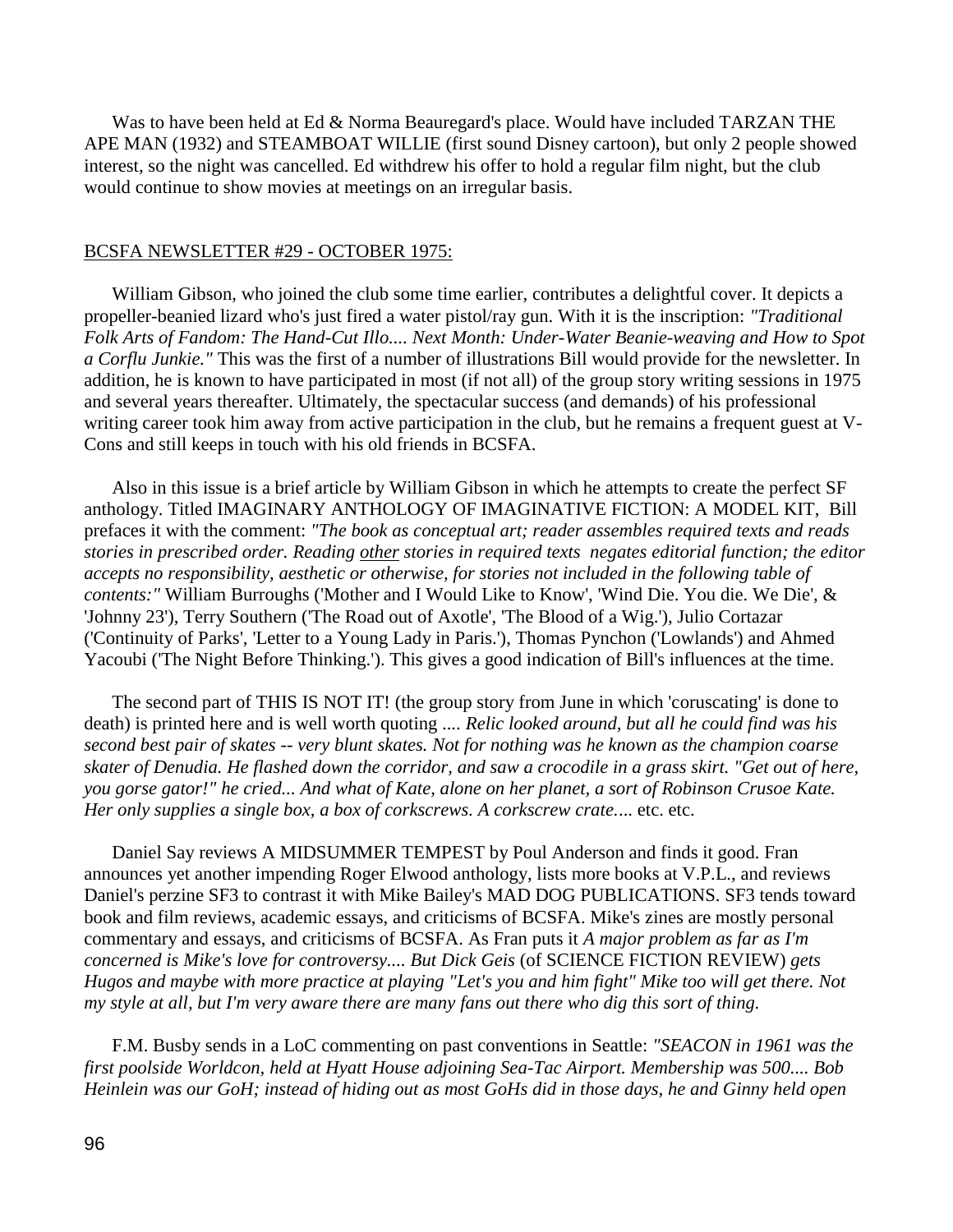*house in their suite during most of the con... Harlan was Toastmaster... By contrast with current cons, membership cost \$3 attending and the total con income/outgo was just over \$3,500... Approximately \$1,000 in profits... It was interesting, but I'll never do it again!"*

# BCSFA MEETING - SATURDAY, OCTOBER 18TH, 1975:

Held at Chuck & Edna Davis' house. 38 people attended. David George announced that Larry Niven would be the Guest of Honour for V-Con 5 with Terry Carr as Special Guest.

 Then the members settled into the principal event of the evening, the group writing of END: *Daniel gives up.... "Abba Dabba Dabba Wooble," he muttered to Mr. Gibson, the bevested absurdist poet.... Silently, Coeurl prowled. "Jesus, Van Vogt, does Coeurl always prowl silently?" asked Constant Reader. "I mean, why don't you make him loquacious? Garrulous? Talkative?"..... Coeurl prowled. Then he spoke: "Aliens! Aliens! Come out, come out wherever you are!" They didn't come out... Their boots made a coruscating tintinabulation on the marble steps.... The pig awoke from a deep slumber. "Oink," she oinked. The sheriff gazed at her longingly. The End.* From the references, we can assume Daniel Say, William Gibson and possibly Constantin Hiebner were among the participants.

# BCSFA EXECUTIVE MEETING - WEDNESDAY, OCTOBER 29TH, 1975:

 Held at Mike Bailey's house. Those present included David George, Mike Bailey, Al Betz and Ed Beauregard. The latter stated he had been in Victoria and discovered that we can register the BCSFA name if we can show that we represent people from all over B.C. and that the club is the largest in the province. Hmm. Otherwise, light business discussed, i.e. where to get cheap Gestetner ink, etc.

# **NOVEMBER 1975:**

# BCSFA NEWSLETTER - NOVEMBER 1975:

Surprise! There was no newsletter this month as a postal strike occurred.

# BCSFA MEETING - SATURDAY, NOVEMBER 15TH, 1975:

 Held at John Park's house. 25 people attended. It was announced that Mike Bailey (who was away) had resigned as liason with V-Con 5 and Westercon 30, but would continue as Vice-President of BCSFA. Fran Skene announced an upcoming V.P.L. event with Judith Merill that would involve BCSFAns. Programing for the evening: Ed Beauregard finally got to show TARZAN THE APEMAN.

# BCSFA EXECUTIVE MEETING - WEDNESDAY, NOVEMBER 19TH, 1975: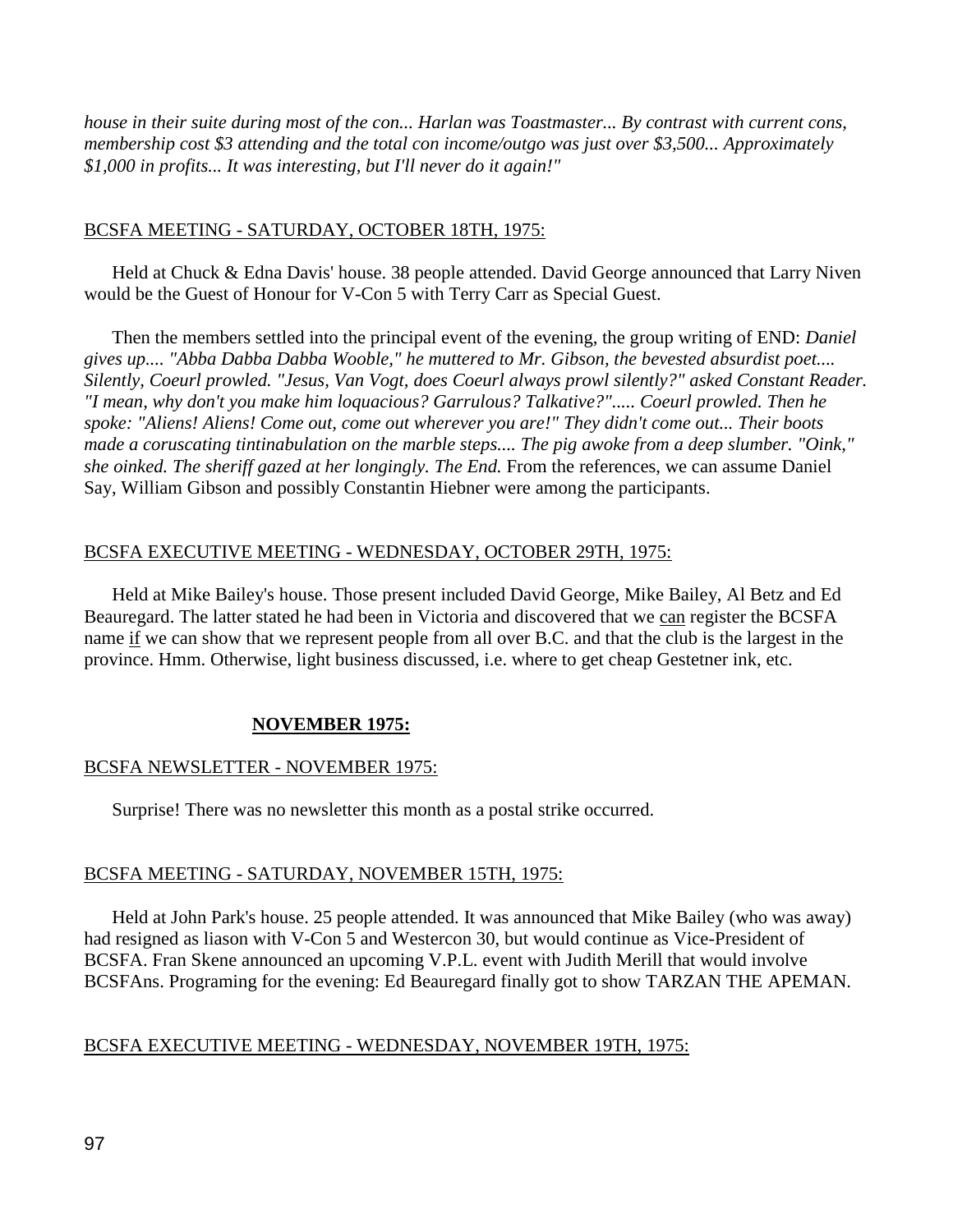Took place at Ed & Norma Beauregard's house. Present included Al Betz, David George, and Ed & Norma beauregard. Al Betz objected *"to Fran's committing the club to co-sponsoring the Judith Merill event without the advance approval of the club, and moved that the club not be committed to anything without the majority of the executive approving in advance. Ed Beauregard seconded. Passed."* 

#### JUDITH MERILL EVENT - MONDAY, NOVEMBER 24TH, 1975:

 As part of a B.C. tour, sponsored by the Canadian Writer's Union, Judith Merill gave a talk at the Vancouver Public Library. Chuck Davis, who had interviewed her at Torcon, introduced her to a crowd of about 50 people. Afterwards she retired with BCSFAns to Pat Burrows house for a social gathering. Judith Merill, who was once a part of the Futurians Fan Group, is a prominent SF anthologist, writer and critic -- the first U.S. supporter of 'New Wave' SF -- and founder (in 1970) of the Merill Collection of SF, Speculation and Fantasy at Toronto P.L.

#### **DECEMBER 1975:**

#### BCSFA NEWSLETTER #30 - DECEMBER 1975:

 Tim Hammell contributes a magnificent portrait of a helmeted warrior with eyes like a lunar landscape for the cover. An Ichthyornis Publication edited by Fran Skene. Fran notes that the club is down to a mere three houses for meeting places and needs more options. (Always a problem throughout our history. Where do we hold the next meeting? Where?)

 Fran also reviews NITWIT I, the first zine of the Ontario SF Club following the aftermath of Fan Fair III (August 1-3, 1975, GoH: Lester Del Rey.) when dissension split the club, it's former newsletter editor Taral Wayne MacDonald resigning to revive a club active in Toronto in the '40s and '50s, the Toronto Derelicts. Taral would soon become a regular Loccer to BCSFA. Fran refers to the Ontario Sf Club as the second largest club in Canada, BCSFA being the largest at this time.

 John Thomson reports on Windycon II held in Chicago October 3-5, 1975, while Ed Beauregard comments on the November 8th Puget Sound Star Trek Convention held in Seattle (GoH: James Doohan). Ed, Norma and Al Betz drove down in Ed's car, a feeble Toyota which could only manage 30 mph uphill, a very faanish technological feat. The idea was to sell memberships to the upcoming V-Con, but in this they were unsuccessful. "Who's Larry Niven?" asked one of the Trek Con's organizers when told about V-Con's GoH. As Ed put it: *"A minority of the attendees were conversant with the SF field... but many others had little knowledge and little interest in the subject. Most of the teens and sub-teens fell into the latter category. This seems to contradict the contention that Trekkie fandom channels these people into our ranks....The 800 to 1000 attendees certainly enjoyed themselves though for those of us*  less enthusiastic about Star Trek, 'interesting' would be a more appropriate description. (Must I admit I *used to root for the Klingons?).... Now 1000 people at \$10 each, or \$25 at the door....Hmmm, maybe it's time Vancouver had a Star Trek convention....."*

 'A Tale of PUNishment' written at the September meeting is printed, a list of new books at the V.P.L., and for the first time, a list of club members and newsletter subscribers. 55 people are listed, but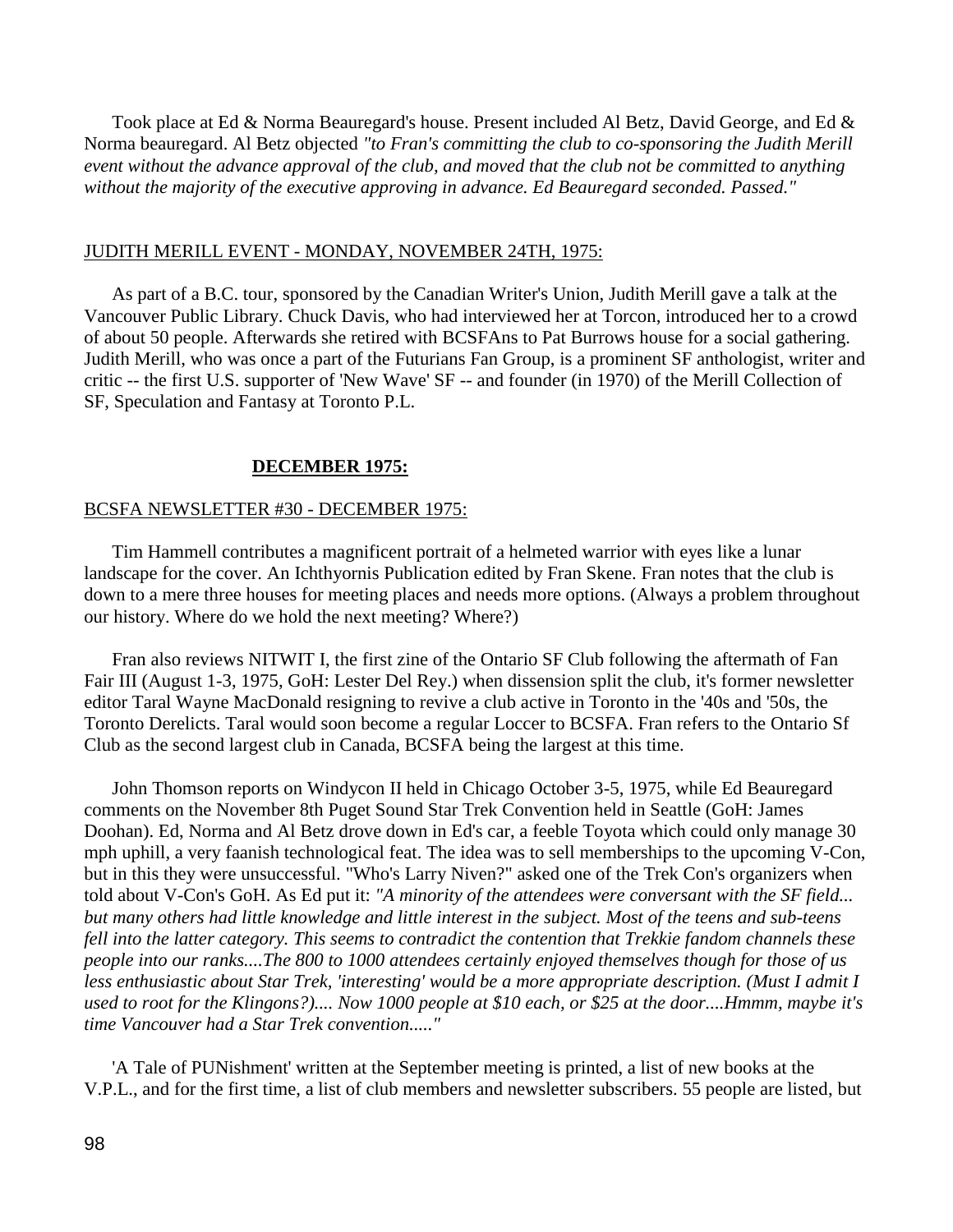another 35 or so refused to be listed or did not bother returning the inquiry form. I'm going to list them all, as it's interesting to see who was a member this far back who yet remains in the club (at least 9!):

Harvey Abramson, Mike Bailey, Tom Balanbov, Ed & Norma Beauregard, Alan R. Betz, John Brandes, Ann Brandes, Paula Brown, Bill Bunker, K. Patricia Burrows, Vicki Bushell, Sandra Carpenter, Mrs. Vee B. Cawston, Bill Collins, Michael G. Coney, Robert L. Coupe, Carl Cramer, Pam Dainard, Michael Dann, Chuck Davis, J. Robert Davison, Dave Dixon, G.S. Doran, William J. Douglas, Barbara L. Dryer, Steve Forty, T.R. (Tim) Forty, John Fraser, The Gaar, Henry Gasko, David George, William F. Gibson, Tim Hammell, Ed Hutchings, Vera Johnston, Bob Johnston, Jim Johnston, Don Livingstone, John A. Lloyd, Dusan Milatovic, L. Nesbitt, John Park, Andrew Porter, Bill Quee, Daniel Say, Robert J. Sicotte, Fran Skene, Vikki Sutherland, John Thomson, Susan Walsh, Dave Williams, Ken Wong, Bruce Zado, Dan Zimmer.

### BCSFA MEETING - SATURDAY, DECEMBER 13TH, 1975:

 26 BCSFAns went to the annual Christmas dinner, this time held at the On On Tea Garden at 214 Keefer (in Chinatown near Main St.). *"A multitude of dishes was enjoyed by the throng"* but no booze, as the On On did not have a liquor license. This was soon corrected at the subsequent partying at Fran Skene's place, which William Gibson described as *"the most enjoyable meeting yet."* Bruce Zado, Karen (?) and the Gaar came up from the States, sacked out at Mike Bailey's, then came back to Fran's place for breakfast and a joyous round of shoving her car out of a snowbank.

#### BCSFA EXECUTIVE MEETING - TUESDAY, DECEMBER 16TH, 1975:

 Held at Al Betz's place. Those present included Mike Bailey, David George, and Al Betz. Minor items of business: Mike Bailey reported a credit agency was asking for info about BCSFA. Al Betz and David George agreed no info should be given out till we know why we are being asked. Bill Quee to replace Mike Bailey as BCSFA concom liason. Balance of V-Con IV account now received into the BCSFA Treasury.

*This article is part eight of my work-in-progress history of BCSFA. Previous installments are found in issues #236, #239, #240, #242, #246, #248 and #249 of BCSFAzine.*

### **JANUARY 1976**

#### BCSFA NEWSLETTER #31 - JANUARY 1976:

 This issue, a Gaviiformes Publication, came out late (editor Fran Skene had been on vacation) and without art (the artist failed to deliver on his promises) but nevertheless contains much good stuff.

 Barbara Dryer reports on the 'Puget Sound Star Trekkers Conference' (held November 8th, 1975 in Seattle, and previously reported on by Ed Beauregard in #30), commenting: *"It is common knowledge that a lot of people who go to Star Trek conventions are not interested in other SF at all; they are*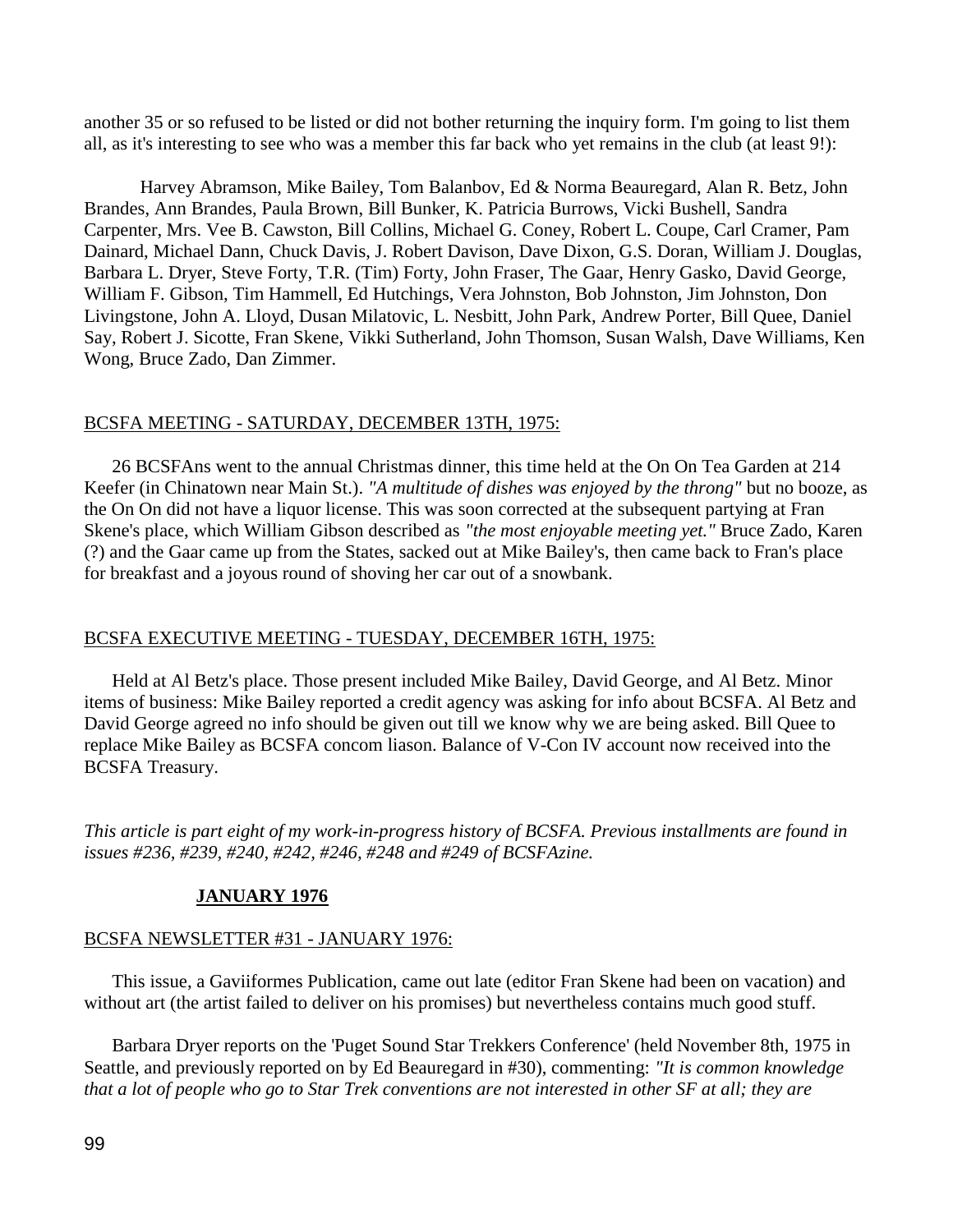*interested only in Star Trek. So Ed's remark that organizers and attendees were ignorant of most SF didn't surprise me. Although for most people Star Trek is their first taste of Science Fiction, I think there are very few trekkers, indeed, who are channelled into our ranks...*

 *James Doohan, the actor who played 'Scotty' on Star Trek was there (He was born in Vancouver, by the way). When Doohan got up to speak the auditorium quickly filled as most of the con attendees squeezed in. During Doohan's appearance I received the distinct impression that he didn't really want to be there. He and Star Trek's other stars have moved on to other things, and I'm sure they're tired of making appearances at Star Trek conventions; this would account for Doohan's hassled appearance that day..."*

 In describing the awards ceremony, Barb reveals that *"Kitty Canterbury, chairman of the conference, spoke of a letter she'd written to James Blish about the questionable quality of Blish's Star Trek books. Many fans have never been terribly happy with the adaptations Blish did for these books."* (Twelve collections of stories based on scripts and one original novel "SPOCK MUST DIE!") *"He wrote Kitty back and replied that he had difficulties writing the stories as many of the scripts he received were not finished drafts at all. Kitty read his letter and then proceeded to dedicate the conference to Blish."*

 In addition, there's a book review by Ed Beauregard savaging the novel 'VOYAGE TO A FORGOTTEN SUN' by one Donald J. Pfeil. As Ed comments: *"We must face the fact that this man was the editor of one of the major magazines in SF... if he couldn't see the absurdities and contradictions in his own story, is he likely to see them in the works of others? .... the plot in this story must be examined piece by disjointed piece to appreciate the complete failure of Don Pfeil's literary skills..."* (Ed is referring to Pfeil's VERTEX, the first 'slick' US SF magazine, published in 16 issues from April 1973 to August 1975. George Alec Effinger, Robert Silverberg, Norman Spinrad and John Varley were among the authors to be featured in VERTEX.)

 Some samples of Ed's comments: *"Off they go, to repeat their earlier miraculous trip, and soon you get to -- chapter seven, which is an explanation of how the hyperdrive works. The universe is like a folded handkerchief you see... There's also a confusing explanation that the reason all galactics look alike is that they've been exposed to so many different environments. No, I don't get it either..... Meanwhile, to provide the semblance of a plot, Mannerheim, for no reason whatsoever, attacks Zim, and attempts to kill him. They were, of course, lost in hyperspace with Zim their only hope of escape.... it is generally considered only sporting to leave a few clues around so that when an unlikely event like the above occurs, the reader gasps and says, so that's why X and Y happened four chapters ago. In this book, the reader merely gasps."* And Ed concludes: *"Well, there it is. So that's why VERTEX folded.... if this book represents the quality Pfeil searched for, I shan't miss the rag."*

 As well, several limericks spoofing BCSFAns by media personality Chuck Davis were printed, including:

*Our main movie buff is Hutchings A victim of Cinema Clutchings I could make this verse sing Except for one thing There's only one rhyme for Ed Hutchings*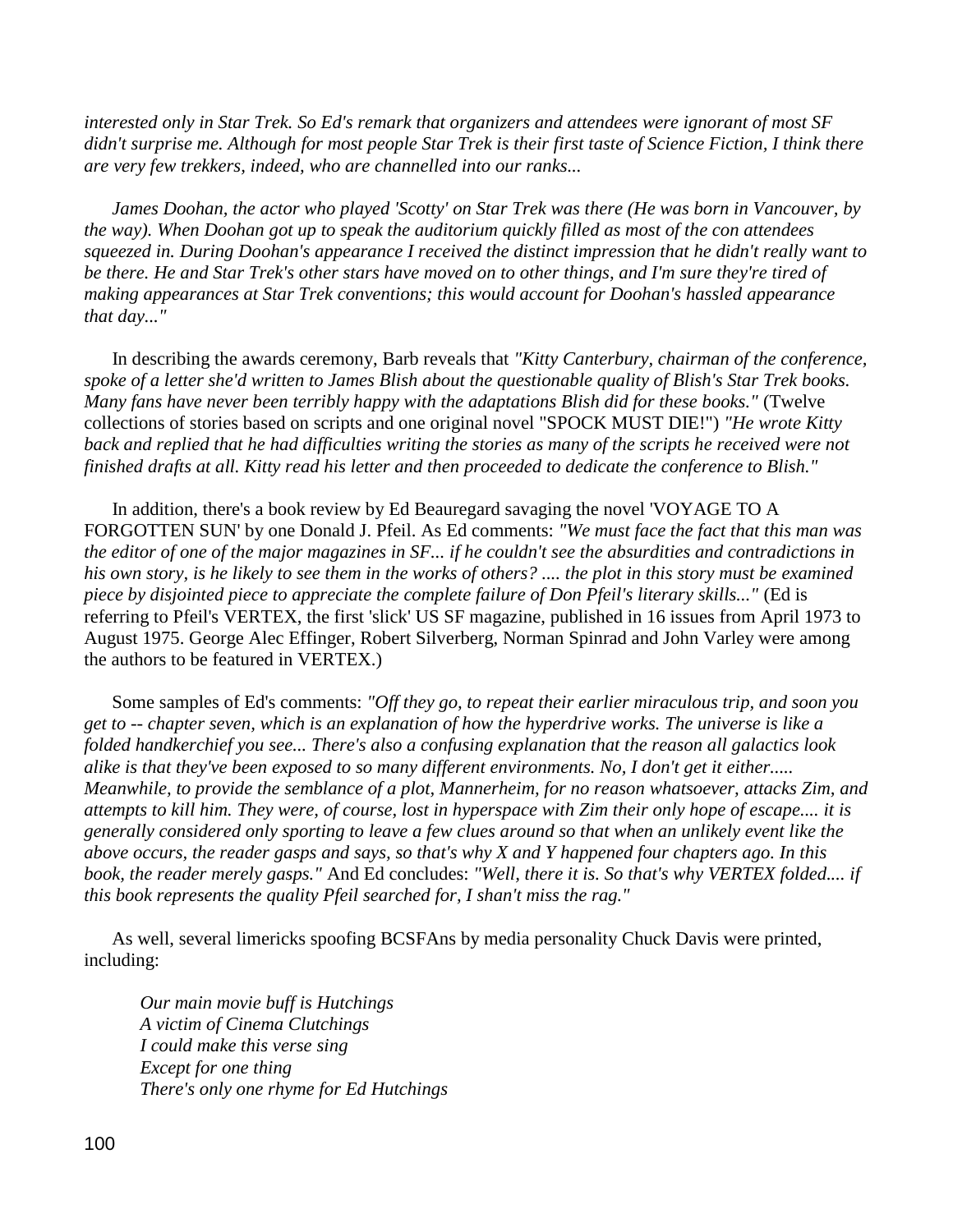*An extra-terrestrial mammal Like a green-skinned eleven-humped camel Is just a small part Of his weird far-out art So I'd walk a mile for a Hammell.*

 Elsewhere in the issue Fran prints: Part 4 of SF ON TELEVISION by Al Betz in which he lists the Twilight Zone TV episodes, a poem by Barbara Dryer called 'BEYOND EARTHLY SKIES', a list of new SF books at the Vancouver Public Library, the text of a short story written at the October 75 meeting, and club minutes. Not bad for a 'rushed' clubzine.

### BCSFA MEETING - SATURDAY, JANUARY 17TH, 1976:

 This meeting -- held at the home of Chuck and Edna Davis -- was very well attended: *"looked like the largest number yet"* (more than 30). The highlight was a panel titled "Secrets of a Writer, Or the Role of the Rejection Slips in SF Writing." Speakers were Ted Collins, Chuck Davis and John Park. Michael Coney, who had been scheduled to participate, was unable to make it. (Al Betz taped the panel and presumably it still exists on tape. At some point in the future I will access Al's fabulous electronic archives and incorporate the material into my revised edition of 'Weirds Did It' to be published separately.)

 Another fun part of the evening was the writing of yet another group story titled 'STONED', with *"ringleaders being Lona Elrod, Bill Gibson, and Daniel Say.."* Perhaps because of Gibson, the story is (or begins, at any rate) on an astonishingly high level of craftmanship:

 *"The clearing was circular, walled with dense green and roofed with clear, translucent blue. Beyond the tangled lianas and rotting boles of fallen date palms, the sea heaved rhythmically. Then, just beneath the swelling surface, the baroque iron prow of an exotic antique vessel was seen. Slicing with Victorian dignity through the limpid waters of the coastal shelf, it swung toward the beach. In the clearing, seven stone spheres rose smoothly from tangled beds of tropical humus.*

 *A red and green parrot screeched as it fled from its perch into the jungle, and the screech was echoed from the undergrowth; a pig blundered through the clearing and disappeared between two slanting palms. At the beach, the long roar of the breakers was interrupted by the grating of the coral under a metal keel, then the waves parted in white foam and the rusted hull of the vessel rose dripping into the sunlight.*

 *Seven stone spheres hung silently above the clearing, rotating above the ruins of a vast anthill. The jungle was silent."*

 I've quoted enough to establish the 'legitimacy' of this story AS A STORY, a FIRST for BCSFA. Alas, after a hopeful page or two, 'STONED' begins to change:

 *"...He whirled and howled. The seven spherical stones plunged in a line of formal perfection toward his.....crotch where he found, to his utter dismay, that they had lodged. O dear. O drat."*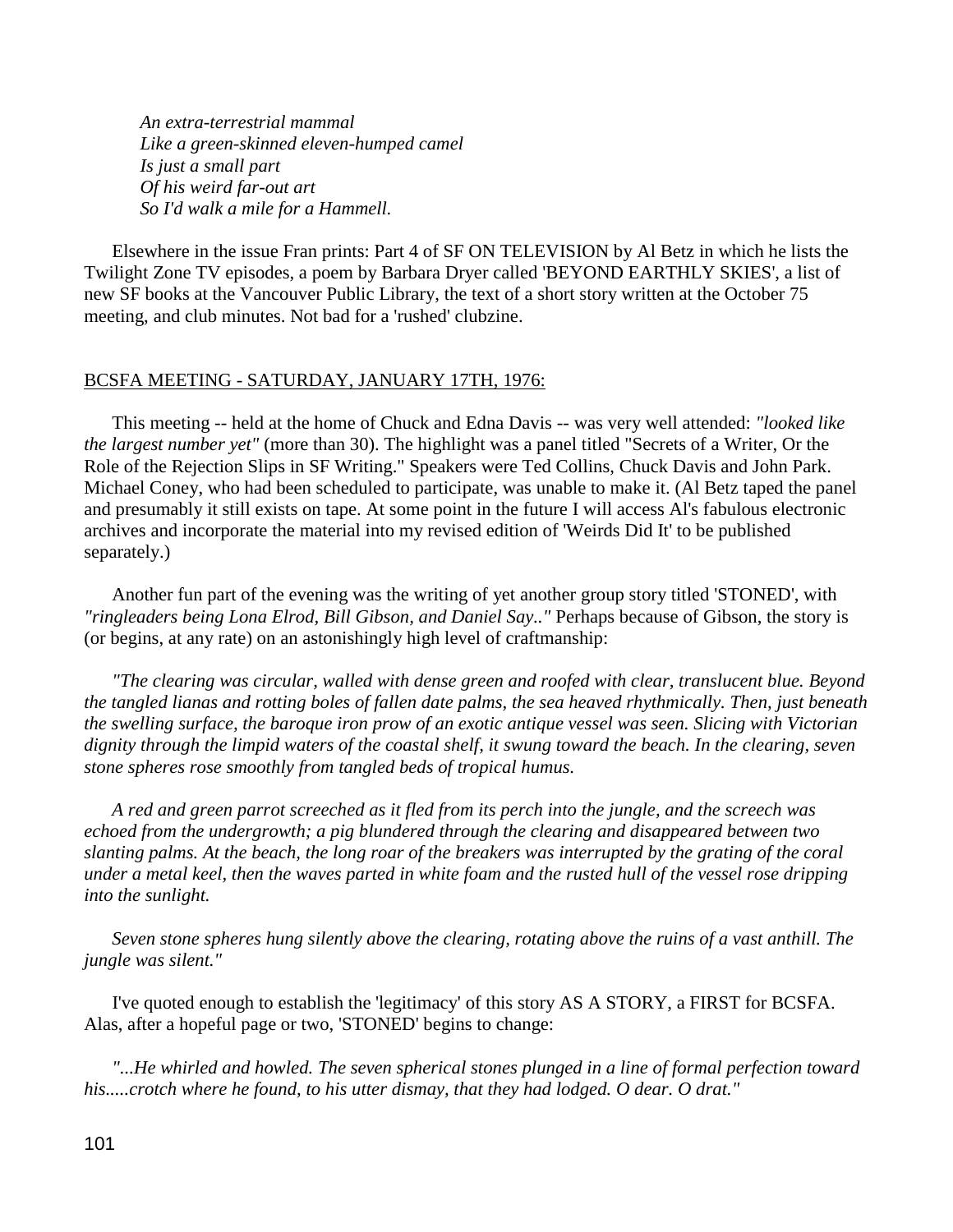This was immediately followed by: *"(D.S. has made this story something less than literature. -- Wm. G.)"* to which was added:

 *"He rose, clutching his injured .... and strode toward the washroom, picking spherical stones from the region of his.... He sighed, grimacing in pain, and murmured, "I fear I shall never rise to the occasion again." For indeed, and yea, what writer can pursue a straight line with all these goddamhed hermit crabs and screaming parrots all over the place?*

 *(Dear Wm. G. -- Literature is only writing that is not concerned with the real world and is not and does not use real words except in condescension or put down of the real working class, -- D.S.)"*

 And thus accelerates the transformation of 'STONED', perhaps reaching a negative apogee in this paragraph:

 *"Then he thrust her backwards on to the voluptuous expansive softness of the Venerian couch; feverishly his fingers penetrated the diaphanous folds tantalizingly cleaving to the frugiverous curves of her upper breasts, contendedly munching mangoes. Timidly, with a hesitant, gentle smile, he offered her upper left breast an apricot."*

Sigh. Nobody writes like that anymore.....

# BCSFA EXECUTIVE MEETING - TUESDAY, JANUARY 20TH, 1976:

 Held at Fran Skene's, with Info Officer Fran Skene, President Ed Beauregard, Treasurer Al Betz and Secretary David George present, Vice-President Mike Bailey being absent.

 Fran pointed out that some members were complaining they weren't receiving their zines. She felt it was due to the cumbersome nature of the newsletter publication process, what with Al Betz being responsible for maintaining the 'official' membership list, Mike Bailey punching computer cards to print out the labels, and David George picking up the club mail (including renewals) from the club P.O. box. If information passed between them is inaccurate or absent, members suffer. She commented: *"The separation of the various tasks was partly a result of paranoia as to the ways in which the Information Officer could abuse his or her position."* So what was the solution? Everyone promised to do better. (Today, I -- as God-Editor -- do all of the above. Trusting souls, these modern BCSFAns....)

### **FEBRUARY 1976**

### BCSFA NEWSLETTER # 32 - FEBRUARY 1976:

 This Dsungaripterus publication features a fine cover by 'J. Cornelius', depicting a nattily dressed chap whose speech balloon reads: *"Wheras my previous work often dealt with invasions of Earth by antlike creatures with periscope eyes and garish neckware, I now feel such themes to be below my serious consideration as a novelist..."* And of course, this is a good description of the character's own head!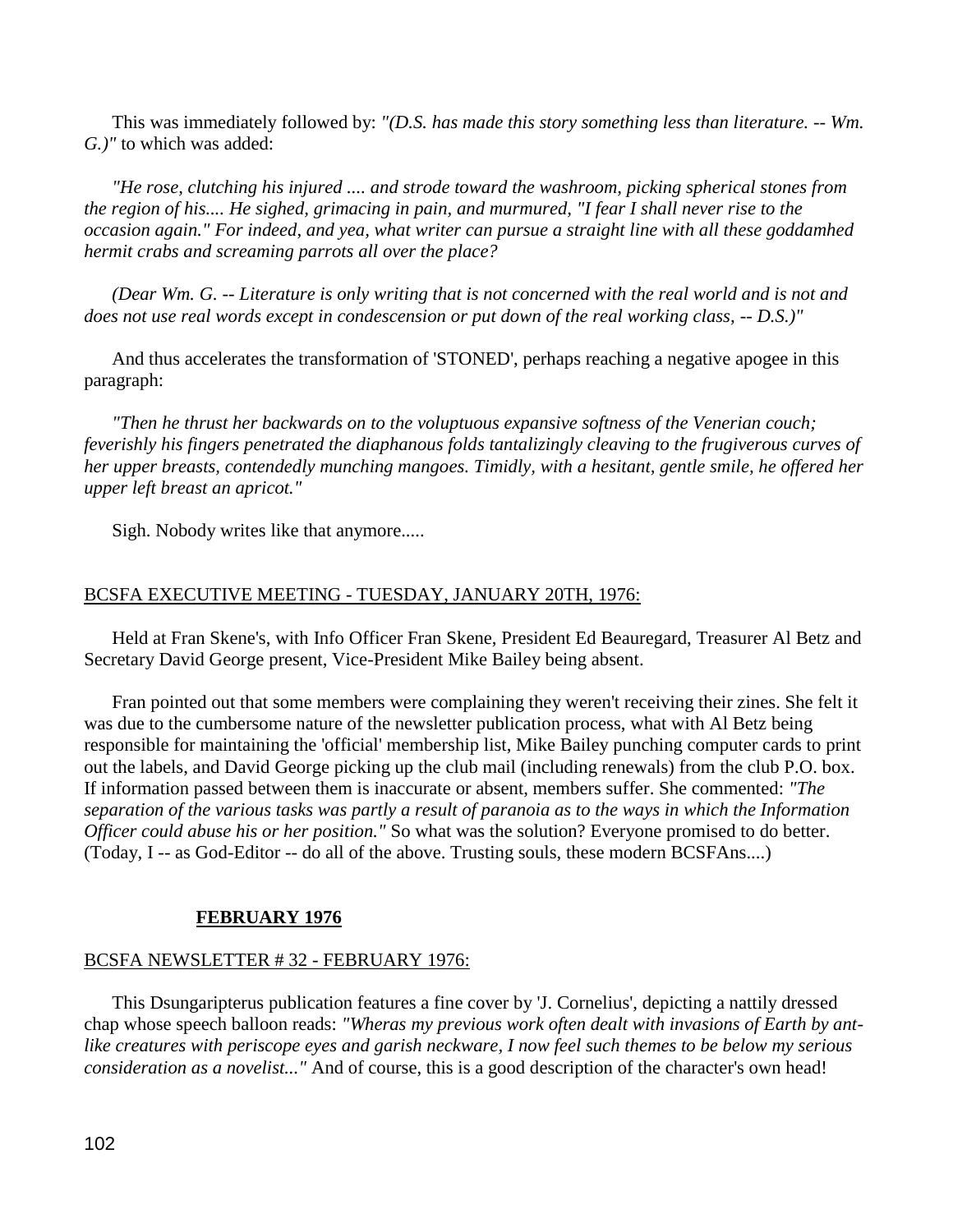This issue, apart from printing the story 'STONED' written at the January meeting, concentrates on editorial musings and news items. For instance, Fran reports that Susan Wood (Hugo-winning fan and lecturer at the University of B.C.) is *"fantasizing about starting a women's APA (amateur press association, in which each member writes a letter to all, then all letters make up a zine) called 'BREAD and ROSES'. I think that such a project would be very welcome, provided that Queen Bee types were at a minimum..."* (She did go on to produce an APA. Hope my readers can help me with this: title, number of issues, etc...)

 Taral Wayne MacDonald writes from Toronto with a few clarifications: *"The Derelicts are not a club. They are just the majority of fannish people in Toronto. It is just ten people with rather similar views about "creeping mundania", big-business in conventions, and authority. We meet at each other's homes just as we always did, and will not likely miss OSFiC meetings if we stop going."* (OSFiC = Ontario SF club, now defunct.) Then, in reference to the BCSFA membership list printed in #30 (December 75), Taral writes: *"BCSFA is the largest Canadian SF club? How's that again? ... your list of 55... BCSFA will have to defer the honour to OSFiC's membership of about 80..."* To which Fran replies: *"BCSFA now has about 90 members...As to why so many chose not to be on the published list--I think that many SF fans value their privacy: I'd never seen so many P.O. boxes and unlisted phone numbers before.."*

# CONSTITUTION MEETING - THURSDAY, FEBRUARY 19, 1976:

 Held at Fran Skene's. Object: *"to take a final look at the club by-laws in the light of difficulties so far encountered"* and put together a package to be published and voted on.

# BCSFA MEETING - SATURDAY, FEBRUARY 21, 1976:

 Held at the home of John Park and Lou Noodleman. Main event: the showing of the film 'X THE UNKNOWN', a 1956 British 'blob' movie made two years before 'THE BLOB'! Evidently suitably impressed and inspired by this, participants typed out 'A WEIRD STORY' containing the following lines:

 *"It crept toward him glistening, oily and slimy..... A vast, heaving mass dressed in rain-wet ostrich feathers and twenty or thirty pairs of purple platform boots surged across the pavement. Suddenly it got stuck in the crack in the pavement and it borke its mother's back. And borking, as we all know, is about the most horrendous thing one can do to one's mother...."* Aha! A feeble attempt to recover from a typo! The story lacks a clear focus and was abandoned without an ending.

 Two new members signed up, including Allyn Cadogan *"who had come from Parksville (Vancouver Island) specifically for the meeting".*

 Among club business: Fran moved that the club purchase a Gestetner colour change kit from Al Betz for \$30 (store price \$95), seconded by Bill Gibson, passed. (I include this for Gestetner-nostalgic fans.)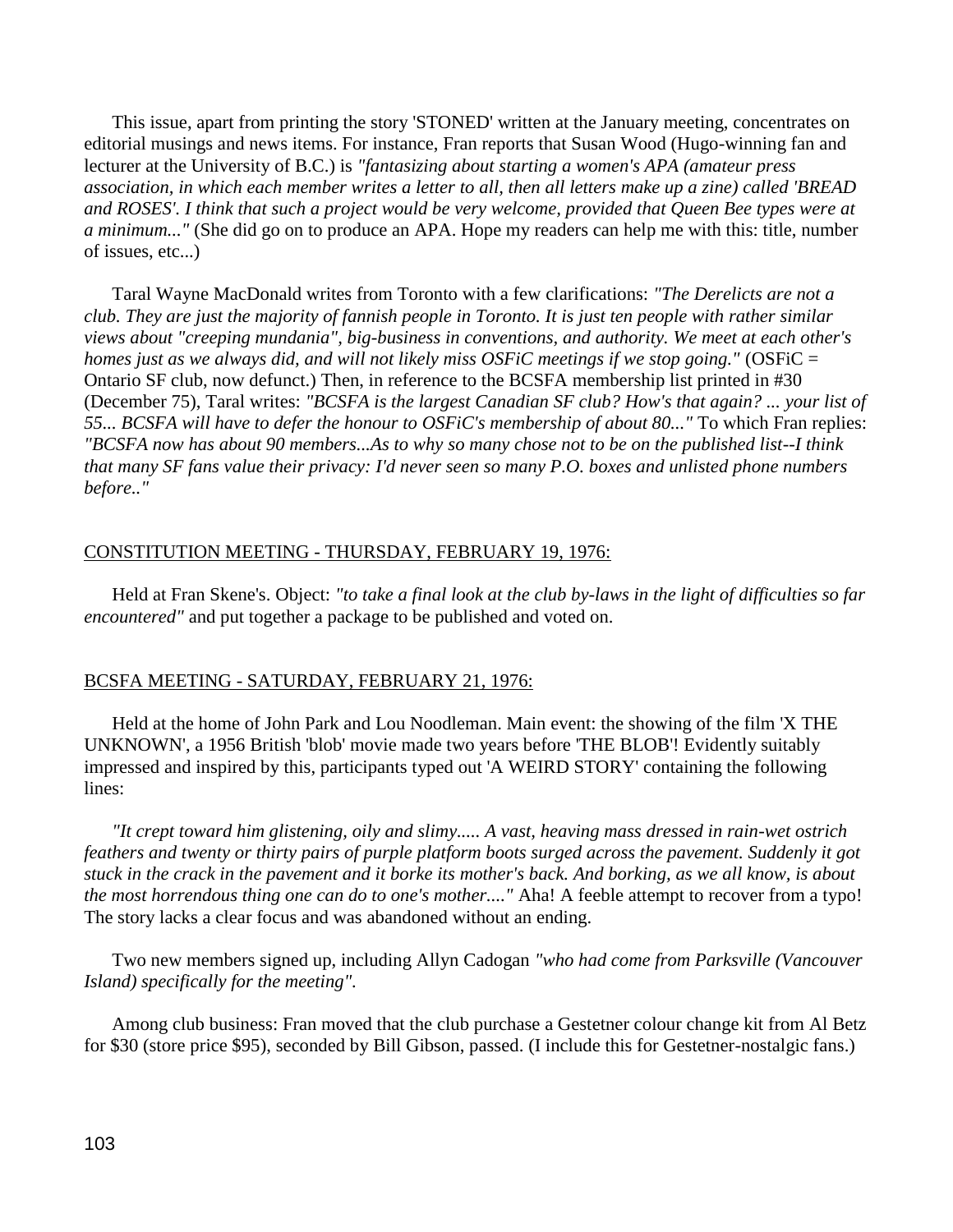## BCSFA EXECUTIVE MEETING - TUESDAY, FEBRUARY 24, 1976:

 Assorted odd bits like: left-over V-Con 3 bar tickets and plastic glasses donated to V-Con 5 committee (so how come V-Con 4 didn't get em?), plots afoot to order bulk Gestetner paper real cheap, and Bill Gibson relaying a request for more 'creative artwork' in BCSFAzine. (Have I flogged the Bill Gibson/BCSFA connection to death yet? No. Not yet. Mention him every time the records do.)

When I interviewed Steve Forty on the history of the club I asked: "How active was Bill Gibson?"

 STEVE: "Bill used to be at all the meetings I went to. He liked his beer like the rest of us, and he and Chuck (Davis) used to enjoy working on the group stories, and talk about what writings they were working on, the ideas they had."

Q): I believe he was active in the club for at least three years? 75, 76, 77?"

 STEVE: "Oh no, even longer than that. And he seemed to really enjoy it, but then he really got into his writing and we sort of lost contact with him. But when any of us talk to him he's still a hell of a nice guy, still the same Bill we knew back in the 70's, very relaxed and personable."

 Steve mentioned that (back in 1976) Bill, Chuck and Ted Collins (Theo) were the three BCSFAns most serious about writing. Today Bill is one of the hottest talents in SF, Chuck has written a number of books about Vancouver, and Theo, last I heard, after achieving a Master's degree in Creative Writing at UBC (where in 1981 I directed a one-act play of his titled "I'M NOT FROWNING") devotes his energies to First Nation causes.

# **MARCH 1976**

### BCSFA NEWSLETTER #33 - MARCH 1976:

 A Phororhacos publication, featuring cover art by Tim Hammell depicting a cylindrical spacecraft suspended in a space station dock. The first inside page has a nice logo-like art work by Taral MacDonald: a BCSFA stamp and stamp pad beneath the stamped word 'BCSFA'. Several nifty drawings by Dale Hammell are scattered throughout.

 The zine follows Fran's now established format: illustration on the cover, first page devoted to meeting announcements, followed by a page or two of 'Editorial Ramblings', and then the rest of the material, concluding with minutes of meetings. The back of the last page is always left blank, as it forms the outside cover for stamp and mailing label after the zine is folded and stapled and mailed without envelope. Only eight cents postage!

 In her editorial Fran mentions that Bill Gibson had toyed with the idea of running for editor but wasn't sure he "could get things done on schedule." As well, Fran takes Marion Zimmer Bradley to task for improper use of grammar in her writings. She quotes from Bradley's 'THE BLOODY SUN': *"But the crystal was dead, lifeless, and the girl had faded....He heard his own cry echo, foolishly, on empty walls..."* Fran comments: *"The girl did not fade; her image did... I have yet to hear anything echo*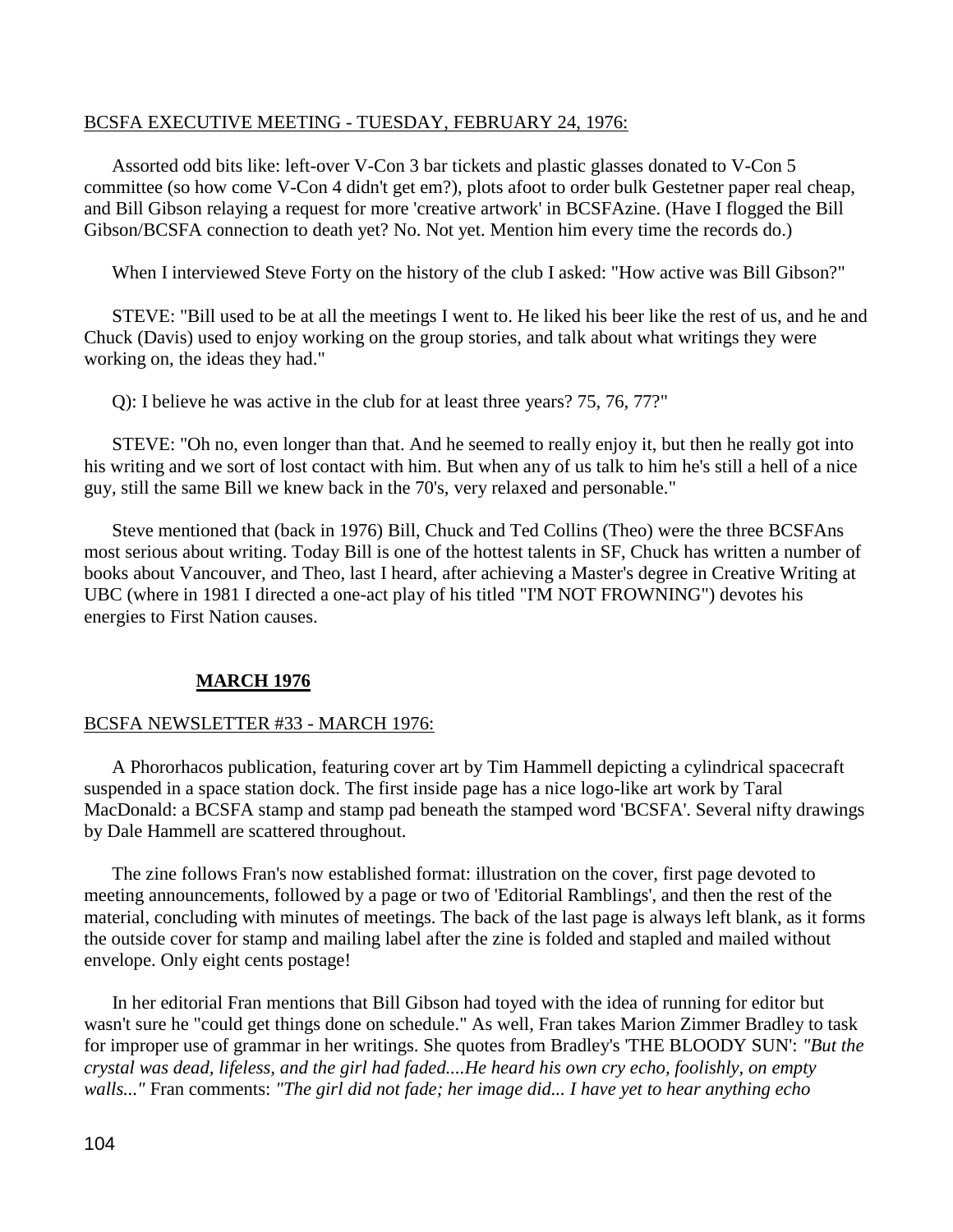*foolishly; rather, the protagonist felt foolish."* But Fran goes on to say: *"All of the above isn't to say that Bradley and like should stop writing.....any book for which there are eager readers has a right to exist, even pornography and Gor novels (provided the readers don't confuse fiction with reality)....Enjoyment is good for mental health..."*

 On the other hand Fran tears "A STILLNESS AT SORDERA" by Thayer Waldo (appearing in the March 76 issue of F&SF) to pieces. *'...here's the plot: sudden silence descends on Earth; the protagonist first realizes it when he no longer can hear the ice cubes clinking in his glass....people come from outer space and 'spiritually infiltrate' the world.....our hero decides that silence makes the heart grow fonder: "Indeed, I must confess to being just generally fonder of that bright, unfailingly articulate dear girl, now that I don't have to listen to her." And "...Kathleen stood quietly at the rim, a woman whole enough to accept her natural role." Yassah, just putting us Uppity Libbers in our place.'*

 Fran also pleads for a new name for the newsletter: "My kingdom for a name! Do you get tonguetied when attempting to say the name of this zine? If you can come up with an inspired or at least short name I would like to hear about it! Examples of names already in use are Synergy, Synapse, Karass, The Revolting Librarian, Cygnus X-1, etc., etc."

 Fran mentions that H. Warner Munn (Fantasy writer active since the 1920's) will be attending V-Con 5, and describes the facilities available for the convention at U.B.C. She also lists a number of conventions with guests like Isaac Asimov and Robert Heinlein. Alas, time has marched on.

# CONSTITUTION MEETING - THURSDAY, MARCH 18, 1976:

 Held at the home of Fran Skene. In 1975 two attempts to change the name of the club (so we could register in Victoria) by passing an extraordinary resolution failed because the proposed constitution demanded approval by two thirds of the voting membership, which resulted in all unreturned ballots being counted as 'no' votes. Fran moved that the above rule be amended to read "by two thirds of the voting membership casting ballots".

### BCSFA MEETING - SATURDAY, MARCH 20, 1976:

 Held at the home of Paula Brown. Only 15 people showed up, which seemed odd considering the 'crowds' at the last few meetings. Fran cites a number of reasons (some still valid today): *"Exams, new locale, no programming, exhaustion on the part of those attending a large number of compulsory meetings (constitution, executive, V-Con 5)."*

 Nevertheless club business was carried out. Fran's resolution to amend the extraordinary resolution rule was presented, to be voted on by mail-in ballot, the club and V-Con 5 agreed to make a joint purchase of 25,000 sheets of Gestetner paper (special half price deal), members were reminded that BCSFA elections were coming up in May and that nominations were now open, and finally that Westercon 30 and BCSFA would share table and personnel to take memberships at V-Con 5. Ed Beauregard *"crushes democracy by fast adjournment. David Williams, Dan Say, and Sandra Carpenter complain about protofacist actions. Meeting adjourned by a vote of 7 to 3."*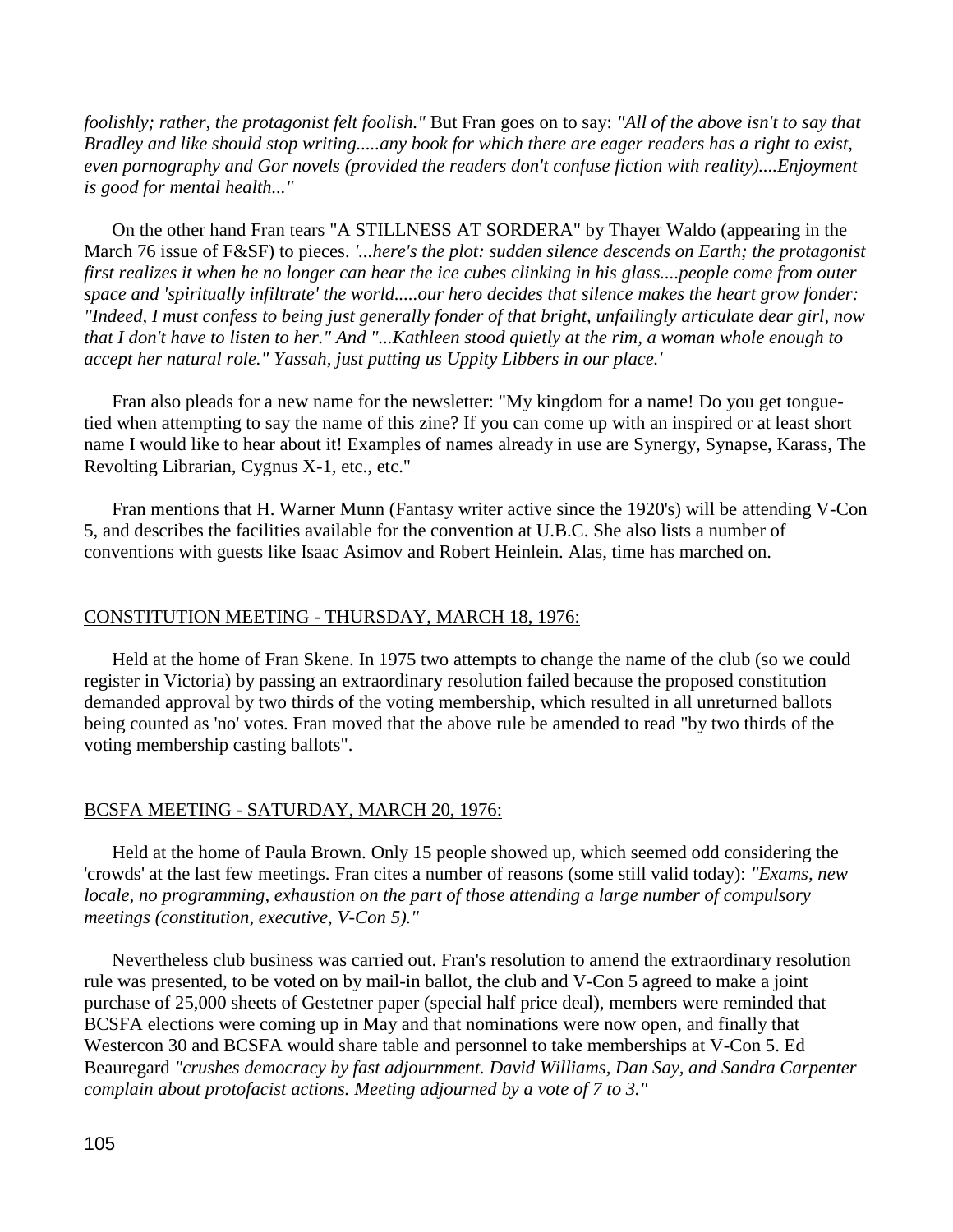Possibly inspired by news of the impending paper purchase, BCSFAn's indulge in a paper airplane flight while others plunge into the writing of yet another group story, this one titled "SOMETHING DECENT FOR THE NEWSLETTER". It begins:

 *"It was a quiet evening when Ms. Woodworker suggested that this should be something decent for the newsletter. She said this while she was quickly undressing. But because she undressed in her usual demure way, this was also decent.* 

 *Suddenly there was a scream... "Oh God! What was that looking in the window?"*

 *It was another guest coming to the meeting. Yawn.*

 *Then the ceiling dematerialized and in his coruscating metallic costume descended the Deus Ex Machina....."Oh dear!' thought Alice, "there's not much decency in this story so far, in fact there's not much of anything." Idly she began to screw the white rabbit…*

 *Meanwhile it was a dark and stormy night and a band of gypsies were camped around the fire and all of a sudden a dark and stormy knight rode up......"Bloody hell, what comes next?" thought the white rabbit, striving to break from Alice's iron embrace, several paragraphs old by now. With one tremendous, all-exhausting, final, ultimate, earth-shattering, convulsive quiver of his tail he broke free...*

 *"A difficult situation," thought David, with his last breath turning into a phone booth... then the persistent phonebooth appeared at a meeting of the BCSFA with a plan for a new constitution, in exchange for which it hoped to be released from its terrible servitude......*

 *On the field of battle however, far from the meandering maunderings of contemplative commentators, the redoubtable Wontliams had devised a cunning plan. Adopting for the nonce his phone booth semblance, he jumped inside himself... the phone booth became Wontliams became the phone booth, both locked in mortal passion..."*

 Oddly enough, the above is a parody of Hamlet. Hmmm, perhaps the quotes I selected did not make this clear.

 At one point the meeting came to a halt so that all present could watch the latest 'Monty Python' episode which featured the skit 'Full Frontal Nudity'. More inspiration !

### BCSFA EXECUTIVE MEETING - TUESDAY, MARCH 30, 1976:

 It was determined that the cost of producing BCSFAzine was now \$3.00 per member per year (Contrast with 1994 at \$24.00 per member per year). Since the active member rate was only \$2.00 per year, this presented problems. Consequently membership rates were changed: Active from \$2 to \$4, Family from \$3 to \$6, Associate (no voting, only type of membership available to non-B.C. residents - a definition which evolved into something totally different in later years) from Single \$1 and Family